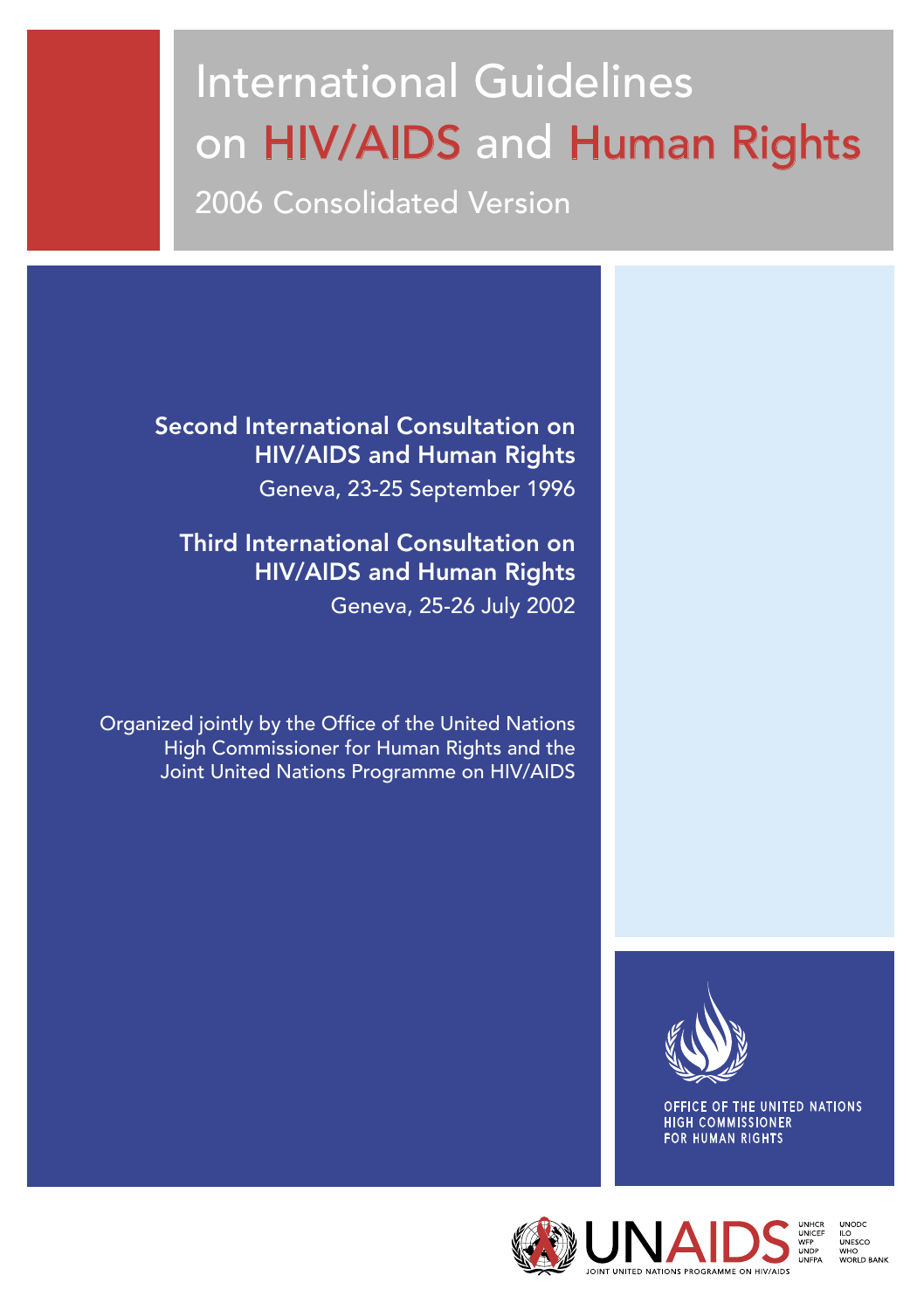Material contained in this publication may be freely quoted or reprinted, provided credit is given and a copy containing the reprinted material is sent to the Office of the United Nations High Commissioner for Human Rights, CH-1211 Geneva 10, and to UNAIDS, CH-1211 Geneva 27, Switzerland.

The designations employed and the presentation of the material in this publication do not imply expression of any opinion whatsoever on the part of the Secretariat of the United Nations or UNAIDS concerning the legal status of any country, territory, city or area, or of its authorities, or concerning the delimitation of its frontiers or boundaries.

Published jointly by the Office of the United Nations High Commissioner for Human Rights and the Joint United Nations Programme on HIV/AIDS.

HR/PUB/06/9 UN PUBLICATION Sales No. E.06.XIV.4 ISBN 92-1-154168-9

© Joint United Nations Programme on HIV/AIDS (UNAIDS) 2006.

All rights reserved. Publications produced by UNAIDS can be obtained from the UNAIDS Information Centre. Requests for permission to translate UNAIDS publications—whether for sale or for noncommercial distribution—should also be addressed to the Information Centre at the address below, or by fax, at +41 22 791 4187, or e-mail: publicationpermissions@unaids.org.

UNAIDS does not warrant that the information contained in this publication is complete and correct and shall not be liable for any damages incurred as a result of its use.

UNAIDS 20 avenue Appia CH-1211 Geneva 27 Switzerland Tel: (+41) 22 791 36 66 Fax: (+41) 22 791 41 87 unaids@unaids.org www.unaids.org **OHCHR** Palais des Nations CH-1211 Geneva 10 Switzerland Tel: (+41) 22 917 9000 Fax: (+41) 22 917 9008 publications@ohchr.org www.ohchr.org

Printed in Switzerland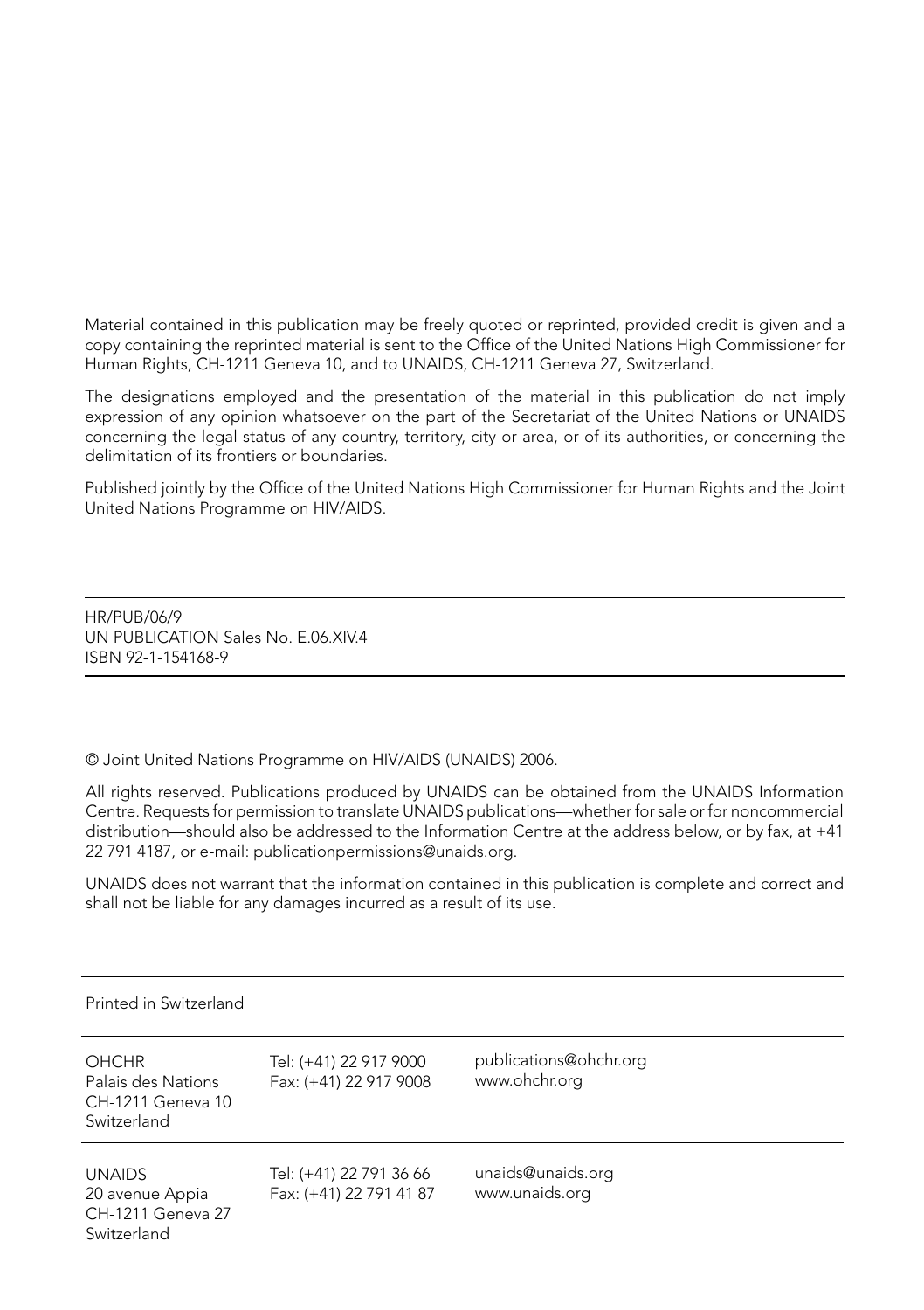Office of the United Nations High Commissioner for Human Rights and the Joint United Nations Programme on HIV/AIDS

# International Guidelines on HIV/AIDS and Human Rights

2006 Consolidated Version<sup>1</sup>

Second International Consultation on HIV/AIDS and Human Rights Geneva, 23-25 September 1996

Third International Consultation on HIV/AIDS and Human Rights Geneva, 25-26 July 2002

Organized jointly by the Office of the United Nations High Commissioner for Human Rights and the Joint United Nations Programme on HIV/AIDS



OFFICE OF THE UNITED NATIONS HIGH COMMISSIONER FOR HUMAN RIGHTS



1 Editor's note: This version of the International Guidelines on HIV/AIDS and Human Rights consolidates the Guidelines first published in 1998 and revised Guideline 6 first published in 2002. Because of the consolidation, paragraph numbering has changed, and references to the Guidelines should include reference to the consolidated version to avoid confusion as to paragraph numbering. Other minor editorial changes have been made with regard to the introduction, summary and use of some terms. For example, "HIV/AIDS" is usually shortened to "HIV" and is intended to include both conditions, and "PLWHA" has been changed to "PLHIV". Other than that, the content of the Guidelines has not been revised or altered.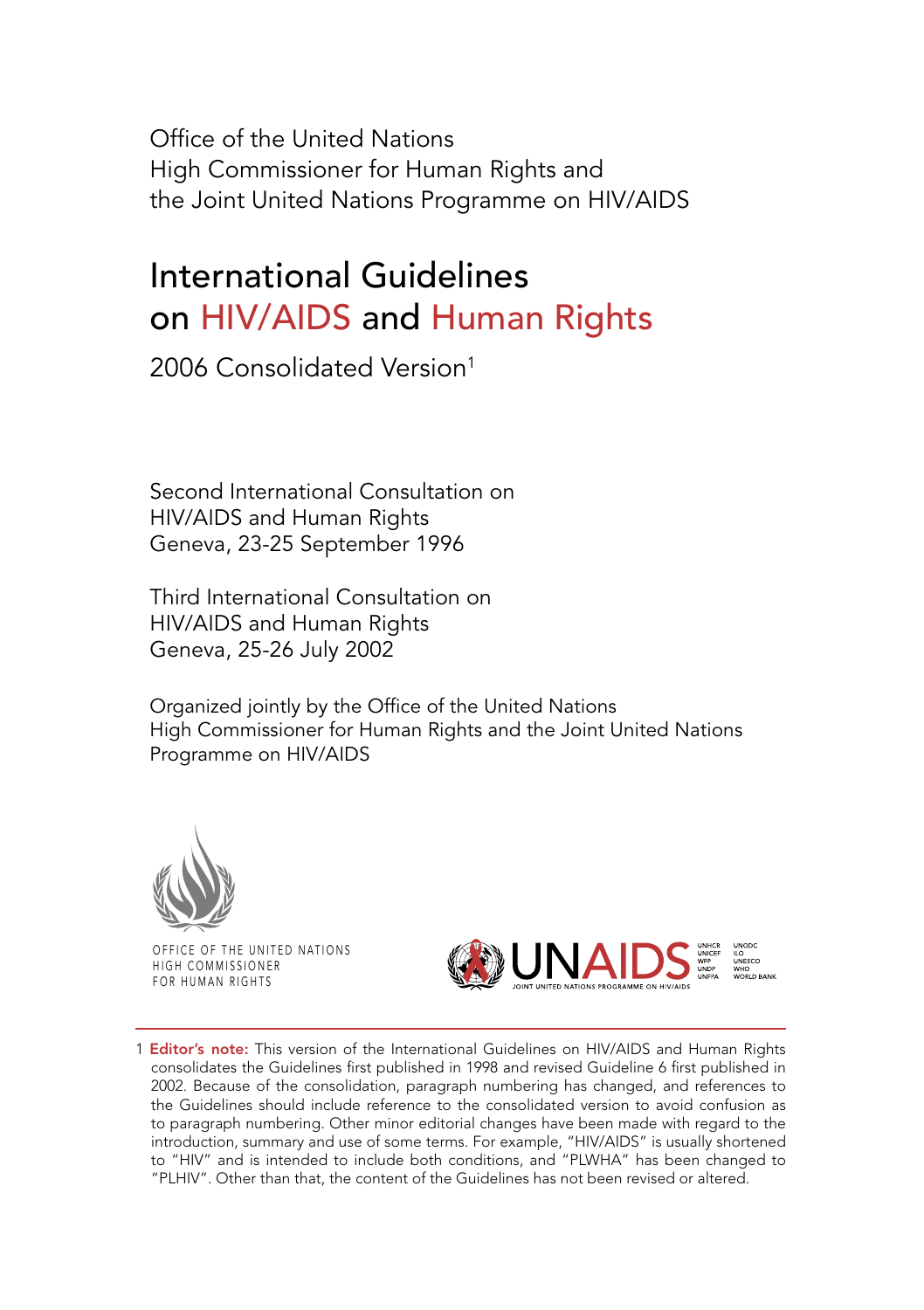# **CONTENTS**

| Foreword                                                                                                                    | 4  |
|-----------------------------------------------------------------------------------------------------------------------------|----|
| Glossary                                                                                                                    | 8  |
| Introduction                                                                                                                | 9  |
| Background and summary of the Guidelines                                                                                    | 13 |
| I. GUIDELINES FOR STATE ACTION                                                                                              | 20 |
| A Institutional responsibilities and processes                                                                              | 21 |
| B Law review, reform and support services                                                                                   | 26 |
| C Promotion of a supportive and enabling environment                                                                        | 52 |
| II. RECOMMENDATIONS FOR DISSEMINATION AND<br><b>IMPLEMENTATION OF THE GUIDELINES ON</b><br><b>HIV/AIDS AND HUMAN RIGHTS</b> | 69 |
| A States                                                                                                                    | 69 |
| B United Nations system and regional intergovernmental<br>bodies                                                            | 71 |
| C Non-governmental organizations                                                                                            | 74 |
| III. INTERNATIONAL HUMAN RIGHTS OBLIGATIONS AND HIV                                                                         | 77 |
| A Human rights standards and the nature of State<br>obligations                                                             | 79 |
| <b>B</b> Restrictions and limitations                                                                                       | 81 |
| C The application of specific human rights in the<br>context of the HIV epidemic                                            | 83 |
|                                                                                                                             |    |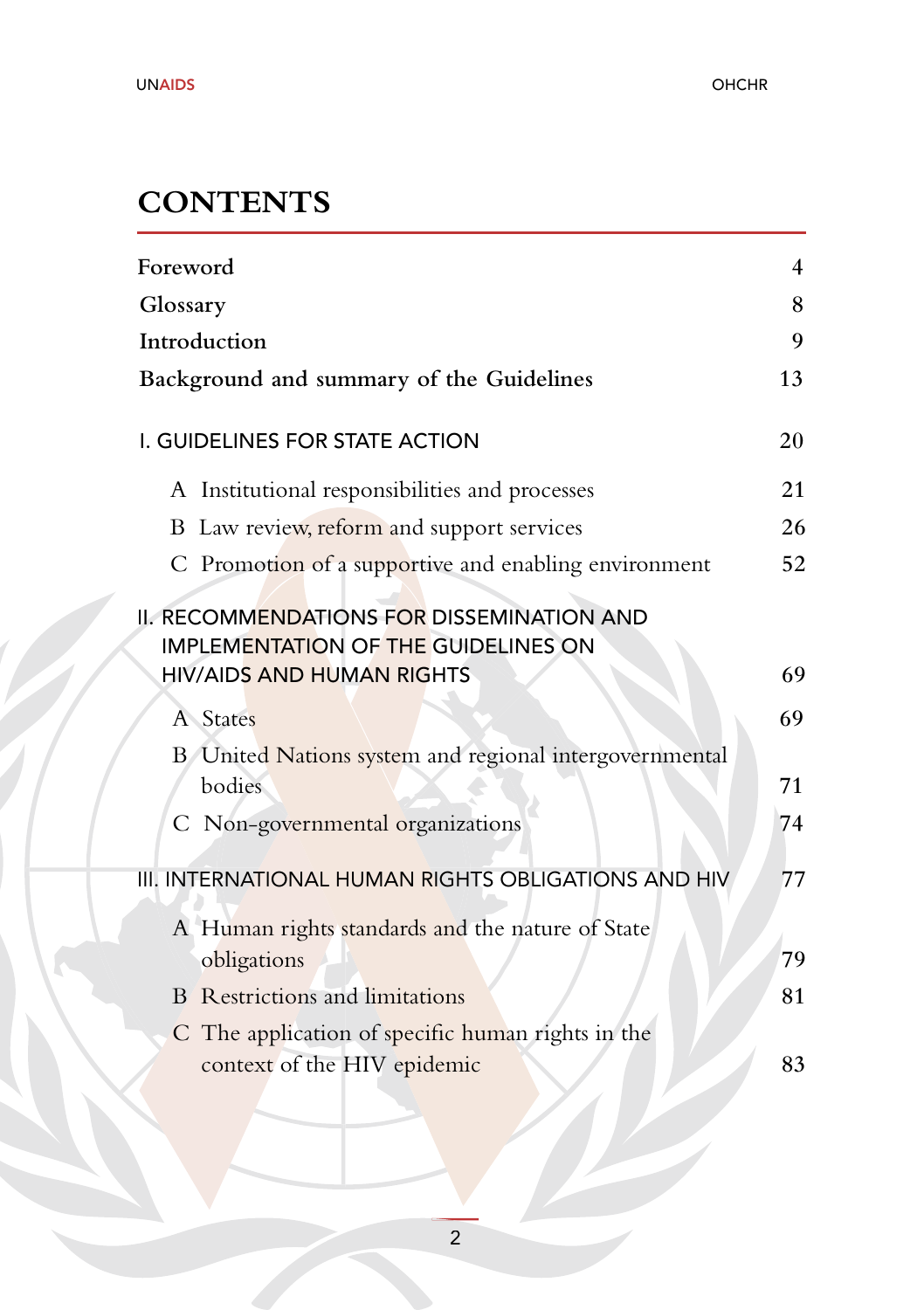#### International Guidelines on HIV/AIDS and Human Rights

| Annex 1                                                       |     |
|---------------------------------------------------------------|-----|
| History of the recognition of the importance of human rights  |     |
| in the context of HIV                                         | 105 |
| Annex 2                                                       |     |
| List of participants at the Second International Consultation |     |
| on HIV/AIDS and Human Rights                                  | 112 |
| Annex 3                                                       |     |
| List of participants at the Third International Consultation  |     |
| on HIV/AIDS and Human Rights                                  | 114 |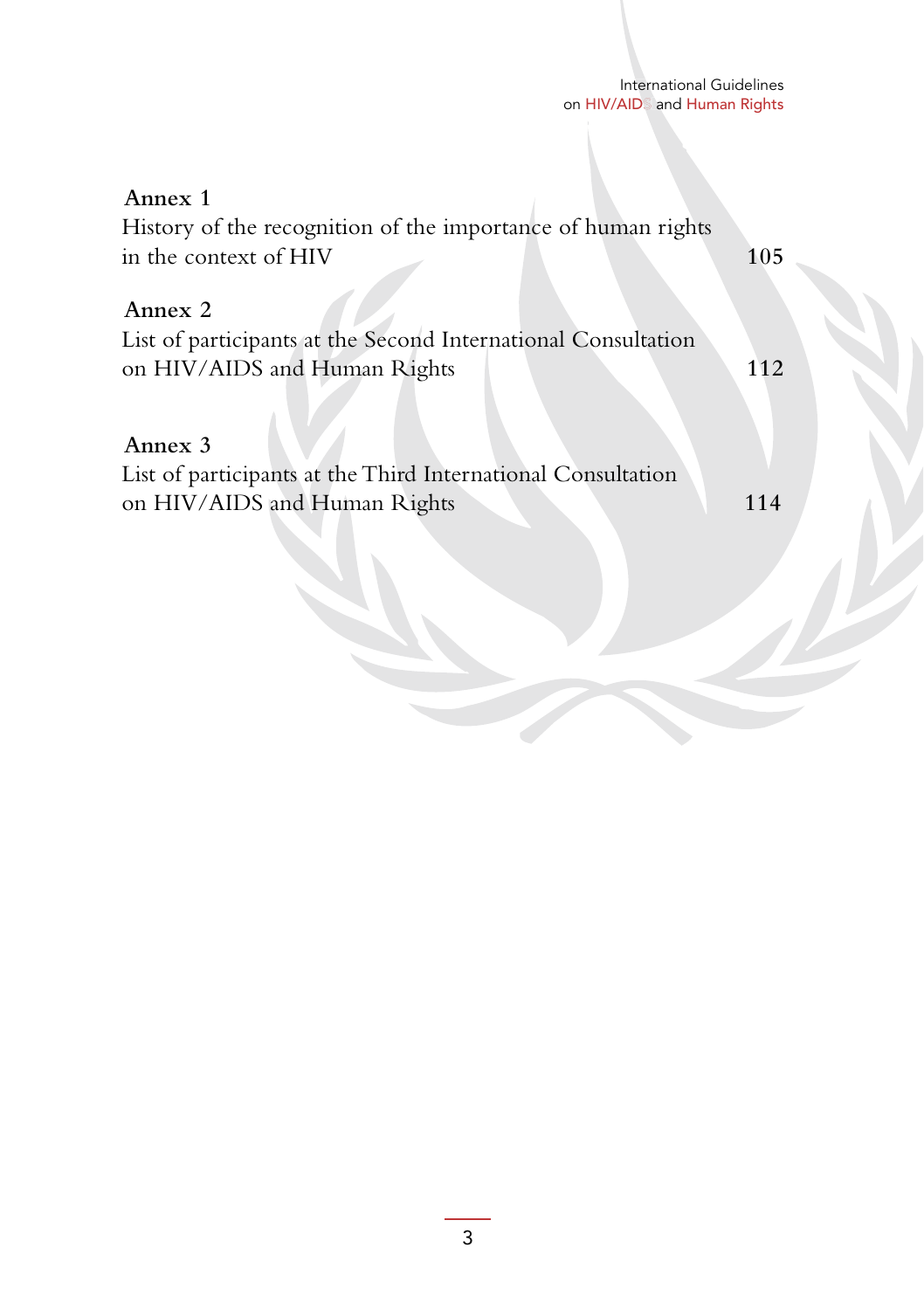#### **Foreword**

It has been ten years since the International Guidelines were adopted by the Second International Consultation on HIV/AIDS and Human Rights in 1996. In terms of the fast and ever-evolving epidemic, much has happened in this decade, both good and bad. Evidence of the effectiveness of a treatment for HIV was first announced in 1996, which for many changed HIV from a situation of hopelessness to a manageable health condition. But as the HIV epidemic cast its glaring light on the vast inequity in health care across the globe, people living with HIV, among others, began to demand that something be done about the fact that millions were dying of a treatable condition. In 2001, the Commission on Human Rights adopted a resolution in which it stated that the right to the highest attainable standard of health includes access to antiretroviral therapy for HIV. Following this, in 2002, OHCHR and UNAIDS sponsored the Third International Consultation on HIV/AIDS and Human Rights in order to revise Guideline 6 (consolidated into this reprint) to reflect the human rights dimensions of access to HIV prevention, treatment, care and support.

 Widespread access to antiretrovirals, as well as to HIV prevention, care and support, remains a major global health and human rights emergency for millions in need. Nonetheless, the numbers of those having such access is rising. In this regard, governments and the international community made commitments in 2006 to pursue all necessary efforts towards achieving the goal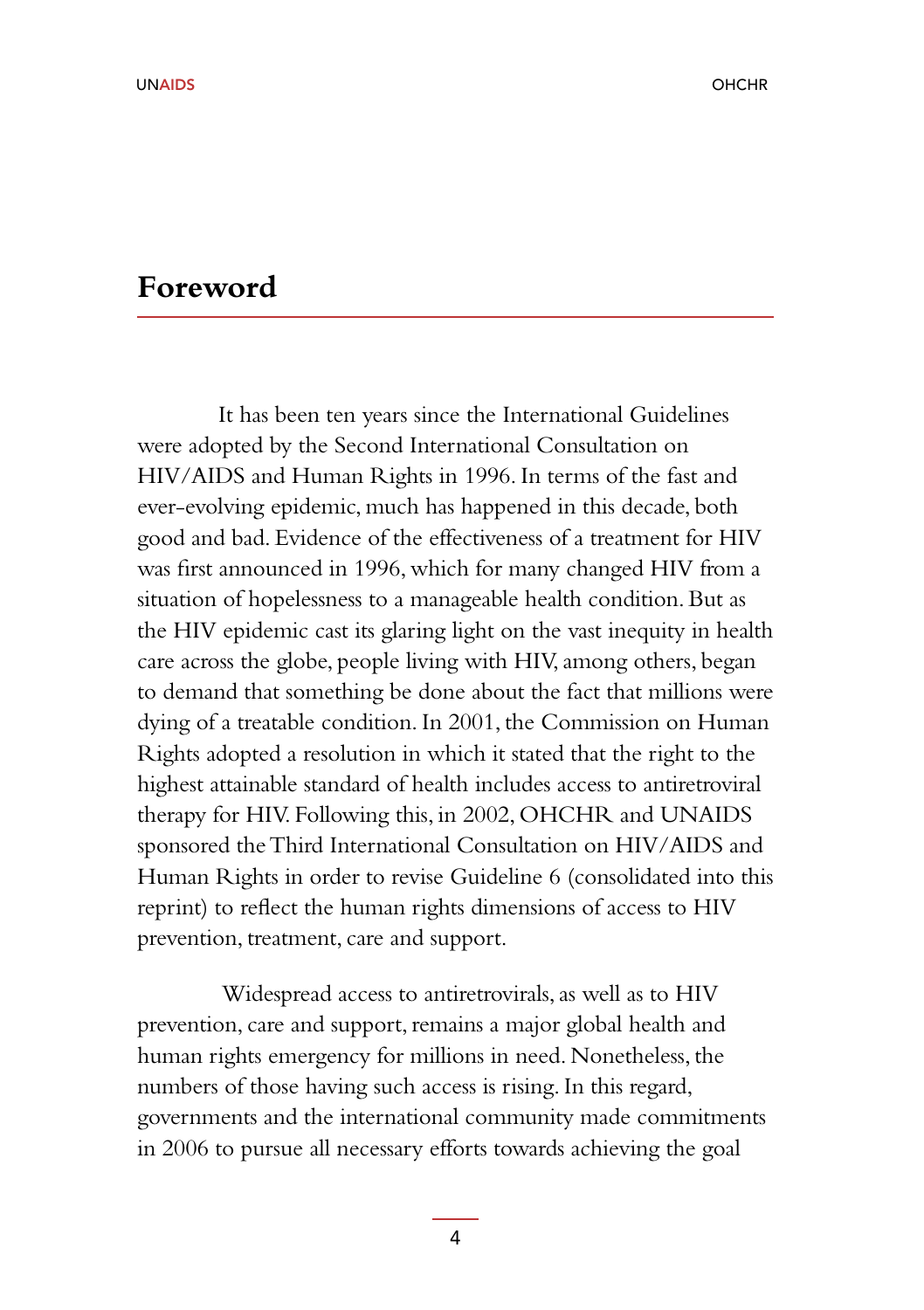of universal access to comprehensive HIV prevention programmes, treatment, care and support by 2010. Other time-bound commitments (including on human rights relating to HIV), have been made during the decade in the Millennium Declaration, and in the Declaration of Commitment adopted by the UN General Assembly Special Session on HIV/AIDS in 2001 and confirmed and expanded by the Political Declaration of the 2006 High Level Meeting on AIDS at the General Assembly. These commitments reflect what works in the response to HIV, as well as much greater political commitment to the response. Global funding for HIV programmes has risen almost 30-fold in the course of the decade.

Nevertheless, the situation remains grave, with a doubling of people living with HIV worldwide to over 40 million, with women now comprising half of those living with HIV, with young people, particularly young women, having the fastest rates of infection, and with some 14 million children having been orphaned by AIDS. HIV prevalence has grown among those groups in society most marginalized, such as sex workers, drug users and men having sex with men. Coverage of interventions to educate people about HIV; to provide them with HIV prevention commodities, services and treatment; to protect them from discrimination and sexual violence; and to empower them to participate in the response and live successfully in a world with HIV is unacceptably low in many places in the world.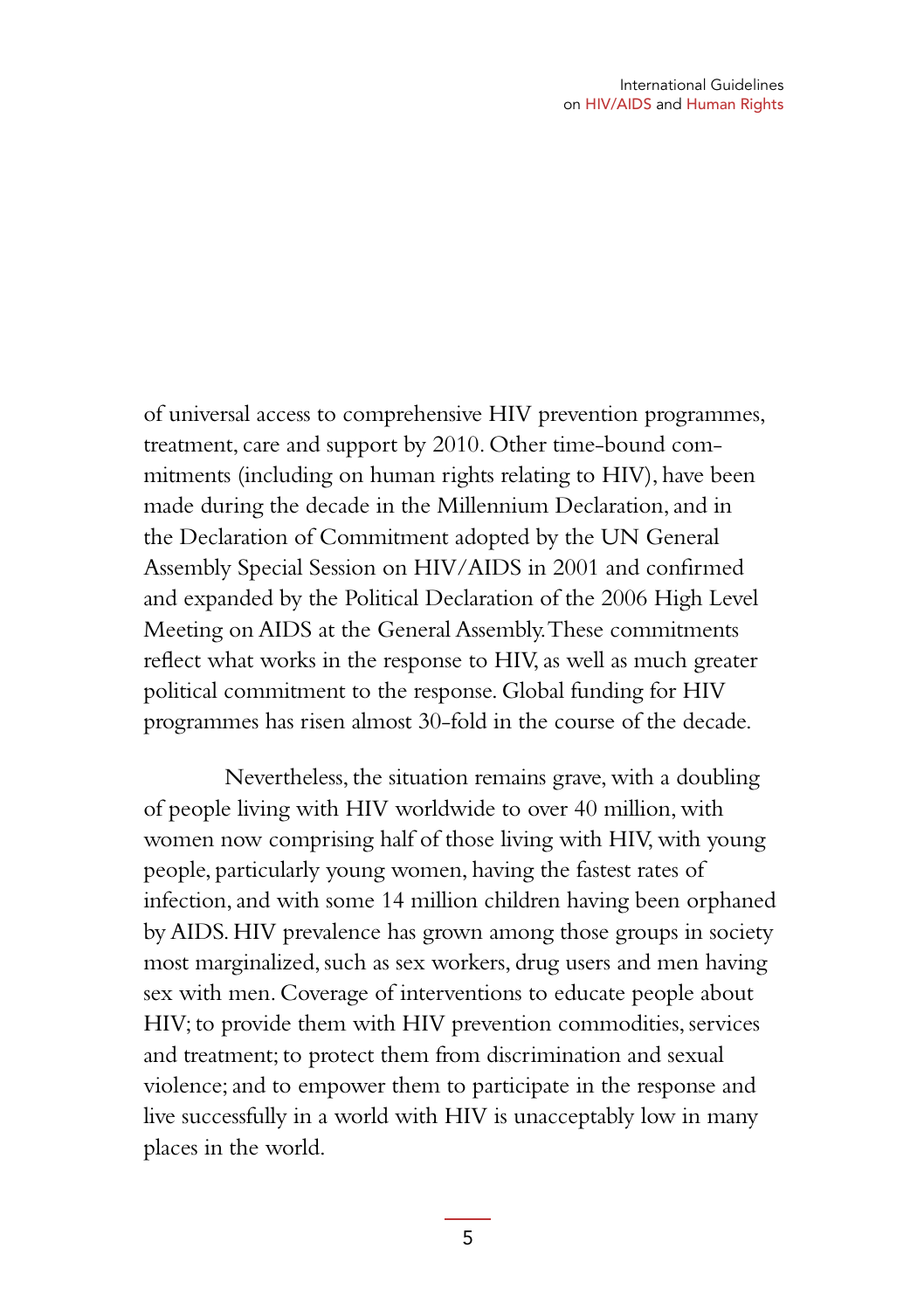Since the drafting of the Guidelines, the epidemic continues to confirm that the relationship between HIV and human rights is profound. Vulnerability to HIV infection and to its impact feeds on violations of human rights, including discrimination against women and violations which create and sustain poverty. In turn, HIV begets human rights violations, such as further discrimination, and violence. During the decade, the role of human rights in responding to the epidemic and in dealing with its effects has become evermore clear. The international human rights system explicitly recognized HIV status as a prohibited ground of discrimination. At the same time, the impact of HIV highlighted the inequities and vulnerabilities leading to increased rates of infection among women, children, the poor and marginalized groups, and thereby contributed to a renewed focus on economic, social and cultural rights. In this regard, the content of the right to health has been increasingly defined and now explicitly includes the availability and accessibility of HIV prevention, treatment, care and support for children and adults. Either through legislation or litigation, many countries have recognized that their people have the right to HIV treatment as a part of their human rights, confirming that economic, social and cultural rights are justiciable. HIV has brought to the fore the difficult issues surrounding the human rights of those engaged in illegal activities; and importantly HIV has hammered home the importance of the right to participation of those most affected by the epidemic - people living with HIV and those highly vulnerable to infection. Developments such as these have strengthened the principles of the indivisibility and universality of human rights.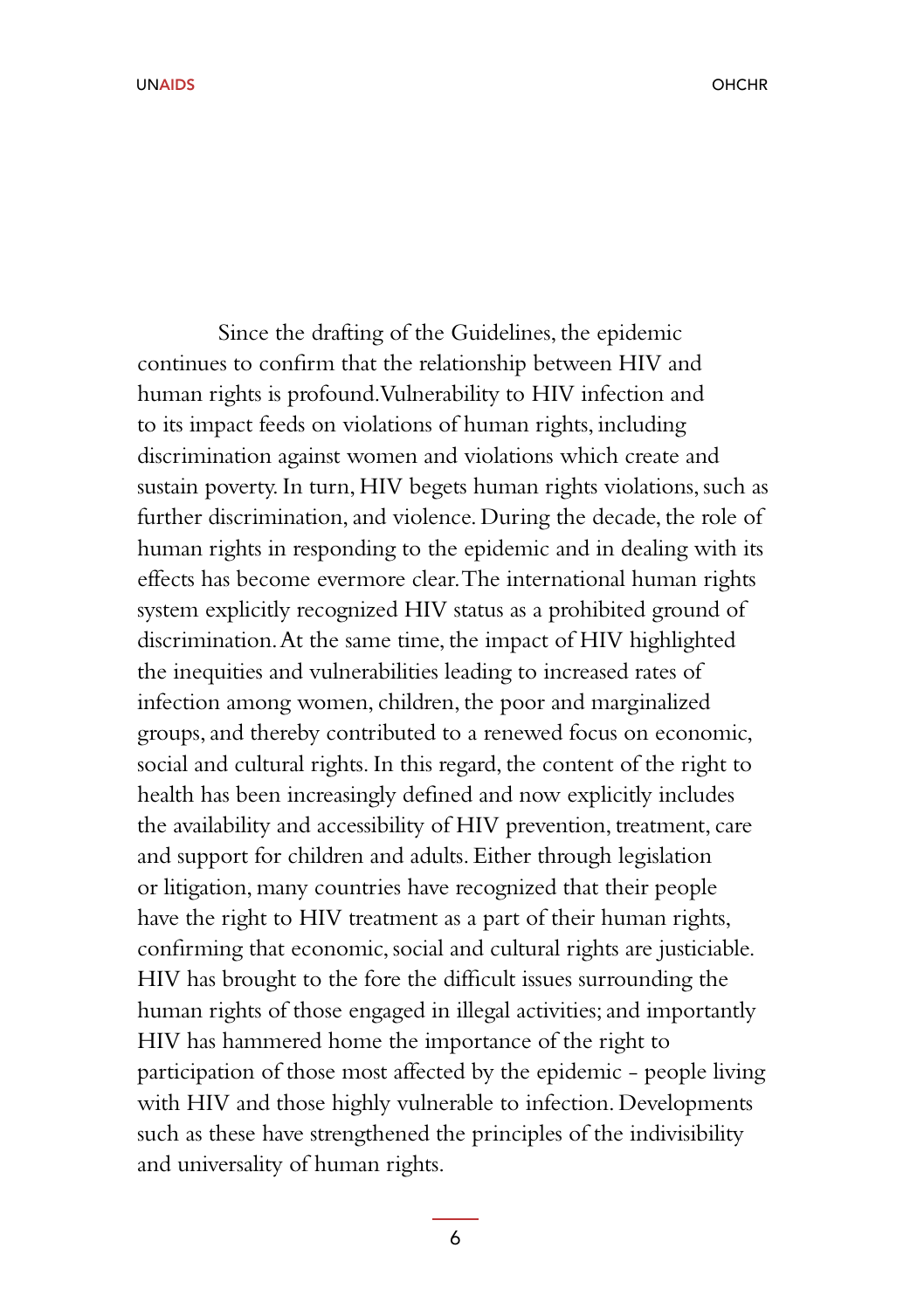The Guidelines resulted from a request made many years ago by the Commission on Human Rights which underlined the need and the imperative to provide guidance to States on how to take concrete steps to protect human rights in the context of HIV. As the epidemic has evolved, the lessons learned from it confirm that the protection of human rights in the context of HIV reduces suffering, saves lives, protects the public health, and provides for an effective response to HIV. This is the basis for the joint work of OHCHR and UNAIDS, the tenth anniversary of which we also mark in 2006.

We urge governments, non-governmental organizations, the United Nations system, and regional bodies to benefit from and build upon these Guidelines, and continue to find ways to operationalise their commitment to protect human rights in the response to HIV.

July 2006

**Louise Arbour**  United Nations High Commissioner for Human Rights

**Peter Piot** Executive Director Joint United Nations Programme on HIV/AIDS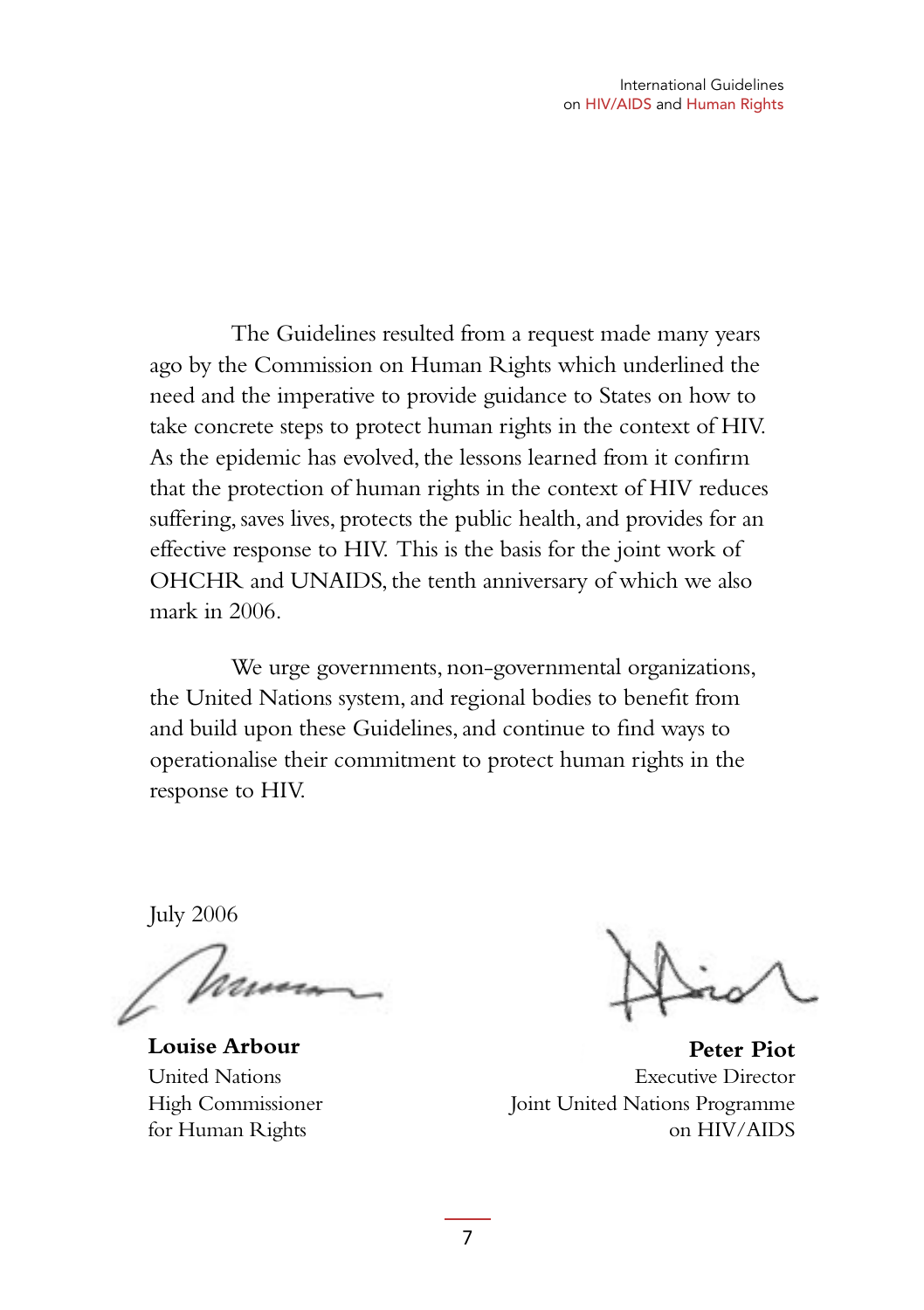# **Glossary of terms**

| <b>AIDS</b>  | acquired immunodeficiency syndrome |
|--------------|------------------------------------|
| <b>ARV</b>   | antiretroviral                     |
| <b>ART</b>   | antiretroviral therapy             |
| <b>ASO</b>   | AIDS service organization          |
| <b>CBO</b>   | community-based organization       |
| <b>HIV</b>   | human immunodeficiency virus       |
| <b>IGO</b>   | intergovernmental organization     |
| <b>NGO</b>   | non-governmental organization      |
| <b>PLHIV</b> | people living with HIV             |
| <b>VCT</b>   | voluntary counselling and testing  |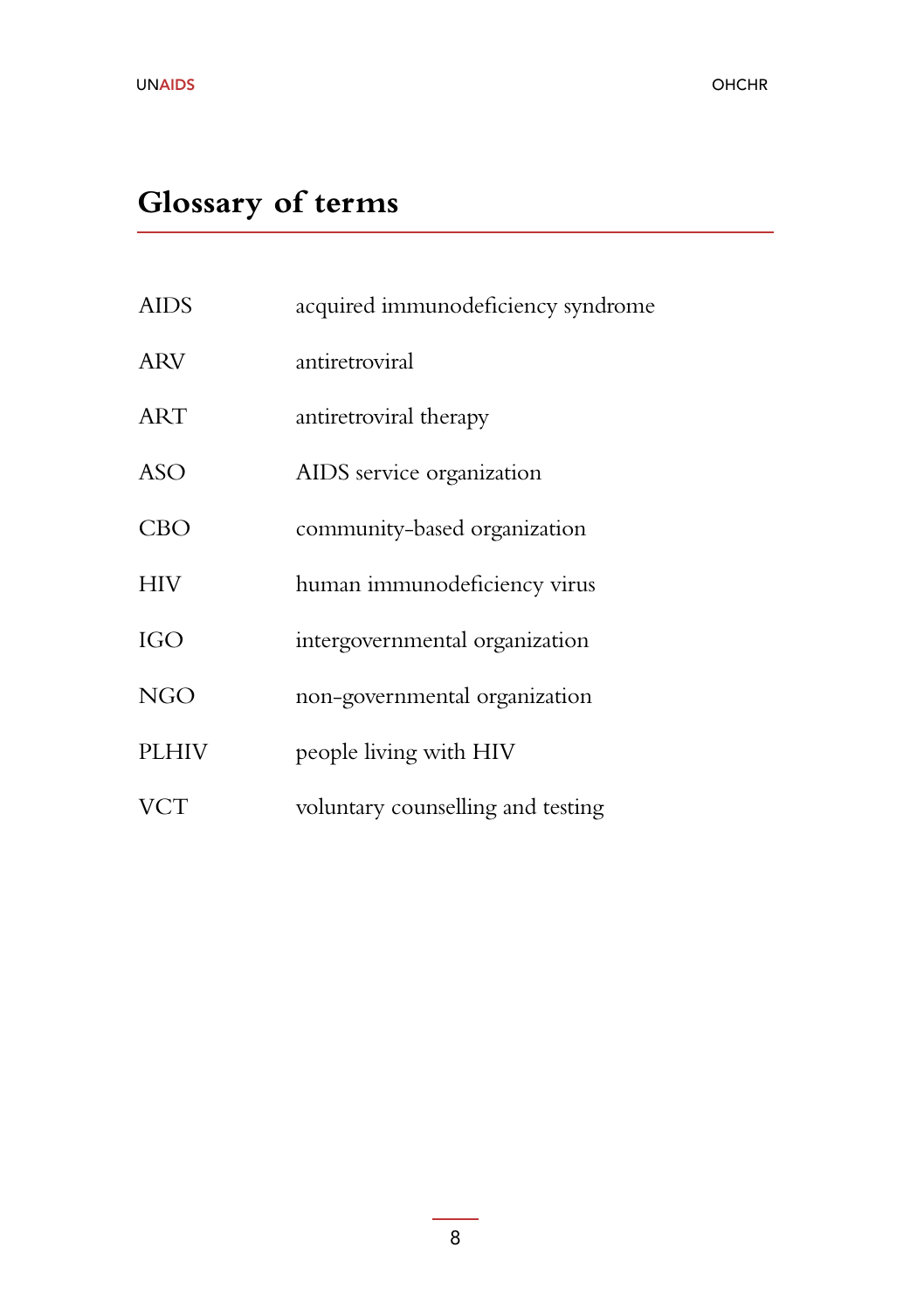## **Introduction**

 The *International Guidelines on HIV/AIDS and Human Rights* arose because of various calls for their development in light of the need for guidance for Governments and others on how to best promote, protect and fulfil human rights in the context of the HIV epidemic. During the first International Consultation on AIDS and Human Rights, organized by the United Nations Centre for Human Rights, in cooperation with the World Health Organization, in Geneva, from 26 to 28 July 1989, participants discussed the possible elaboration of guidelines to assist policymakers and others in complying with international human rights standards regarding law, administrative practice and policy.<sup>2</sup> Several years later, in his report to the Commission at its fifty-first session (E/CN.4/1995/45, para.135), the United Nations Secretary-General stated that "the development of such guidelines or principles could provide an international framework for discussion of human rights considerations at the national, regional and international levels in order to arrive at a more comprehensive understanding of the complex relationship between the public health rationale and the human rights rationale of HIV/AIDS. In particular, Governments could benefit from guidelines that outline clearly how human rights standards apply in the area of HIV/AIDS and indicate concrete and specific measures, both in terms of legislation and practice, that should be undertaken".

 The Commission on Human Rights at its fifty-second session in its resolution 1996/43 of 19 April 1996 requested that the United Nations High Commissioner for Human Rights, inter

<sup>2</sup> Report of an International Consultation on AIDS and Human Rights, Geneva, 26 to 28 July 1989 (HR/PUB/90/2).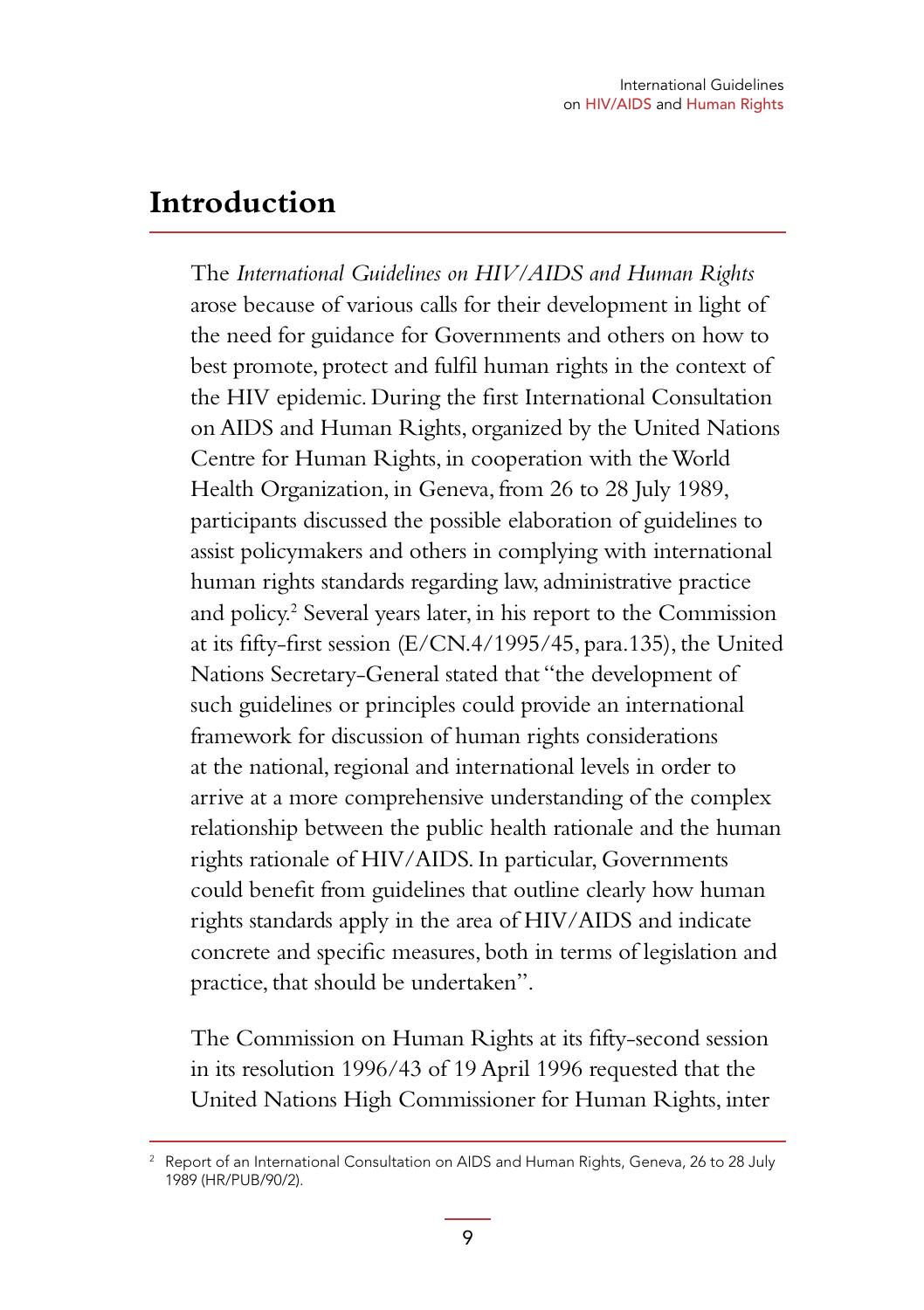UNAIDS **OHCHR** OHCHR OHCHR OHCHR OHCHR OHCHR OHCHR OHCHR

alia, continue the efforts, in cooperation with UNAIDS and non-governmental organizations, as well as groups of people living with HIV/AIDS, "towards the elaboration of guidelines on promoting and protecting respect for human rights in the context of HIV/AIDS." At the same time, the Commission requested that the Secretary-General of the United Nations prepare for the consideration of the Commission at its fiftythird session a report on the above-mentioned guidelines, including the outcome of the second expert consultation on human rights and HIV/AIDS, and on their international dissemination.

 In response to the above requests, the United Nations Centre for Human Rights and the Joint United Nations Programme on HIV/AIDS (UNAIDS) convened the Second International Consultation on HIV/AIDS and Human Rights in Geneva, from 23 to 25 September 1996. This Consultation brought together thirty-five experts in the field of HIV/AIDS and human rights, comprising Government officials and staff of national AIDS programmes, people living with HIV, human rights activists, academics, representatives of regional and national networks on ethics, law, human rights and HIV, and representatives of United Nations bodies and agencies, nongovernmental organizations and AIDS service organizations (ASOs). Participants at the Consultation had before them five background papers that had been commissioned for the purpose of eliciting specific regional and thematic experiences and concerns regarding HIV and human rights. Participants discussed the most important human rights principles and concerns in the context of HIV and AIDS, as well as concrete measures that States could take to protect HIV-related human rights. The result was the *International Guidelines on HIV/AIDS and Human Rights*. The full text, as adopted by the Second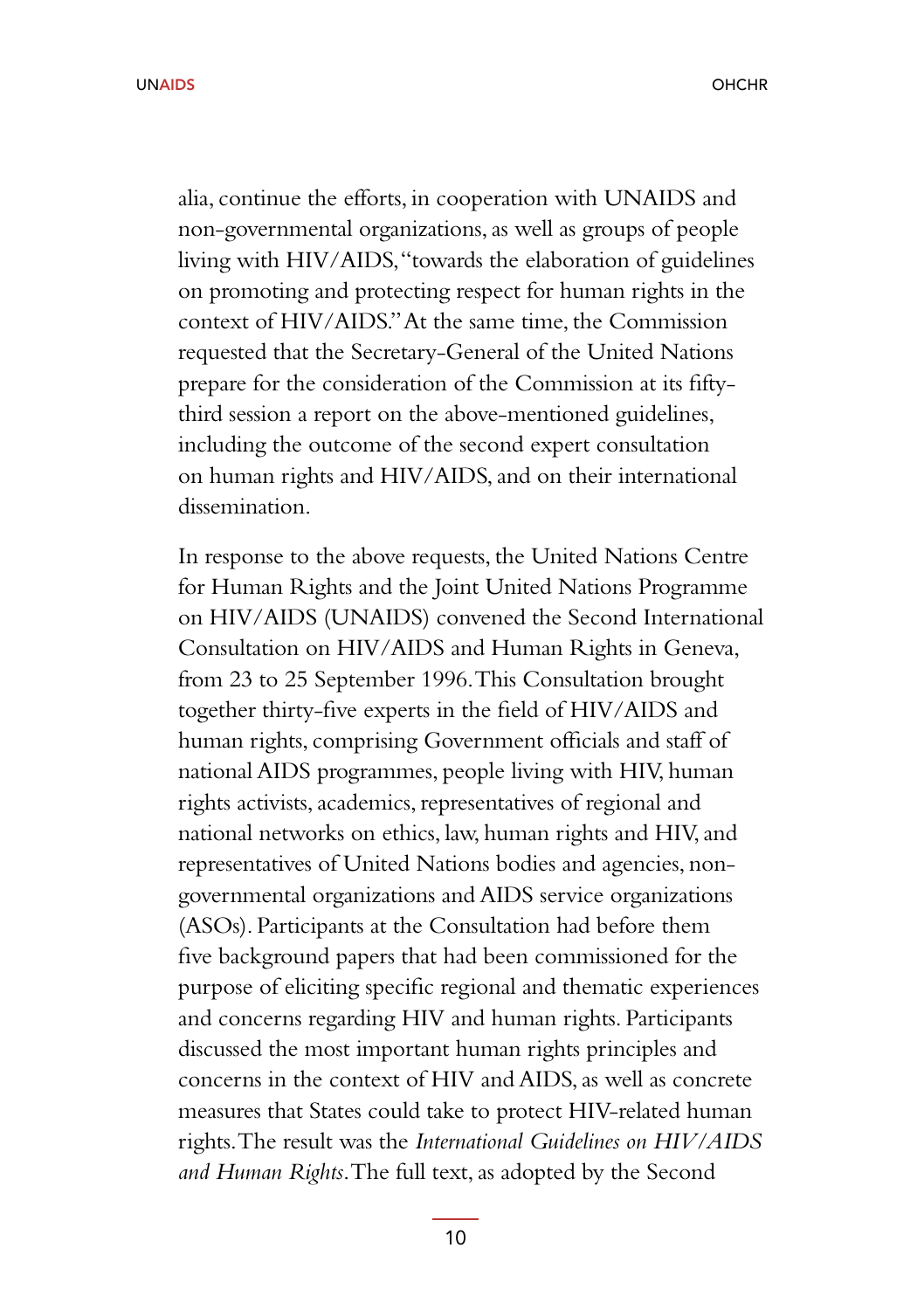International Consultation, is contained in annex I to the report of the Secretary-General to the Commission on Human Rights in document E/CN.4/1997/37. The Guidelines were published in 1998 by OHCHR and UNAIDS.

 Significant developments have taken place with regard to the right to health and access to HIV-related prevention, treatment, care and support, including advances in the availability of diagnostic tests and HIV-related treatments, including antiretroviral therapies. There have been increased commitments at the international, regional and domestic levels towards the full realization of all human rights related to HIV, including improved access to health services for people living with HIV. Key among these are: the Declaration of Commitment on HIV/AIDS;<sup>3</sup> the Millennium Development Goals;<sup>4</sup> general comment 14 of the Committee on Economic, Social and Cultural Rights;<sup>5</sup> and the Commission on Human Rights resolutions on the right to the highest attainable standard of health<sup>6</sup> and access to medication.<sup>7</sup>

 In light of advances in HIV-related treatment and antiretroviral medication, the current global disparity in access to treatment, as well as political and legal developments since the elaboration of the Guidelines in 1996, the High Commissioner for Human Rights and the Executive Director of UNAIDS decided to convene a Third International Consultation on HIV/AIDS and Human Rights on 25-26 July 2002 in Geneva in order to

<sup>3</sup> Declaration of Commitment on HIV/AIDS ('Global Crisis—Global Action'), General Assembly resolution S-26/2 of 27 June 2001.

<sup>4</sup> United Nations Millennium Declaration, General Assembly resolution 55/2 of 8 September 2000.

 $5$  General comment 14 on the right to the highest attainable standard of health, adopted on 11 May 2000 (E/C.12/2000/4).

<sup>6</sup> Commission on Human Rights resolution 2002/31 of 22 April 2002.

<sup>7</sup> Commission on Human Rights resolutions 2002/33 and 2002/32 of 22 April 2002.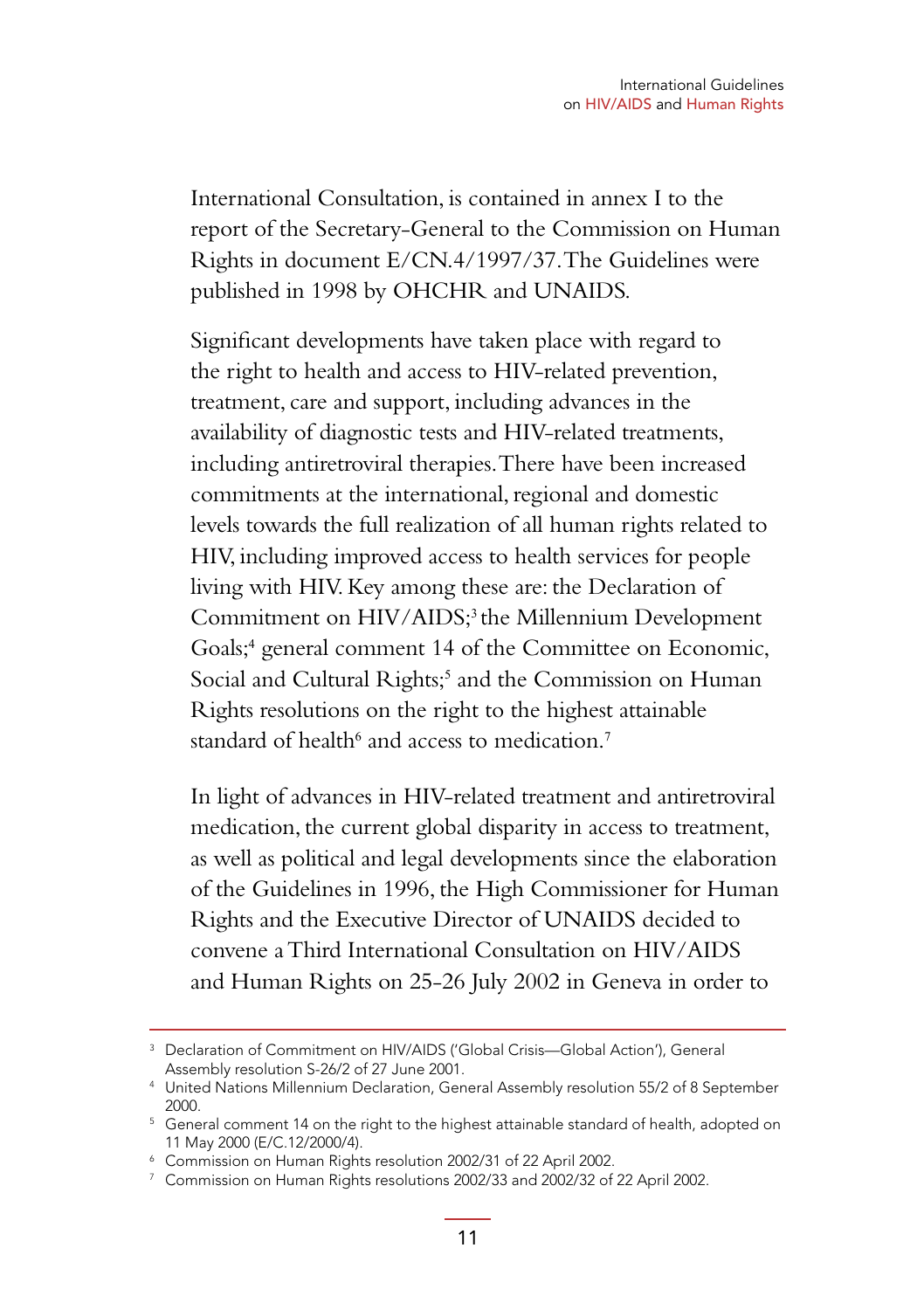update Guideline 6. This document consolidates the original Guidelines with revised Guideline 6, together with its related commentary and recommendations for implementation.

 Since their original publication in 1998 and that of revised Guideline 6 in 2002, the *International Guidelines on HIV/AIDS and Human Rights* have provided important guidance to Governments, international organizations, non-governmental organizations and civil society groups on the development and implementation of effective national strategies for combating HIV and AIDS. The Commission on Human Rights has asked States to take all necessary steps to ensure the respect, protection and fulfilment of HIV-related human rights as contained in the Guidelines, and has urged States to ensure that their laws, policies and practices comply with the Guidelines.8 The Secretary-General has submitted reports to the Commission on steps taken by Governments and United Nations organs, programmes and specialized agencies to promote and implement the Guidelines.<sup>9</sup>

 Global resolve to halt and reverse the epidemic continues to strengthen. In the 2005 World Summit Outcome,<sup>10</sup> world leaders committed to a massive scaling-up of HIV prevention, treatment and care with the aim of coming as close as possible to the goal of universal access to treatment by 2010 for all who need it. The political declaration of the 2006 High Level Meeting on AIDS affirmed and expanded these commitments.

<sup>8</sup> Commission on Human Rights resolutions 1997/33, 1999/49, 2001/51, 2003/47, 2005/84.

<sup>9</sup> E/CN.4/1999/76, E/CN.4/2001/80, E/CN.4/2003/81, E/CN.4/2005/79.

<sup>10</sup> General Assembly resolution 60/1 of 16 September 2005.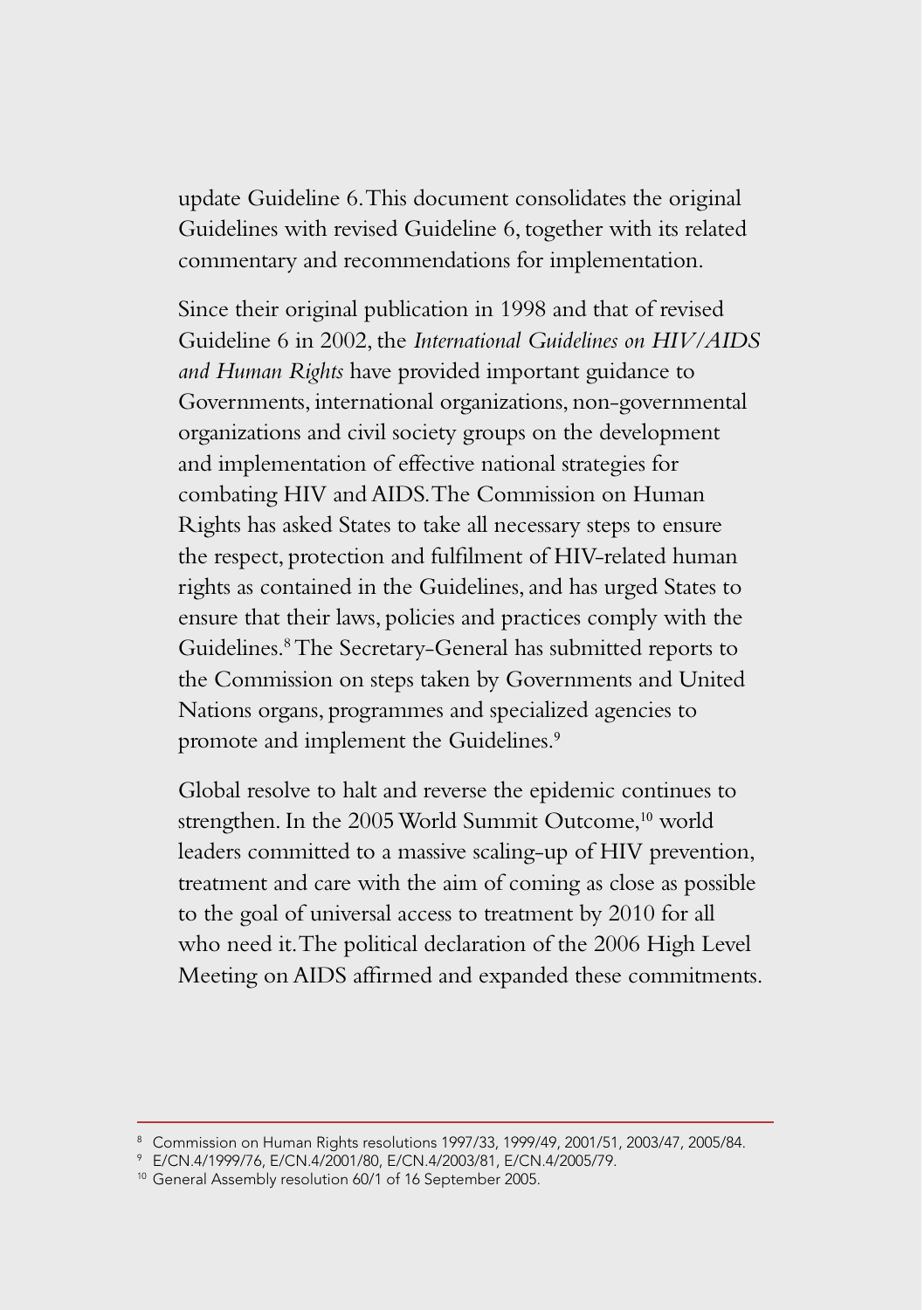### *Background and summary of the Guidelines*

- 1. This document consolidates the Guidelines adopted at the Second International Consultation on HIV/AIDS and Human Rights, held in Geneva from 23 to 25 September 1996, and revised Guideline 6 on access to prevention, treatment, care and support adopted at the Third International Consultation on HIV/AIDS and Human Rights held in Geneva from 25 to 26 July 2002. The purpose of these Guidelines is to assist States in creating a positive, rights-based response to HIV that is effective in reducing the transmission and impact of HIV and AIDS and is consistent with human rights and fundamental freedoms.
- 2. The elaboration of such guidelines was first considered by the 1989 International Consultation on AIDS and Human Rights, organized jointly by the then United Nations Centre for Human Rights and the World Health Organization.<sup>11</sup> The United Nations Commission on Human Rights and its Sub-Commission on Prevention of Discrimination and Protection of Minorities repeatedly reiterated the need for guidelines.<sup>12</sup> Increasingly, the international community recognized the need for elaborating further how existing human rights principles apply in the context of HIV and for providing examples of concrete activities to be undertaken by States to protect human rights and public health in the context of HIV.
- 3. The purpose of these Guidelines is to assist States in translating international human rights norms into practical observance in the context of HIV. To this end, the Guidelines consist

<sup>&</sup>lt;sup>11</sup> Report of an International Consultation on AIDS and Human Rights, Geneva, 26 to 28 July 1989 (HR/PUB/90/2).

<sup>&</sup>lt;sup>12</sup> For reports and resolutions on HIV/AIDS and human rights of the United Nations Commission on Human Rights and its Sub-Commission on Prevention of Discrimination and Protection of Minorities, see footnotes 62-63.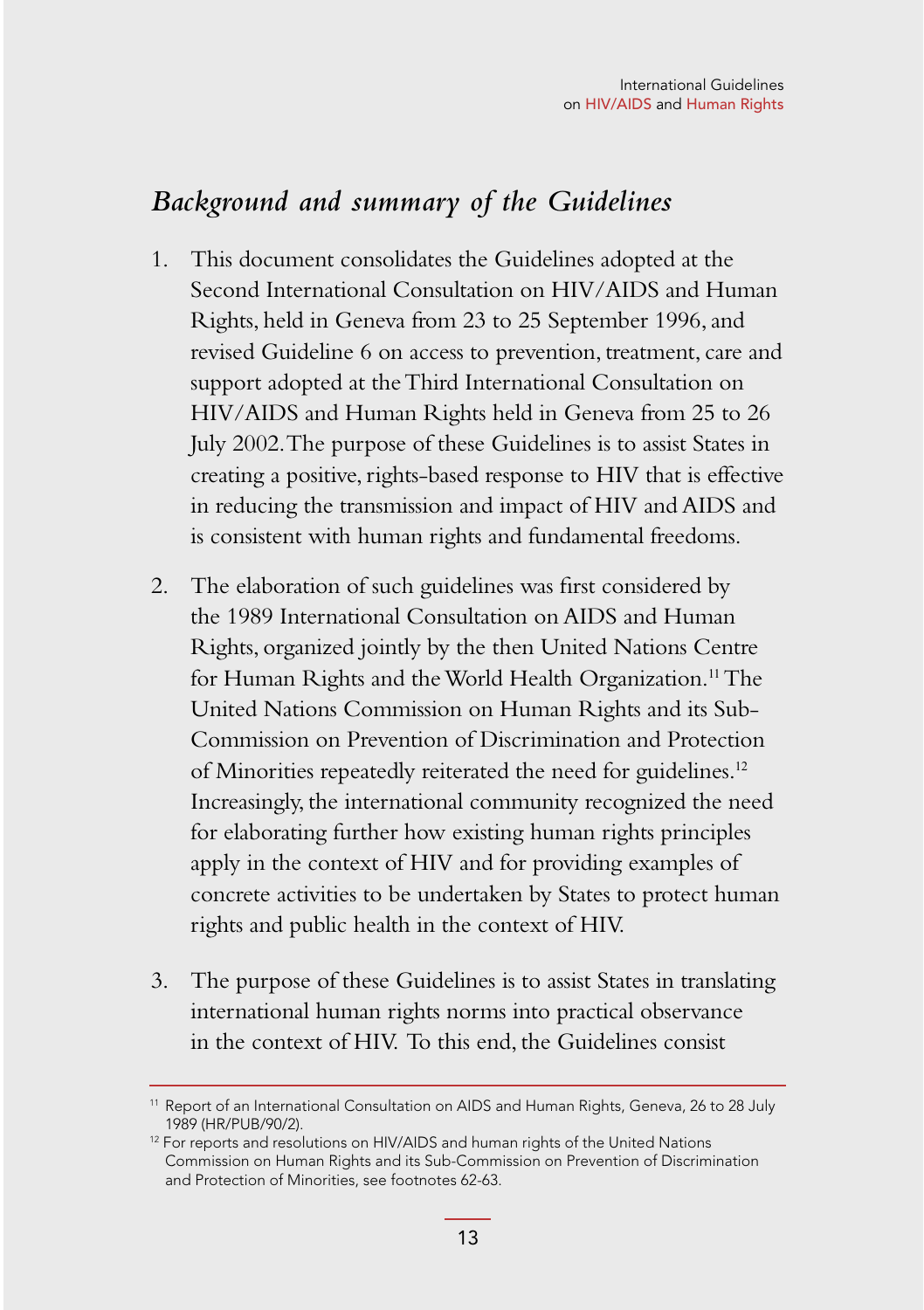UNAIDS **OHCHR**ISE CONTROL CONTROL CONTROL CONTROL CONTROL CONTROL CONTROL CONTROL CONTROL CONTROL CONTROL CONTROL

of three parts: first, Guidelines for State action comprising action-oriented measures to be employed by Governments in the areas of law, administrative policy and practice that will protect human rights and achieve HIV-related public health goals; second, recommendations for dissemination and implementation of the Guidelines; and third, international human rights obligations and HIV, which describes the human rights principles underlying a positive response to HIV.

- 4. The Guidelines recognize that States bring to the HIV epidemic different economic, social and cultural values, traditions and practices – a diversity which should be celebrated as a rich resource for an effective response to HIV and AIDS. In order to benefit from this diversity, a process of participatory consultation and cooperation was undertaken in the drafting of the Guidelines, so that the Guidelines reflect the experience of people affected by the epidemic, address relevant needs and incorporate regional perspectives. Furthermore, the Guidelines reaffirm that diverse responses can and should be designed within the context of universal human rights standards.
- 5. It is intended that the principal users of the Guidelines will be States, in the persons of legislators and Government policymakers, including officials involved in national AIDS programmes and relevant departments and ministries, such as health, foreign affairs, justice, interior, employment, welfare and education. Other users who will benefit from the Guidelines include intergovernmental organizations (IGOs), non-governmental organizations (NGOs), networks of persons living with HIV (PLHIV), community-based organizations (CBOs), networks on ethics, law, human rights and HIV and AIDS service organizations (ASOs).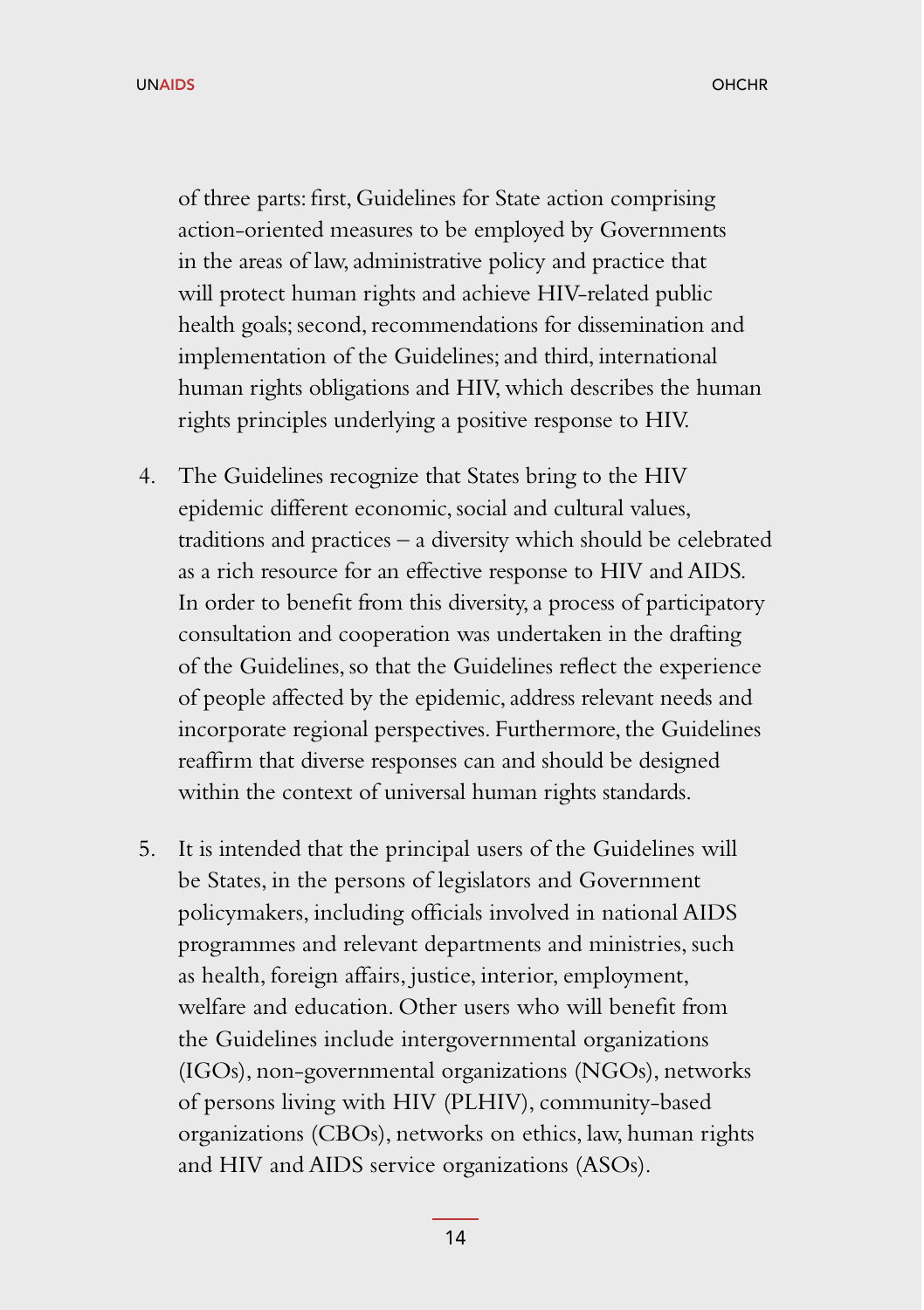The broadest possible audience of users of the Guidelines will maximize their impact and make their content a reality.

- 6. The Guidelines address many difficult and complex issues, some of which may or may not be relevant to the situation in a particular country. For these reasons, it is essential that the Guidelines be taken by critical actors at the national and community level and considered in a process of dialogue involving a broad spectrum of those most directly affected by the issues addressed in the Guidelines. Such a consultative process will enable Governments and communities to consider how the Guidelines are specifically relevant in their country, assess priority issues presented by the Guidelines and devise effective ways to implement the Guidelines in their respective contexts.
- 7. In implementing the Guidelines, it should be borne in mind that achieving international cooperation in solving problems of an economic, social, cultural or humanitarian character and promoting and encouraging respect for human rights and for fundamental freedoms for all, is one of the principal objectives of the United Nations. In this sense, international cooperation, including financial and technical support, is a duty of States in the context of the HIV epidemic and industrialized countries are encouraged to act in a spirit of solidarity in assisting developing countries to meet the challenges of implementing the Guidelines.
- 8. HIV continues to spread throughout the world at an alarming rate. The widespread abuse of human rights and fundamental freedoms associated with HIV has emerged in all parts of the world in the wake of the epidemic. In response to this situation the experts at the Second International Consultation on HIV/ AIDS and Human Rights concluded the following: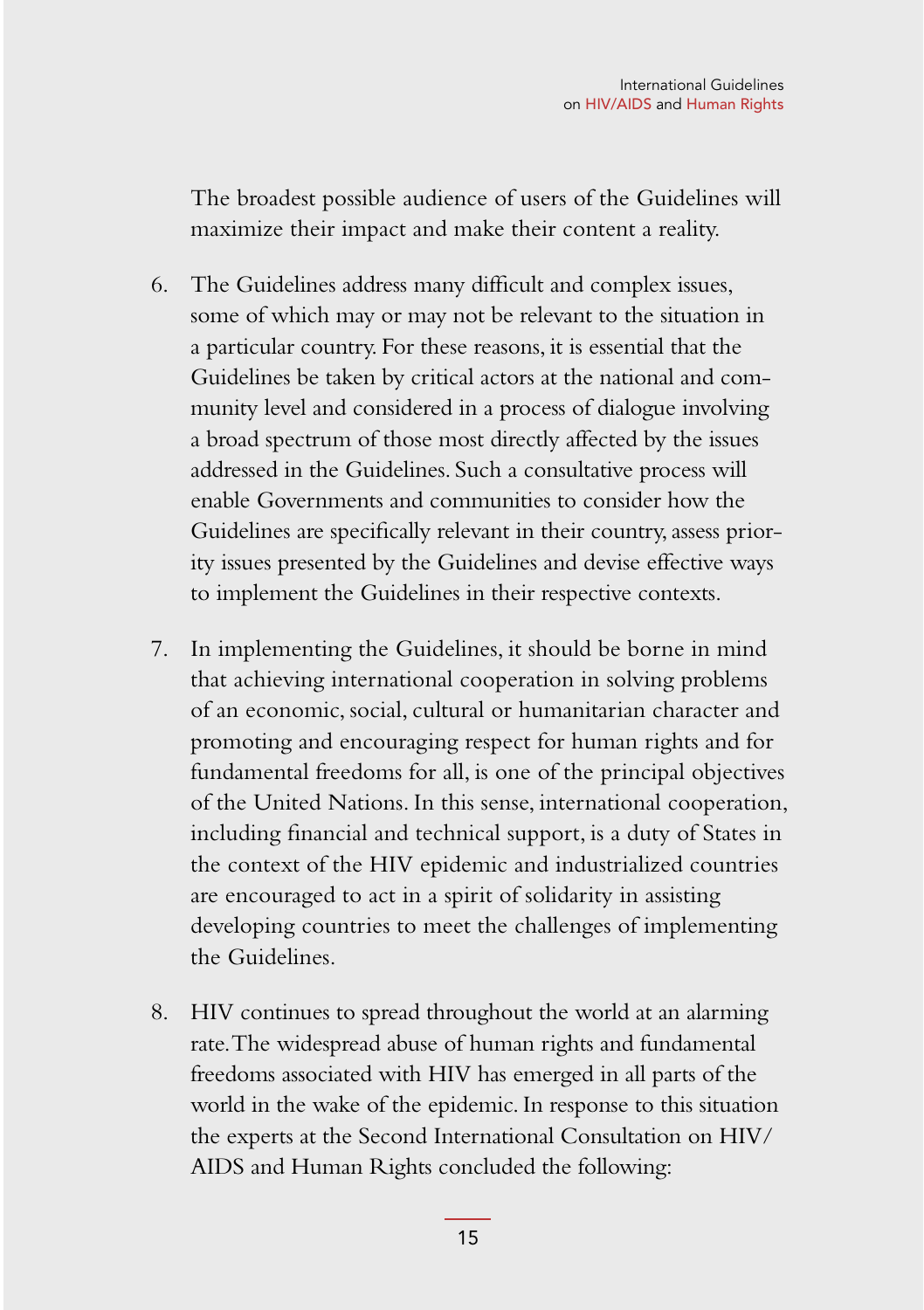UNAIDS **OHCHR**ISE CONTROL CONTROL CONTROL CONTROL CONTROL CONTROL CONTROL CONTROL CONTROL CONTROL CONTROL CONTROL

- (a) The protection of human rights is essential to safeguard human dignity in the context of HIV and to ensure an effective, rights-based response to HIV and AIDS. An effective response requires the implementation of all human rights, civil and political, economic, social and cultural, and fundamental freedoms of all people, in accordance with existing international human rights standards;
- (b) Public health interests do not conflict with human rights. On the contrary, it has been recognized that when human rights are protected, fewer people become infected and those living with HIV and their families can better cope with HIV and AIDS;
- (c) A rights-based, effective response to the HIV epidemic involves establishing appropriate governmental institutional responsibilities, implementing law reform and support services and promoting a supportive environment for groups vulnerable to HIV and for those living with HIV;
- (d) In the context of HIV, international human rights norms and pragmatic public health goals require States to consider measures that may be considered controversial, particularly regarding the status of women and children, sex workers, injecting drug users and men having sex with men. It is, however, the responsibility of all States to identify how they can best meet their human rights obligations and protect public health within their specific political, cultural and religious contexts;
- (e) Although States have primary responsibility for implementing strategies that protect human rights and public health, United Nations bodies, agencies and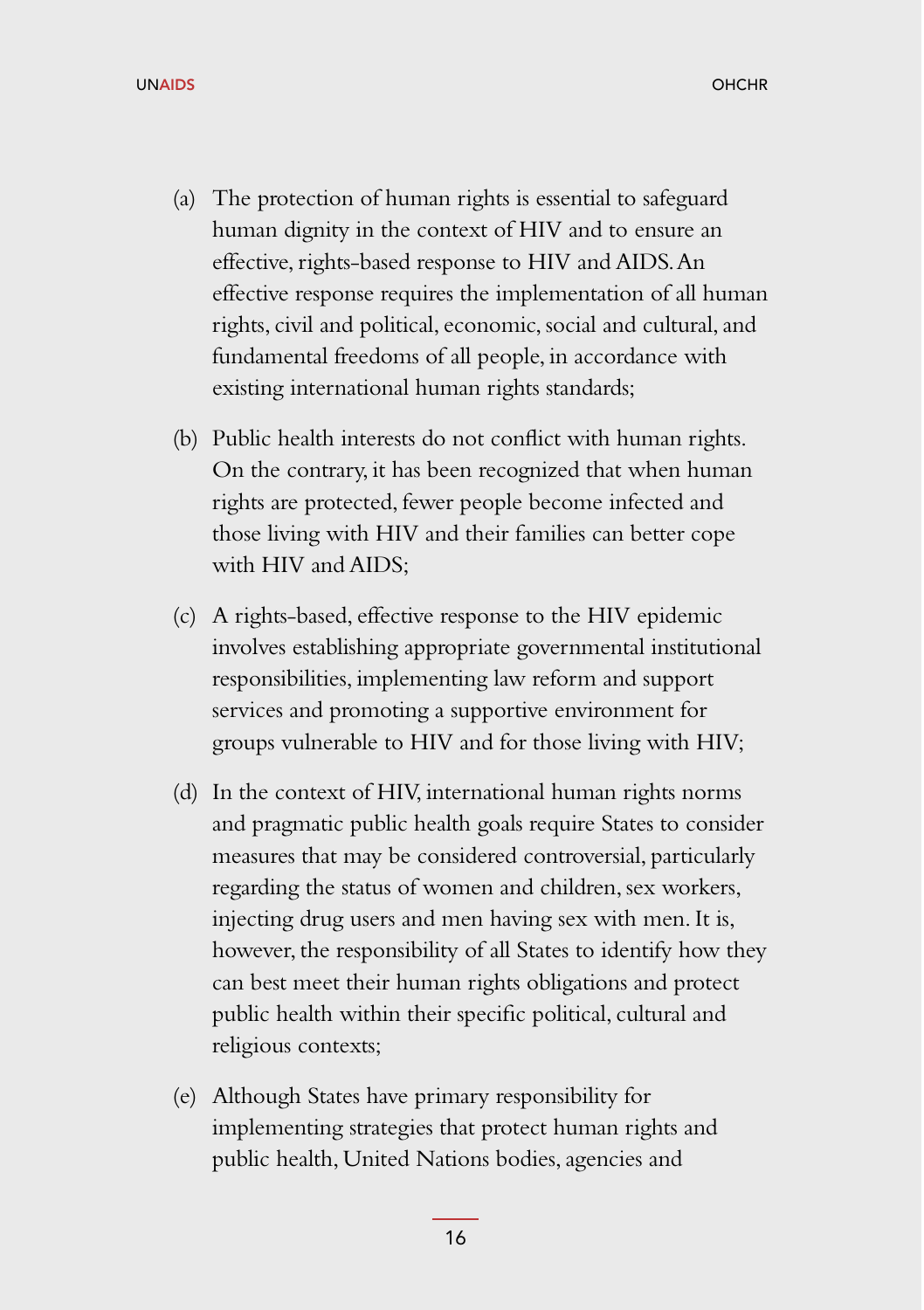programmes, regional intergovernmental bodies and nongovernmental organizations, including networks of people living with HIV, play critical roles in this regard.

- 9. There are many steps that States can take to protect HIV-related human rights and to achieve public health goals. The 12 Guidelines elaborated by the Consultations for States to implement an effective, rights-based response are summarized below.
- **GUIDELINE 1:** *States should establish an effective national framework for their response to HIV which ensures a coordinated, participatory, transparent and accountable approach, integrating HIV policy and programme responsibilities across all branches of government.*
- **GUIDELINE 2:** *States should ensure, through political and financial support, that community consultation occurs in all phases of HIV policy design, programme implementation and evaluation and that community organizations are enabled to carry out their activities, including in the field of ethics, law and human rights, effectively.*
- **GUIDELINE 3:** *States should review and reform public health laws to ensure that they adequately address public health issues raised by HIV, that their provisions applicable to casually transmitted diseases are not inappropriately applied to HIV and that they are consistent with international human rights obligations.*
- **GUIDELINE 4:** *States should review and reform criminal laws and correctional systems to ensure that they are consistent with international human rights obligations and are not misused in the context of HIV or targeted against vulnerable groups.*
- **GUIDELINE 5:** *States should enact or strengthen anti-discrimination and other protective laws that protect vulnerable groups, people living*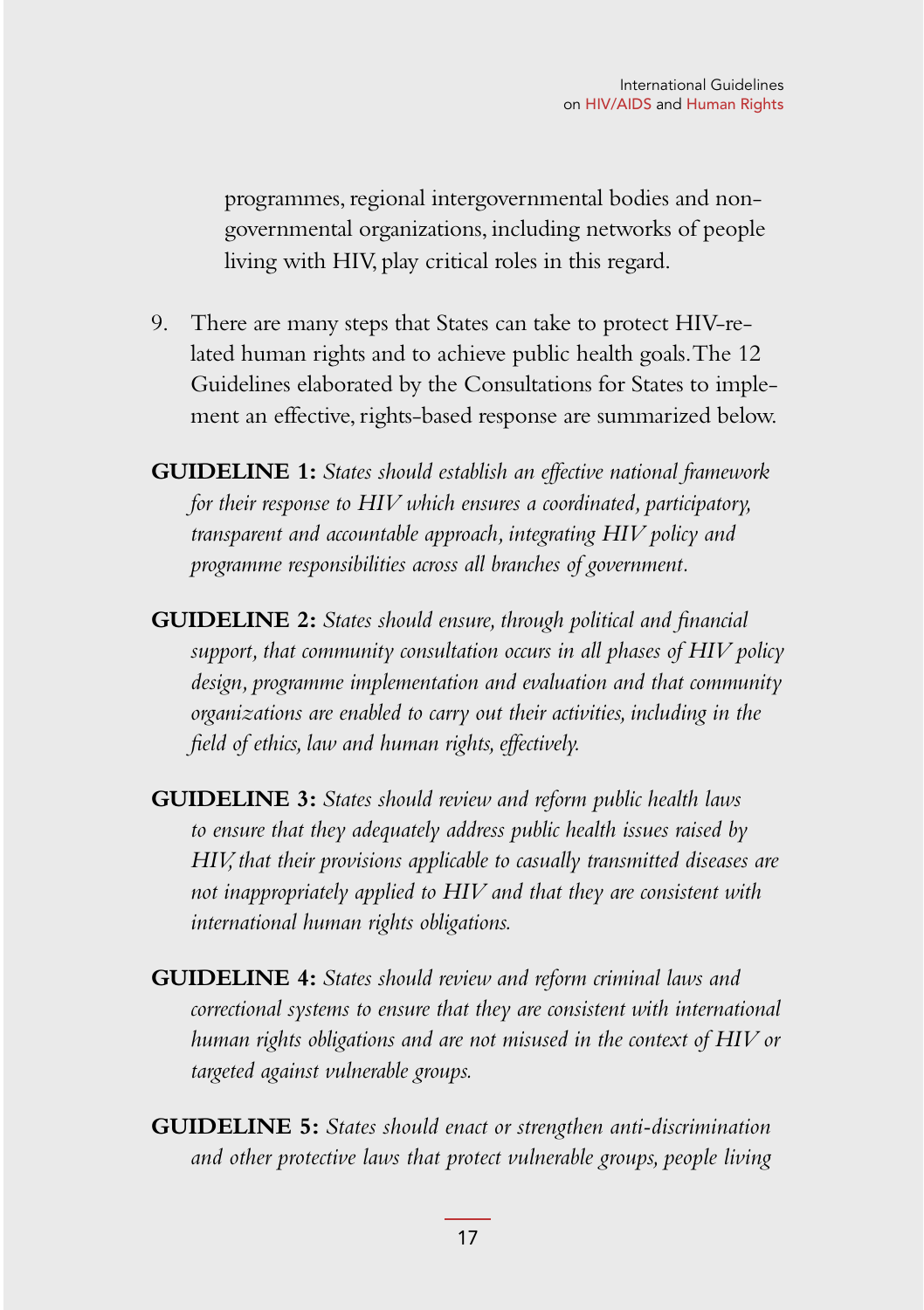*with HIV and people with disabilities from discrimination in both the public and private sectors, ensure privacy and confidentiality and ethics in research involving human subjects, emphasize education and conciliation, and provide for speedy and effective administrative and civil remedies.*

#### **GUIDELINE 6 (as revised in 2002):** *States should enact*

*legislation to provide for the regulation of HIV-related goods, services and information, so as to ensure widespread availability of quality prevention measures and services, adequate HIV prevention and care information, and safe and effective medication at an affordable price.*

 *States should also take measures necessary to ensure for all persons, on a sustained and equal basis, the availability and accessibility of quality goods, services and information for HIV prevention, treatment, care and support, including antiretroviral and other safe and effective medicines, diagnostics and related technologies for preventive, curative and palliative care of HIV and related opportunistic infections and conditions.*

 *States should take such measures at both the domestic and international levels, with particular attention to vulnerable individuals and populations.*

**GUIDELINE 7:** *States should implement and support legal support services that will educate people affected by HIV about their rights, provide free legal services to enforce those rights, develop expertise on HIV-related legal issues and utilize means of protection in addition to the courts, such as offices of ministries of justice, ombudspersons, health complaint units and human rights commissions.*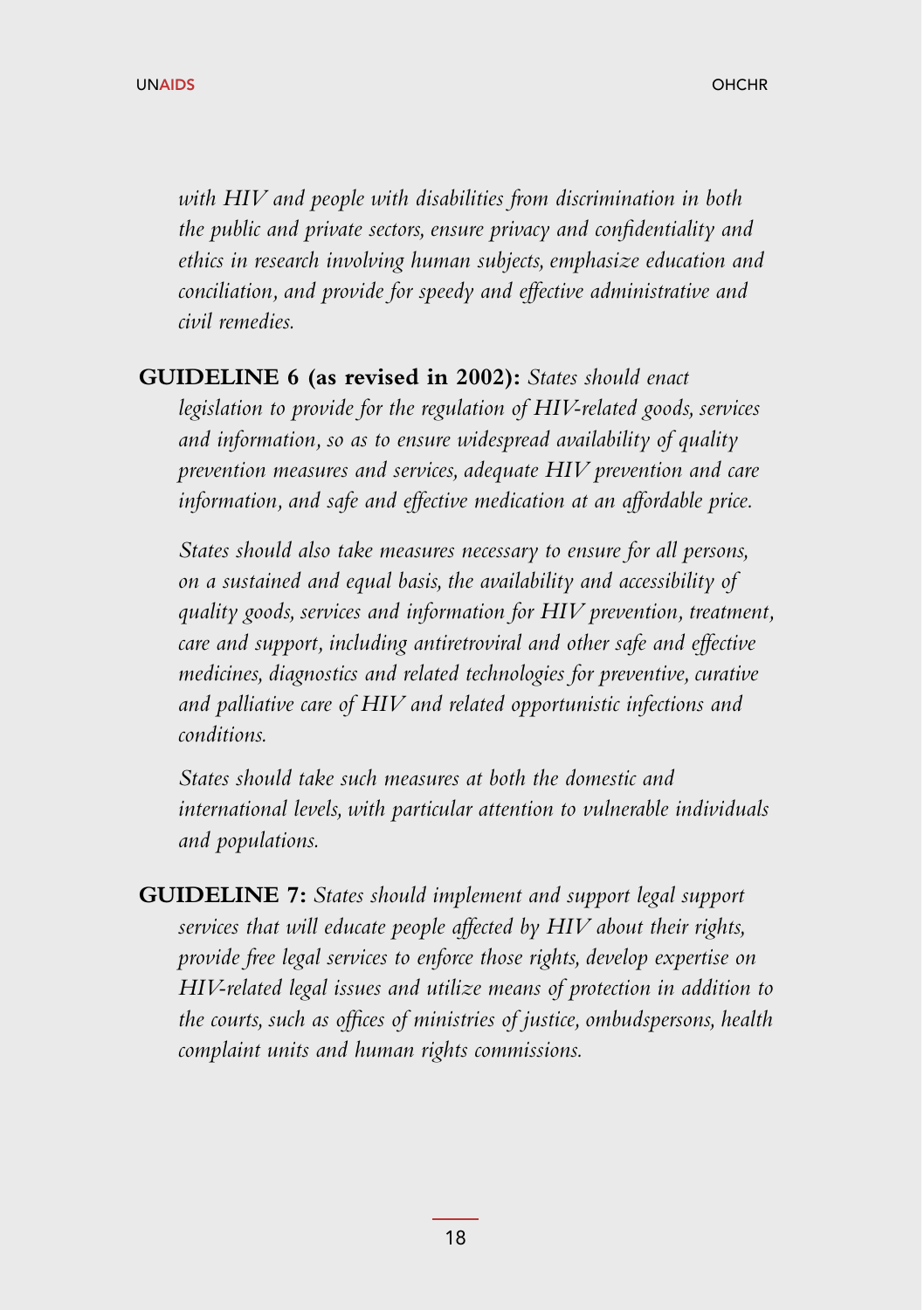- **GUIDELINE 8:** *States, in collaboration with and through the community, should promote a supportive and enabling environment for women, children and other vulnerable groups by addressing underlying prejudices and inequalities through community dialogue, specially designed social and health services and support to community groups.*
- **GUIDELINE 9:** *States should promote the wide and ongoing distribution of creative education, training and media programmes explicitly designed to change attitudes of discrimination and stigmatization associated with HIV to understanding and acceptance.*
- **GUIDELINE 10:** *States should ensure that Government and the private sector develop codes of conduct regarding HIV issues that translate human rights principles into codes of professional responsibility and practice, with accompanying mechanisms to implement and enforce these codes.*
- **GUIDELINE 11:** *States should ensure monitoring and enforcement mechanisms to guarantee the protection of HIV-related human rights, including those of people living with HIV, their families and communities.*
- **GUIDELINE 12:** *States should cooperate through all relevant programmes and agencies of the United Nations system, including UNAIDS, to share knowledge and experience concerning HIVrelated human rights issues and should ensure effective mechanisms to protect human rights in the context of HIV at international level.*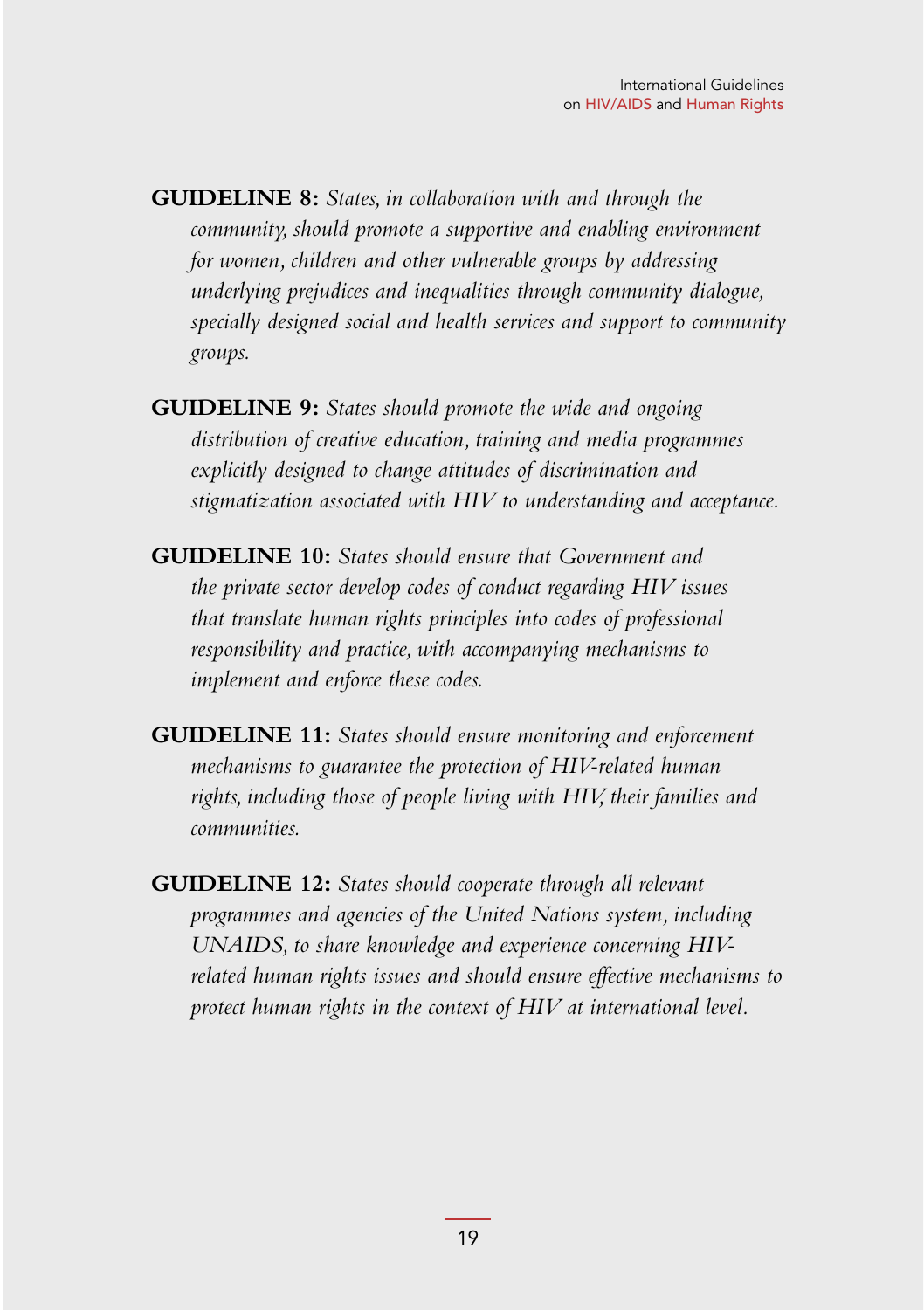## I. Guidelines for State action

- 10. Recommended Guidelines for implementation by States in order to promote and protect human rights in the context of HIV are set out below. These Guidelines are firmly anchored within a framework of existing international human rights norms and are based on many years of experience in identifying those strategies that have proven successful in addressing HIV and AIDS. The normative principles together with practical strategies provide the evidence and ideas for States to reorient and redesign their policies and programmes to ensure respect for HIV-related rights and to be most effective in addressing the epidemic. States should provide adequate political leadership and financial resources to enable implementation of these strategies.
- 11. The Guidelines focus on activities by States in view of their obligations under international and regional human rights instruments. This is not to deny, however, the responsibilities of other key actors, such as the private sector, including professional groups such as health-care workers, the media, and religious communities. These groups also have responsibilities not to engage in discrimination and to implement protective and ethical policies and practices.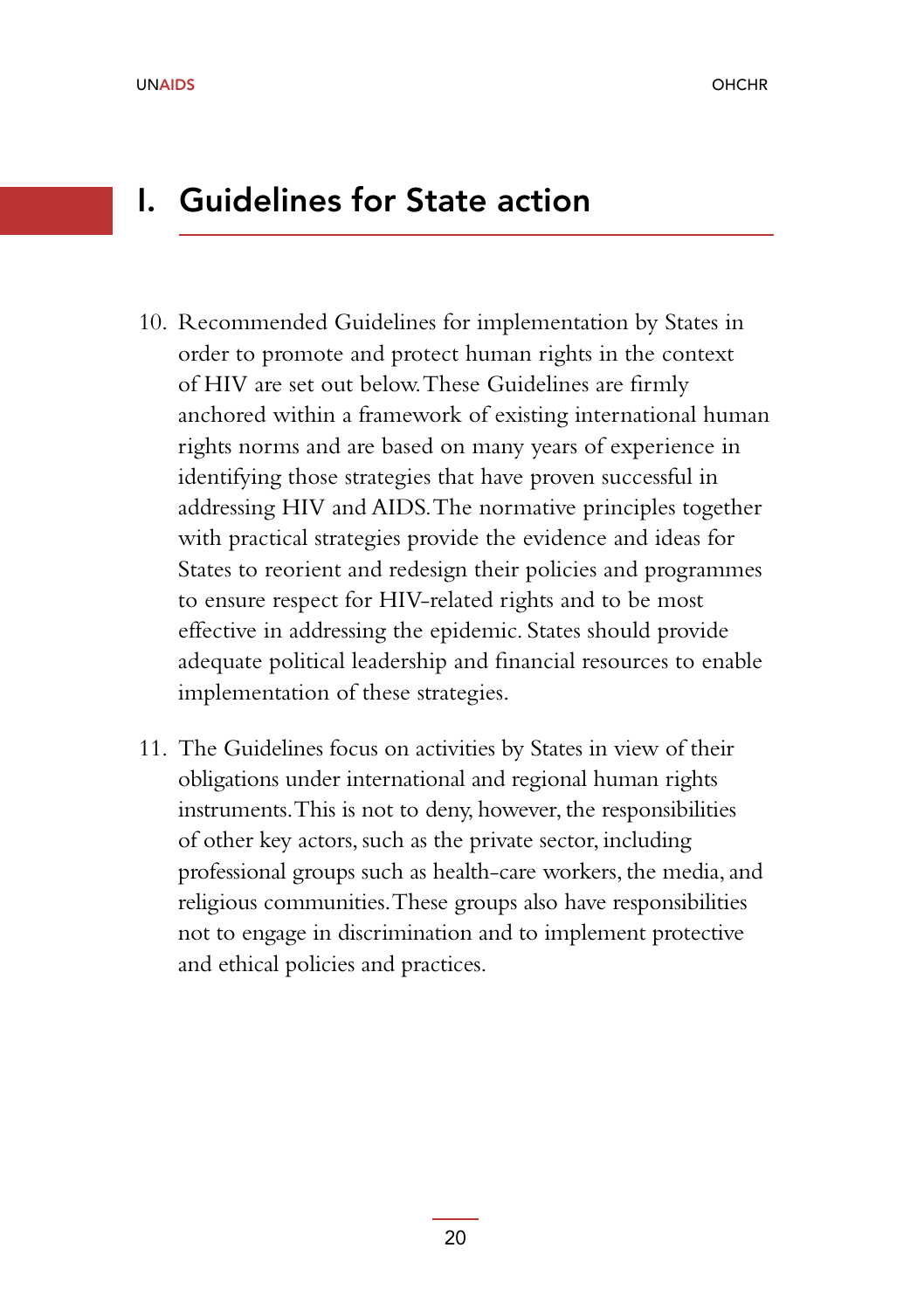### *A. Institutional responsibilities and processes*

#### GUIDELINE 1: NATIONAL FRAMEWORK

- 12. States should establish an effective national framework for their response to HIV which ensures a coordinated, participatory, transparent and accountable approach, integrating HIV policy and programme responsibilities, across all branches of government.
- 13. Depending upon existing institutions, the level of the epidemic and institutional cultures, as well as the need to avoid overlapping of responsibilities, the following responses should be considered:
	- (a) Formation of an interministerial committee to ensure integrated development and high-level coordination of individual ministerial national action plans and to monitor and implement the additional HIV strategies, as set out below. In federal systems, an intergovernmental committee should also be established with provincial/state, as well as national representation. Each ministry should ensure that HIV and human rights are integrated into all its relevant plans and activities, including:
		- (i) Education;
		- (ii) Law and justice, including police and corrective services;
		- (iii) Science and research;
		- (iv) Employment and public service;
		- (v) Welfare, social security and housing;
		- (vi) Immigration, indigenous populations, foreign affairs and development cooperation;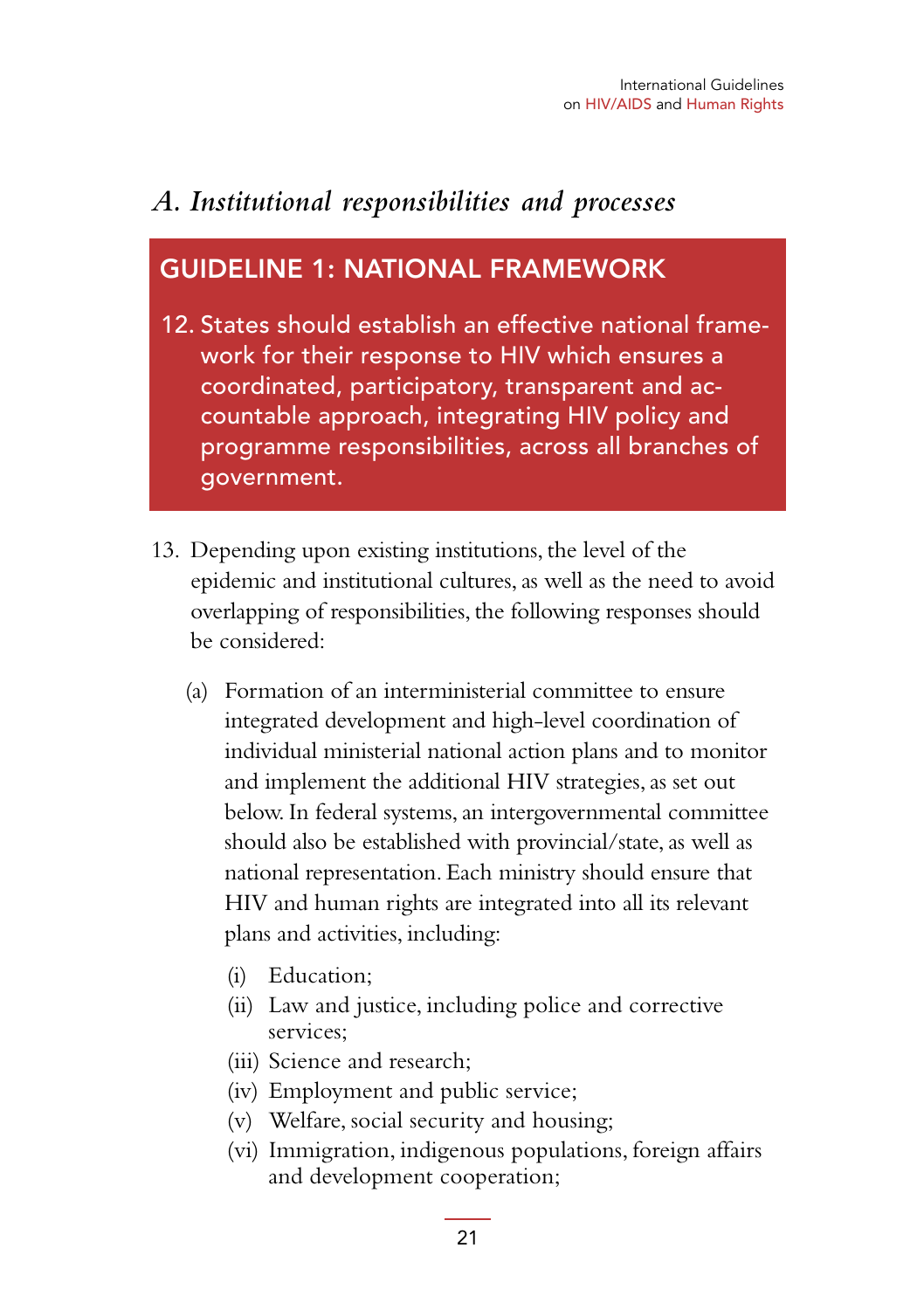- (vii) Health;
- (viii)Treasury and finance;
- (ix) Defence, including armed services.
- (b) Ensuring that an informed and ongoing forum exists for briefing, policy discussion and law reform to deepen the level of understanding of the epidemic, in which all political viewpoints can participate at national and subnational levels, e.g. by establishing parliamentary or legislative committees with representation from major and minor political parties.
- (c) Formation or strengthening of advisory bodies to Governments on legal and ethical issues, such as a legal and ethical subcommittee of the interministerial committee. Representation should consist of professional (public, law and education, science, bio-medical and social), religious and community groups, employers' and workers' organizations, NGOs and ASOs, nominees/ experts and people living with HIV.
- (d) Sensitization of the judicial branch of government, in ways consistent with judicial independence, on the legal, ethical and human rights issues relative to HIV, including through judicial education and the development of judicial materials.
- (e) Ongoing interaction of government branches with United Nations Theme Groups on HIV/AIDS and other concerned international and bilateral actors to ensure that governmental responses to the HIV epidemic will continue to make the best use of assistance available from the international community. Such interaction should, *inter alia*, reinforce cooperation and assistance to areas related to HIV and human rights.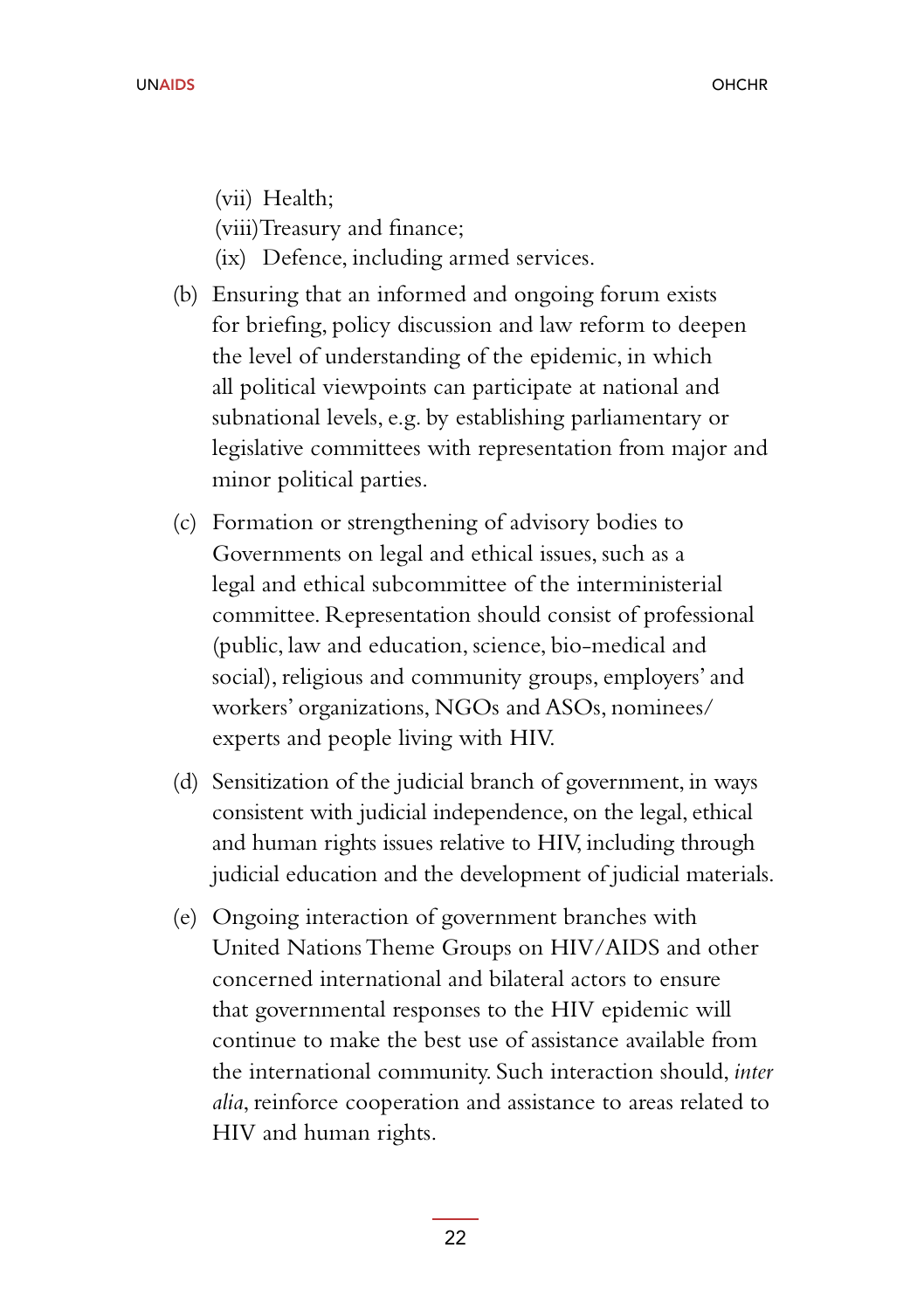#### *Commentary on Guideline 1*

- 14. To be effective, the response to HIV must mobilize key actors throughout all branches of government and include all policy areas, since only a combination of well-integrated and coordinated approaches can address the complexities of the epidemic. In all sectors, leadership must be developed and must demonstrate a dedication to HIV-related human rights. Governments should avoid unnecessary politicization of HIV which diverts Government energy and divides the community rather than engendering a sense of solidarity and consensus in dealing with the epidemic. Political commitment to dedicate adequate resources to respond to the epidemic within States is essential. It is equally important that these resources be channelled into productive and coordinated strategies. Roles and lines of responsibility within Government, including human rights issues, should be clarified.
- 15. Most countries already have national AIDS committees. In some countries, there are also subnational committees. However, the persistent lack of coordination in Government policy and the lack of specific attention to human rights issues relating to the HIV epidemic suggest a need to consider possible additional structures or to strengthen and reorient those that exist to include legal and ethical issues. Several models of coordinating committees and multidisciplinary advisory groups exist.13 Similar coordination is essential within and between lower levels of government. It is necessary to

<sup>&</sup>lt;sup>13</sup> A successful example of an interministerial coordinating committee is the National AIDS Prevention and Control Committee chaired by the Prime Minister of Thailand since 1991. Other models are the Federal Parliamentary Liaison Group in Australia, the National AIDS Coordinating Council in Western Samoa, the Philippine National AIDS Council and the National Commission on AIDS in the United States. Another noteworthy example is the National Anti-AIDS Committee established by the President of Ukraine as a special State authority.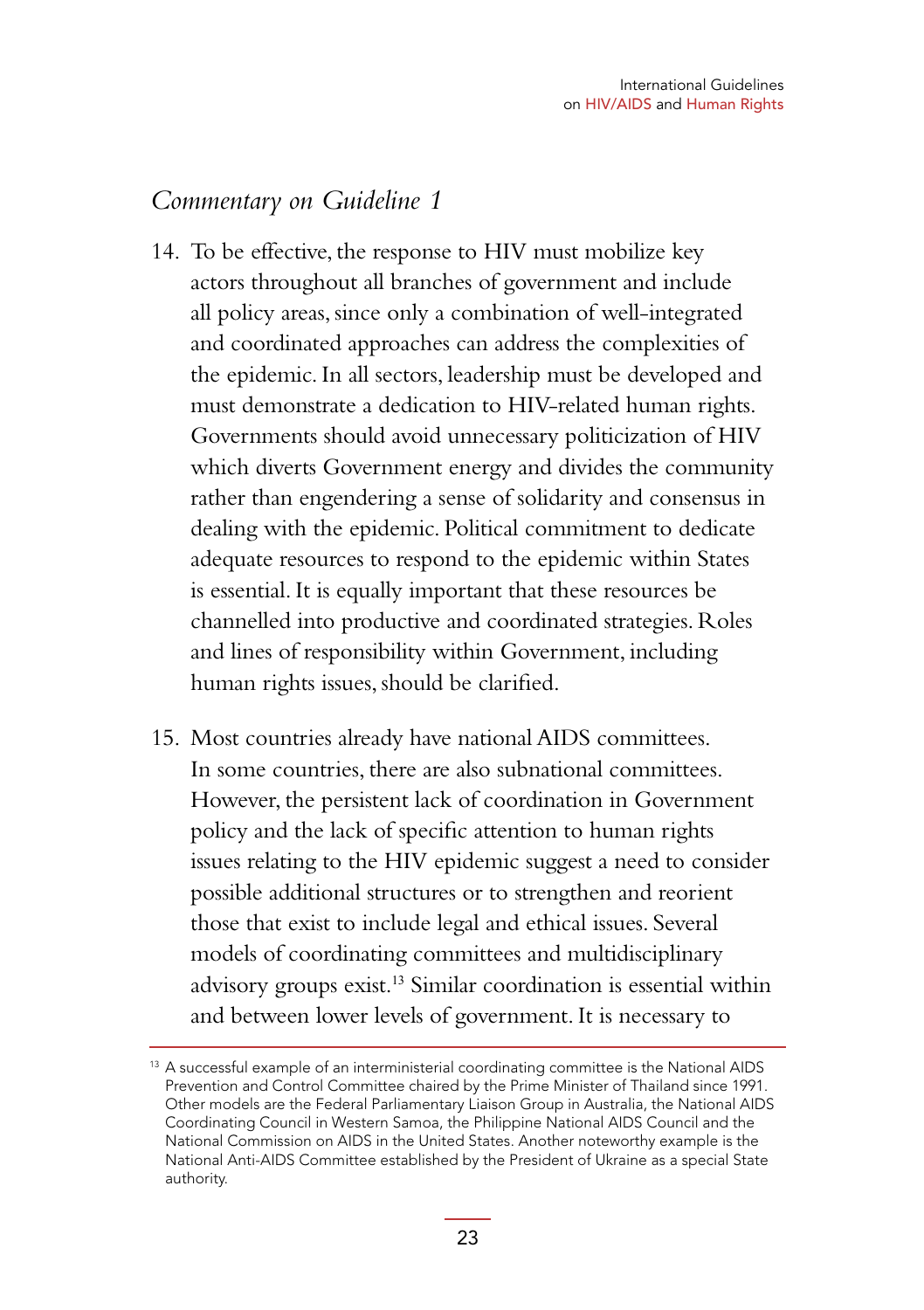focus such coordination not only in creating specialized HIV bodies, but also in securing a place for HIV human rights issues in existing mainstream forums, such as regular gatherings of Ministers of, e.g. Health, Justice and Social Welfare. A multidisciplinary body with professional and community representation should exist to advise Governments on legal and ethical issues. These bodies at the national level should also ensure coordination with UNAIDS, its cosponsors and other international agencies (donors, bilateral donors and others) to reinforce cooperation and assistance to areas relating to HIV and human rights.

### GUIDELINE 2: SUPPORTING COMMUNITY **PARTNERSHIP**

- 16. States should ensure, through political and financial support, that community consultation occurs in all phases of HIV policy design, programme implementation and evaluation and that community organizations are enabled to carry out their activities, including in the fields of ethics, law and human rights, effectively.
	- (a) Community representation should comprise people living with HIV, CBOs, ASOs, human rights NGOs and representatives of vulnerable groups.14 Formal and regular mechanisms should be established to facilitate ongoing dialogue with and input from such community representatives into HIV-related Government policies and programmes. This could be established through

<sup>&</sup>lt;sup>14</sup> See section III, Introduction, for a listing of vulnerable groups.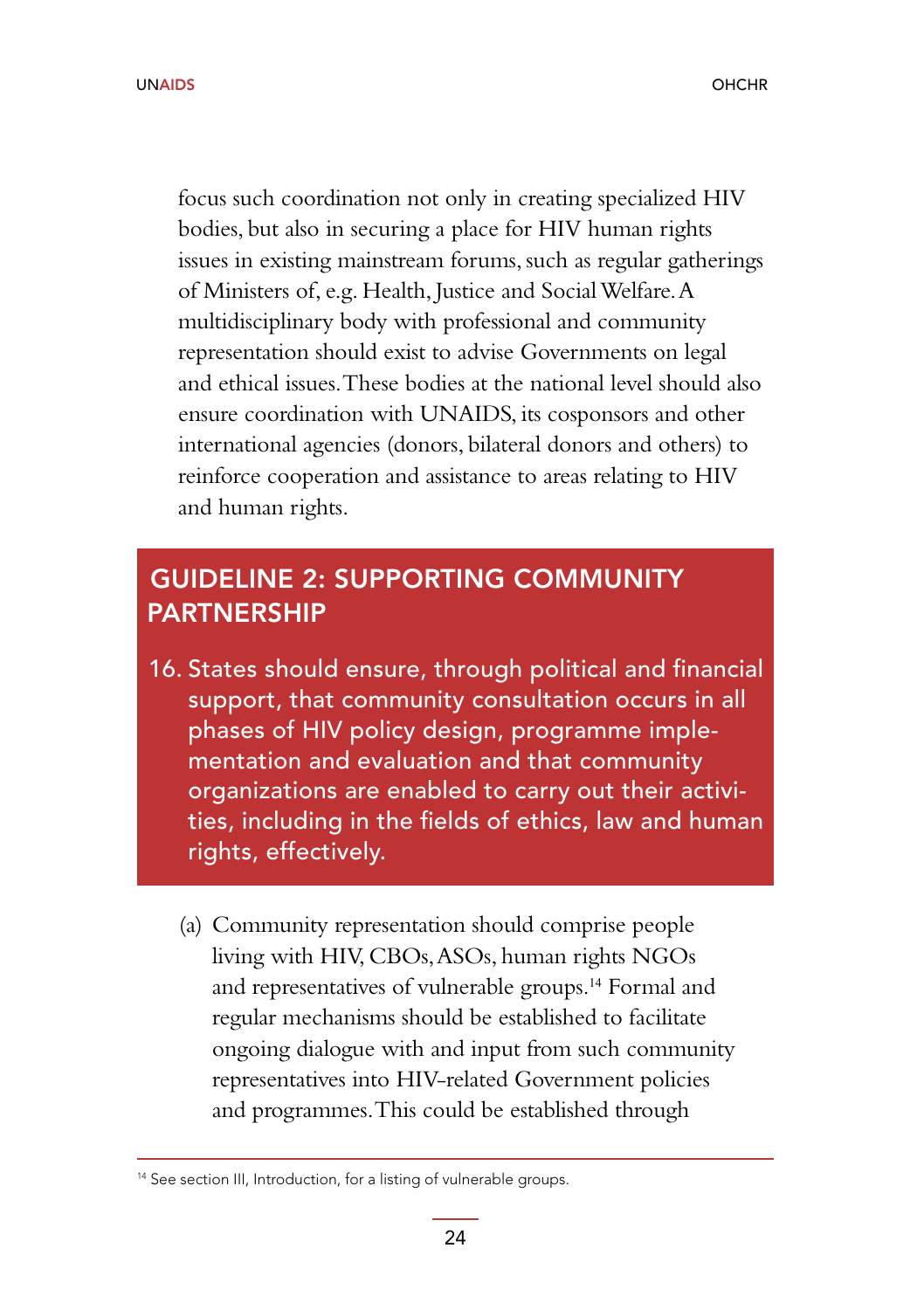regular reporting by community representatives to the various government, parliamentary and judicial branches described in Guideline 1, joint workshops with community representatives on policy, planning and evaluation of State responses and through mechanisms for receiving written submissions from the community.

(b) Sufficient Government funding should be allocated in order to support, sustain and enhance community organizations in areas of core support, capacity-building and implementation of activities, in such areas as HIV-related ethics, human rights and law. Such activities might involve training seminars, workshops, networking, developing promotional and educational materials, advising clients of their human and legal rights, referring clients to relevant grievance bodies, collecting data on human rights issues and human rights advocacy.

#### *Commentary on Guideline 2*

- 17. Community partners have knowledge and experience that States need in order to fashion effective State responses. This is the case particularly with regard to human rights issues, as community representatives are either directly affected by human rights problems or work directly with those who are affected. States should, therefore, ensure that this knowledge and experience are included in the development of HIV policy, programmes and evaluation by recognizing the importance of such contributions and creating structural means by which to obtain them.
- 18. The contribution of CBOs, NGOs, ASOs and people living with HIV is an essential part of the overall national response to the epidemic, in such areas as ethics, law and human rights. As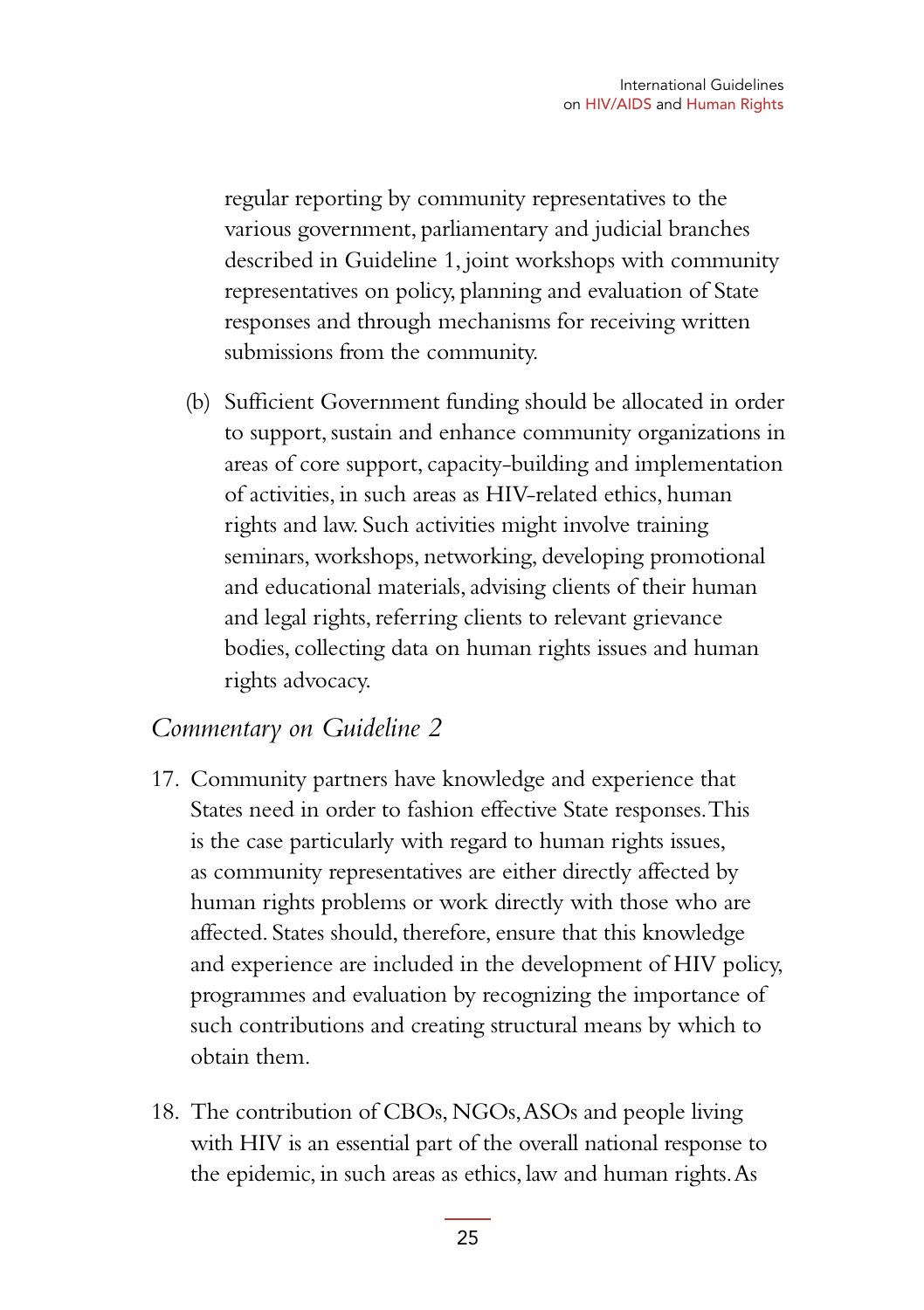community representatives do not necessarily possess organizational ability or skills for advocacy, lobbying and human rights work, this contribution should be enhanced by State funding for administrative support, capacity-building, human resource development and implementation of activities. Collection of complaints data by CBOs and NGOs is vital to inform Governments and the international community where the most serious HIV-related human rights problems are occurring and what effective action should be implemented in response.<sup>15</sup>

#### *B. Law review, reform and support services*

#### GUIDELINE 3: PUBLIC HEALTH LEGISLATION

- 19. States should review and reform public health laws to ensure that they adequately address public health issues raised by HIV, that their provisions applicable to casually transmitted diseases are not inappropriately applied to HIV and that they are consistent with international human rights obligations.
- 20. Public health legislation should include the following components:
	- (a) Public health law should fund and empower public health authorities to provide a comprehensive range of services for the prevention and treatment of HIV and AIDS, including relevant information and education, access to voluntary testing and counselling, STD and sexual and reproductive health services for men and women, condoms and drug treatment,

<sup>&</sup>lt;sup>15</sup> See Guideline 11, paragraph 66.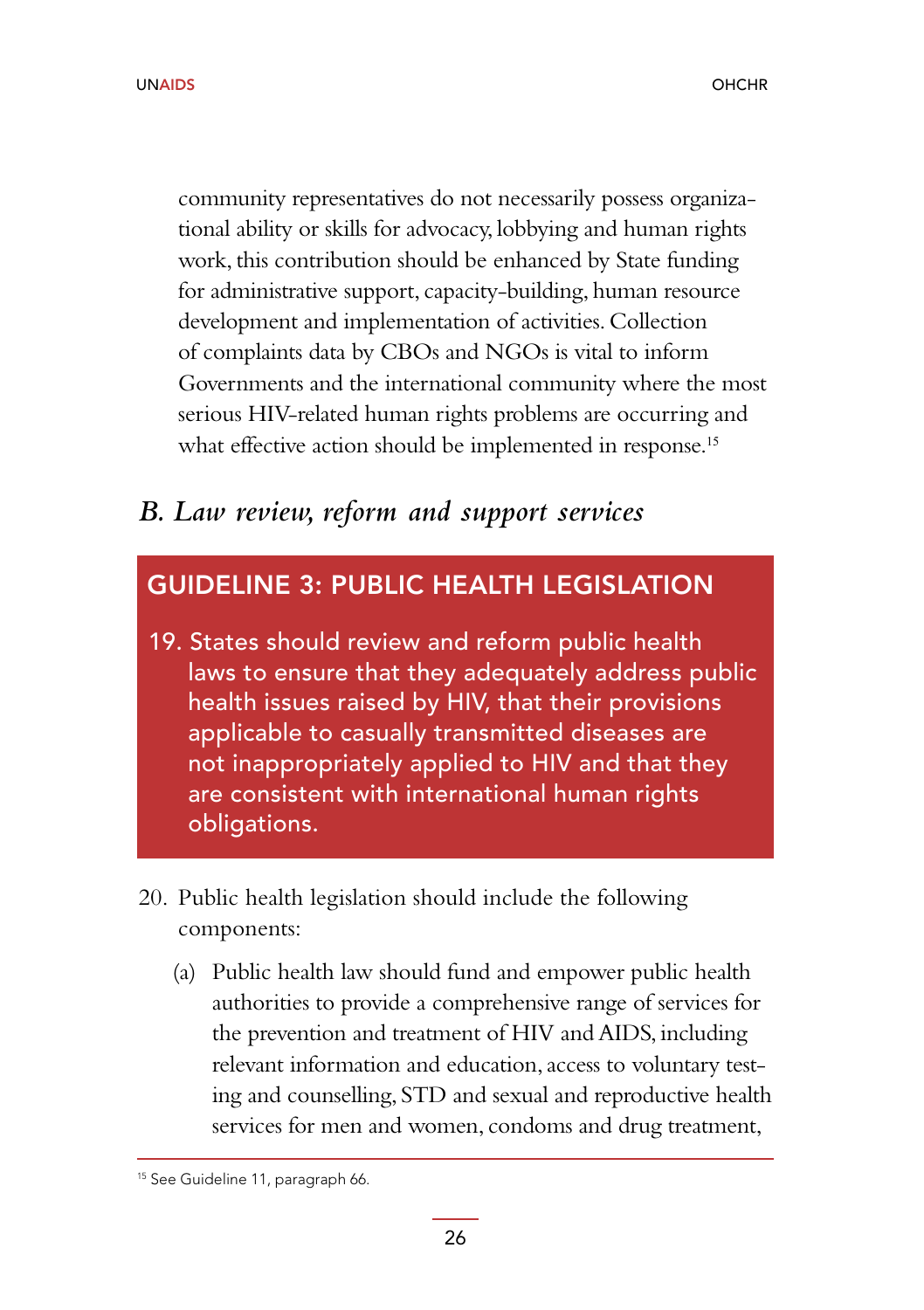services and clean injection materials, as well as adequate treatment for HIV and AIDS-related illnesses, including pain prophylaxis.

- (b) Apart from surveillance testing and other unlinked testing done for epidemiological purposes, public health legislation should ensure that HIV testing of individuals should only be performed with the specific informed consent of that individual. Exceptions to voluntary testing would need specific judicial authorization, granted only after due evaluation of the important considerations involved in terms of privacy and liberty.
- (c) In view of the serious nature of HIV testing and in order to maximize prevention and care, public health legislation should ensure, whenever possible, that pre-and post-test counselling be provided in all cases. With the introduction of home-testing, States should ensure quality control, maximize counselling and referral services for those who use such tests and establish legal and support services for those who are the victims of misuse of such tests by others.
- (d) Public health legislation should ensure that people not be subjected to coercive measures such as isolation, detention or quarantine on the basis of their HIV status. Where the liberty of persons living with HIV is restricted, due process protection (e.g. notice, rights of review/appeal, fixed rather than indeterminate periods of orders and rights of representation) should be guaranteed.
- (e) Public health legislation should ensure that HIV and AIDS cases reported to public health authorities for epidemiological purposes are subject to strict rules of data protection and confidentiality.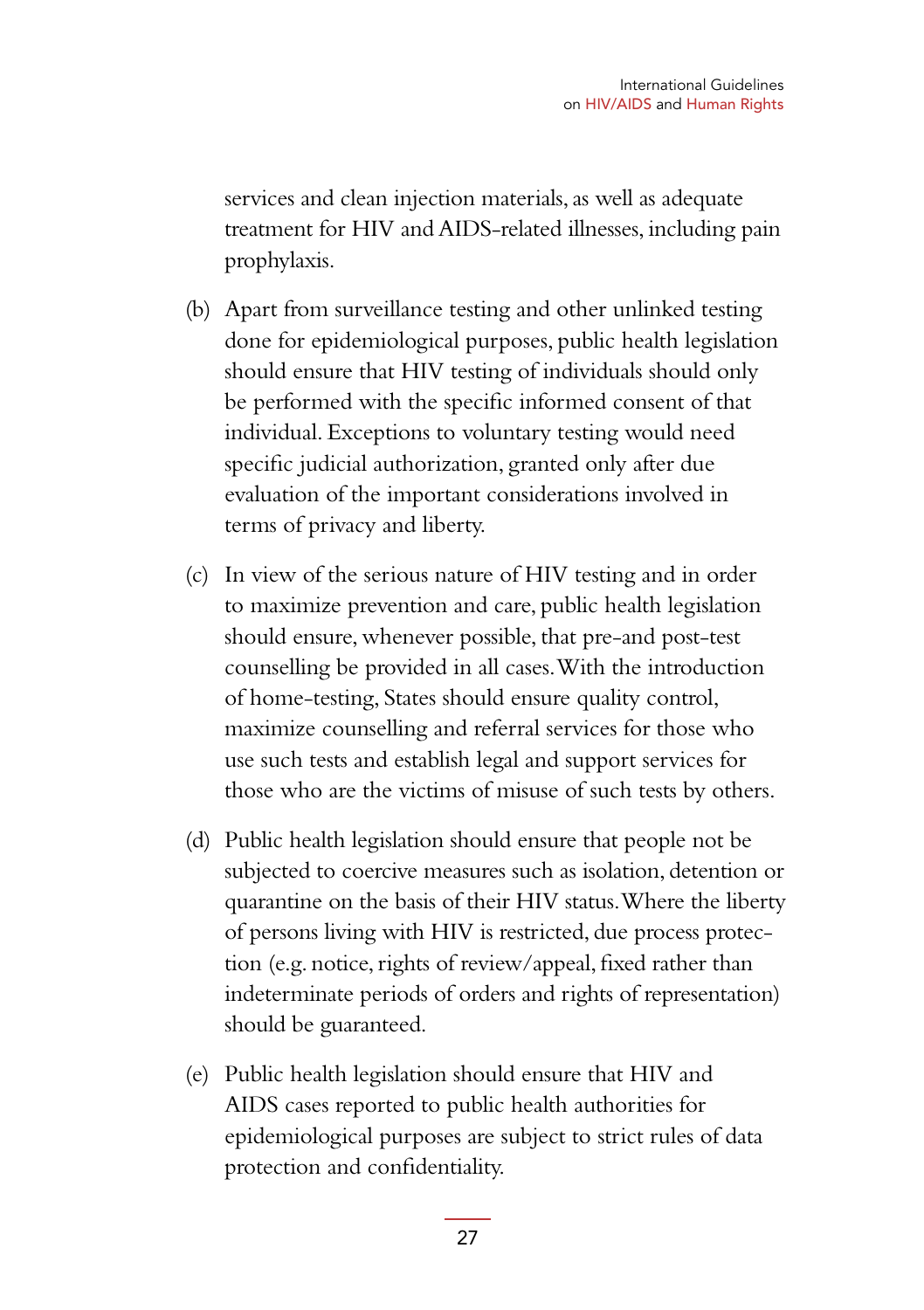UNAIDS **OHCHR** OHCHR OHCHR OHCHR OHCHR OHCHR OHCHR OHCHR OHCHR OHCHR OHCHR OHCHR OHCHR

- (f) Public health legislation should ensure that information relative to the HIV status of an individual be protected from unauthorized collection, use or disclosure in the healthcare and other settings and that the use of HIV-related information requires informed consent.
- (g) Public health legislation should authorize, but not require, that health-care professionals decide, on the basis of each individual case and ethical considerations, whether to inform their patients' sexual partners of the HIV status of their patient. Such a decision should only be made in accordance with the following criteria:
	- (i) The HIV-positive person in question has been thoroughly counselled;
	- (ii) Counselling of the HIV-positive person has failed to achieve appropriate behavioural changes;
	- (iii) The HIV-positive person has refused to notify, or consent to the notification of his/her partner(s);
	- (iv) A real risk of HIV transmission to the partner(s) exists;
	- (v) The HIV-positive person is given reasonable advance notice;
	- (vi) The identity of the HIV-positive person is concealed from the partner(s), if this is possible in practice; and
	- (vii) Follow-up is provided to ensure support to those involved, as necessary.
- (h) Public health legislation should ensure that the blood/ tissue/organ supply is free of HIV and other blood-borne diseases.
- (i) Public health law should require the implementation of universal infection control precautions in health-care and other settings involving exposure to blood and other bodily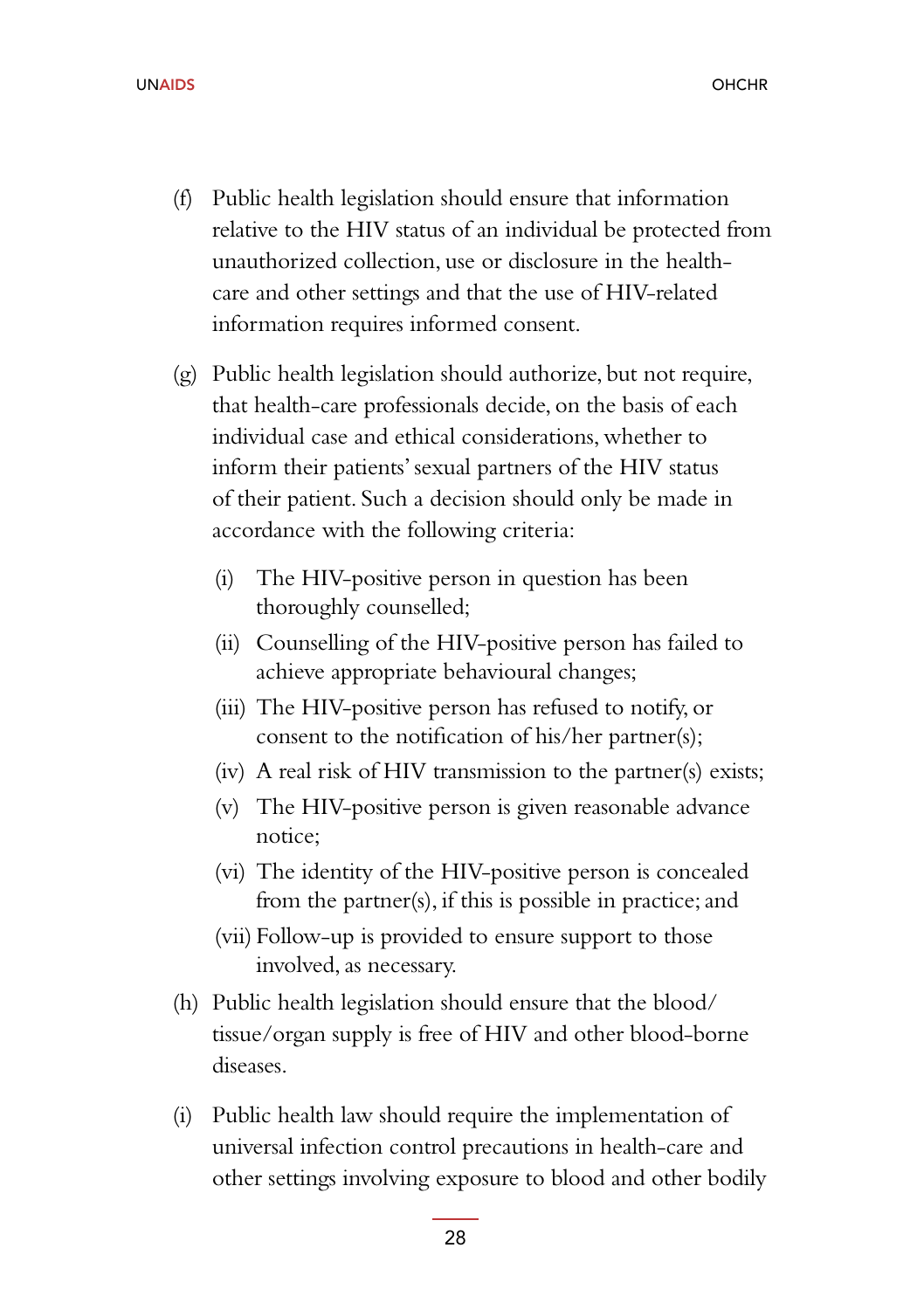fluids. Persons working in these settings must be provided with the appropriate equipment and training to implement such precautions.

(j) Public health legislation should require that health-care workers undergo a minimum of ethics and/or human rights training in order to be licensed to practise and should encourage professional societies of health-care workers to develop and enforce codes of conduct based on human rights and ethics, including HIV-related issues such as confidentiality and the duty to provide treatment.

### GUIDELINE 4: CRIMINAL LAWS AND CORRECTIONAL SYSTEMS

- 21. States should review and reform criminal laws and correctional systems to ensure that they are consistent with international human rights obligations and are not misused in the context of HIV or targeted at vulnerable groups.
	- (a) Criminal and/or public health legislation should not include specific offences against the deliberate and intentional transmission of HIV but rather should apply general criminal offences to these exceptional cases. Such application should ensure that the elements of foreseeability, intent, causality and consent are clearly and legally established to support a guilty verdict and/or harsher penalties.
	- (b) Criminal law prohibiting sexual acts (including adultery, sodomy, fornication and commercial sexual encounters) between consenting adults in private should be reviewed,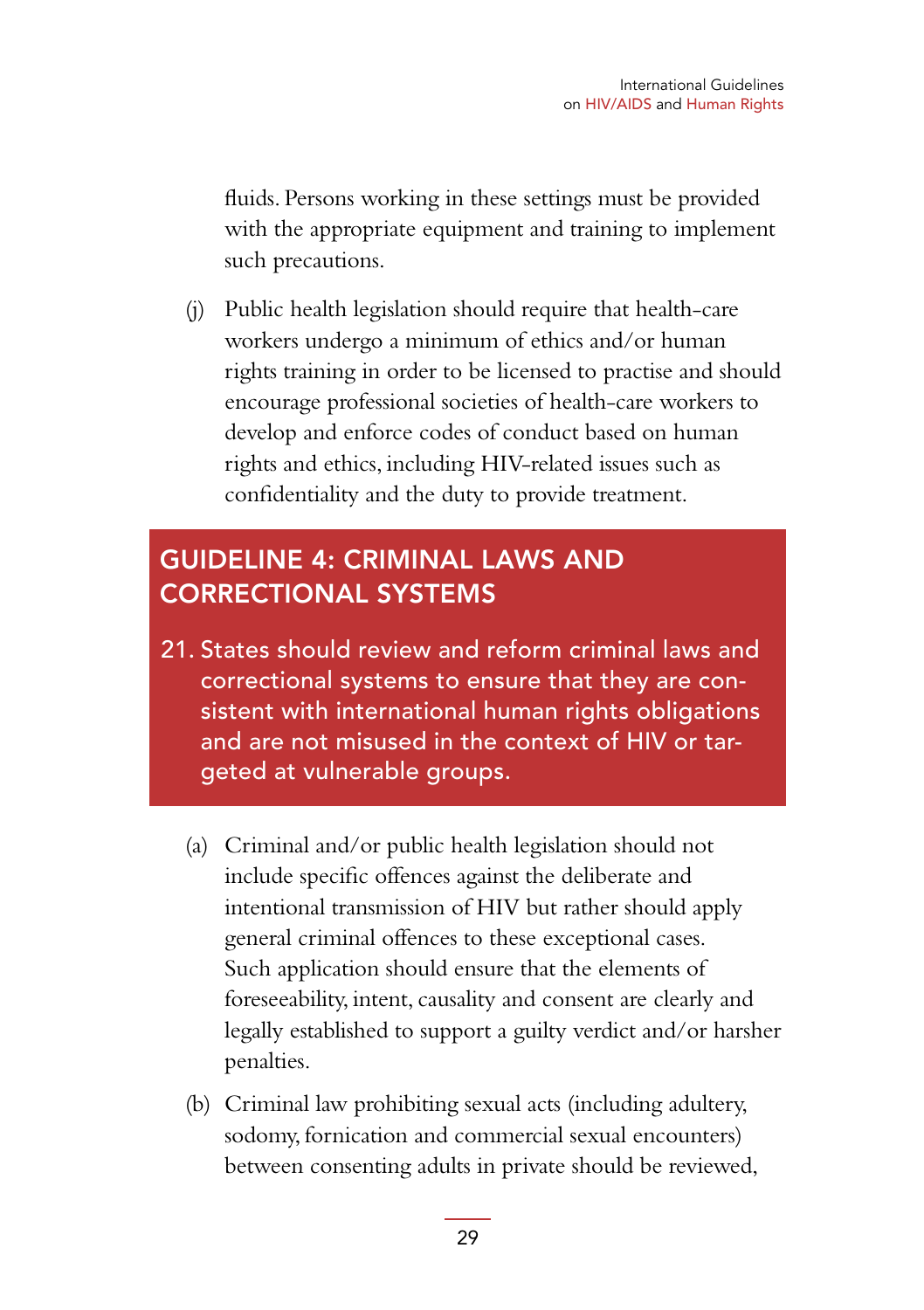with the aim of repeal. In any event, they should not be allowed to impede provision of HIV prevention and care services.

- (c) With regard to adult sex work that involves no victimization, criminal law should be reviewed with the aim of decriminalizing, then legally regulating occupational health and safety conditions to protect sex workers and their clients, including support for safe sex during sex work. Criminal law should not impede provision of HIV prevention and care services to sex workers and their clients. Criminal law should ensure that children and adult sex workers who have been trafficked or otherwise coerced into sex work are protected from participation in the sex industry and are not prosecuted for such participation but rather are removed from sex work and provided with medical and psycho-social support services, including those related to HIV.
- (d) Criminal law should not be an impediment to measures taken by States to reduce the risk of HIV transmission among injecting drug users and to provide HIV-related care and treatment for injecting drug users. Criminal law should be reviewed to consider:
	- $\blacksquare$  the authorization or legalization and promotion of needle and syringe exchange programmes;
	- $\blacksquare$  the repeal of laws criminalizing the possession, distribution and dispensing of needles and syringes.
- (e) Prison authorities should take all necessary measures, including adequate staffing, effective surveillance and appropriate disciplinary measures, to protect prisoners from rape, sexual violence and coercion. Prison authorities should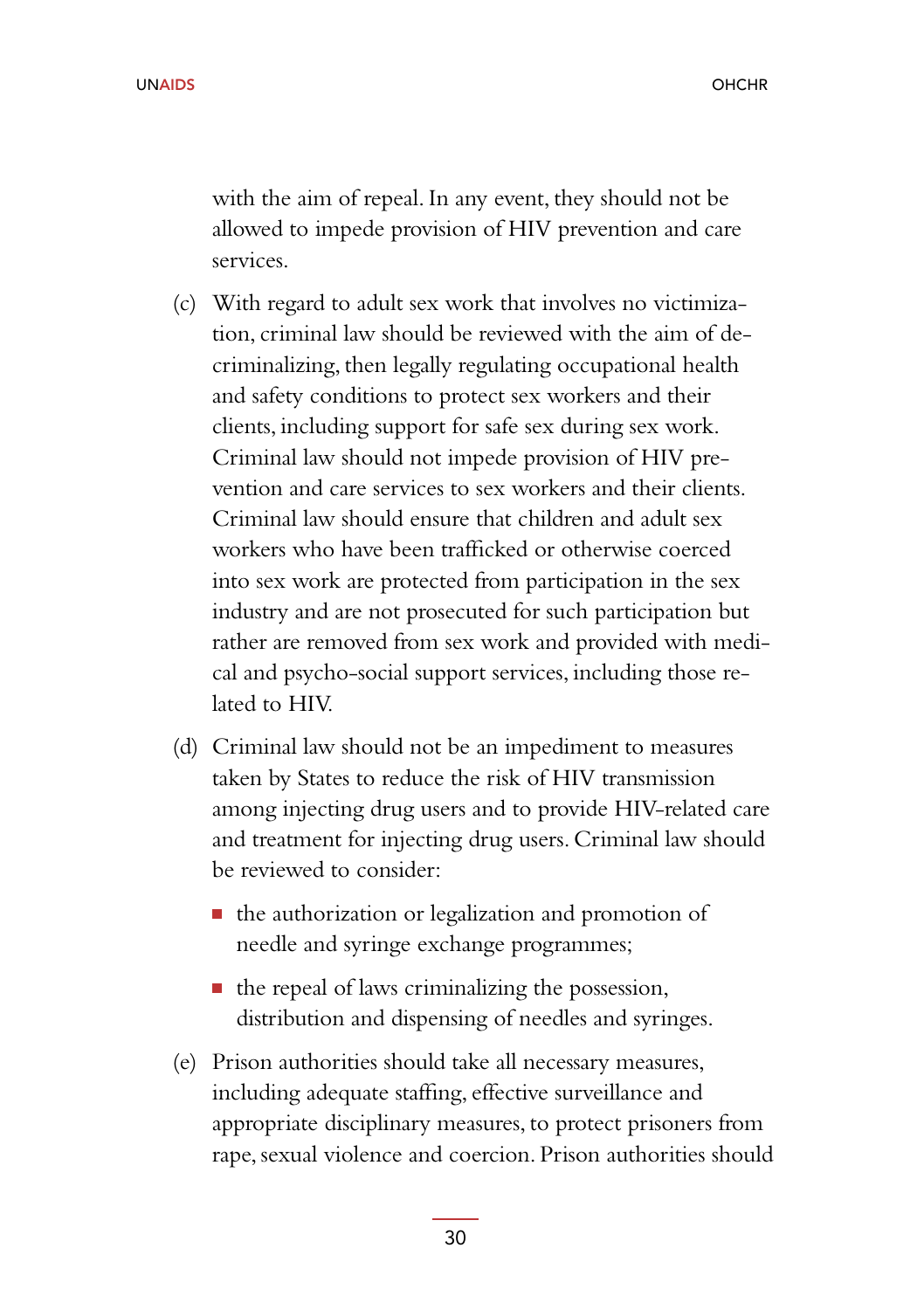also provide prisoners (and prison staff, as appropriate), with access to HIV-related prevention information, education, voluntary testing and counselling, means of prevention (condoms, bleach and clean injection equipment), treatment and care and voluntary participation in HIV-related clinical trials, as well as ensure confidentiality, and should prohibit mandatory testing, segregation and denial of access to prison facilities, privileges and release programmes for HIV-positive prisoners. Compassionate early release of prisoners living with AIDS should be considered.

### GUIDELINE 5: ANTI-DISCRIMINATION AND PROTECTIVE LAWS

- 22. States should enact or strengthen anti-discrimination and other protective laws that protect vulnerable groups, people living with HIV and people with disabilities from discrimination in both the public and private sectors, that will ensure privacy and confidentiality and ethics in research involving human subjects, emphasize education and conciliation and provide for speedy and effective administrative and civil remedies.
	- (a) General anti-discrimination laws should be enacted or revised to cover people living with asymptomatic HIV infection, people living with AIDS and those merely suspected of HIV or AIDS. Such laws should also protect groups made more vulnerable to HIV/AIDS due to the discrimination they face. Disability laws should also be enacted or revised to include HIV and AIDS in their definition of disability. Such legislation should include the following: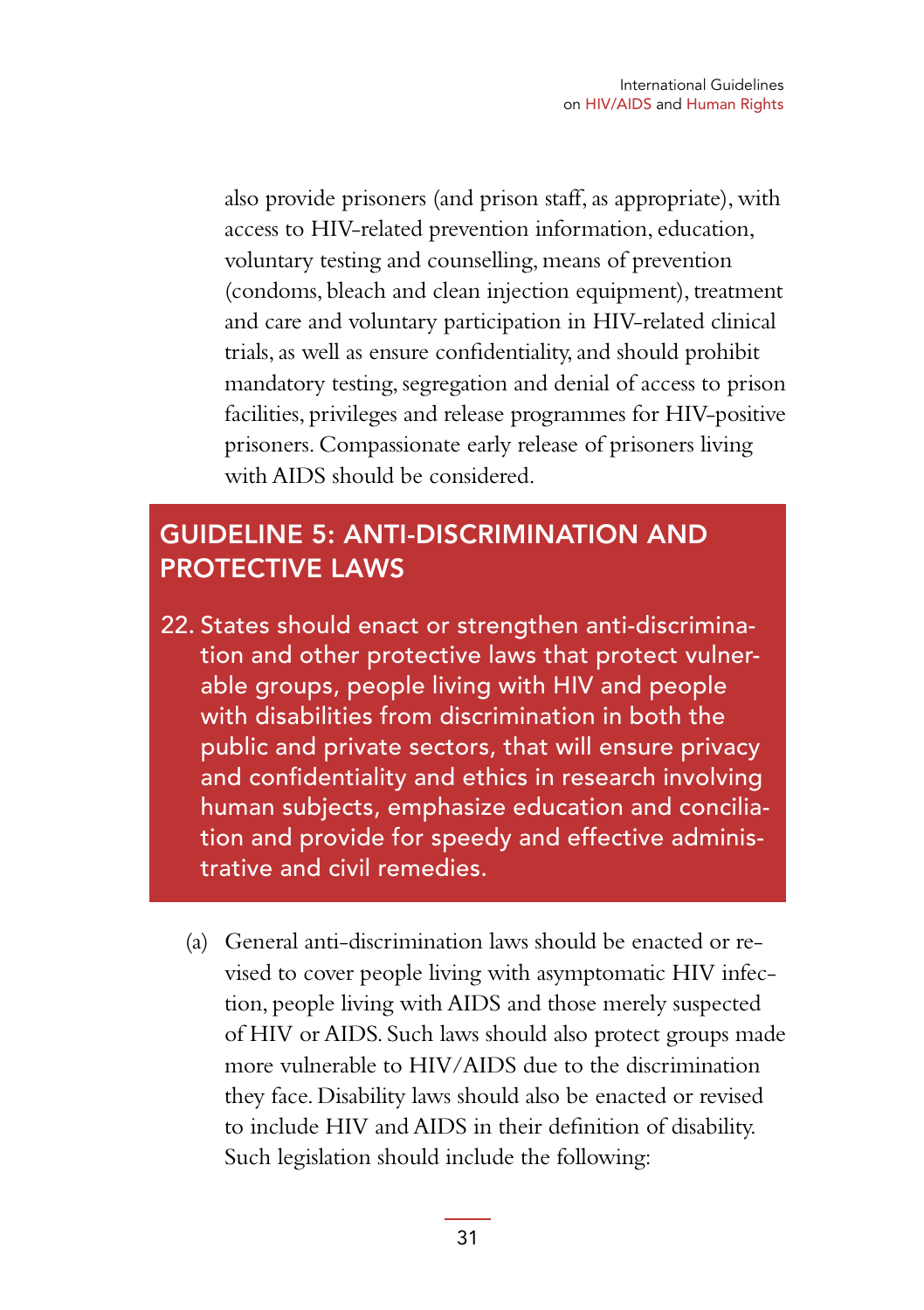- (i) The areas covered should be as broad as possible, including health care, social security, welfare benefits, employment, education, sport, accommodation, clubs, trades unions, qualifying bodies, access to transport and other services;
- (ii) Direct and indirect discrimination should be covered, as should cases where HIV is only one of several reasons for a discriminatory act, and prohibiting HIV vilification should also be considered;
- (iii) Independent, speedy and effective legal and/or administrative procedures for seeking redress, including such features as fast-tracking for cases where the complainant is terminally ill, investigatory powers to address systemic cases of discrimination in policies and procedures, ability to bring cases under pseudonym and representative complaints, including the possibility of public interest organizations bringing cases on behalf of people living with HIV;
- (iv) Exemptions for superannuation and life insurance should only relate to reasonable actuarial data, so that HIV is not treated differently from analogous medical conditions.
- (b) Traditional and customary laws which affect the status and treatment of various groups of society should be reviewed in the light of anti-discrimination laws. If necessary, legal remedies should be made available, if such laws are misused and information, education and community mobilization campaigns should be conducted to change these laws and attitudes associated with them.
- (c) General confidentiality and privacy laws should be enacted. HIV-related information on individuals should be included within definitions of personal/medical data subject to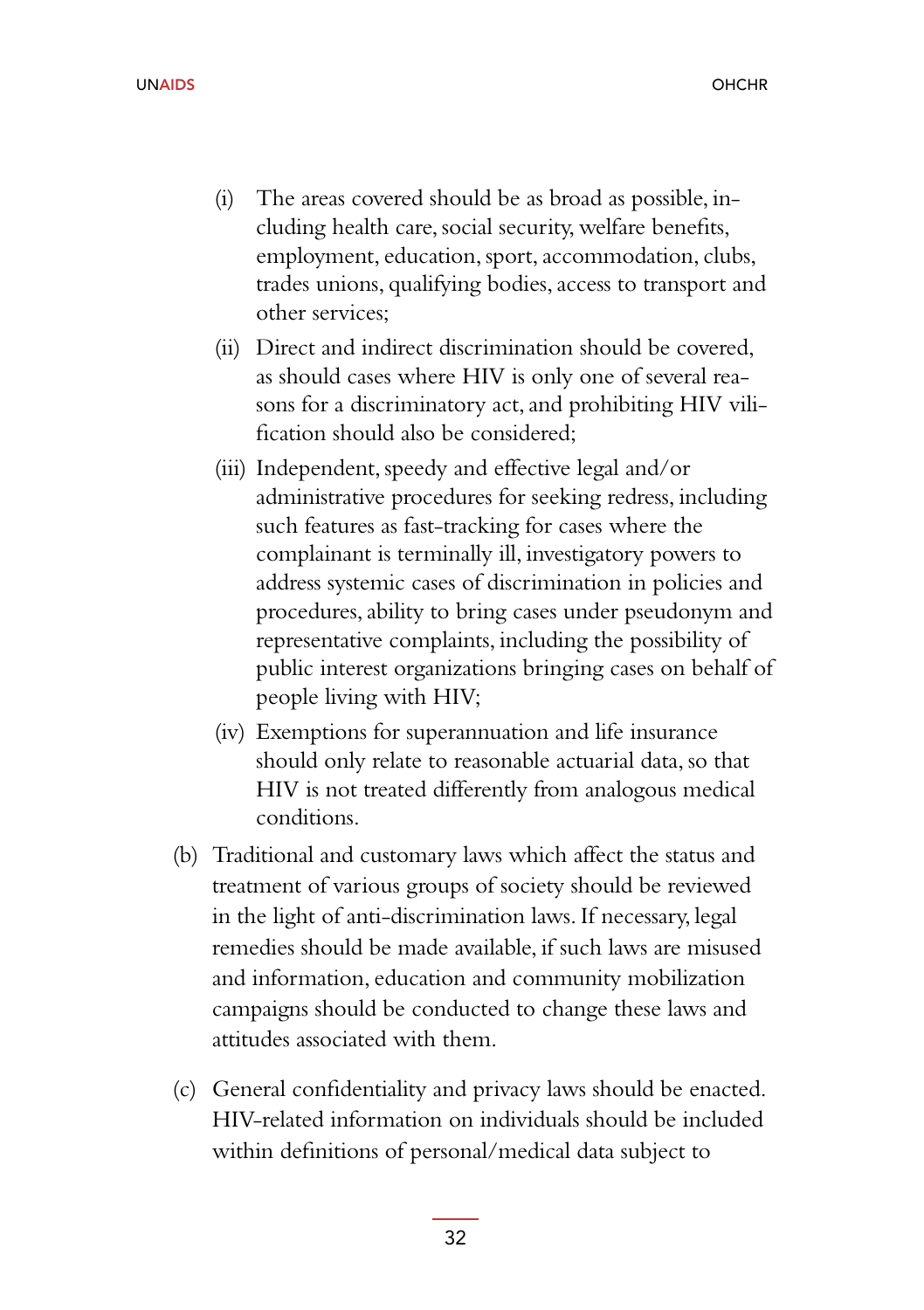protection and should prohibit the unauthorized use and/ or publication of HIV-related information on individuals. Privacy legislation should enable an individual to see his or her own records and to request amendments to ensure that such information is accurate, relevant, complete and up to date. An independent agency should be established to redress breaches of confidentiality. Provision should be made for professional bodies to discipline cases of breaches of confidentiality as professional misconduct under codes of conduct discussed below.16 Unreasonable invasion of privacy by the media could also be included as a component of professional codes governing journalists. People living with HIV should be authorized to demand that their identity and privacy be protected in legal proceedings in which information on these matters will be raised.

- (d) Laws, regulations and collective agreements should be enacted or reached so as to guarantee the following workplace rights:
	- (i) A national policy on HIV and the workplace agreed upon in a tripartite body;
	- (ii) Freedom from HIV screening for employment, promotion, training or benefits;
	- (iii) Confidentiality regarding all medical information, including HIV status;
	- (iv) Employment security for workers living with HIV until they are no longer able to work, including reasonable alternative working arrangements;
	- (v) Defined safe practices for first aid and adequately equipped first-aid kits;

<sup>&</sup>lt;sup>16</sup> See Guideline 10, paragraphs 64-65.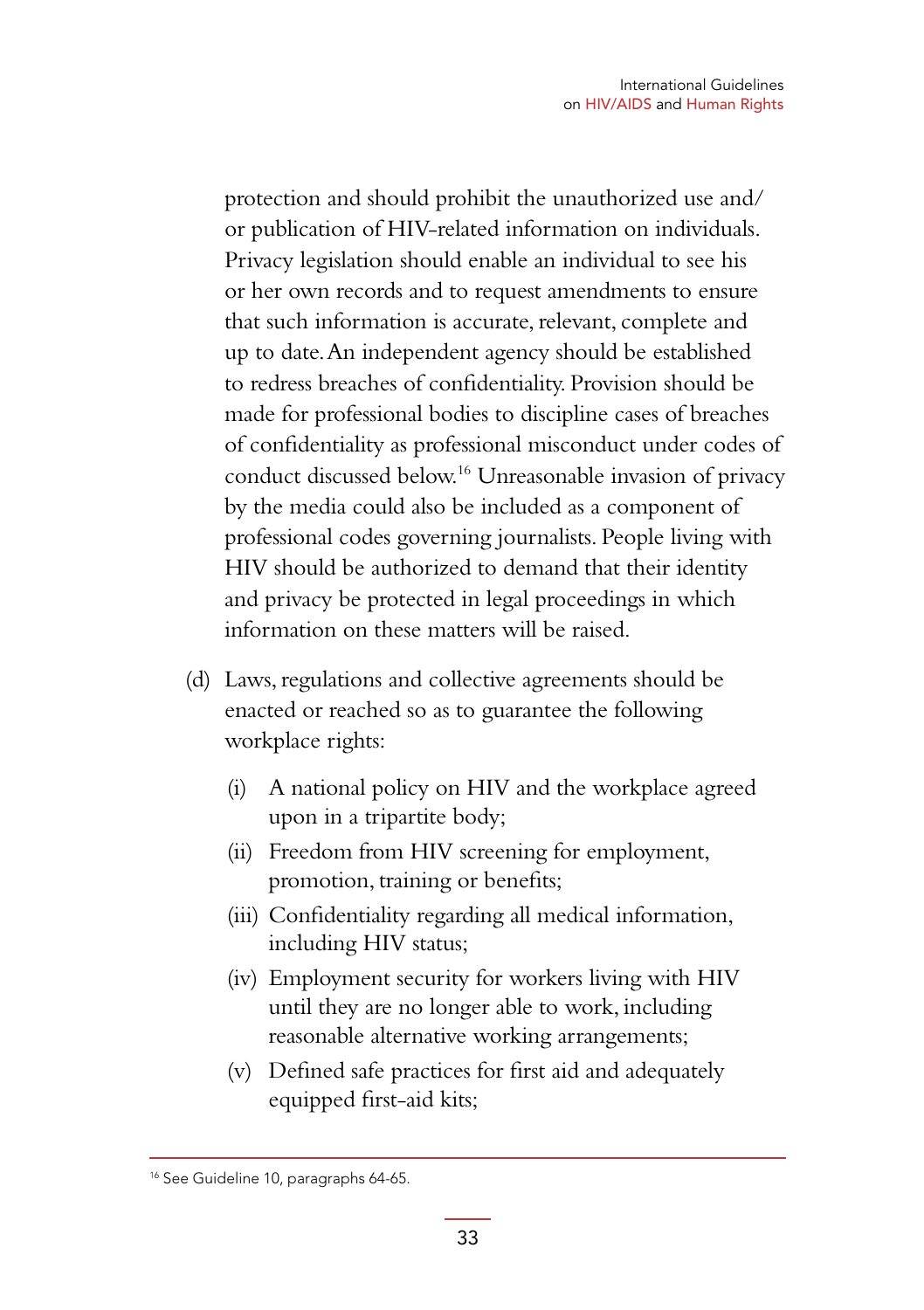- (vi) Protection for social security and other benefits for workers living with HIV, including life insurance, pension, health insurance, termination and death benefits;
- (vii) Adequate health care accessible in or near the workplace;
- (viii) Adequate supplies of condoms available free to workers at the workplace;
- (ix) Workers' participation in decision-making on workplace issues related to HIV and AIDS;
- (x) Access to information and education programmes on HIV, as well as to relevant counselling and appropriate referral;
- (xi) Protection from stigmatization and discrimination by colleagues, unions, employers and clients;
- (xii) Appropriate inclusion in workers' compensation legislation of the occupational transmission of HIV (e.g. needle stick injuries), addressing such matters as the long latency period of infection, testing, counselling and confidentiality.
- (e) Protective laws governing the legal and ethical protection of human participation in research, including HIV-related research, should be enacted or strengthened in relation to:
	- (i) Non-discriminatory selection of participants, e.g. women, children, minorities;
	- (ii) Informed consent;
	- (iii) Confidentiality of personal information;
	- (iv) Equitable access to information and benefits emanating from research;
	- (v) Counselling, protection from discrimination, health and support services provided during and after participation;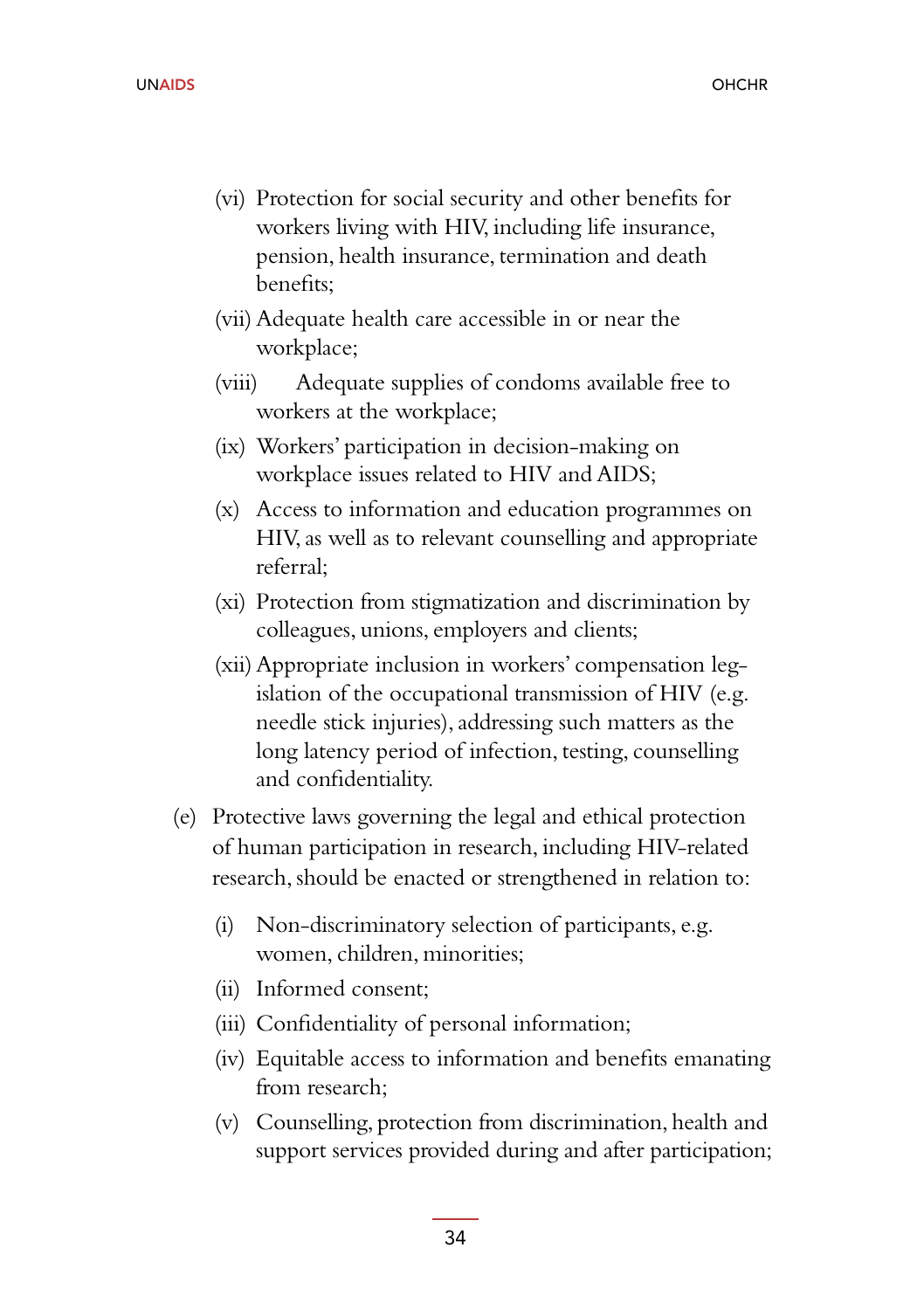- (vi) The establishment of local and/or national ethical review committees to ensure independent and ongoing ethical review, with participation by members of the community affected, of the research project;
- (vii) Approval for use of safe and efficacious pharmaceuticals, vaccines and medical devices.
- (f) Anti-discrimination and protective laws should be enacted to reduce human rights violations against women in the context of HIV, so as to reduce vulnerability of women to infection by HIV and to the impact of HIV and AIDS. More particularly, laws should be reviewed and reformed to ensure equality of women regarding property and marital relations and access to employment and economic opportunity, so that discriminatory limitations are removed on rights to own and inherit property, enter into contracts and marriage, obtain credit and finance, initiate separation or divorce, equitably share assets upon divorce or separation, and retain custody of children. Laws should also be enacted to ensure women's reproductive and sexual rights, including the right of independent access to reproductive and STD health information and services and means of contraception, including safe and legal abortion and the freedom to choose among these, the right to determine number and spacing of children, the right to demand safer sex practices and the right to legal protection from sexual violence, outside and inside marriage, including legal provisions for marital rape. The age of consent to sex and marriage should be consistent for males and females and the right of women and girls to refuse marriage and sexual relations should be protected by law. The HIV status of a parent or child should not be treated any differently from any other analogous medical condition in making decisions regarding custody, fostering or adoption.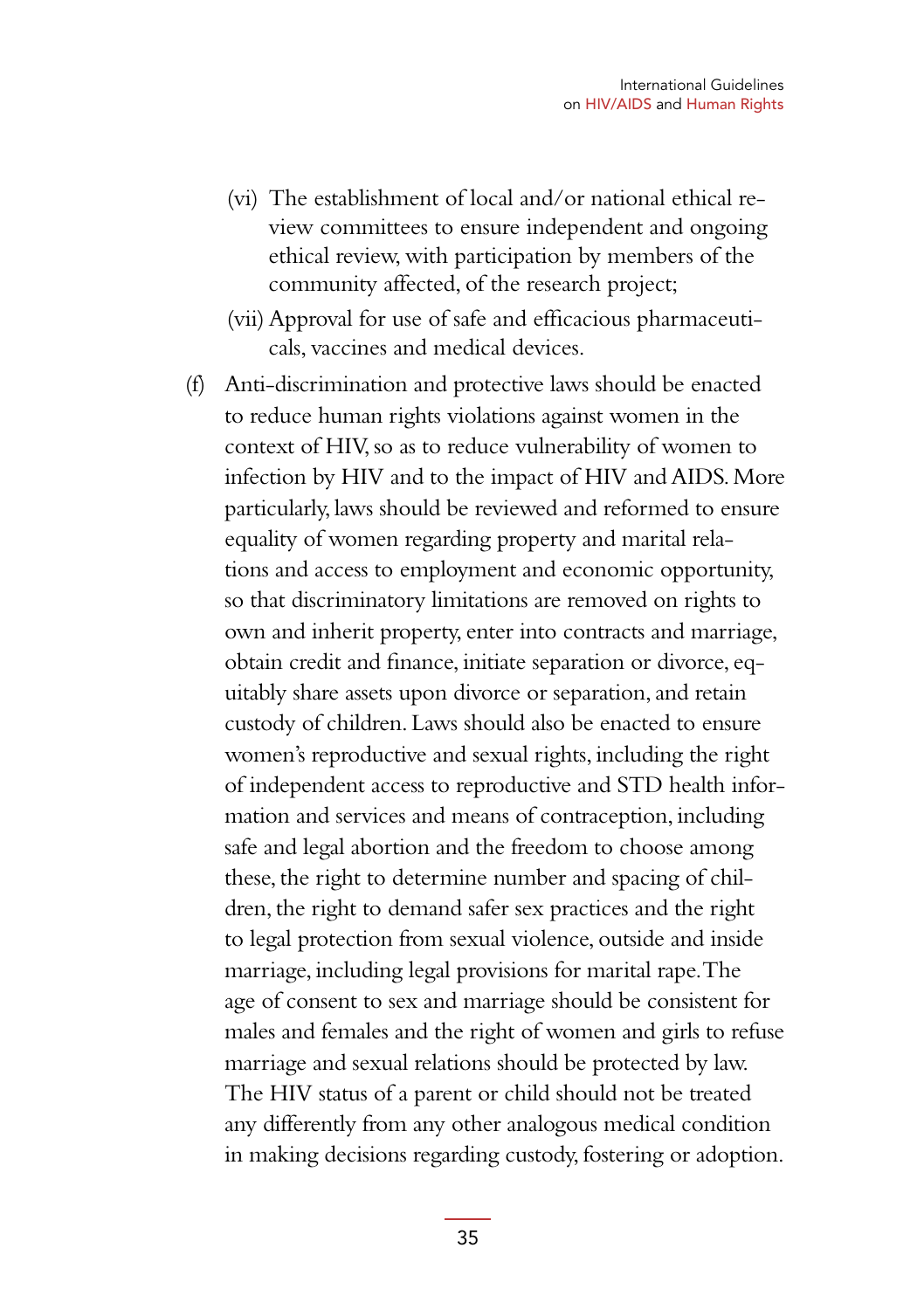- (g) Anti-discrimination and protective laws should be enacted to reduce human rights violations against children in the context of HIV, so as to reduce the vulnerability of children to infection by HIV and to the impact of HIV and AIDS. Such laws should provide for children's access to HIV-related information, education and means of prevention inside and outside school, govern children's access to voluntary testing with consent by the child, in line with the evolving capacities of the child, or by the parent or appointed guardian, as appropriate, should protect children against mandatory testing, particularly if orphaned by AIDS, and provide for other forms of protection in the context of orphans, including inheritance and/or support. Such legislation should also protect children against sexual abuse, provide for their rehabilitation if abused and ensure that they are considered victims of wrongful behaviour, not subject to penalties themselves. Protection in the context of disability laws should also be ensured for children.
- (h) Anti-discrimination and protective laws should be enacted to reduce human rights violations against men having sex with men, including in the context of HIV, in order, *inter alia*, to reduce the vulnerability of men who have sex with men to infection by HIV and to the impact of HIV and AIDS. These measures should include providing penalties for vilification of people who engage in same-sex relationships, giving legal recognition to same-sex marriages and/or relationships and governing such relationships with consistent property, divorce and inheritance provisions. The age of consent to sex and marriage should be consistent for heterosexual and homosexual relationships. Laws and police practices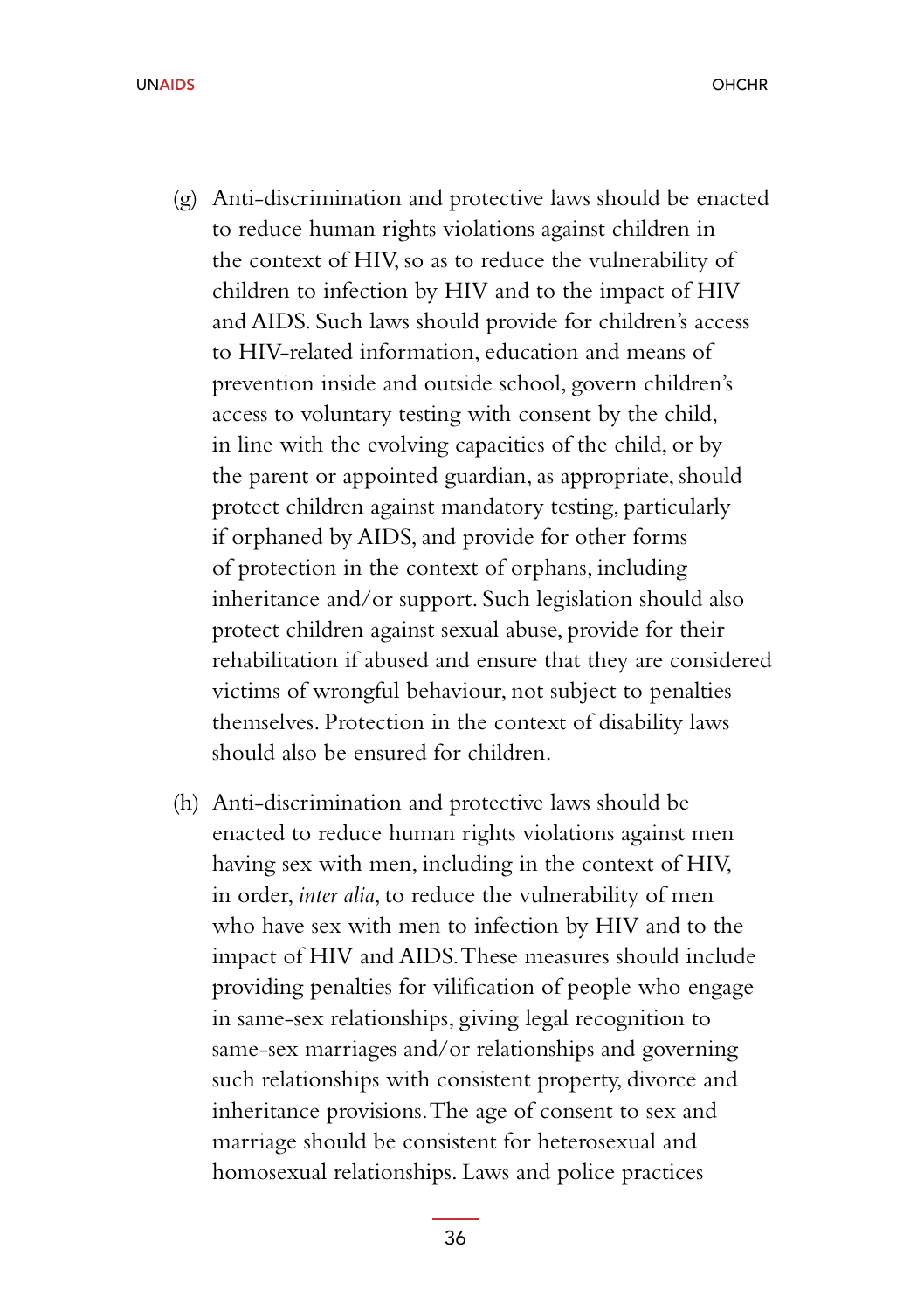relating to assaults against men who have sex with men should be reviewed to ensure that adequate legal protection is given in these situations.

- (i) Laws and regulations that provide for restrictions on the movement or association of members of vulnerable groups17 in the context of HIV should be removed in both law (decriminalized) and law enforcement.
- (j) Public health, criminal and anti-discrimination legislation should prohibit mandatory HIV-testing of targeted groups, including vulnerable groups.<sup>18</sup>

### GUIDELINE 6: ACCESS TO PREVENTION, TREATMENT, CARE AND SUPPORT (revised)

- 23. States should enact legislation to provide for the regulation of HIV-related goods, services and information, so as to ensure widespread availability of quality prevention measures and services, adequate HIV prevention and care information, and safe and effective medication at an affordable price.
- 24. States should also take measures necessary to ensure for all persons, on a sustained and equal basis, the availability and accessibility of quality goods, services and information for HIV/AIDS prevention, treatment, care and support, including antiretroviral and other safe and effective medicines, diagnostics

<sup>&</sup>lt;sup>17</sup> See section III, Introduction, for a listing of vulnerable groups.

<sup>&</sup>lt;sup>18</sup> In addition to vulnerable groups, specific employment groups should also be protected from such targeted testing, e.g. truck drivers, sailors, hospitality/tourist industry workers and the military.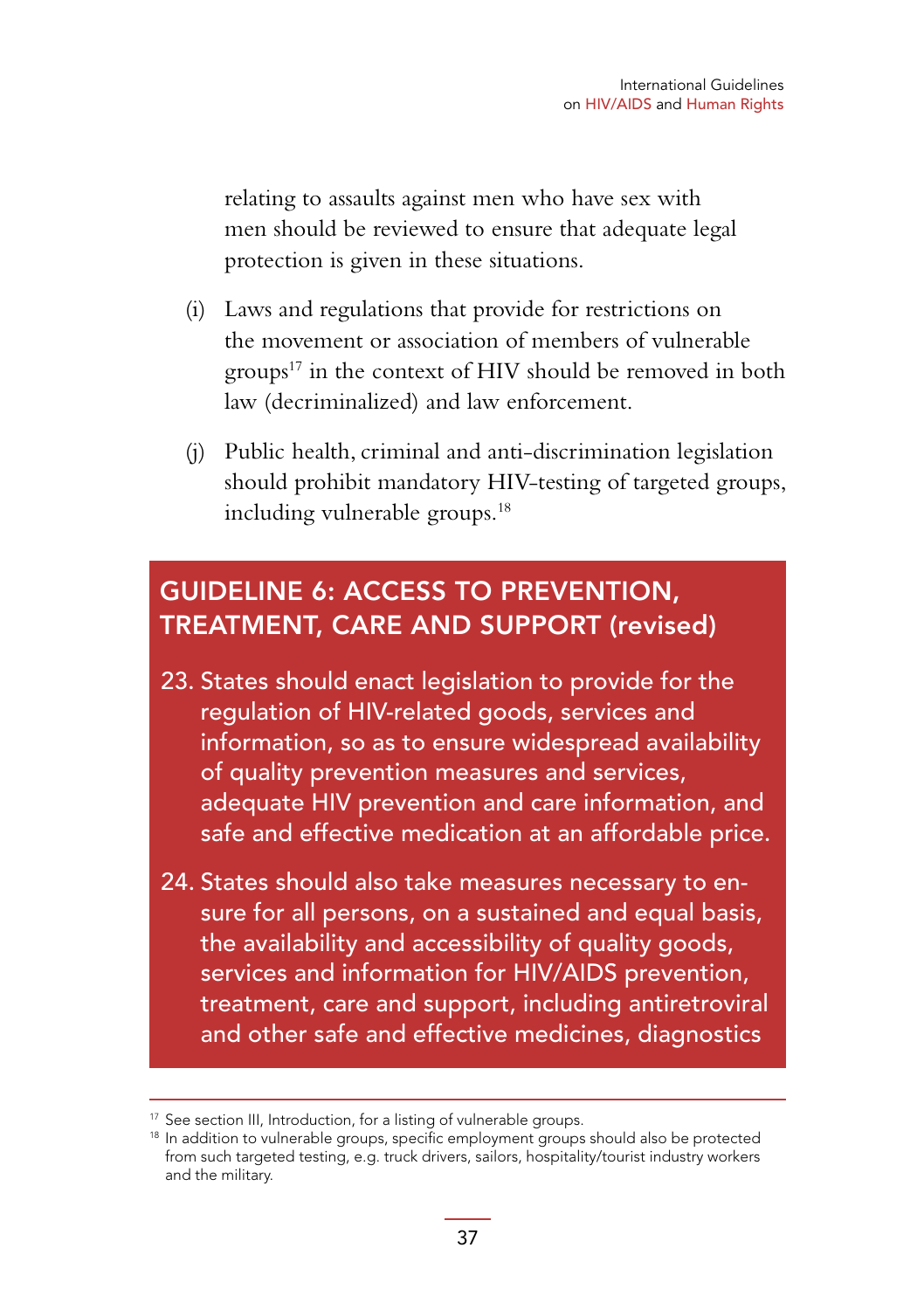and related technologies for preventive, curative and palliative care of HIV and related opportunistic infections and conditions.

25. States should take such measures at both the domestic and international levels, with particular attention to vulnerable individuals and populations.

### *Commentary on Guideline 6*

26. Prevention, treatment, care and support are mutually reinforcing elements and a continuum of an effective response to HIV. They must be integrated into a comprehensive approach, and a multifaceted response is needed. Comprehensive treatment, care and support include antiretroviral and other medicines, diagnostics and related technologies for the care of HIV and AIDS, related opportunistic infections and other conditions, good nutrition, and social, spiritual and psychological support, as well as family, community and home-based care. HIVprevention technologies include condoms, lubricants, sterile injection equipment, antiretroviral medicines (e.g. to prevent mother-to-child transmission or as post-exposure prophylaxis) and, once developed, safe and effective microbicides and vaccines. Based on human rights principles, universal access requires that these goods, services and information not only be available, acceptable and of good quality, but also within physical reach and affordable for all.

#### *Recommendations for implementation of Guideline 6*

27. States should develop and implement national plans to progressively realize universal access to comprehensive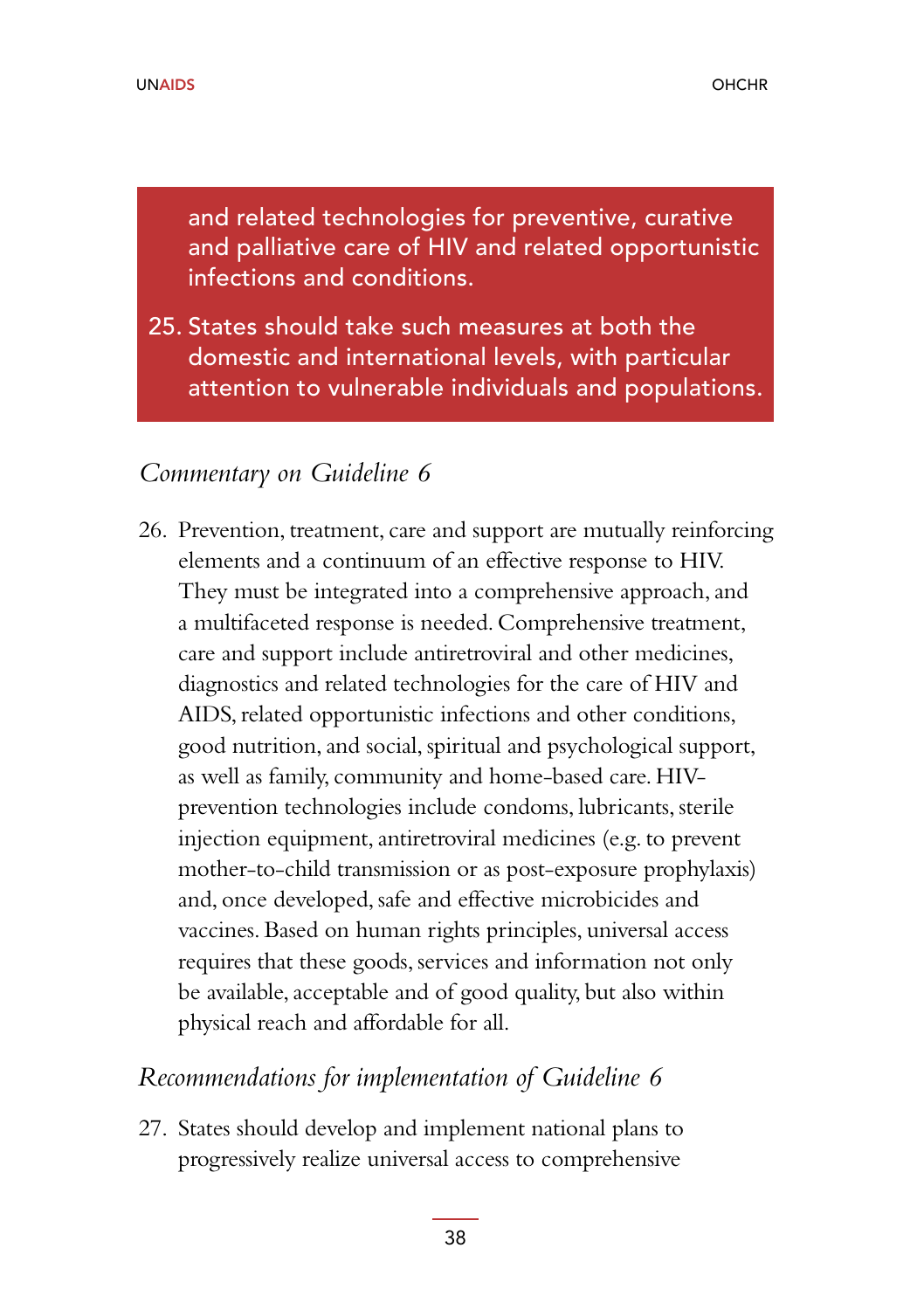treatment, care and support for all persons living with HIV, as well as universal access to a full range of goods, services and information for HIV prevention. National plans should be developed in consultation with non-governmental organizations to ensure the active participation of people living with HIV and vulnerable groups.

- 28. Universal access to HIV prevention, treatment, care and support is necessary to respect, protect and fulfil human rights related to health, including the right to enjoy the highest attainable standard of health. Universal access will be achieved progressively over time. However, States have an immediate obligation to take steps, and to move as quickly and effectively as possible, towards realizing access for all to HIV prevention, treatment, care and support at both the domestic and global levels. This requires, among other things, setting benchmarks and targets for measuring progress.<sup>19</sup>
- 29. Access to HIV-related information, goods and services is affected by a range of social, economic, cultural, political and legal factors. States should review and, where necessary, amend or adopt laws, policies, programmes and plans to realize universal and equal access to medicines, diagnostics and related technologies, taking these factors into account. As one example, duties, customs laws and value-added taxes may hinder access to medicines, diagnostics and related technologies at affordable prices. Such laws should be revised so as to maximize access. States should ensure that national laws, policies, programmes

<sup>19</sup> For example, States could make use of the indicators developed by UNAIDS for measuring follow-up on the United Nations General Assembly's 2001 Declaration of Commitment on HIV/AIDS, in particular the National Composite Policy Index, which assesses a country's progress in developing laws, policies and strategies to address HIV and AIDS at the national level in relation to prevention, treatment, care and support, as well as specific human rights issues.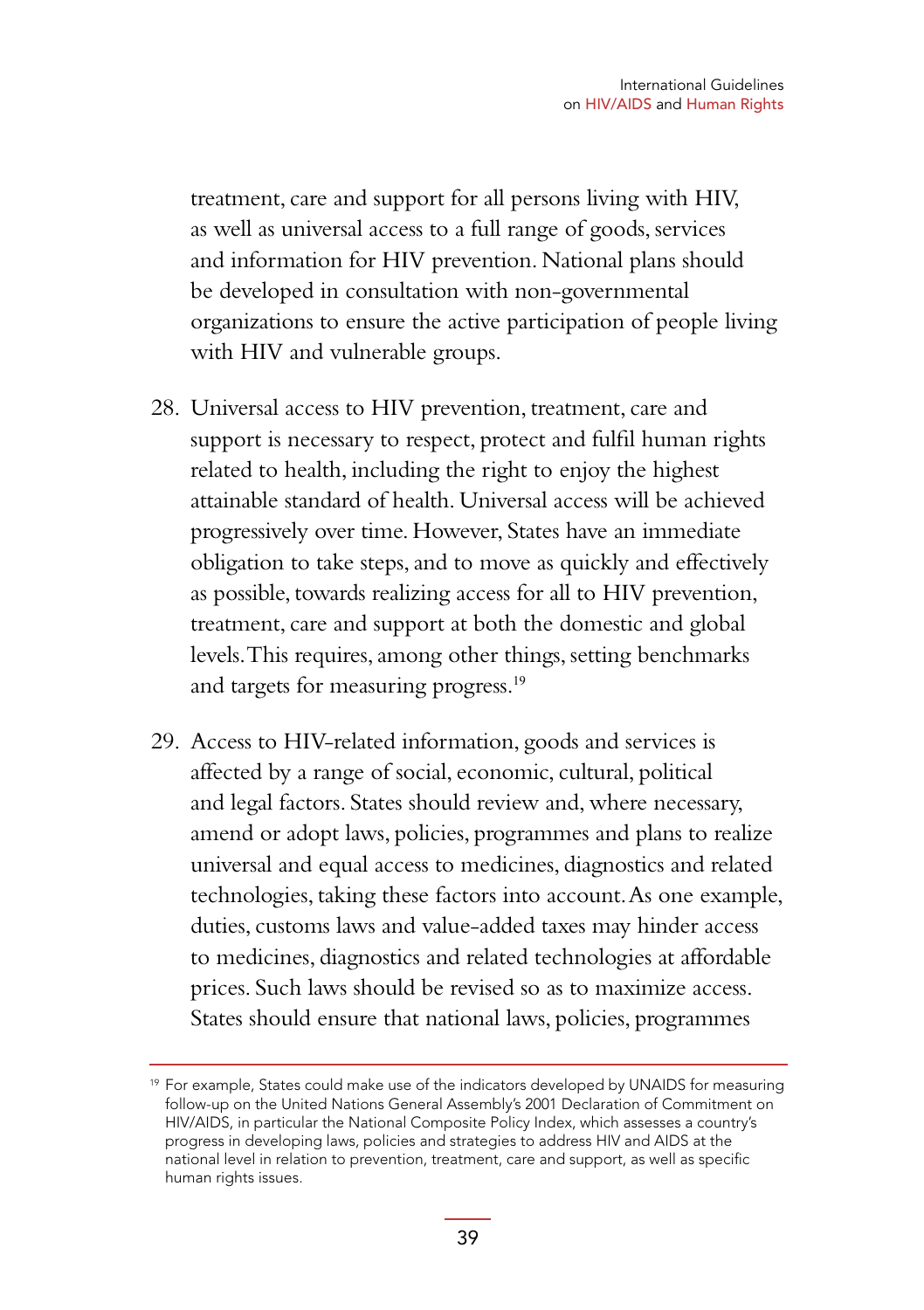and plans affecting access to HIV-related goods, services or information are consistent with international human rights norms, principles and standards. States should consider the experience and expertise of other States, and consult with people living with HIV, non-governmental organizations, and domestic and international health organizations with relevant expertise.

- 30. States should also ensure that their laws, policies, programmes and practices do not exclude, stigmatize or discriminate against people living with HIV or their families, either on the basis of their HIV status or on other grounds contrary to international or domestic human rights norms, with respect to their entitlement or access to health-care goods, services and information.<sup>20</sup>
- 31. States' legislation, policies, programmes, plans and practices should include positive measures to address factors that hinder the equal access of vulnerable individuals and populations to prevention, treatment, care and support, such as poverty, migration, rural location or discrimination of various kinds.21 These factors may have a cumulative effect. For example, children (particularly girls) and women may be the last to receive access even if treatment is otherwise available in their communities.

 $20$  See also Guideline 5, above, regarding protections against discrimination, including in areas such as health care, social security, welfare benefits and other services.

<sup>&</sup>lt;sup>21</sup> Depending on legal, social and economic conditions, which may vary widely within countries and across regions, individuals and groups that may be vulnerable to discrimination and marginalization include women, children, those living in poverty, indigenous people(s), gay men and other men who have sex with men, migrants, refugees and internally displaced persons, people with disabilities, prisoners and other detained persons, sex workers, transgender people, people who use illegal drugs, and racial, religious, ethnic, linguistic or other minorities. See also: Guideline 3, paragraph 20 (j), and Guideline 10, paragraph 64 (a), on measures to address discrimination in the provision of health care; Guideline 4, paragraph 21 (e), on the specific issue of access to HIV-related prevention, treatment and care for prisoners; and Guideline 8, paragraphs 60 (b) and 60 (j), regarding specific attention to the needs of vulnerable groups.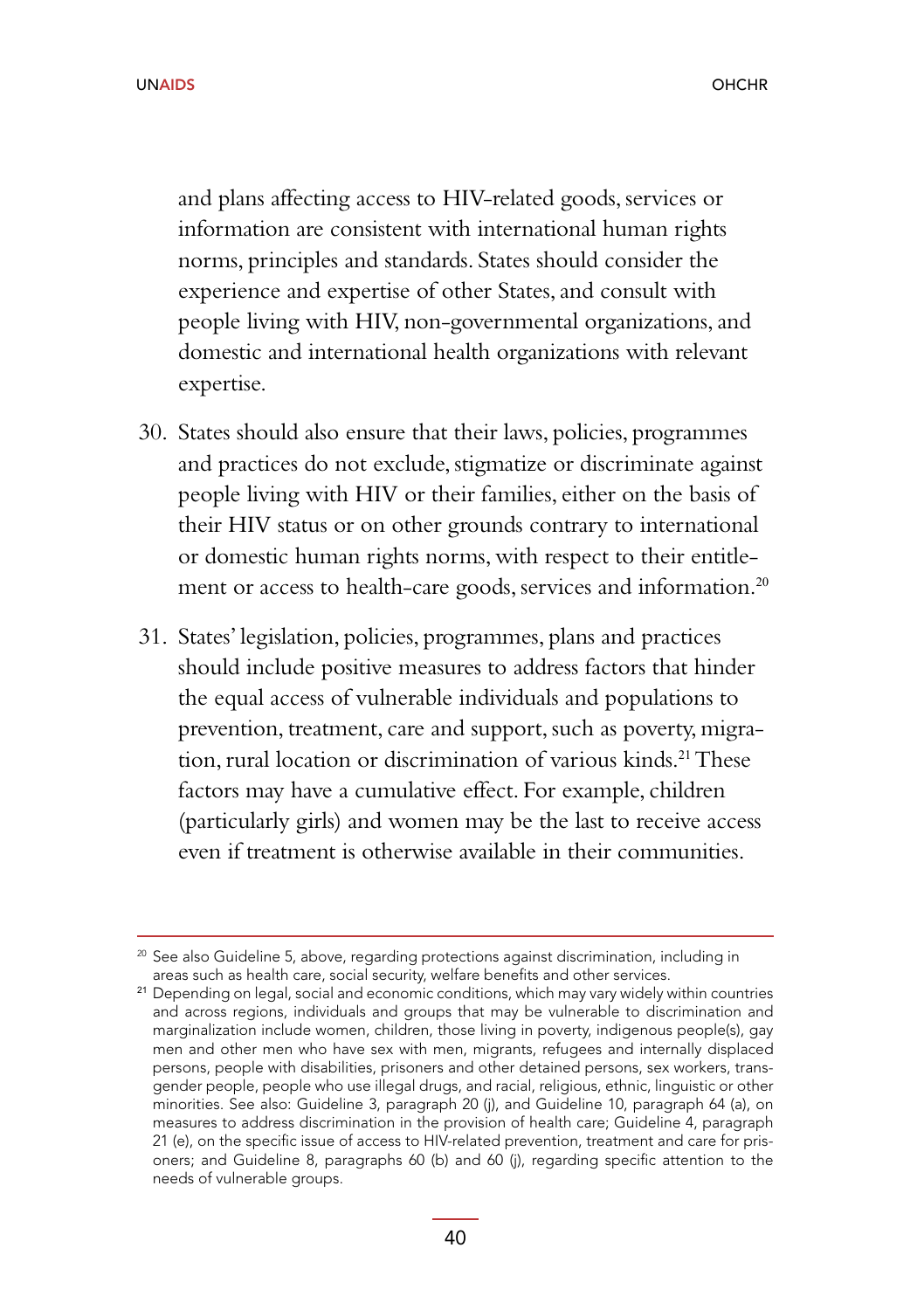- 32. States should recognize, affirm and strengthen the involvement of communities as part of comprehensive HIV prevention, treatment, care and support, while also complying with their own obligations to take steps in the public sector to respect, protect and fulfil human rights related to health. Mechanisms should be developed to enable affected communities to access resources to assist families who have lost income earners to AIDS. Particular attention must be paid to gender inequalities, with respect to access to care in the community for women and girls, as well as the burdens that delivering care at the community level may impose on them.
- 33. To assist caregivers and, where relevant, employers and insurers, States should ensure the availability, use and implementation of sound, scientifically up-to-date guidelines for prevention, treatment, care and support to people living with HIV in respect of available health-care goods, services and information. States should develop mechanisms to monitor and improve, as necessary, the availability, use and implementation of these guidelines.
- 34. Legislation, policies and programmes should take into account the fact that persons living with HIV may recurrently and progressively experience ill-health and greater health-care needs, which should be accommodated accordingly within benefit schemes in both the public and private sectors. States should work with employers, and employers' and workers' organizations, to adopt or adapt benefit schemes, where necessary, to ensure universal and equal access to benefits for workers living with HIV. Particular attention must also be paid to ensuring access to health care for individuals outside the formal employment sector, who lack work-related health-care benefits.<sup>22</sup>

 $22$  See also Guideline 5, paragraph 22 (d), and the Code of practice on HIV/AIDS and the world of work, adopted in 2001 by the International Labour Organization.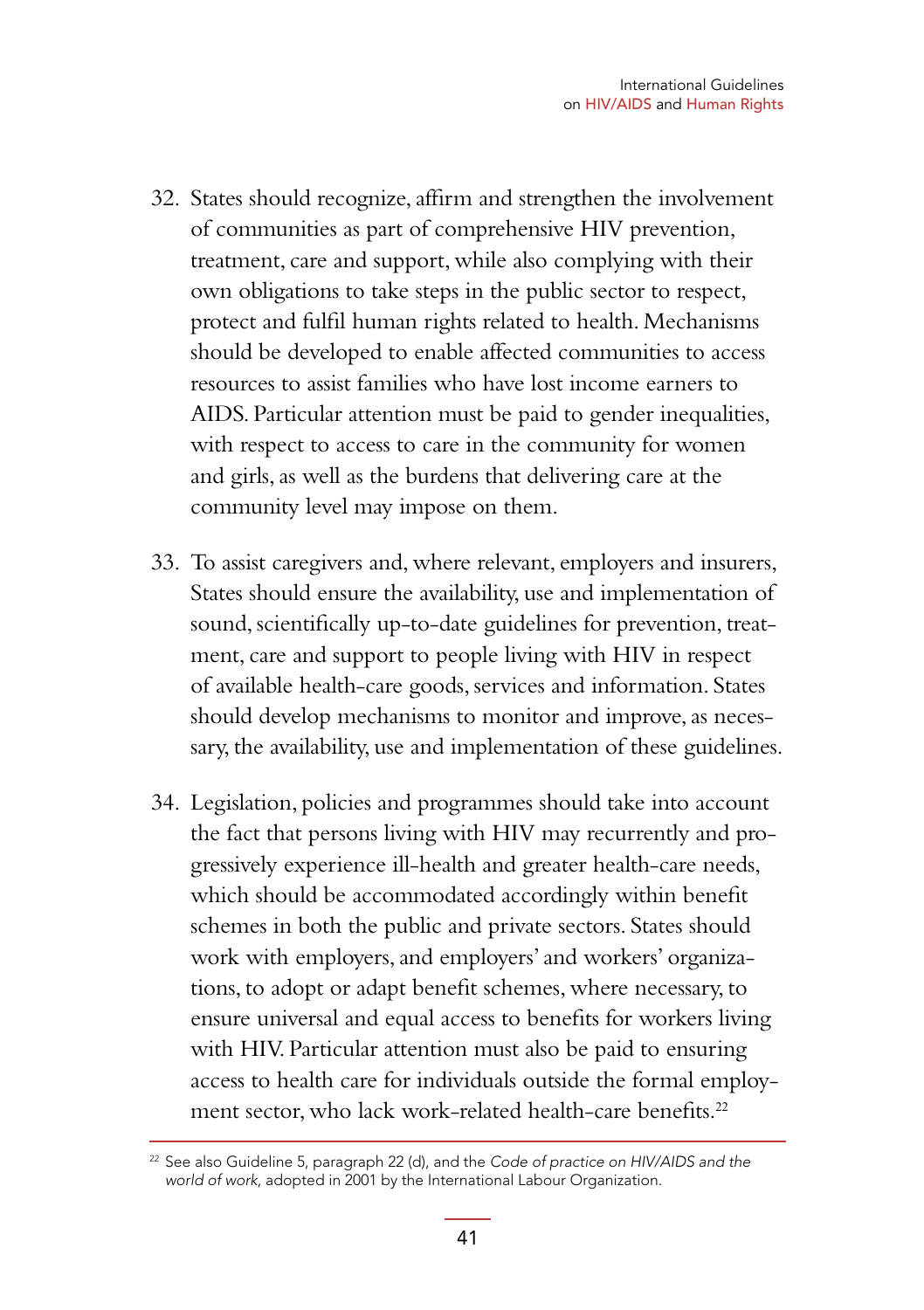- 35. States should ensure that domestic legislation provides for prompt and effective remedies in cases in which a person living with HIV is denied or not provided access to treatment, care and support. States should also ensure due process of law so that the merits of such complaints can be independently and impartially assessed. At the international level, States should strengthen existing mechanisms, and develop new mechanisms where they do not currently exist, enabling persons living with HIV/AIDS to seek prompt, effective redress for breaches of States' international legal obligations to respect, protect and fulfil rights related to health.
- 36. States should ensure the quality assurance and control of HIVrelated products. States should ensure, through legislative and other measures (e.g. functional systems for pre-marketing approval and post-marketing surveillance), that medicines, diagnostics and related technologies are safe and effective.
- 37. States should take legislative and other measures to ensure that medicines are supplied in adequate quantities and in a timely fashion, and with accurate, current and accessible information regarding their use. For example, consumer protection laws or other relevant legislation should be enacted or strengthened to prevent fraudulent claims regarding the safety and efficacy of drugs, vaccines and medical devices, including those relating to HIV.
- 38. Laws and/or regulations should be enacted to ensure the quality and availability of HIV tests and counselling. If home tests and/or rapid HIV test kits are permitted on the market, they should be strictly regulated to ensure quality and accuracy. The consequences of loss of epidemiological information, the lack of accompanying counselling and the risk of unauthorized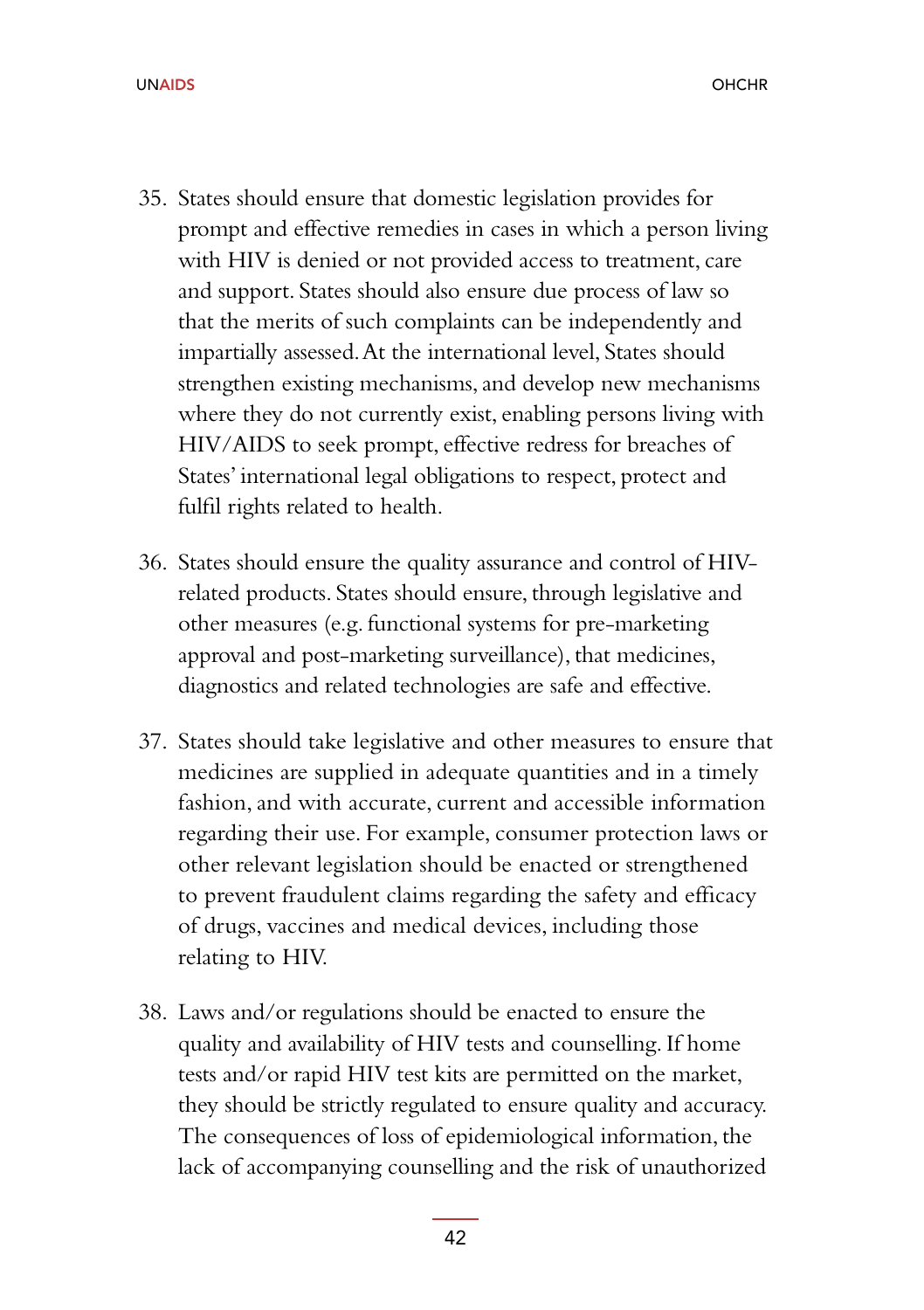use, such as for employment or immigration, should also be addressed. Legal and social support services should be established to protect individuals from any abuses arising from HIV testing. States should also ensure supervision of the quality of delivery of voluntary counselling and testing (VCT) services.

- 39. Legal quality control of condoms should be enforced, and compliance with the International Condom Standard should be monitored in practice. Restrictions on the availability of preventive measures, such as condoms, bleach, clean needles and syringes, should be repealed. Widespread provision of these preventive measures through various means, including vending machines in appropriate locations, should be considered, in light of the greater effectiveness provided by the increased accessibility and anonymity afforded by this method of distribution. Condom promotion initiatives should be coupled with HIV information campaigns for optimal impact.
- 40. Laws and/or regulations should be enacted to enable widespread provision of information about HIV through the mass media. This information should be aimed at the general public, as well as at various vulnerable groups that may have difficulty in accessing information. HIV information should be effective for its designated audience and not be inappropriately subject to censorship or other broadcasting standards, particularly as this will have the effect of damaging access to information vital to life, health and human dignity.
- 41. In order to improve prevention and therapeutic options related to HIV, States should increase funds allocated to the public sector for researching, developing and promoting therapies and technologies for the prevention, treatment, care and support of HIV and AIDS and related infections and conditions. The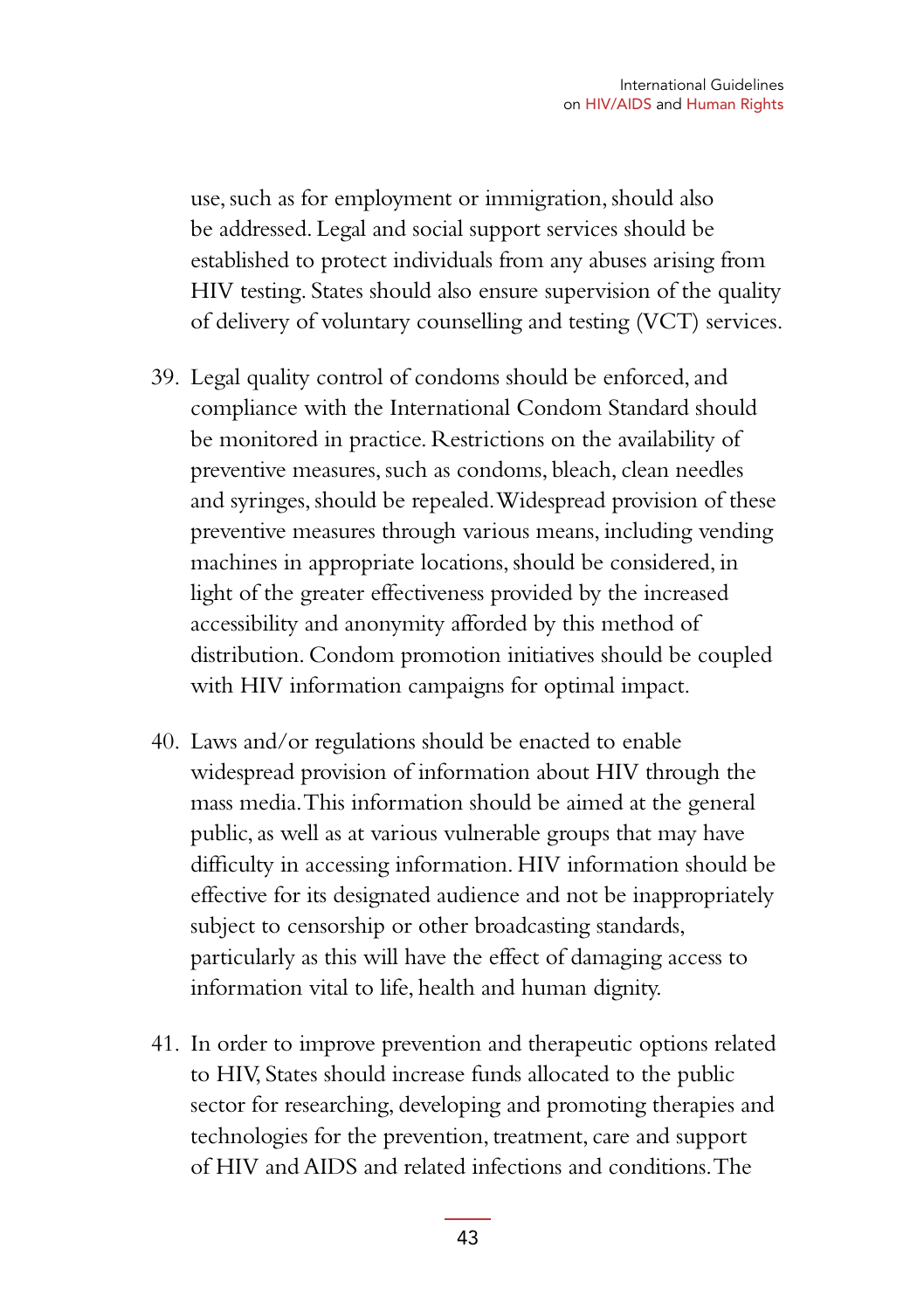private sector should also be encouraged to undertake such research and development and to make the resulting options widely and promptly available at prices affordable to those who need them.

- 42. States and the private sector should pay special attention to supporting research and development that address the health needs of developing countries. In recognition of the human right to share in scientific advancement and its benefits, States should adopt laws and policies, at the domestic and international levels, ensuring that the outcomes of research and development are of national and global benefit, with particular attention to the needs of people in developing countries and people who are poor or otherwise marginalized.
- 43. States should integrate HIV prevention, treatment, care and support into all aspects of their planning for development, including in poverty eradication strategies, national budget allocations and sectoral development plans. In so doing, States should have particular regard, at a minimum, for internationally agreed targets in addressing HIV.<sup>23</sup>
- 44. States should increase their national budget allocations for measures promoting secure and sustainable access to affordable HIV prevention, treatment, care and support, at both the domestic and international levels. States should, among other steps, make contributions, in proportion to their resources, to mechanisms such as the Global Fund to Fight AIDS, Tuberculosis and Malaria. Developed countries should make concrete commitments of increased official development

 $23$  Examples include the Millennium Development Goals agreed in 2000 by the United Nations General Assembly, and the specific HIV/AIDS-related goals agreed in the United Nations General Assembly's Declaration of Commitment on HIV/AIDS in 2001.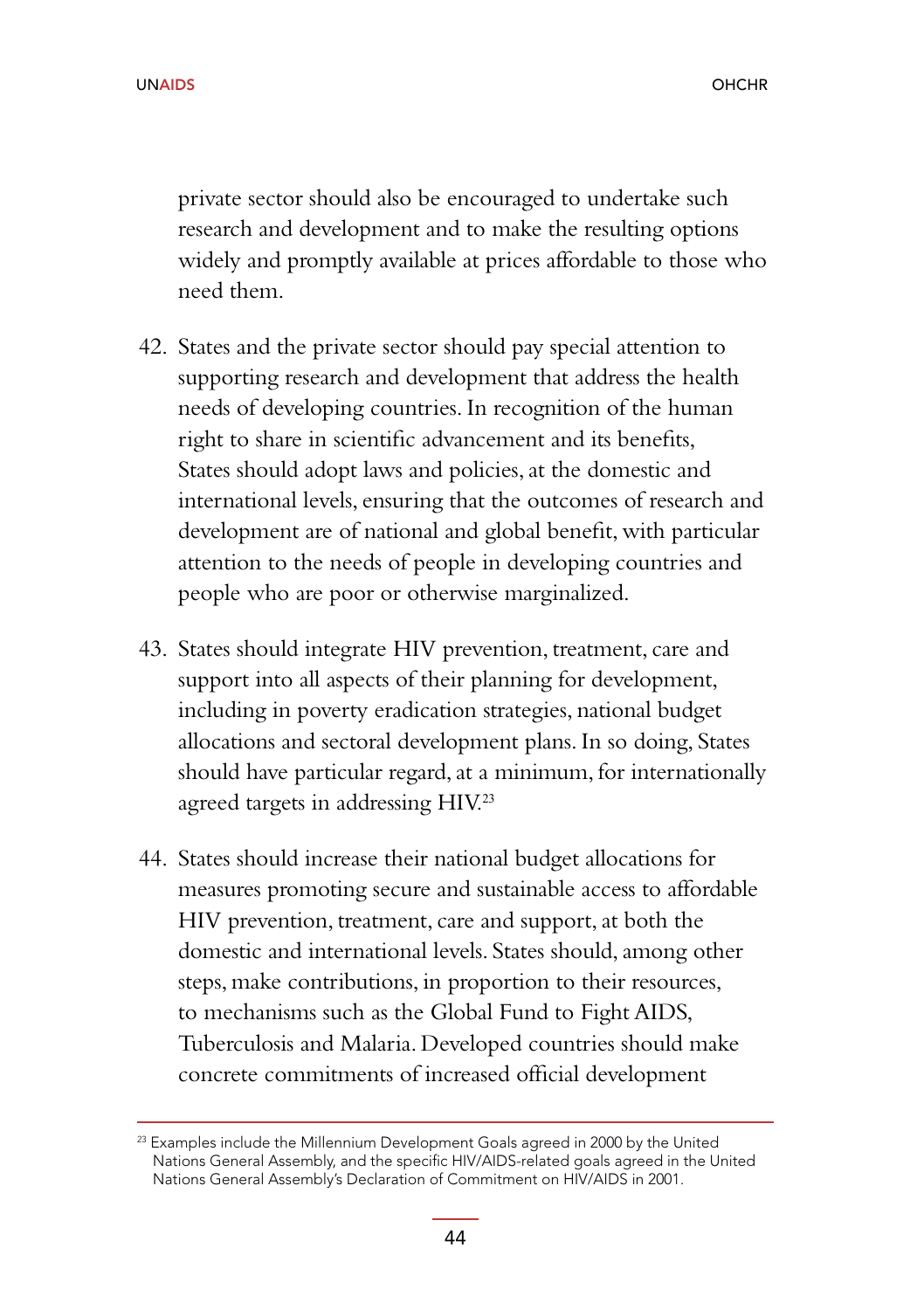assistance that will move them without delay towards meeting international targets to which they have agreed, paying particular attention to assistance in realizing access to healthcare goods, services and information.<sup>24</sup>

- 45. States should ensure that international and bilateral mechanisms for financing responses to HIV/AIDS provide funds for prevention, treatment, care and support, including the purchase of antiretroviral and other medicines, diagnostics and related technologies. States should support and implement policies maximizing the benefit of donor assistance, including policies ensuring that such resources are used to purchase generic medicines, diagnostics and related technologies, where these are more economical.
- 46. States' international and bilateral financing mechanisms should also provide funding for strengthening health-care systems, for improving the capacity and working conditions of health-care personnel and the effectiveness of supply systems, for financing plans and referral mechanisms to provide access to prevention, treatment, care and support, and for family, community and home-based care.
- 47. States should collaborate with non-governmental organizations, intergovernmental organizations, and United Nations bodies, agencies and programmes in creating, maintaining and expanding international, publicly accessible sources of information on the sources, quality and worldwide prices

<sup>&</sup>lt;sup>24</sup> For example, in their 2001 Declaration of Commitment on HIV/AIDS, all United Nations Member States urged developed countries that have not done so to meet, as soon as possible, the long-standing target of dedicating 0.7% of their gross national product to overall official development assistance and earmarking 0.15–0.20% of their gross national product as official development assistance for least developed countries. States formally reiterated this call in the outcome document of the 2002 International Conference on Financing for Development (Monterrey, Mexico).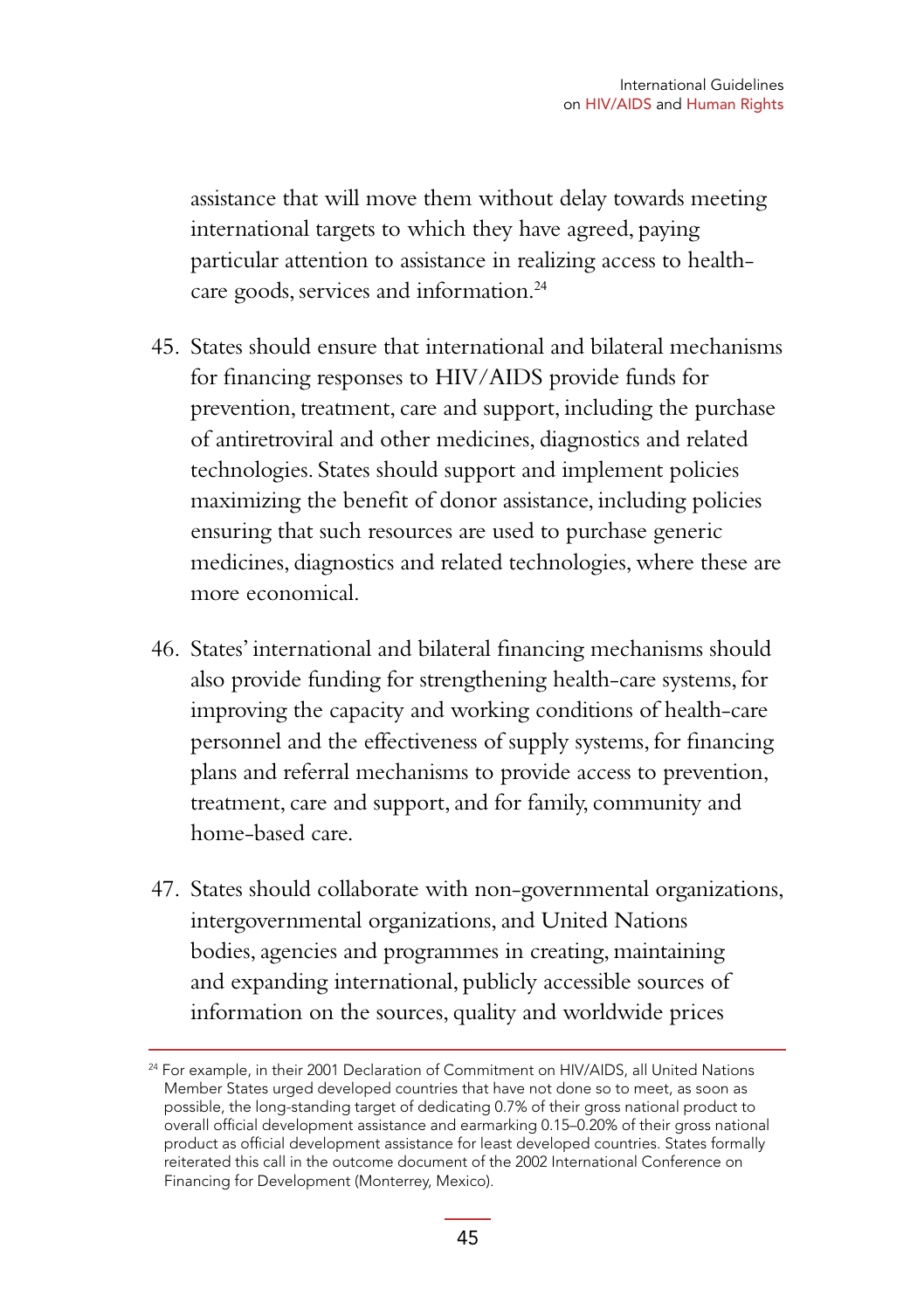of medicines, diagnostics and related technologies for the preventive, curative and palliative care of HIV and AIDS and related opportunistic infections and conditions.<sup>25</sup>

- 48. Creditor countries and international financing institutions should implement debt relief for developing countries more quickly and extensively, and should ensure that resources provided for this purpose do not detract from those made available for official development assistance. Developing countries should use the resources freed up by debt relief (as well as other sources of development finance) in a manner that fully takes into account their obligations to respect, protect and fulfil rights related to health. States should, among other things, dedicate an appropriate proportion of such resources, in the light of domestic conditions, priorities and internationally agreed commitments, to HIV prevention, treatment, care and support.
- 49. States should support and cooperate with international mechanisms for monitoring and reporting on the measures they have taken for progressively realizing access to comprehensive HIV prevention, treatment, care and support, including antiretroviral and other medicines, diagnostics and related technologies. States should include relevant information in their reports to bodies monitoring their progress in complying with their international legal obligations. The data in these reports should be disaggregated in a manner that helps identify and remedy possible disparities in access to

 $25$  For example, UNICEF, UNAIDS, WHO and the non-governmental organization Médecins Sans Frontières jointly produce and update a publication identifying sources and prices of selected drugs and diagnostics used in providing care and treatment to people living with HIV. Similarly, in 2001 the World Health Organization initiated an ongoing project that produces and maintains a list of HIV/AIDS drugs and diagnostics, and their suppliers, who meet WHO quality standards.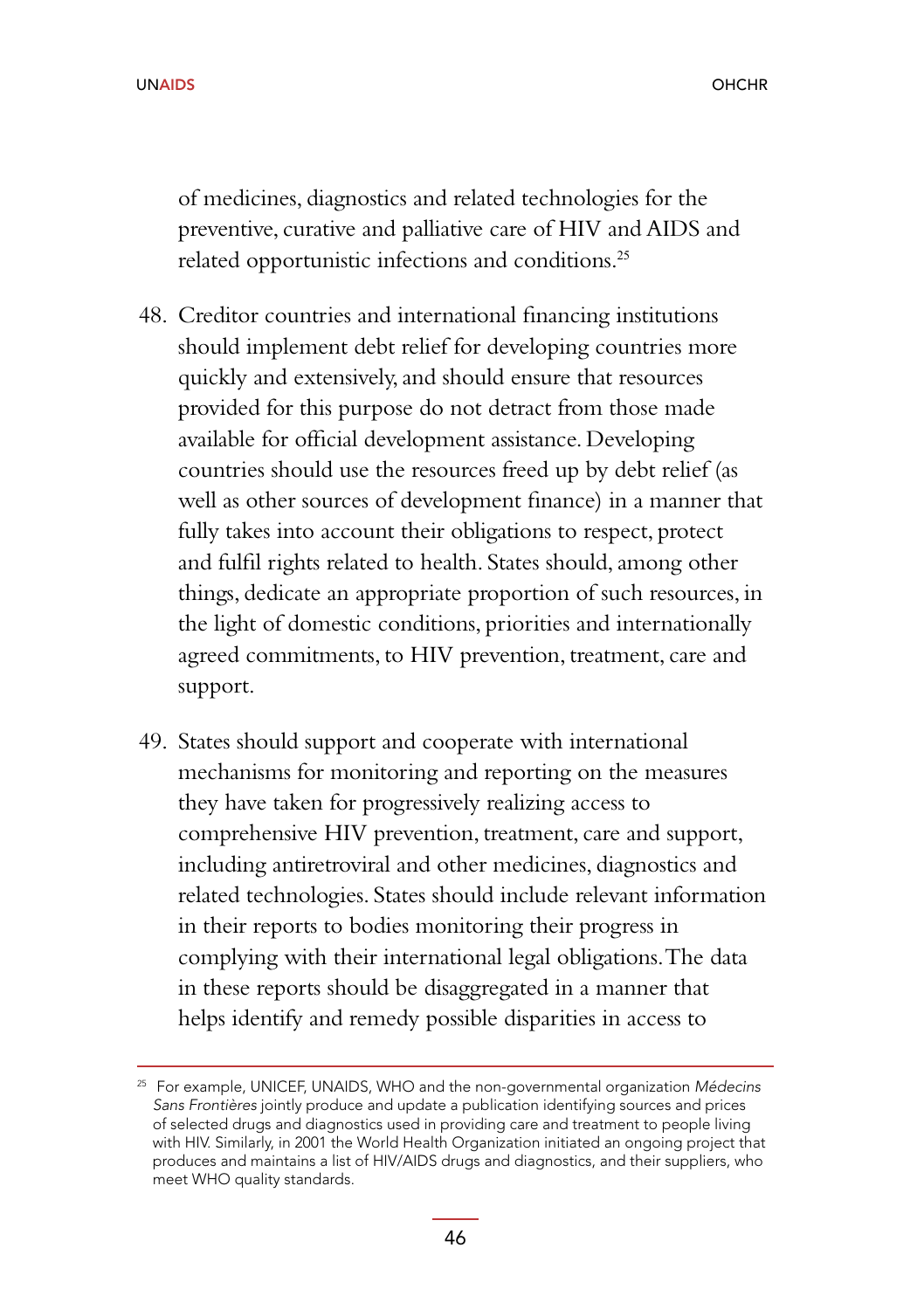prevention, treatment, care and support, and should use existing, or develop new, evaluation tools such as indicators or audits to measure implementation. States should actively involve non-governmental organizations, including those representing people living with HIV/AIDS and vulnerable groups, in preparing such reports and in acting on the observations and recommendations received from such monitoring bodies.<sup>26</sup>

- 50. States should pursue and implement international and regional cooperation aimed at transferring to developing countries technologies and expertise for HIV prevention, treatment, care and support. States should support cooperation between developing countries in this regard, and should join international organizations in providing and supporting technical assistance aimed at realizing access to HIV prevention, treatment, care and support.
- 51. In their conduct in international forums and negotiations, States should take due account of international norms, principles and standards relating to human rights. In particular, they should take account of their obligations to respect, protect and fulfil rights related to health, as well as of their commitments to provide international assistance and cooperation.<sup>27</sup> States should also avoid taking measures that would undermine access to HIV prevention, treatment, care and support, including access to antiretroviral and other medicines, diagnostics and related technologies, either domestically or in other countries, and should ensure that medicine is never used as a tool for political pressure. Particular attention must be paid by all States to the needs and situations of developing countries.

<sup>&</sup>lt;sup>26</sup> See also Guideline 11, for further guidance on State monitoring and enforcement of human rights.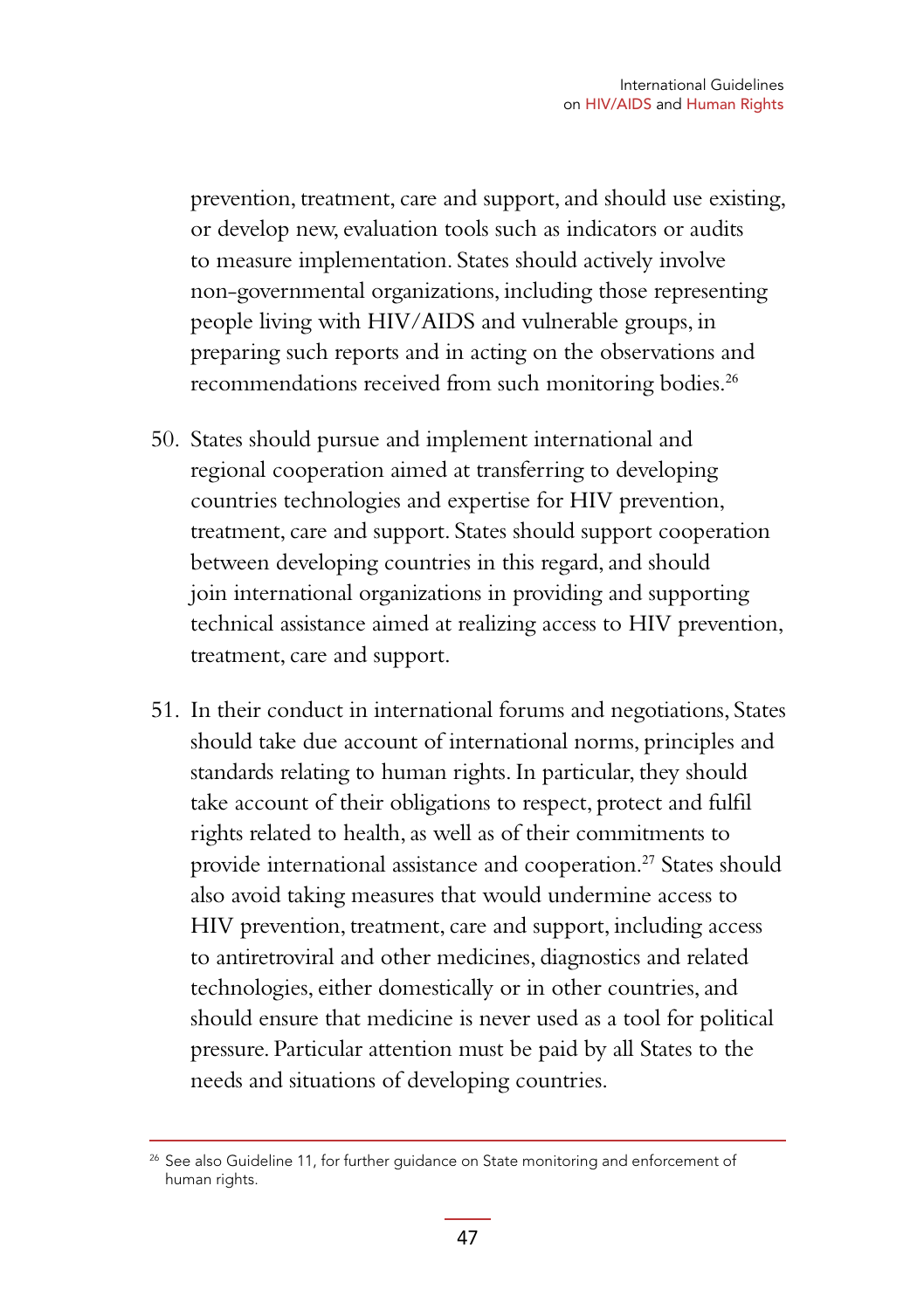- 52. States should, in light of their human rights obligations, ensure that bilateral, regional and international agreements, such as those dealing with intellectual property, do not impede access to HIV prevention, treatment, care and support, including access to antiretroviral and other medicines, diagnostics and related technologies.
- 53. States should ensure that, in interpreting and implementing international agreements, domestic legislation incorporates to the fullest extent any safeguards and flexibilities therein that may be used to promote and ensure access to HIV prevention, treatment, care and support for all, including access to medicines, diagnostics and related technologies. States should make use of these safeguards to the extent necessary to satisfy their domestic and international obligations in relation to human rights. States should review their international agreements (including on trade and investment) to ensure that these are consistent with treaties, legislation and policies designed to promote and protect all human rights and, where those agreements impede access to prevention, treatment, care and support, should amend them as necessary.

### GUIDELINE 7: LEGAL SUPPORT SERVICES

54. States should implement and support legal support services that will educate people affected by HIV about their rights, provide free legal services to enforce those rights, develop expertise on HIV-related legal issues and utilize means of protection in addition to the courts, such as offices of Ministries of Justice, ombudspersons, health complaint units and human rights commissions.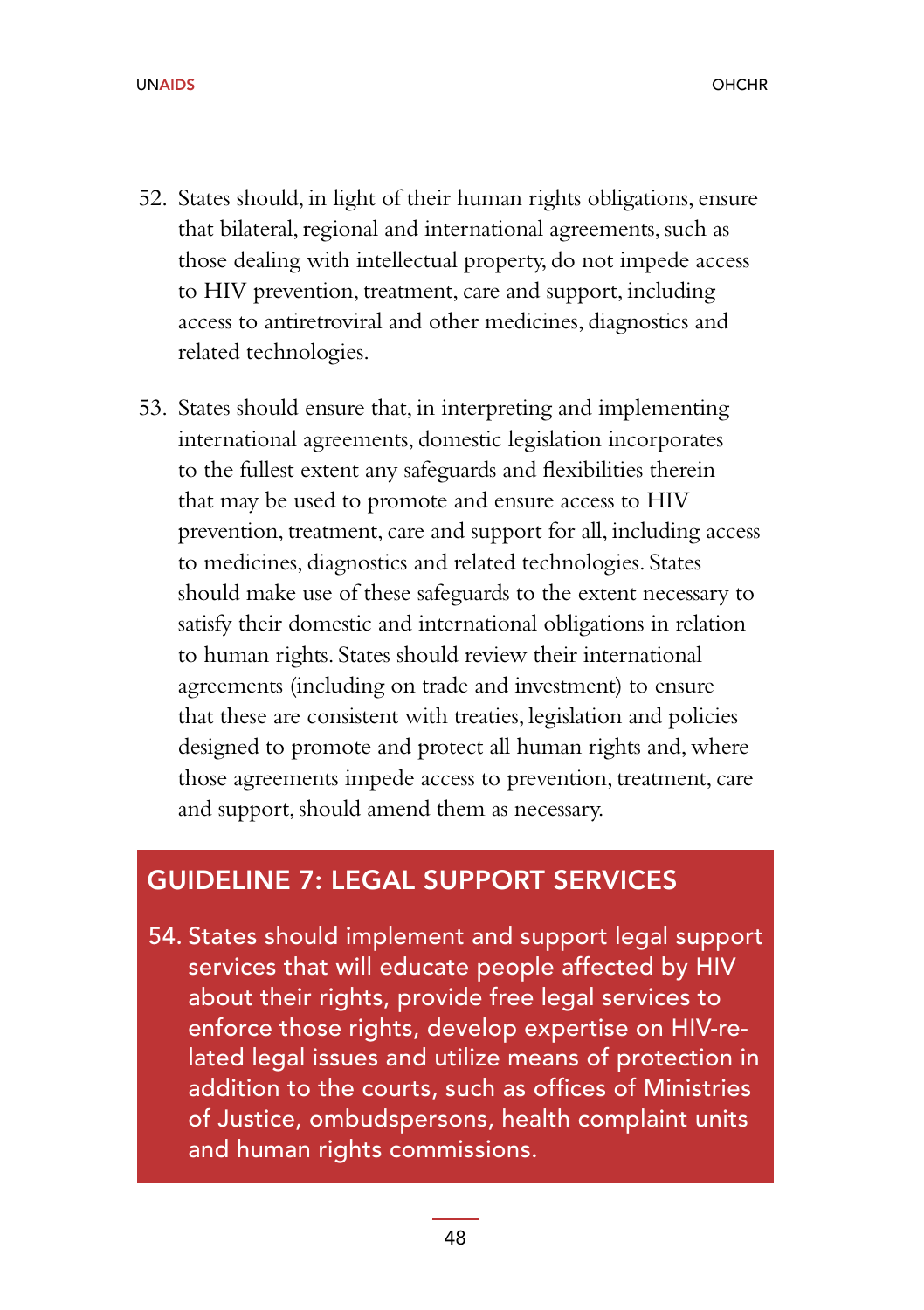- 55. States should consider the following features in establishing such services:
	- (a) State support for legal aid systems specializing in HIV casework, possibly involving community legal aid centres and/or legal service services based in ASOs;
	- (b) State support or inducements (e.g. tax reduction) to private sector law firms to provide free *pro bono* services to people living with HIV in areas such as anti-discrimination and disability, health-care rights (informed consent and confidentiality), property (wills, inheritance) and employment law;
	- (c) State support for programmes to educate, raise awareness and build self-esteem among people living with HIV concerning their rights and/or to empower them to draft and disseminate their own charters/declarations of legal and human rights; State support for production and dissemination of HIV legal rights brochures, resource personnel directories, handbooks,<sup>28</sup> practice manuals, student texts, model curricula for law courses and continuing legal education and newsletters to encourage information exchange and networking should also be provided. Such publications could report on case law, legislative reforms, national enforcement and monitoring systems for human rights abuses;

 $27$  See also Guideline 11, paragraph 66 (e), regarding promotion of HIV-related human rights in international forums and ensuring their integration into the policies and programmes of

<sup>&</sup>lt;sup>28</sup> See J. Godwin (et al.), Australian HIV/AIDS Legal Guide, (2nd edition), Federation Press, Sydney, 1993; Lambda Legal Defense and Education Fund Inc., AIDS Legal Guide: A Professional Resource on AIDS-related Legal Issues and Discrimination, New York.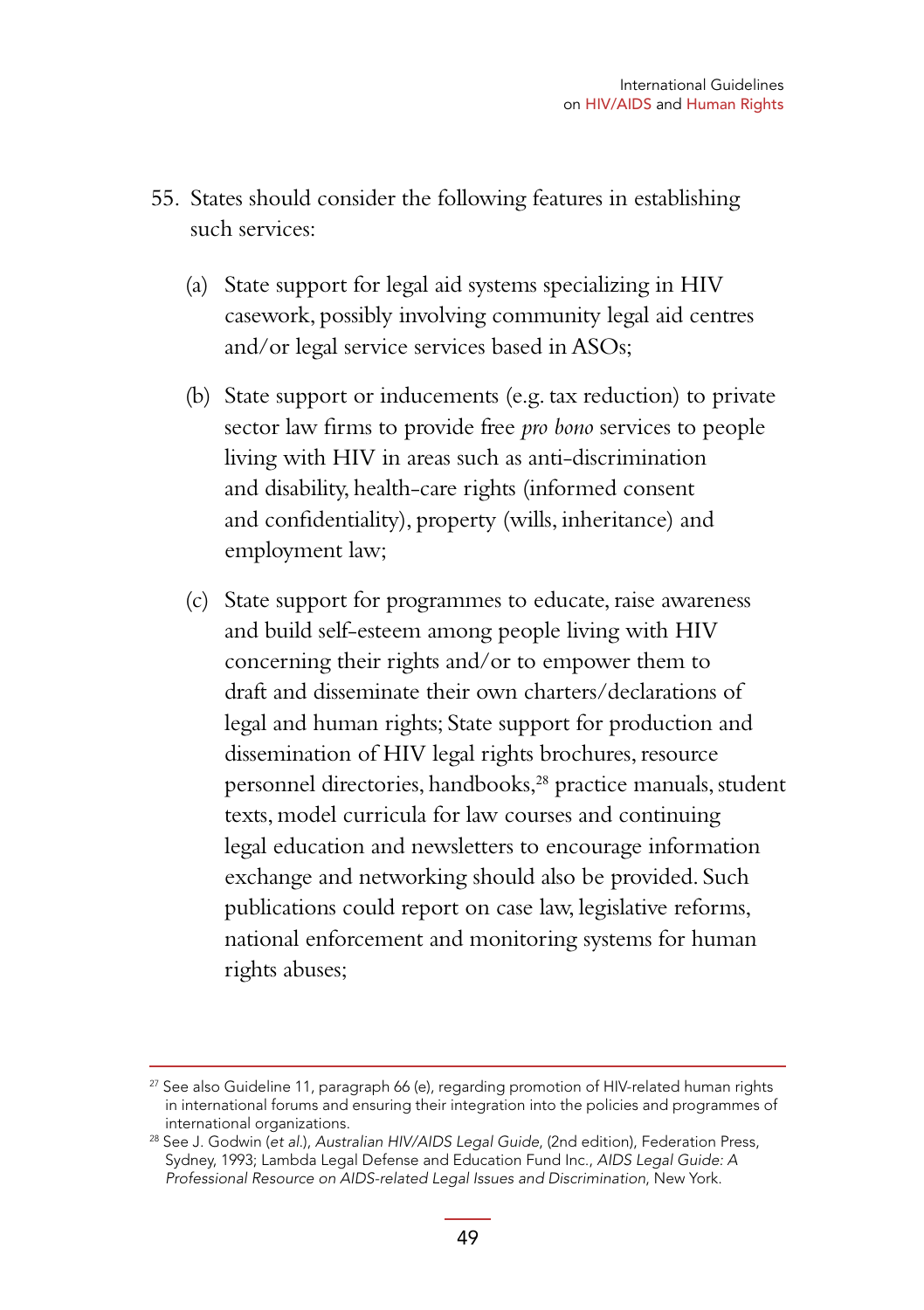(d) State support for HIV legal services and protection through a variety of offices, such as Ministries of Justice, procurator and other legal offices, health complaint units, ombudspersons and human rights commissions.

#### *Commentary on Guidelines 3 to 7*

- 56. Since laws regulate conduct between the State and the individual and between individuals, they provide an essential framework for the observance of human rights, including HIVrelated human rights. The efficacy of this framework for the protection of human rights depends on the strength of the legal system in a given society and on the access of its citizens to the system. However, many legal systems worldwide are not strong enough, nor do marginalized populations have access to them.
- 57. Nevertheless, the role of law in the response to HIV may also be overemphasized and provide a vehicle for coercive and abusive policies. Although law may have an educative and normative role and may provide an important supportive framework for human rights protection and HIV programmes, it cannot be relied upon as the only means by which to educate, change attitudes, achieve behavioural change or protect people's rights. Guidelines 3 to 7 above are, therefore, meant to encourage the enactment of meaningful and positive legislation, to describe the basic legal components necessary to provide support for the protection of HIV-related human rights and effective HIV prevention and care programmes and to be supplemented by all other Guidelines set out in this document.
- 58. Guidelines 3 to 6 encourage law and law reform which would bring national HIV-related laws into conformity with international and regional human rights standards. Although the content of the strategies primarily addresses formal law, law reform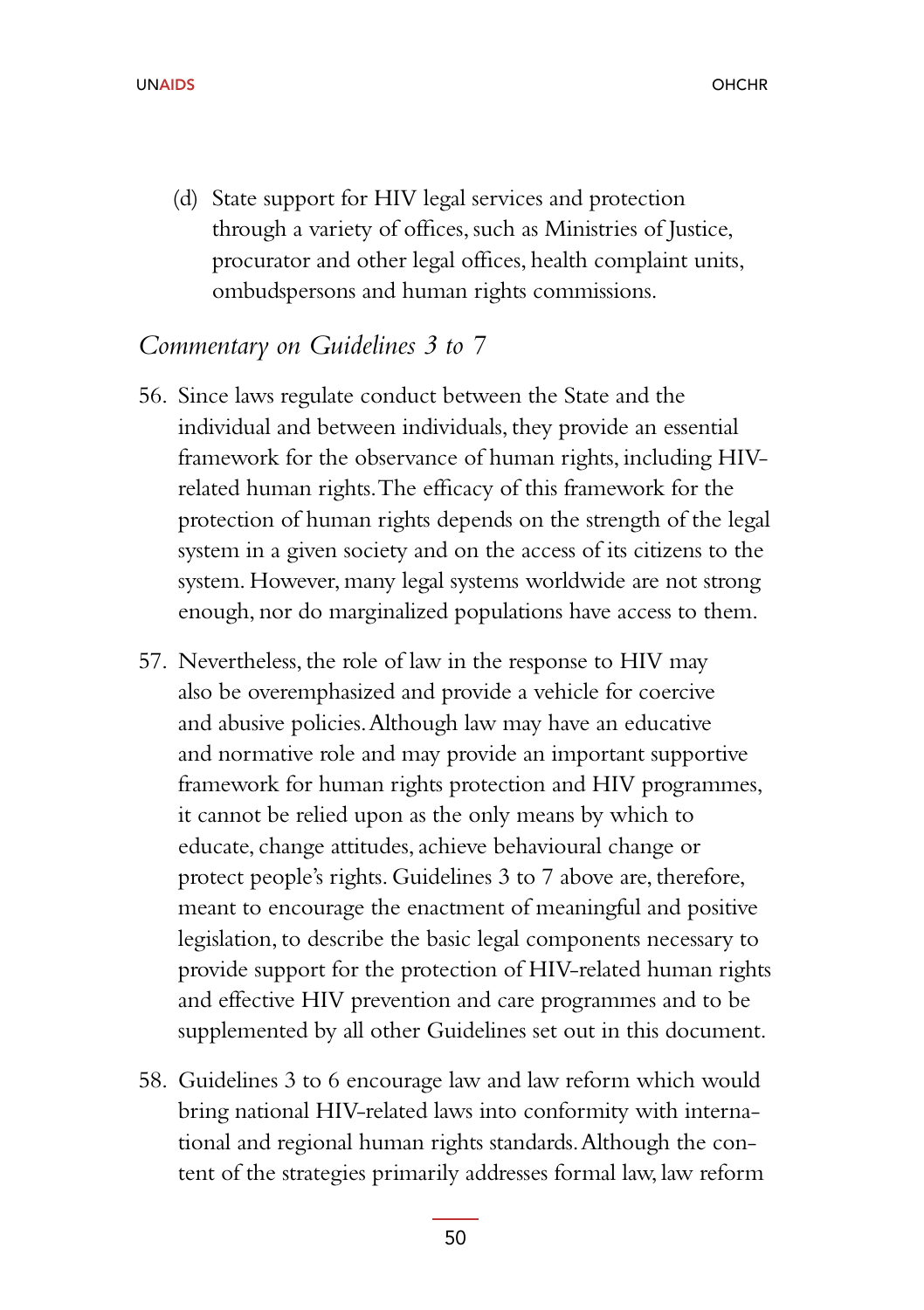should also encompass traditional and customary laws. The process of HIV law review and reform should be incorporated into the State's general activities regarding the observance of human rights norms and be integrated into the national AIDS response, whilst involving the affected communities, ensuring that existing legislation does not act as an impediment to HIV prevention and care programmes (for the general population, as well as for vulnerable groups) and protecting individuals against discrimination by both Government actors and private individuals or institutions. It is recognized that some of the recommendations for law and law reform, particularly those concerning the status of women, drug use, sex work and the status of men having sex with men, might be controversial in particular national, cultural and religious contexts. However, these Guidelines are recommendations to States: they are based on existing international human rights standards and designed to achieve a pragmatic approach to public health goals relative to HIV. It is the obligation of States to establish how they can best meet their international human rights obligations and protect the public health within their political, cultural and religious contexts. The Office of the United Nations High Commissioner for Human Rights, UNAIDS, its relevant co-sponsors and other United Nations bodies and agencies, such as the International Labour Organization, can offer Governments technical assistance in the process of law review and reform.

59. Guideline 7 urges that States (and the private sector) encourage and support specialist and generalist legal services to enable people living with HIV and affected communities to enforce their human and legal rights through the use of such services. Information and research resources on legal and human rights issues should also be made available. Such services should also address the issue of reducing the vulnerability to infection with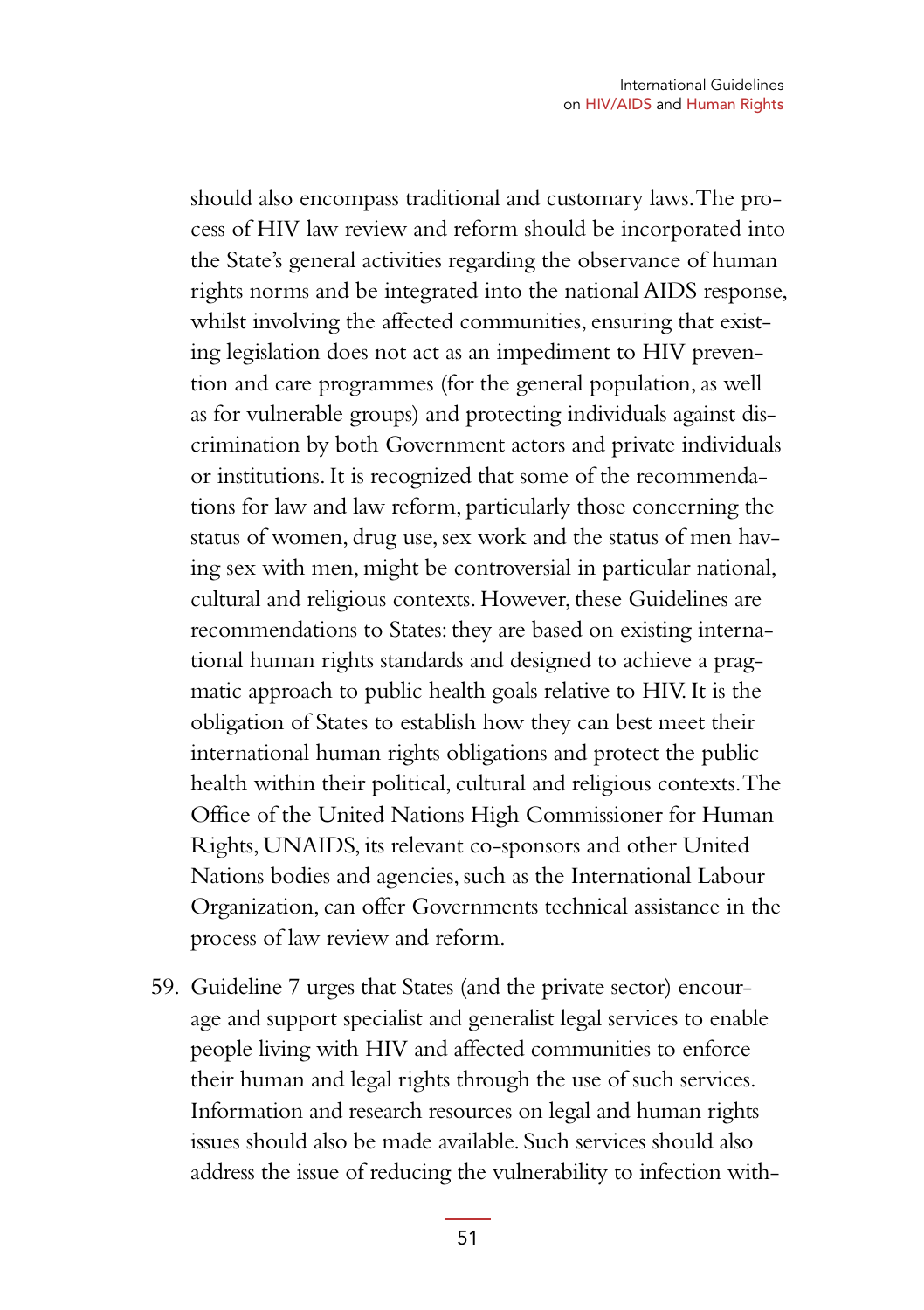in and the impact of HIV on vulnerable groups. The location and format of the information (e.g. plain and understandable language) provided via such services should render it accessible to members of these groups. Models exist in many countries.<sup>29</sup>

### *C. Promotion of a supportive and enabling environment*

## GUIDELINE 8: WOMEN, CHILDREN AND OTHER **VULNERABLE GROUPS<sup>30</sup>**

60. States should, in collaboration with and through the community, promote a supportive and enabling environment for women, children and other vulnerable groups by addressing underlying prejudices and inequalities through community dialogue, specially designed social and health services and support to community groups.

<sup>29</sup> Models include the Group for Life (Grupo Pela Vidda) in Rio de Janeiro, Brazil, which offers free legal services, brochures, bulletins, telephone hotline and media campaigns. Legal rights brochures have been produced in the United Kingdom by the Terrence Higgins Trust and Immunity's Legal Centre (D. Taylor (ed.), HIV, You and the Law). Resource directories have been produced in the United States by the American Bar Association (Directory of Legal Resources for People with AIDS & HIV, AIDS Coordination Project, Washington, D.C., 1991) and the Gay Men's Health Crisis (M. Holtzman (ed.), Legal Services Referral Directory for People with AIDS, New York, 1991). Several other organizations in the United States have produced practitioners' or volunteers' training manuals, such as the Whitman-Walker Clinic (Washington, D.C.), the AIDS Project (Los Angeles), the National Lawyers Guild, State AIDS Legal Services Organization (San Francisco) and the American Civil Liberties Union (William Rubenstein, Ruth Eisenberg and Lawrence Gostin, The Rights of Persons Living with HIV/AIDS (Southern Illinois Press, Carbondale, Illinois, 1996)). A manual for paralegals is being prepared in South Africa by the Pietermaritzburg branch of Lawyers for Human Rights with the assistance of the AIDS Law Project and with training coordination being provided by the AIDS Legal Network. Other resources include benchbooks for judges (A.R. Rubenfield (ed.), AIDS Benchbook, National Judicial College, American Bar Association, Reno, Nevada, January 1991), the Southern Africa AIDS Information Dissemination Service and newsletters such as the Canadian HIV/AIDS Policy and Law Newsletter and Australia's Legal Link (see also AIDS/STD Health Promotion Exchange, Royal Tropical Institute, the Netherlands).

<sup>&</sup>lt;sup>30</sup> See section III, Introduction, for a listing of vulnerable groups.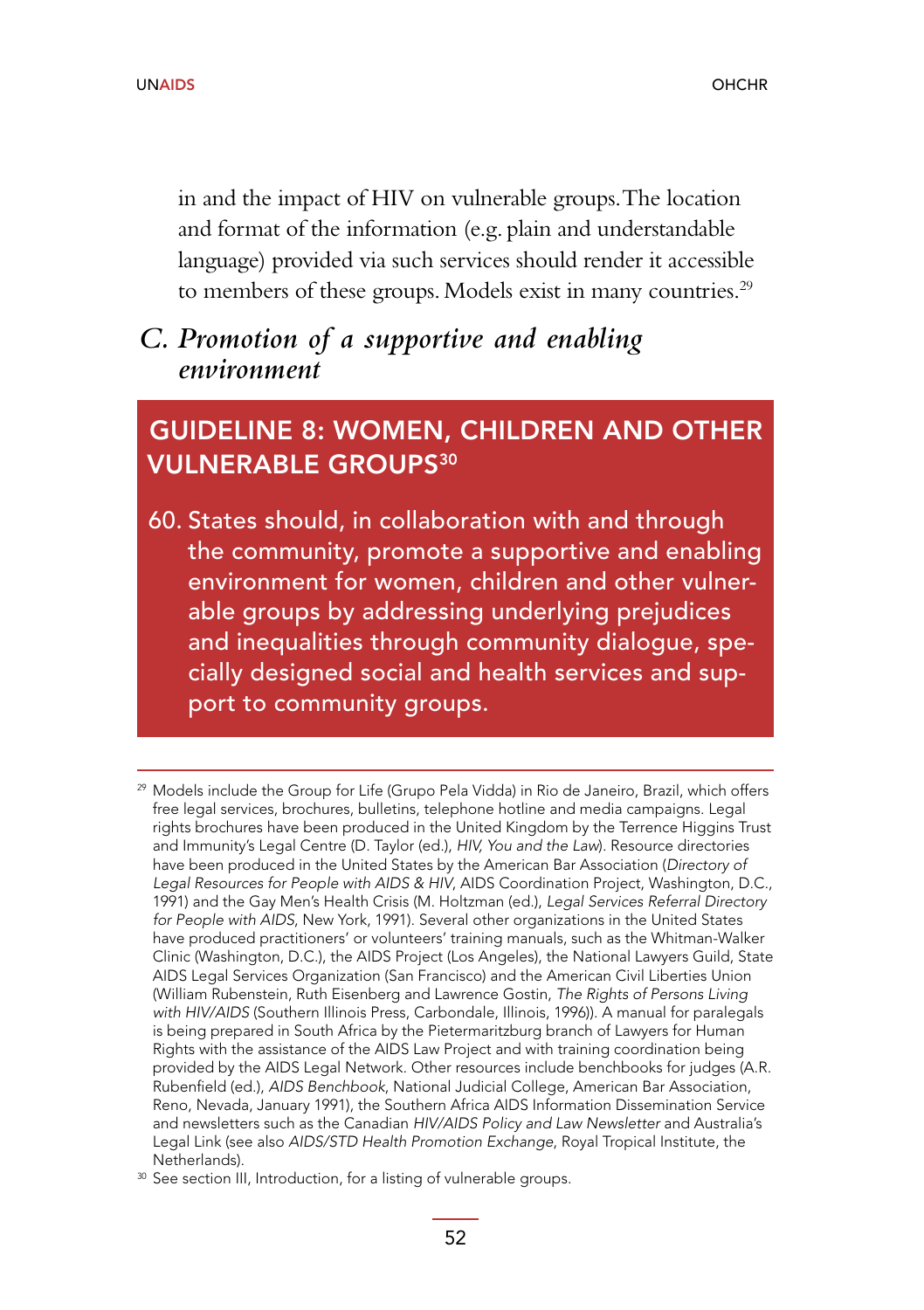- (a) States should support the establishment and sustainability of community associations comprising members of different vulnerable groups for peer education, empowerment, positive behavioural change and social support.
- (b) States should support the development of adequate, accessible and effective HIV-related prevention and care education, information and services by and for vulnerable communities and should actively involve such communities in the design and implementation of these programmes.
- (c) States should support the establishment of national and local forums to examine the impact of the HIV epidemic on women. They should be multisectoral to include Government, professional, religious and community representation and leadership and examine issues such as:
	- (i) The role of women at home and in public life;
	- (ii) The sexual and reproductive rights of women and men, including women's ability to negotiate safer sex and make reproductive choices;
	- (iii) Strategies for increasing educational and economic opportunities for women;
	- (iv) Sensitizing service deliverers and improving health care and social support services for women; and
	- (v) The impact of religious and cultural traditions on women.
- (d) States should implement the Cairo Programme of Action of the International Conference on Population and Development<sup>31</sup> and the Beijing Declaration and Platform for Action of the Fourth World Conference on Women. Primary health services, programmes and information

<sup>31</sup> A/CONF.171/13, chap. I, resolution 1, annex.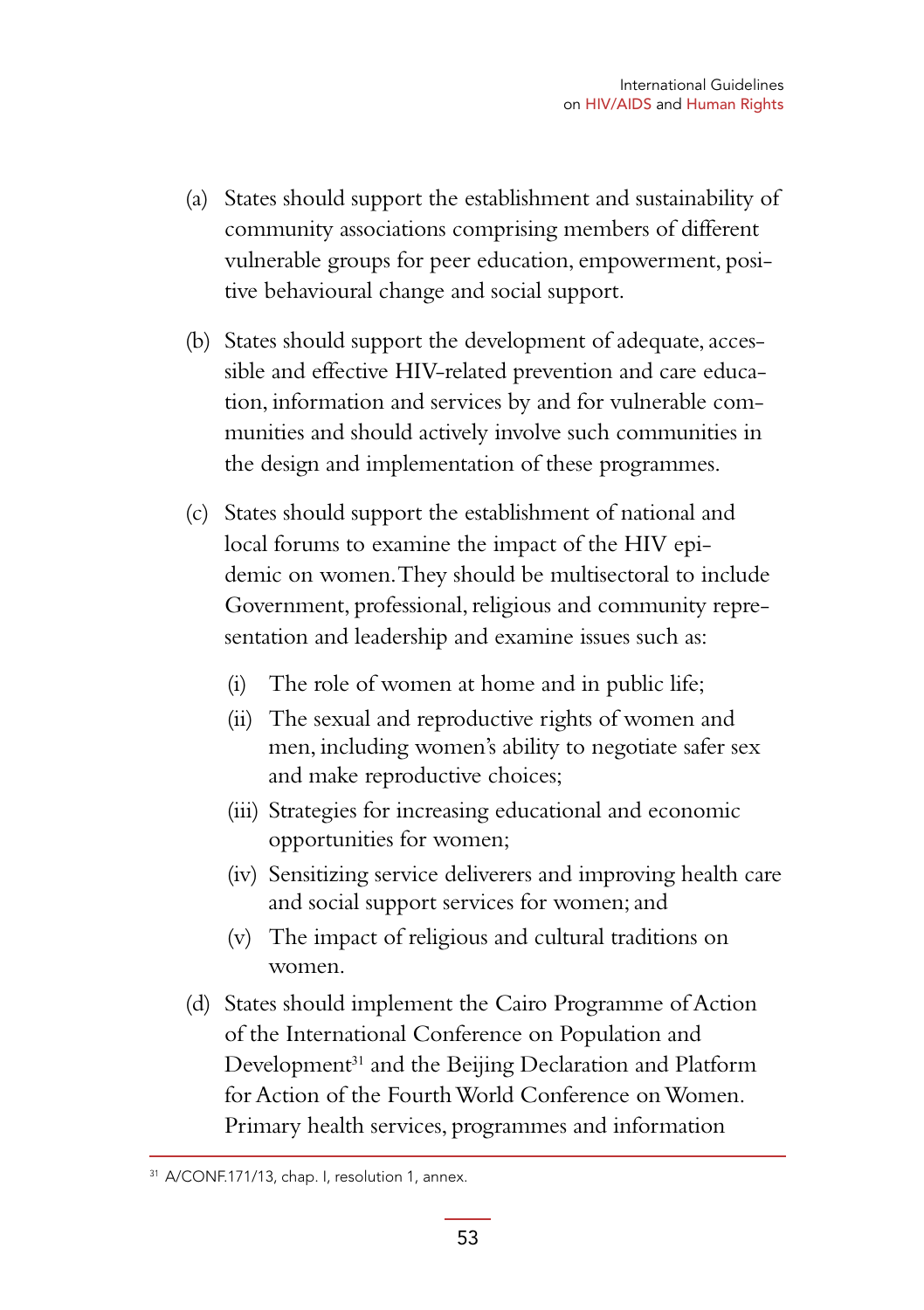campaigns in particular should include a gender perspective. Violence against women, harmful traditional practices, sexual abuse, exploitation, early marriage and female genital mutilation, should be eliminated. Positive measures, including formal and informal education programmes, increased work opportunities and support services, should be established.

- (e) States should support women's organizations to incorporate HIV and human rights issues into their programming.
- (f) States should ensure that all women and girls of child-bearing age have access to accurate and comprehensive information and counselling on the prevention of HIV transmission and the risk of vertical transmission of HIV, as well as access to the available resources to minimize that risk, or to proceed with childbirth, if they so choose.
- (g) States should ensure the access of children and adolescents to adequate health information and education, including information related to HIV prevention and care, inside and outside school, which is tailored appropriately to age level and capacity and enables them to deal positively and responsibly with their sexuality. Such information should take into account the rights of the child to access to information, privacy, confidentiality, respect and informed consent and means of prevention, as well as the responsibilities, rights and duties of parents. Efforts to educate children about their rights should include the rights of persons, including children, living with HIV.
- (h) States should ensure that children and adolescents have adequate access to confidential sexual and reproductive health services, including HIV information, counselling,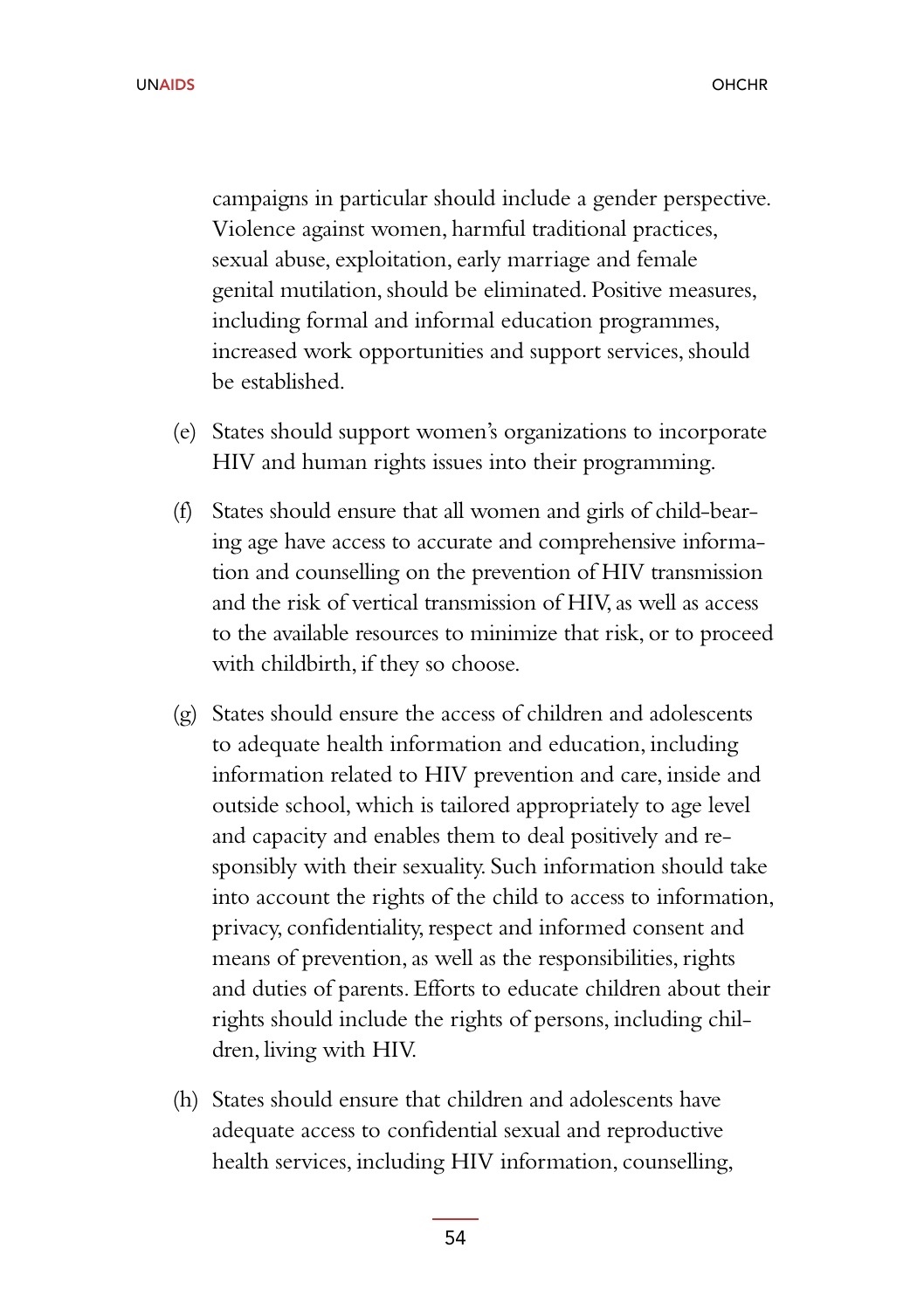testing and prevention measures such as condoms, and to social support services if affected by HIV. The provision of these services to children/adolescents should reflect the appropriate balance between the rights of the child/ adolescent to be involved in decision-making according to his or her evolving capabilities and the rights and duties of parents/guardians for the health and well-being of the child.

- (i) States should ensure that persons employed to child care agencies, including adoption and foster-care homes, receive training in the area of HIV-related children's issues in order to deal effectively with the special needs of HIV-affected children including protection from mandatory testing, discrimination and abandonment.
- (j) States should support the implementation of specially designed and targeted HIV prevention and care programmes for those who have less access to mainstream programmes due to language, poverty, social or legal or physical marginalization, e.g. minorities, migrants, indigenous peoples, refugees and internally displaced persons, people with disabilities, prisoners, sex workers, men having sex with men and injecting drug users.

### *Commentary on Guideline 8*

61. States should take measures to reduce the vulnerability, stigmatization and discrimination that surround HIV and promote a supportive and enabling environment by addressing underlying prejudices and inequalities within societies and a social environment conducive to positive behaviour change. An essential part of this enabling environment involves the empowerment of women, youth and other vulnerable groups to deal with HIV by taking measures to improve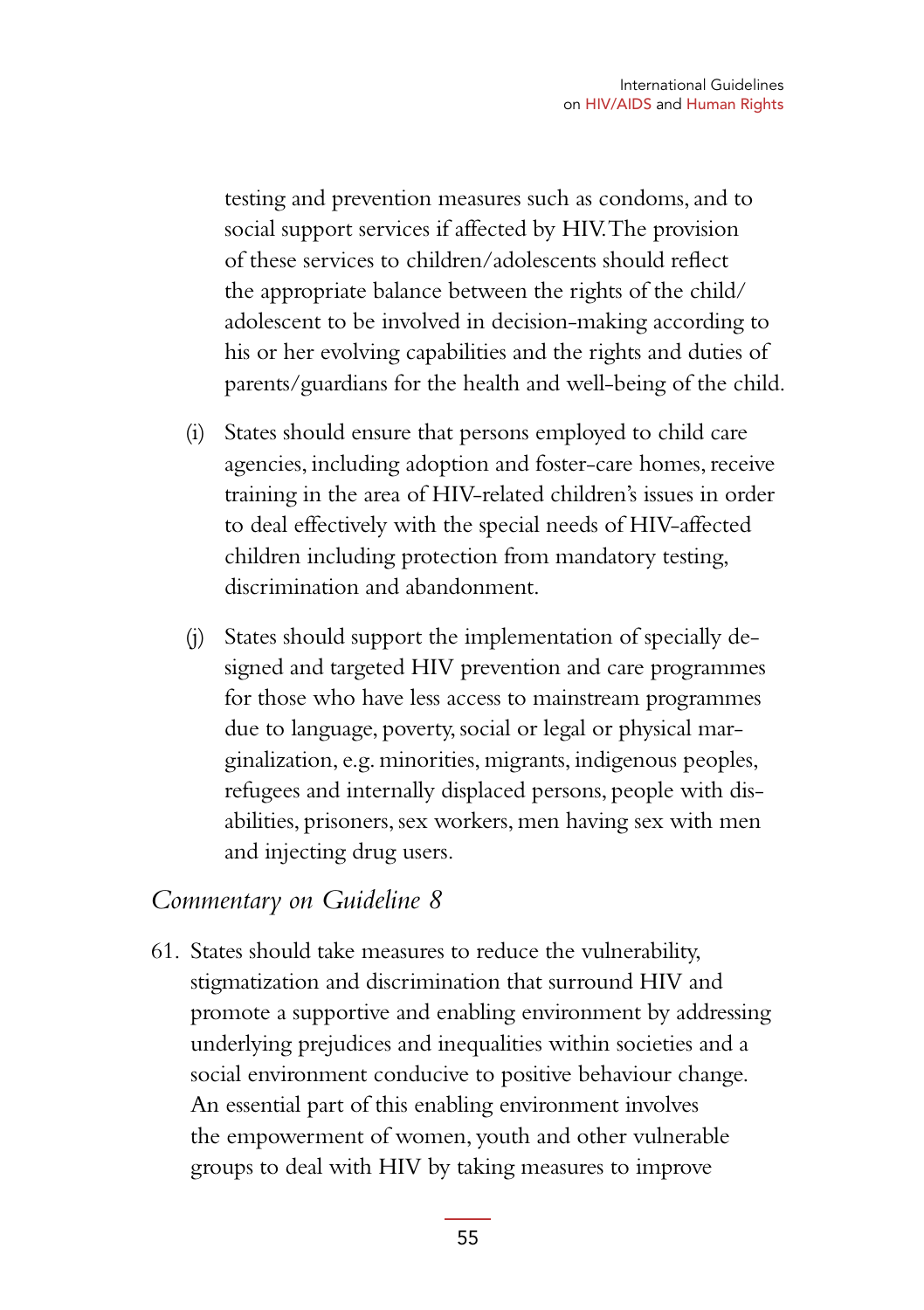their social and legal status, involving them in the design and implementation of programmes and assisting them to mobilize their communities. The vulnerability of some groups is due to their limited access to resources, information, education and lack of autonomy. Special programmes and measures should be designed to increase access. In many countries, communitybased organizations and NGOs have already begun the process of creating a supportive and enabling environment in their response to the HIV epidemic. Governments must recognize these efforts and lend moral, legal, financial and political support to strengthen them.

### GUIDELINE 9: CHANGING DISCRIMINATORY ATTITUDES THROUGH EDUCATION, TRAINING AND THE MEDIA

- 62. States should promote the wide and ongoing distribution of creative education, training and media programmes explicitly designed to change attitudes of discrimination and stigmatization associated with HIV to understanding and acceptance.
	- (a) States should support appropriate entities, such as media groups, NGOs and networks of people living with HIV, to devise and distribute programming to promote respect for the rights and dignity of people living with HIV and members of vulnerable groups, using a broad range of media (film, theatre, television, radio, print, dramatic presentations, personal testimonies, Internet, pictures, bus posters). Such programming should not compound stereotypes about these groups but instead dispel myths and assumptions about them by depicting them as friends,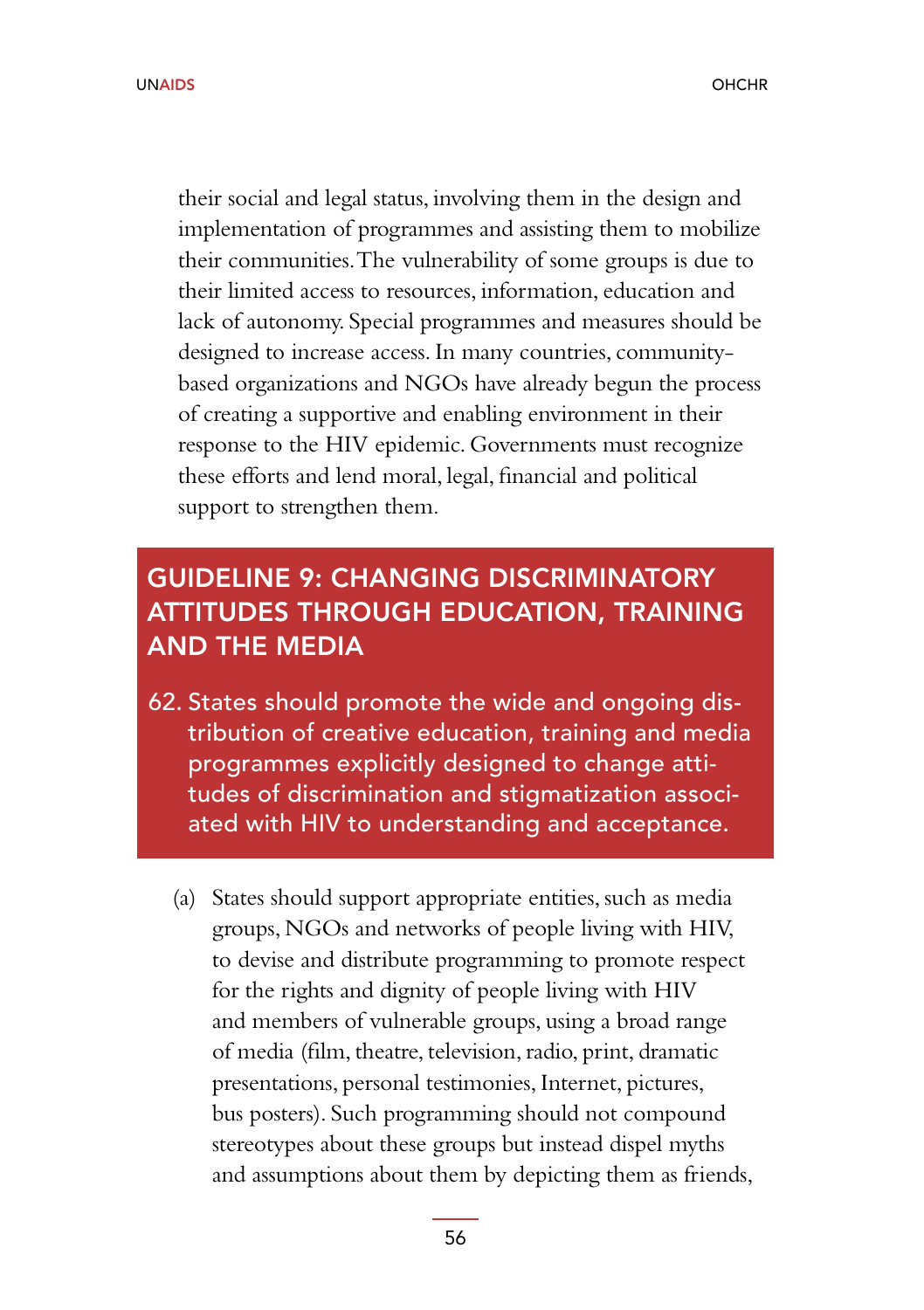relatives, colleagues, neighbours and partners. Reassurance concerning the modes of transmission of the virus and the safety of everyday social contact should be reinforced.

- (b) States should encourage educational institutions (primary and secondary schools, universities and other technical or tertiary colleges, adult and continuing education), as well as trades unions and workplaces to include HIV and human rights/non-discrimination issues in relevant curricula, such as human relationships, citizenship/social studies, legal studies, health care, law enforcement, family life and/or sex education, and welfare/counselling.
- (c) States should support HIV-related human rights/ethics training/workshops for Government officials, the police, prison staff, politicians, as well as village, community and religious leaders and professionals.
- (d) States should encourage the media and advertising industries to be sensitive to HIV and human rights issues and to reduce sensationalism in reporting and the inappropriate use of stereotypes, especially in relation to disadvantaged and vulnerable groups. A training approach of this kind should include the production of useful resources, such as handbooks containing appropriate terminology, which would serve to eliminate use of stigmatizing language; and a professional code of behaviour in order to ensure respect for confidentiality and privacy.
- (e) States should support targeted training, peer education and information exchange for people living with HIV staff and volunteers of CBOs and ASOs as well as for leaders of vulnerable groups as a means of raising their awareness of human rights and of the means to enforce these rights.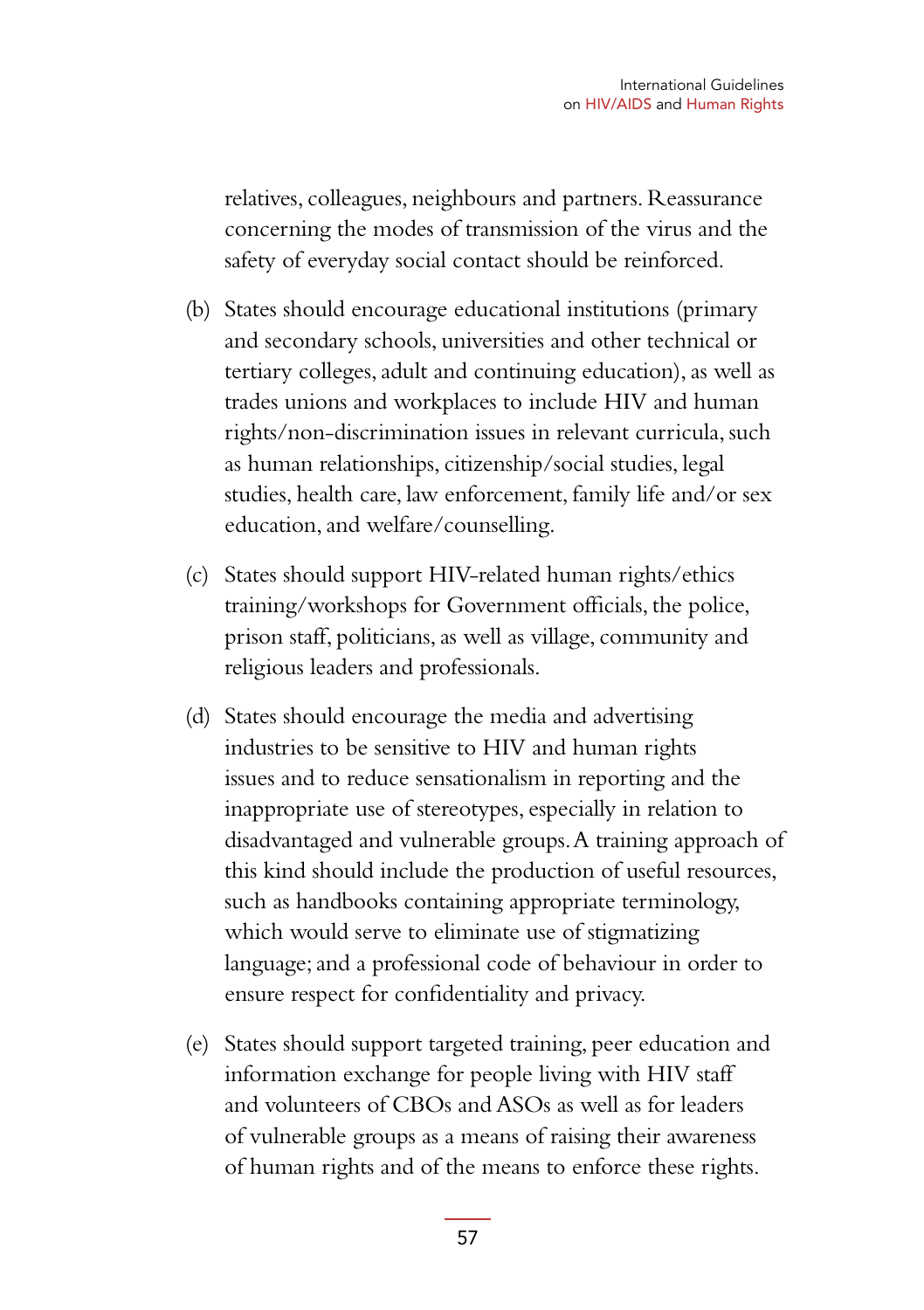Conversely, education and training should be provided on HIV-specific human rights issues to those working on other human rights issues.

(f) States should support the use of alternative efforts such as radio programmes or facilitated group discussions to overcome access problems for individuals who are located in remote or rural areas, are illiterate, homeless or marginalized and without access to television, films and videos and specific ethnic minority languages.

#### *Commentary on Guideline 9*

63. The use of formal standards and their implementation through Government process and law alone cannot change the negative attitudes and prejudices surrounding HIV into respect for human rights. Public programming explicitly designed to reduce the existing stigma has been shown to help create a supportive environment which is more tolerant and understanding.32 The reach of such programming should be a mixture of general and focused programmes using various media, including creative and dramatic presentations, compelling ongoing information campaigns for tolerance and inclusion and interactive educational workshops and seminars. The goal should be to challenge beliefs based on ignorance, prejudices and punitive attitudes by appealing to human compassion and identifying with visible individuals. Programming based on fear can be counter-productive by engendering discrimination through panic.

 $32$  Professor R. Feachem, Valuing the Past, Investing in the Future: Evaluation of the National HIV/AIDS Strategy 1993-4 to 1995-6, Commonwealth Department of Human Services and Health, September 1995, Canberra, pp. 190-192.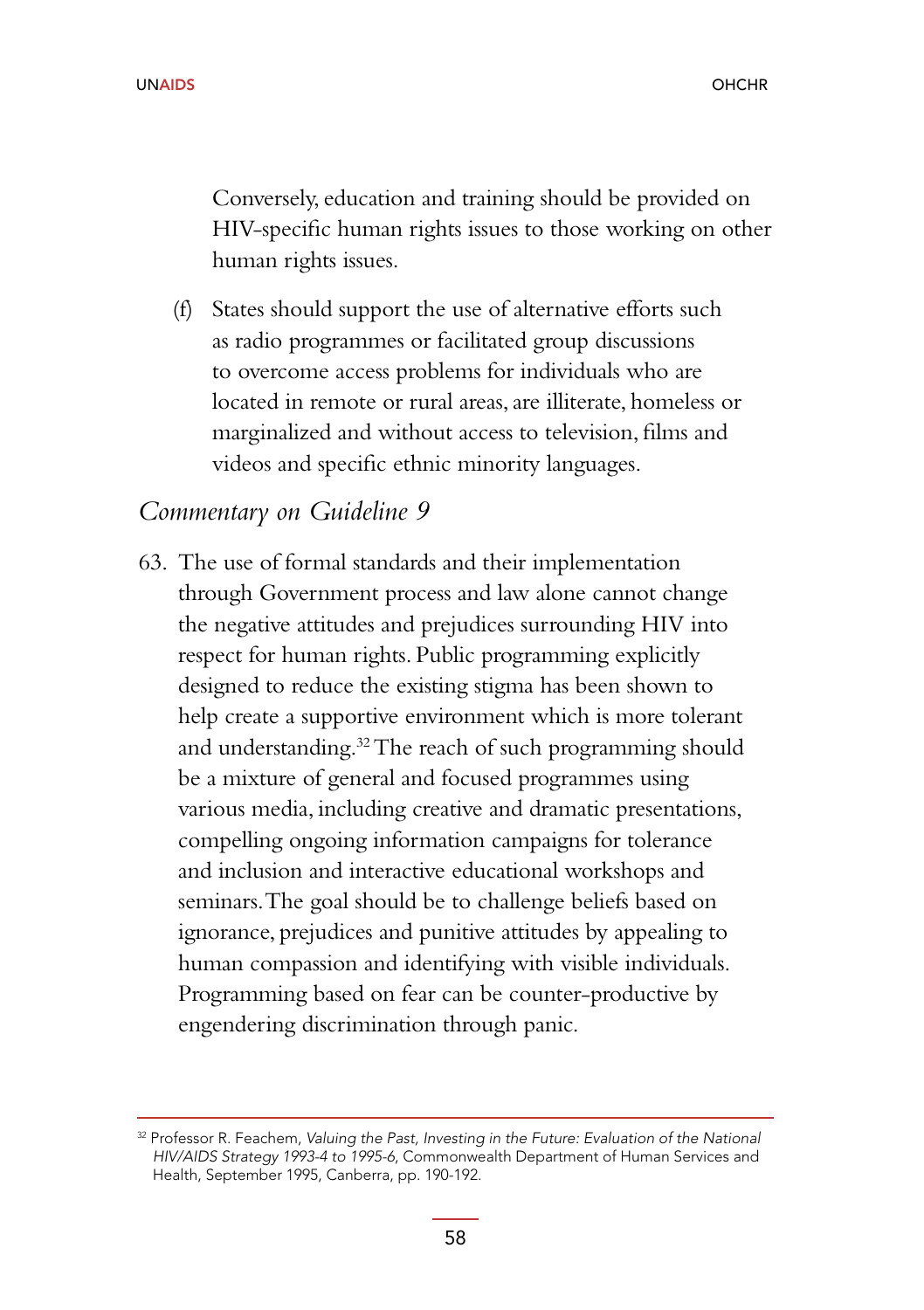# GUIDELINE 10: DEVELOPMENT OF PUBLIC AND PRIVATE SECTOR STANDARDS AND MECHANISMS FOR IMPLEMENTING THESE **STANDARDS**

- 64. States should ensure that Government and the private sector develop codes of conduct regarding HIV issues that translate human rights principles into codes of professional responsibility and practice, with accompanying mechanisms to implement and enforce these codes.
	- (a) States should require or encourage professional groups, particularly health-care professionals, and other private sector industries (e.g. law, insurance) to develop and enforce their own codes of conduct addressing human rights issues in the context of HIV. Relevant issues would include confidentiality, informed consent to testing, the duty to treat, the duty to ensure safe workplaces, reducing vulnerability and discrimination and practical remedies for breaches/misconduct.
	- (b) States should require that individual government departments devise clear guidelines on the extent to which their policies and practices reflect HIV-related human rights norms and their enforcement in formal legislation and regulations, at all levels of service delivery. Coordination of these standards should occur in the national framework described in Guideline 1 and be publicly available, after involvement of community and professional groups in the process.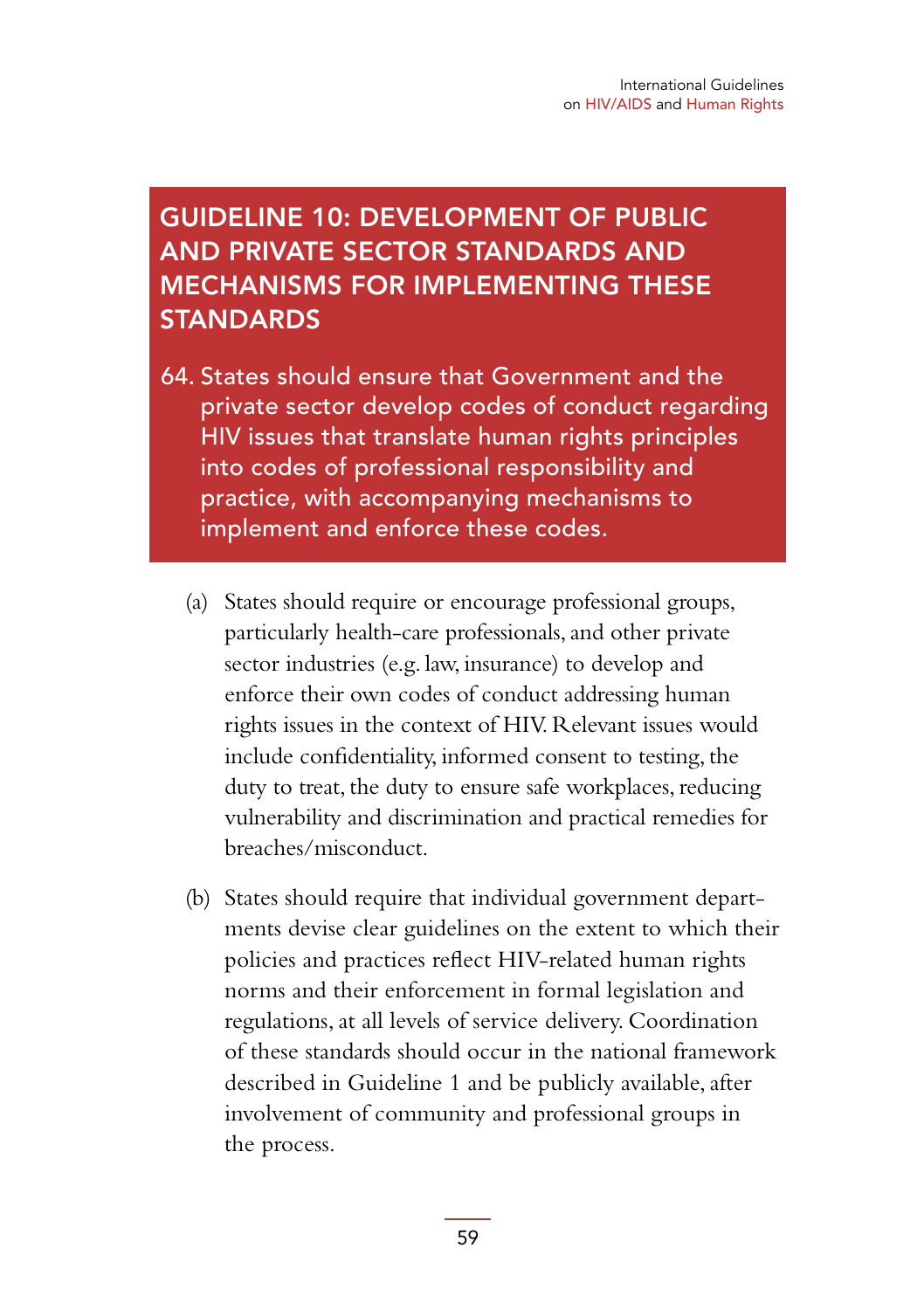(c) States should develop or promote multisectoral mechanisms to ensure accountability. This involves the equal participation of all concerned (i.e. Government agencies, industry representatives, professional associations, NGOs, consumers, service providers and service users). The common goal should be to raise standards of service, strengthen linkages and communication and assure the free flow of information.

#### *Commentary on Guideline 10*

65. The development of standards in and by the public and private sectors is important. First, they translate human rights principles into practice from an insider's perspective and reflect more closely the community's concerns. Second, they are likely to be more pragmatic and acceptable to the sector involved. Third, they are more likely to be "owned" and implemented if developed by the sector itself. Finally, they might have a more immediate impact than legislation.

### GUIDELINE 11: STATE MONITORING AND ENFORCEMENT OF HUMAN RIGHTS

- 66. States should ensure monitoring and enforcement mechanisms to guarantee HIV-related human rights, including those of people living with HIV, their families and communities.
	- (a) States should collect information on human rights and HIV and, using this information as a basis for policy and programme development and reform, report on HIVrelated human rights issues to the relevant United Nations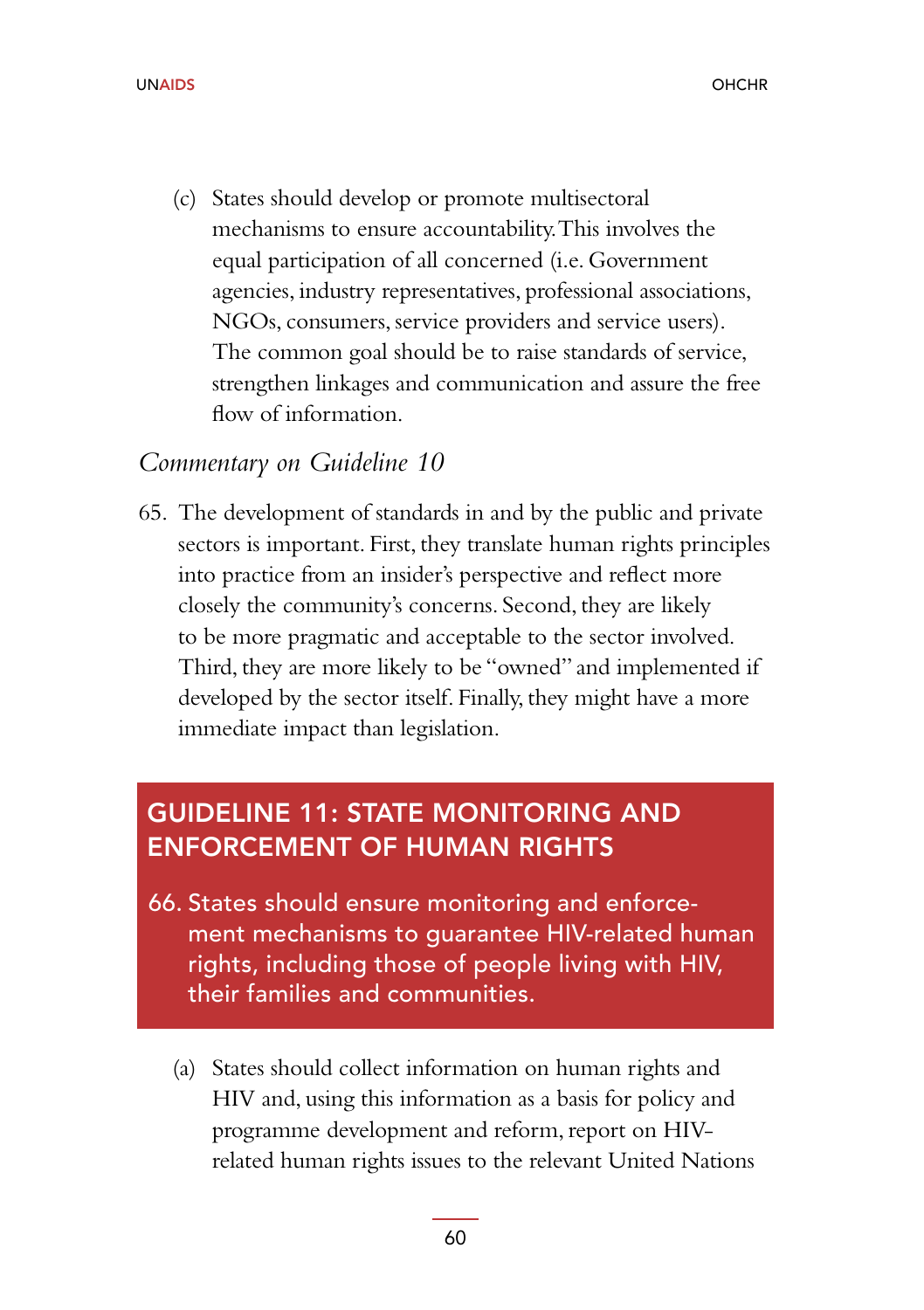treaty bodies as part of their reporting obligations under human rights treaties.

- (b) States should establish HIV focal points in relevant government branches, including national AIDS programmes, police and correctional departments, the judiciary, Government health and social service providers and the military, for monitoring HIV-related human rights abuses and facilitating access to these branches for disadvantaged and vulnerable groups. Performance indicators or benchmarks showing specific compliance with human rights standards should be developed for relevant policies and programmes.
- (c) States should provide political, material and human resources support to ASOs and CBOs for capacity-building in human rights standards development and monitoring. States should provide human rights NGOs with support for capacity-building in HIV-related human rights standards and monitoring.
- (d) States should support the creation of independent national institutions for the promotion and protection of human rights, including HIV-related rights, such as human rights commissions and ombudspersons and/or appoint HIV ombudspersons to existing or independent human rights agencies, national legal bodies and law reform commissions.
- (e) States should promote HIV-related human rights in international forums and ensure that they are integrated into the policies and programmes of international organizations, including United Nations human rights bodies, as well as in other agencies of the United Nations system.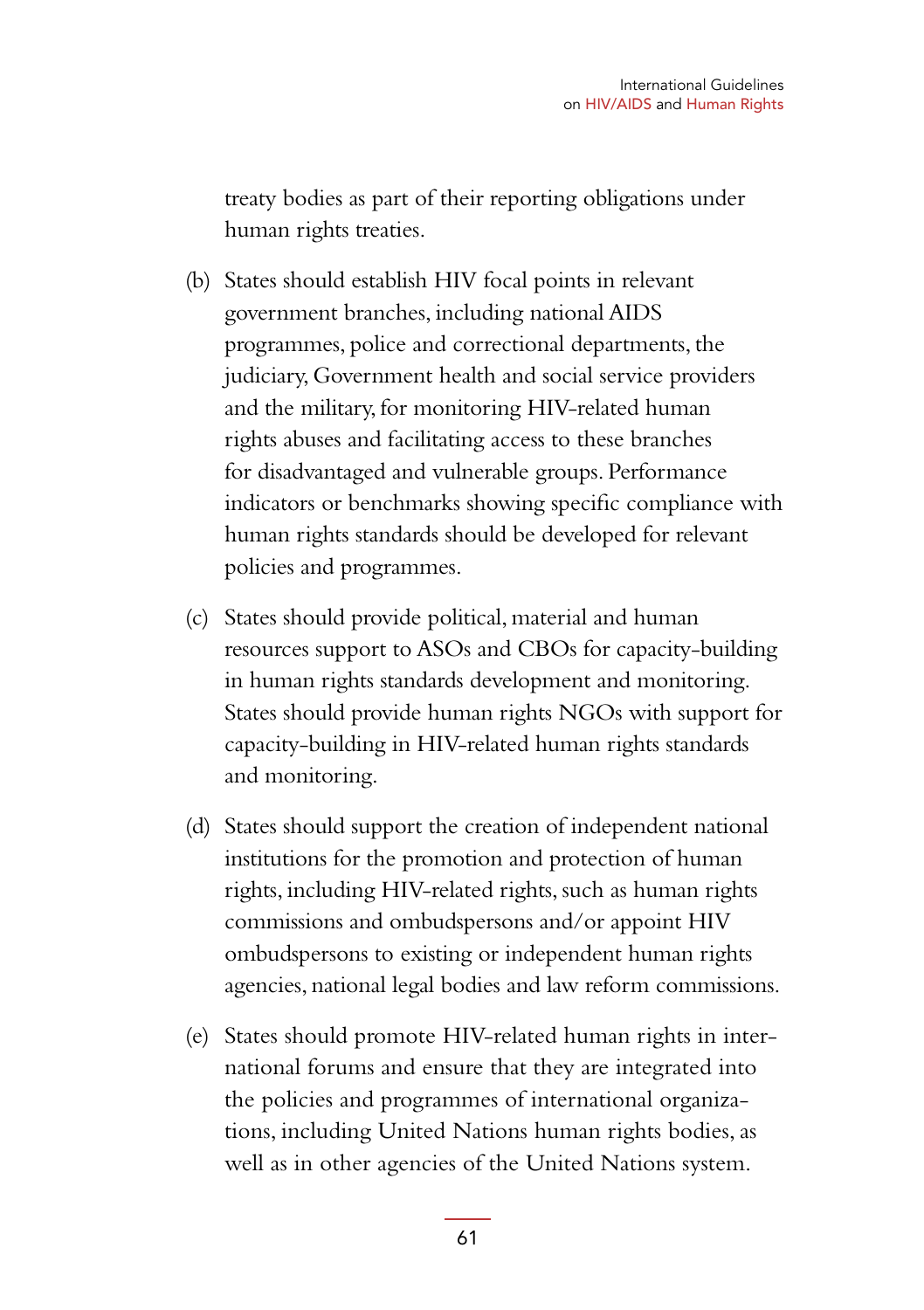Furthermore, States should provide intergovernmental organizations with the material and human resources required to work effectively in this field.

#### *Commentary on Guideline 11*

67. Standard-setting and promotion of HIV-related human rights standards alone are insufficient to address human rights abuses in the context of HIV. Effective mechanisms must be established at the national and community levels to monitor and enforce HIV-related human rights. Governments should see this as part of their national responsibility to address HIV. The existence of monitoring mechanisms should be publicized, particularly among networks of people living with HIV, in order to maximize their use and impact. Monitoring is necessary to collect information, formulate and revise policy, and establish priorities for change and benchmarks for performance measurement. Monitoring should be both positive and negative, i.e. reporting on good practice to provide models for others to emulate, as well as identifying abuses. The non-governmental sector can provide an important means of monitoring human rights abuses, if resourced to do so, since it frequently has closer contact with the affected communities. Formal grievance bodies may be too bureaucratic and their procedures too timeconsuming and stressful to attract a representative sample of complaints. Training is necessary for community participants to develop skills so as to be able to analyse and report findings at a level of quality which is credible for States and international human rights bodies.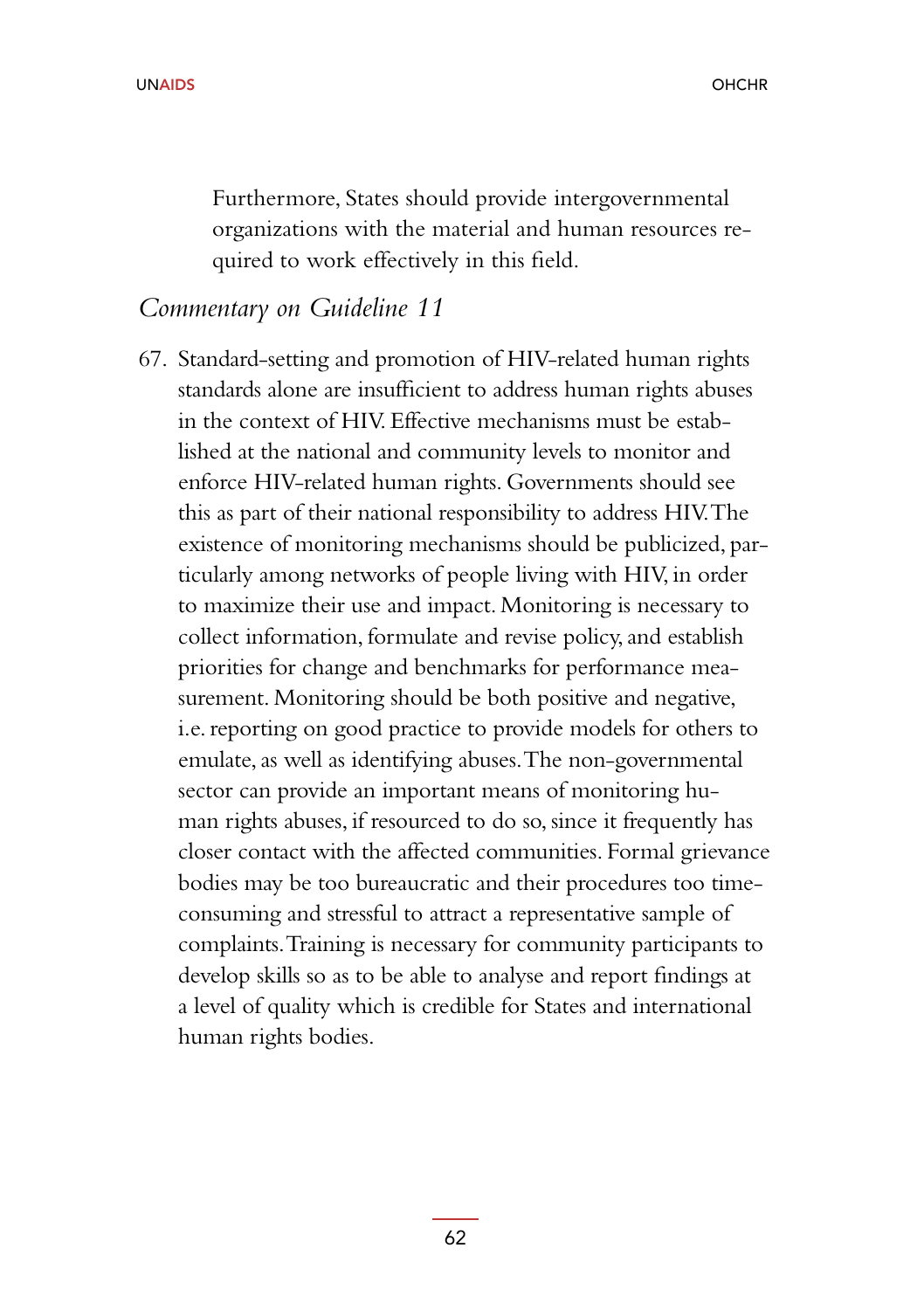# GUIDELINE 12: INTERNATIONAL **COOPERATION**

- 68. States should cooperate through all relevant programmes and agencies of the United Nations system, including UNAIDS, to share knowledge and experience concerning HIV-related human rights issues, and should ensure effective mechanisms to protect human rights in the context of HIV at the international level.
	- (a) The Commission on Human Rights should take note of the present Guidelines and of the report on the Second International Consultation on HIV/AIDS and Human Rights and request States to carefully consider and implement the Guidelines in their national, subnational and local responses to HIV and human rights.
	- (b) The Commission on Human Rights should request human rights treaty bodies, special rapporteurs and representatives and its working groups to take note of the Guidelines and include in their activities and reports all issues arising under the Guidelines relevant to their mandates.
	- (c) The Commission on Human Rights should request UNAIDS, its co-sponsors (UNDP, UNESCO, UNFPA, UNICEF, WHO and the World Bank<sup>33</sup>) and other relevant United Nations bodies and agencies to integrate the promotion of the Guidelines throughout their activities.

<sup>33</sup> Since the issuing of the Guidelines in 1998, the number of UNAIDS co-sponsors has grown to include the International Labour Organization (ILO), the United Nations Office on Drugs and Crime (UNODC), the World Food Programme (WFP) and the United Nations High Commissioner for Refugees (UNHCR).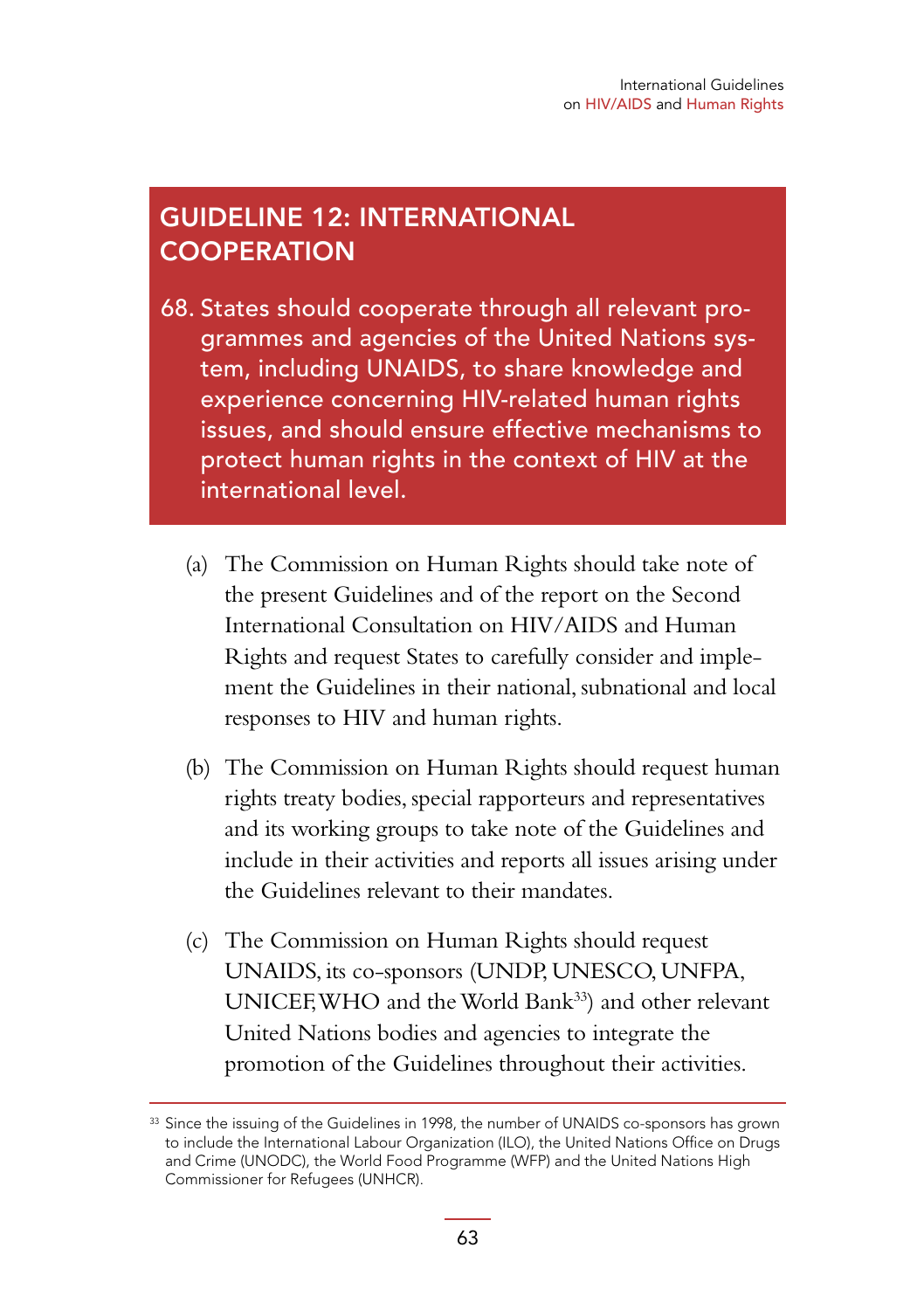- (d) The Commission on Human Rights should appoint a special rapporteur on human rights and HIV/AIDS with the mandate, *inter alia*, to encourage and monitor implementation of the Guidelines by States, as well as their promotion by the United Nations system, including human rights bodies, where applicable.
- (e) The Commission on Human Rights should encourage the Office of the United Nations High Commissioner for Human Rights to ensure that the Guidelines are disseminated throughout that Office and are incorporated into all its human rights activities and programmes, particularly those involving technical cooperation, monitoring and support to human rights bodies and organs.
- (f) States, in the framework of their periodic reporting obligations to United Nations treaty monitoring bodies and under regional conventions, should report on their implementation of the Guidelines and other relevant HIVrelated human rights concerns arising under the various treaties.
- (g) States should ensure, at the country level, that their cooperation with UNAIDS Theme Groups includes promotion and implementation of the Guidelines, including the mobilization of sufficient political and financial support for such implementation.
- (h) States should work in collaboration with UNAIDS, the Office of the United Nations High Commissioner for Human Rights and non-governmental and other organizations working in the field of human rights and HIV to: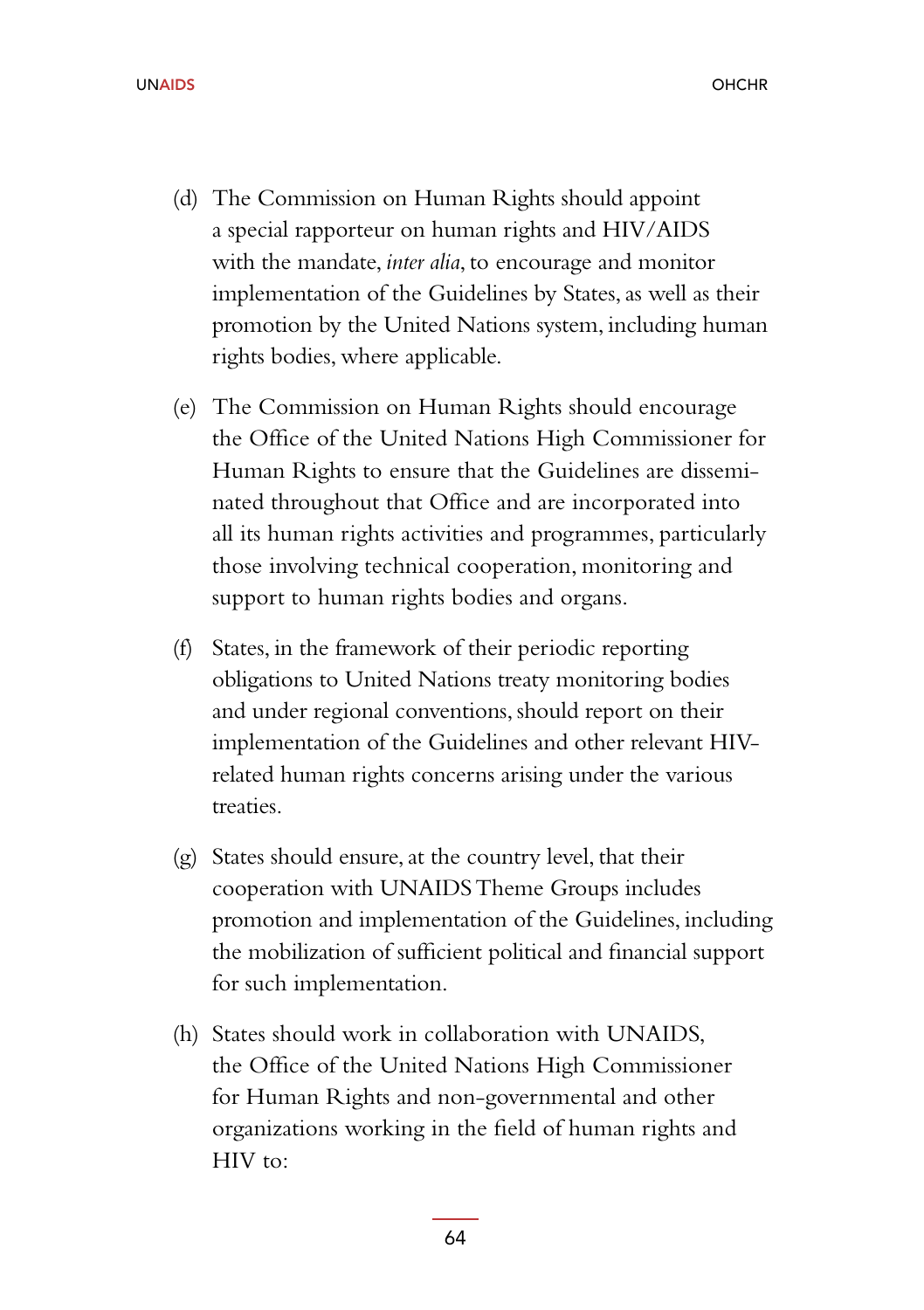- (i) Support translation of the Guidelines into national and minority languages;
- (ii) Create a widely accessible mechanism for communication and coordination for sharing information on the Guidelines and HIV-related human rights;
- (iii) Support the development of a resource directory on international declarations/ treaties, as well as policy statements and reports on HIV and human rights, to strengthen support for the implementation of the Guidelines;
- (iv) Support multicultural education and advocacy projects on HIV and human rights, including educating human rights groups with regard to HIV and educating HIV and vulnerable groups in human rights issues and strategies for monitoring and protecting human rights in the context of HIV, using the Guidelines as an educational tool;
- (v) Support the creation of a mechanism to allow existing human rights organizations and HIV organizations to work together strategically to promote and protect the human rights of people living with HIV and those vulnerable to infection, through implementation of the Guidelines;
- (vi) Support the creation of a mechanism to monitor and publicize human rights abuses in the context of HIV;
- (vii) Support the development of a mechanism to mobilize grass-roots responses to HIV-related human rights concerns and implementation of the Guidelines, including exchange programmes and training among different communities, both within and across regions;
- (viii)Advocate that religious and traditional leaders take up HIV-related human rights concerns and become part of the implementation of the Guidelines;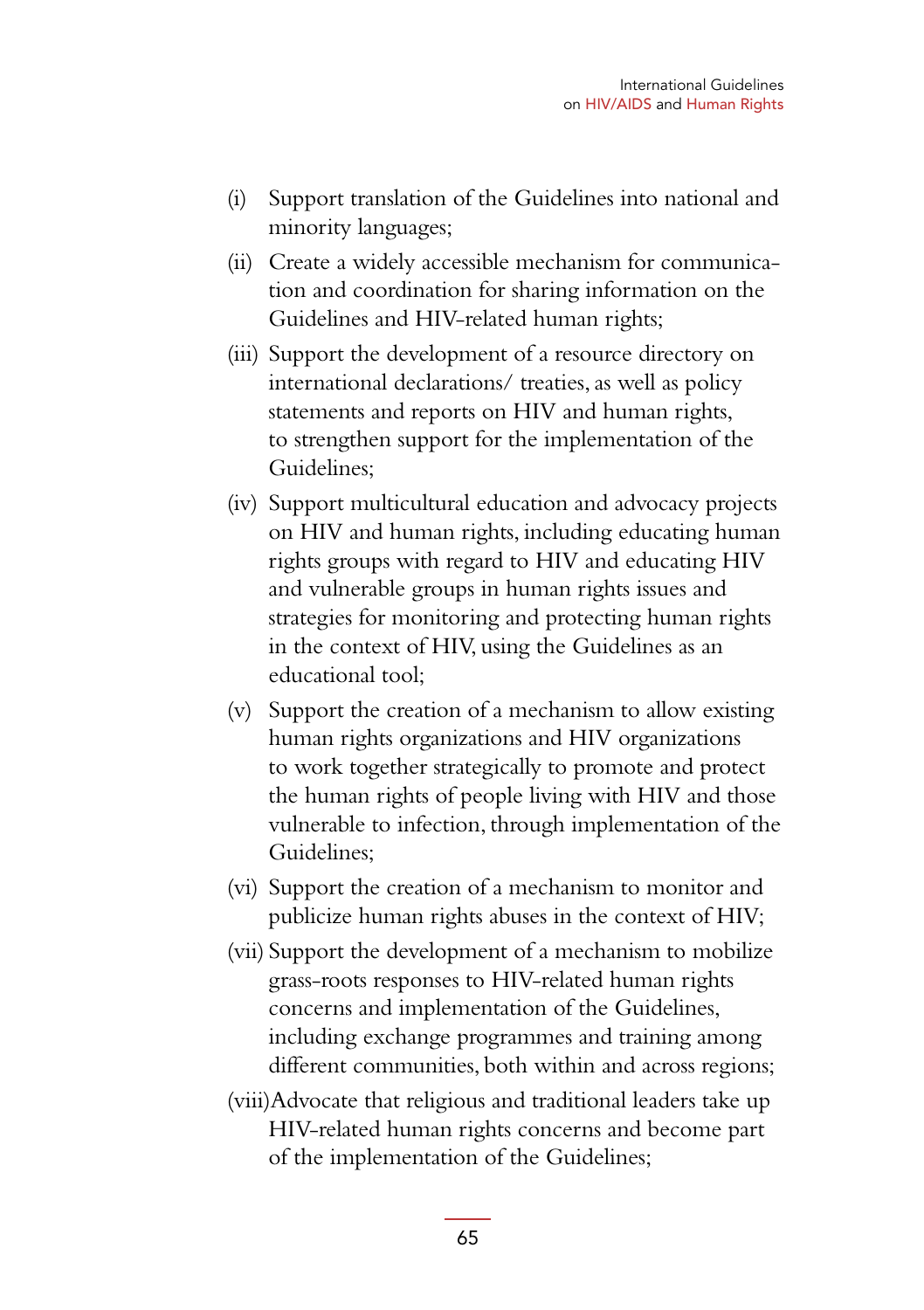- (ix) Support the development of a manual that would assist human rights and AIDS service organizations in advocating the implementation of the Guidelines;
- (x) Support the identification and funding of NGOs and ASOs at country level to coordinate a national NGO response to promote the Guidelines;
- (xi) Support, through technical and financial assistance, national and regional NGO networking initiatives on ethics, law and human rights to enable them to disseminate the Guidelines and advocate their implementation.
- (i) States, through regional human rights mechanisms, should promote the dissemination and implementation of the Guidelines and their integration into the work of these bodies.

#### *Commentary on Guideline 12*

69. The United Nations bodies, agencies and programmes comprise some of the most effective and powerful forums through which States can exchange information and expertise on HIV-related human rights issues and build support among themselves to implement a rights-based response to HIV. States, in their work with and governance of these bodies, can use these bodies as tools for promoting the Guidelines. States must, however, both encourage and enable these bodies through political and financial support, to take effective and sustained action in terms of promoting the Guidelines and must respond positively to the work done by these bodies with steps taken at the national level.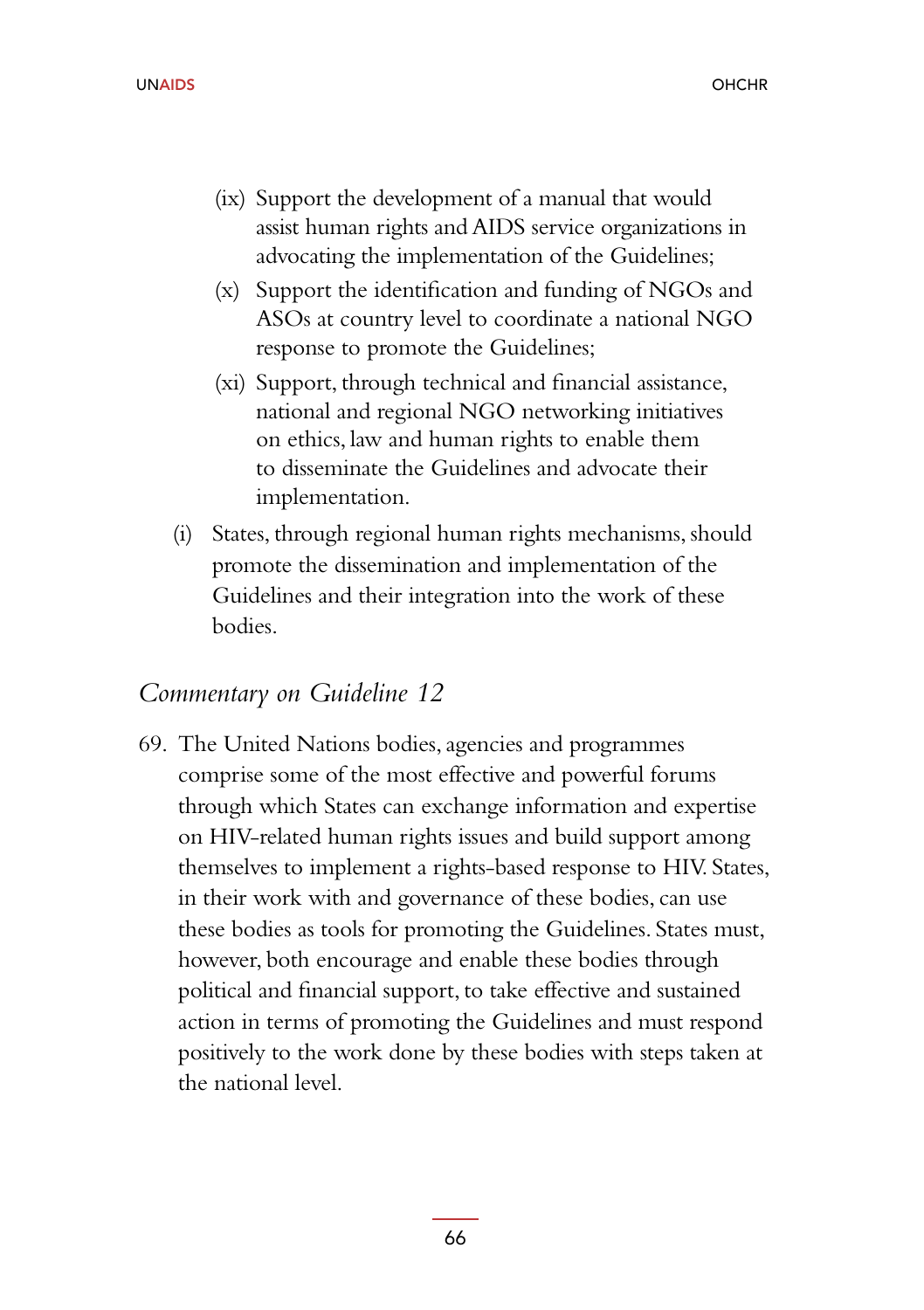### *Conclusion*

- 70. States are urged to implement these Guidelines in order to ensure respect for the human rights of those affected by HIV and to ensure an effective and inclusive public health response to HIV. These Guidelines are based on experience gained from best practices which have proven to be effective over the last 15 years. By implementing these Guidelines, States are able to avoid negative and coercive policies and practices which have had a devastating impact on people's lives and on national HIV programmes.
- 71. The practical aspects of protecting HIV-related human rights are more likely to be addressed if there is leadership on this issue in the executive and legislative arms of government and if multisectoral structures are established and maintained. Vital to any policy development and implementation is the involvement of affected communities, together with relevant professionals and religious and community leaders, as equal partners in the process.
- 72. As national legislation provides a critical framework for the protection of HIV-related human rights, many of the Guidelines relate to the need for law reform. Another major instrument of social change is the provision of a supportive and enabling environment within which to conduct HIVrelated prevention, care and support activities. Part of this enabling environment can be obtained by changing attitudes through general and targeted education, public information and education campaigns which deal with HIV-related rights, tolerance and inclusion. Another part of this enabling environment involves the empowerment of women and vulnerable groups to deal with HIV by taking measures to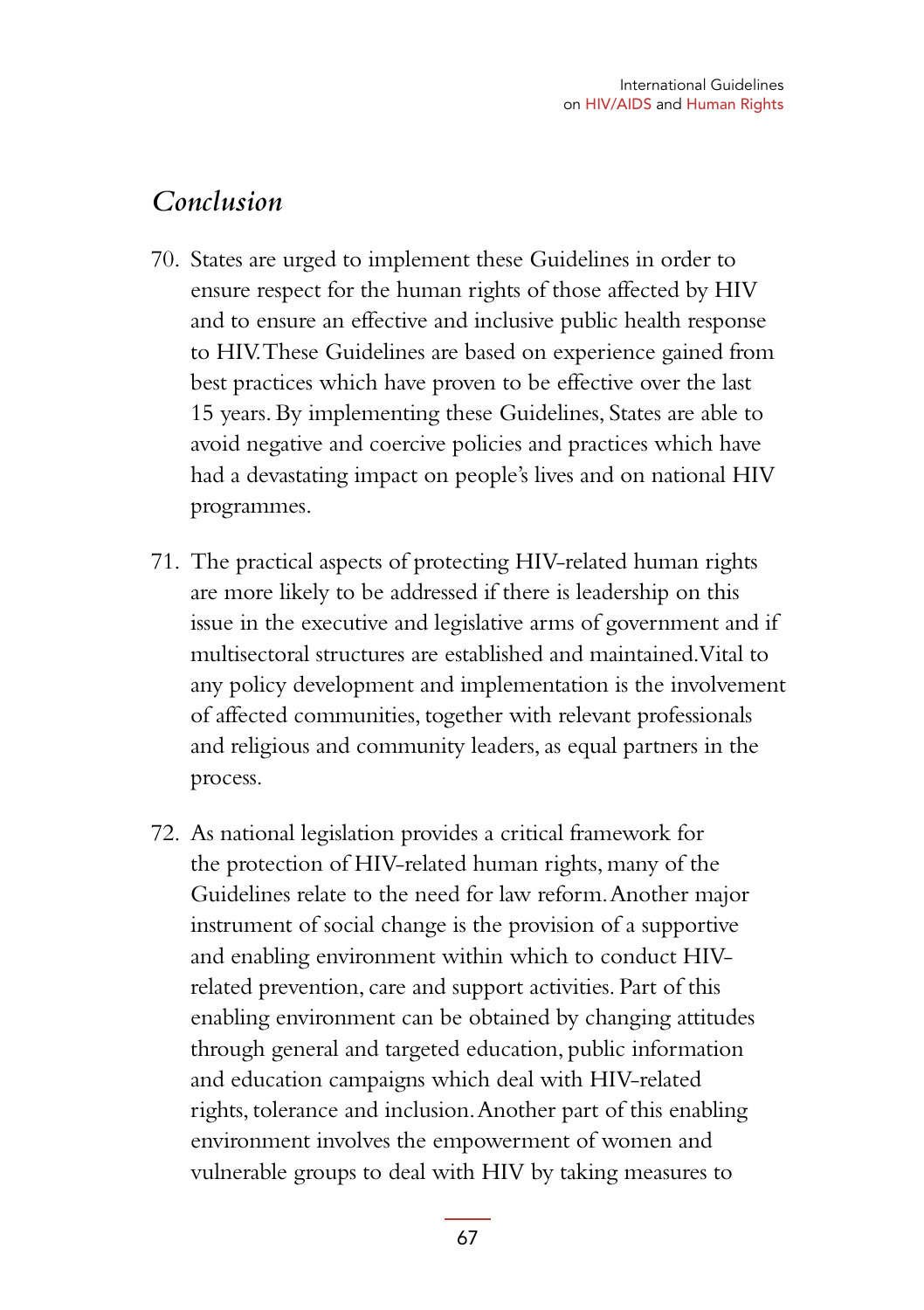improve their social and legal status and to assist them in mobilizing their communities.

73. HIV and AIDS continue to challenge our societies in many ways. It is incumbent on States, communities and individuals to address extremely difficult and pervasive societal issues which have always been present in our societies, and to identify solutions thereto. With the advent of HIV, we can no longer afford to evade these issues because to do so threatens the lives of millions of men, women and children. These issues relate to the roles of women and men, the status of marginalized or illegal groups, the obligations of States concerning health expenditure and the role of law in achieving public health goals, the content of privacy between individuals and between individuals and their Governments, the responsibility and ability of people to protect themselves and others, as well as the relationship between human rights, health and life. These Guidelines are means for giving guidance on these difficult matters – guidance which has evolved from the international human rights regime and from the courageous and inspiring work of millions the world over who have demonstrated that protecting the human rights of people means protecting their health, lives and happiness in a world with HIV.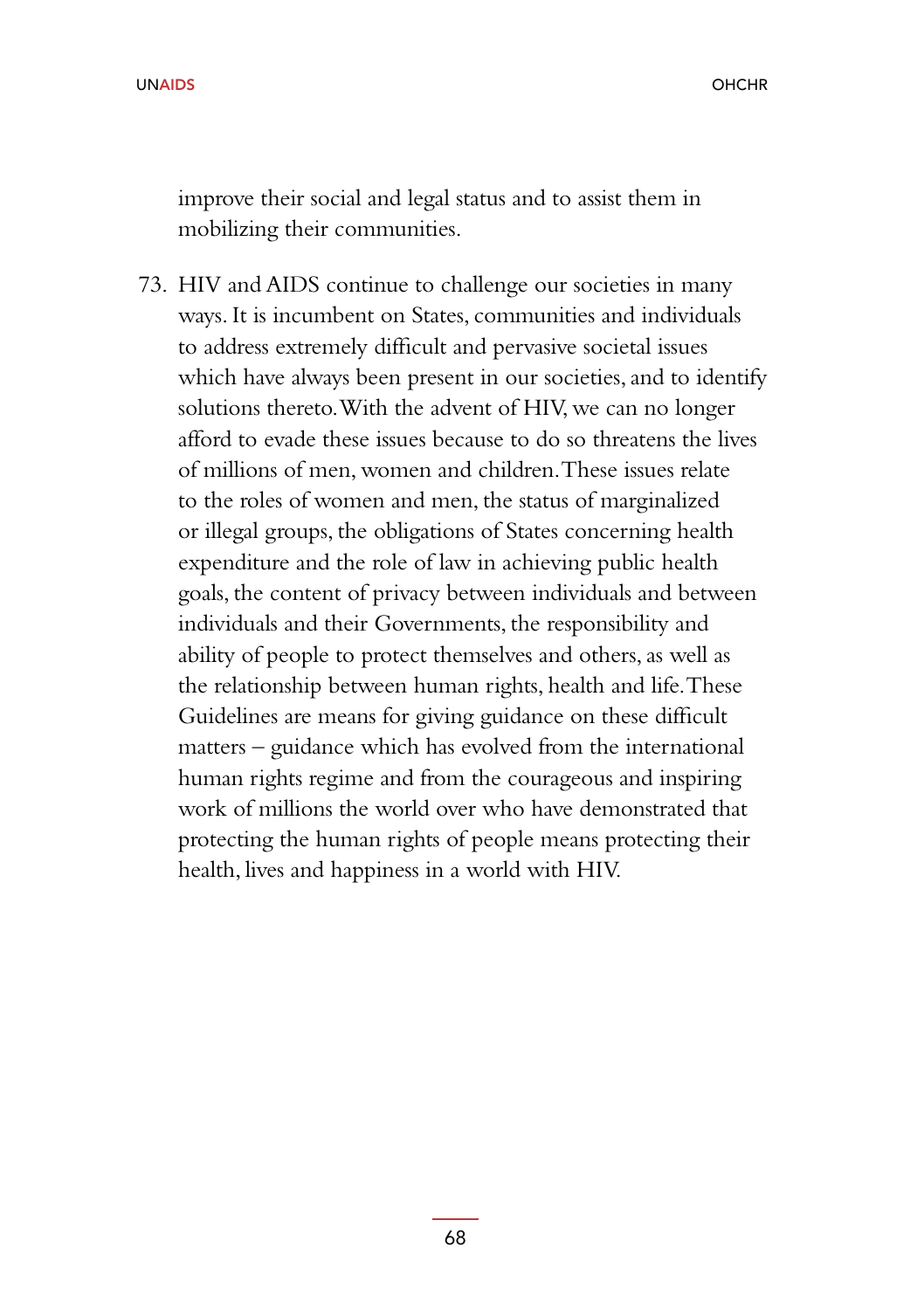# II. Recommendations for dissemination and implementation of the Guidelines on HIV/AIDS and Human Rights

74. At the Second International Consultation on HIV/AIDS and Human Rights, the participants considered strategies for dissemination and implementation of the Guidelines. It was considered that there are three groups of key actors who, jointly and separately, are critical to the implementation of the Guidelines, namely States, the United Nations system, regional intergovernmental organizations and non-governmental and community-based organizations. Recommendations for measures that these actors are encouraged to take in order to ensure that the Guidelines are widely disseminated and effectively implemented are set out below.

### *A. States*

- 75. States, at the highest level of Government (Head of State, Prime Minister and/or relevant ministers), should promulgate the Guidelines and ensure that the political weight of the Government is behind the dissemination and implementation of the Guidelines throughout all branches of the executive, legislature and judiciary.
- 76. States, at the highest level of Government, should assign appropriate governmental bodies/staff the responsibility to devise and implement a strategy for dissemination and implementation of the Guidelines and establish periodic monitoring of this strategy through, for example, reports to the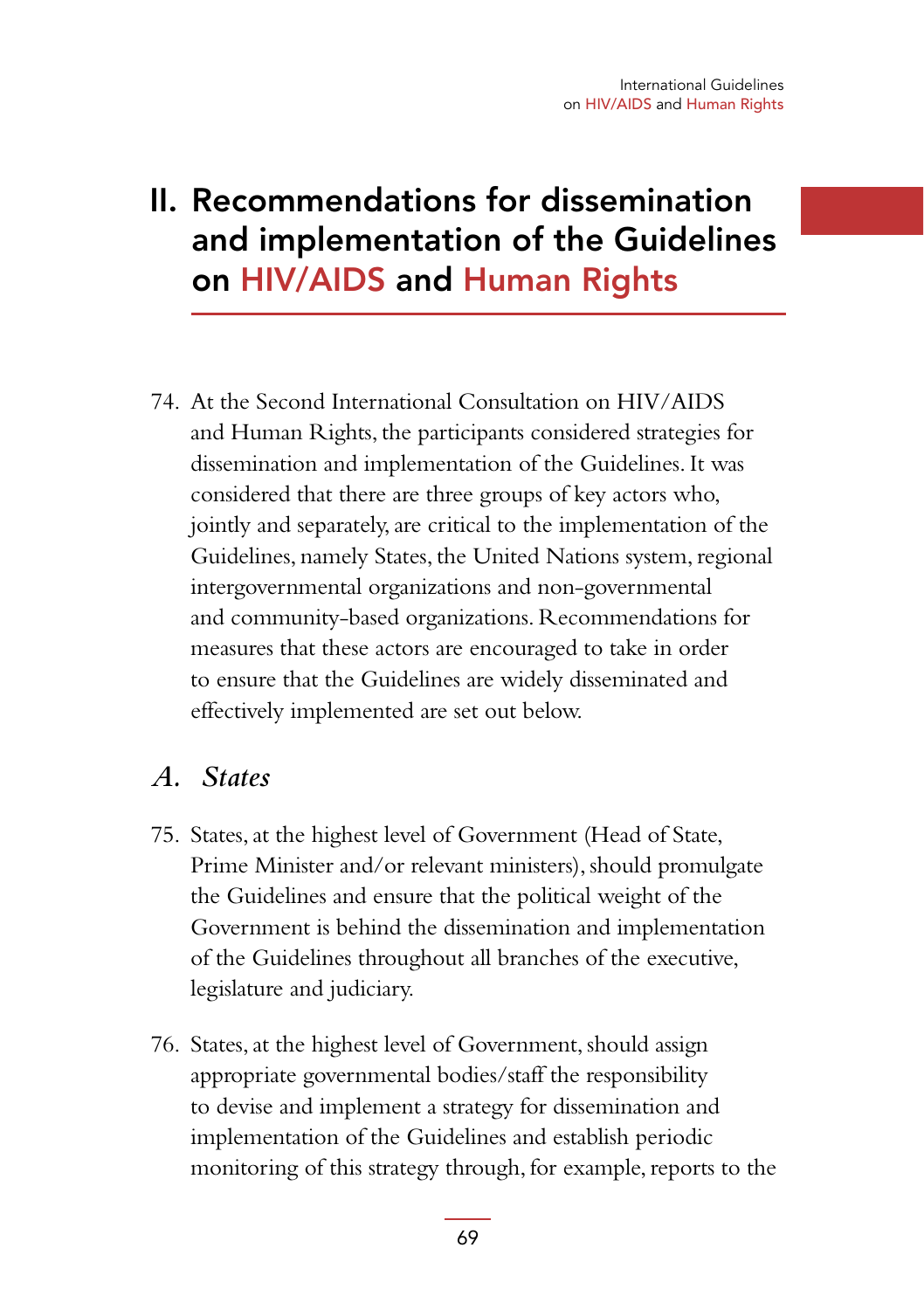Executive Office and public hearings. States should establish within the executive branch a staff member(s) responsible for this strategy.

- 77. States should disseminate the Guidelines, endorsed by the executive, to relevant national bodies, such as interministerial and parliamentary committees on HIV and national AIDS programmes, as well as to provincial and local-level bodies.
- 78. States, through these bodies, should give formal consideration to the Guidelines in order to identify ways to build them into existing activities and prioritize necessary new activities and policy review. States should also organize consensus workshops with the participation of non-governmental organizations, community-based organizations and AIDS service organizations (ASOs), networks of people living with HIV, networks on ethics, law, human rights and HIV, United Nations Theme Groups on HIV/AIDS, as well as political and religious groups:
	- (a) To discuss the relevance of the Guidelines to the local situation, to identify obstacles and needs, to propose interventions and solutions, and to achieve consensus for the adoption of the Guidelines;
	- (b) To elaborate national, provincial and local plans of action for implementation and monitoring of the Guidelines within the local context;
	- (c) To mobilize and ensure the commitment of relevant governmental officials to apply the Guidelines as a working tool to be integrated into their individual workplans.
- 79. States, at national, subnational and local levels, should establish mechanisms to receive, process and refer issues, claims and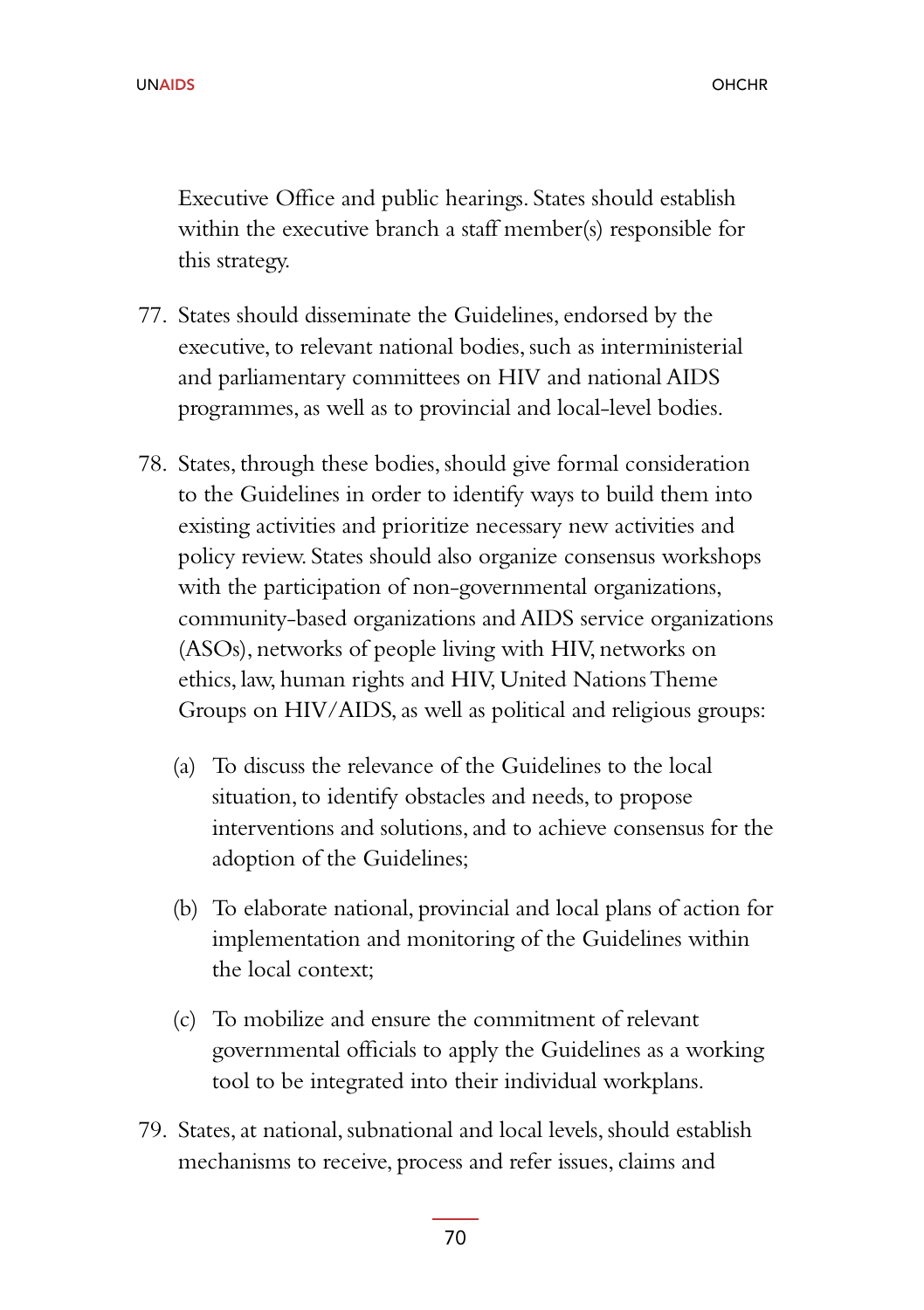information in relation to the Guidelines and to the human rights issues raised therein. States should create focal points to monitor the implementation of the Guidelines in relevant government departments.

- 80. States, in ways consistent with judicial independence, should disseminate the Guidelines widely throughout the judicial system and use them in the development of jurisprudence, conduct of court cases involving HIV-related matters and HIVrelated training/continuing education of judicial officers.
- 81. States should disseminate the Guidelines throughout the legislative branch of government and particularly to parliamentary committees involved in the formulation of policy and legislation relevant to the issues raised in the Guidelines. Such committees should assess the Guidelines to identify priority areas for action and a longer-term strategy to ensure that relevant policy and law are in conformity with the Guidelines.

# *B. United Nations system and regional intergovernmental bodies*

- 82. The United Nations Secretary-General should submit the Guidelines to the Commission on Human Rights as part of the report on the Second International Consultation on HIV/ AIDS and Human Rights.
- 83. The Secretary-General should transmit the Guidelines to heads of State:
	- (a) Recommending that the document be distributed nationally through the appropriate channels;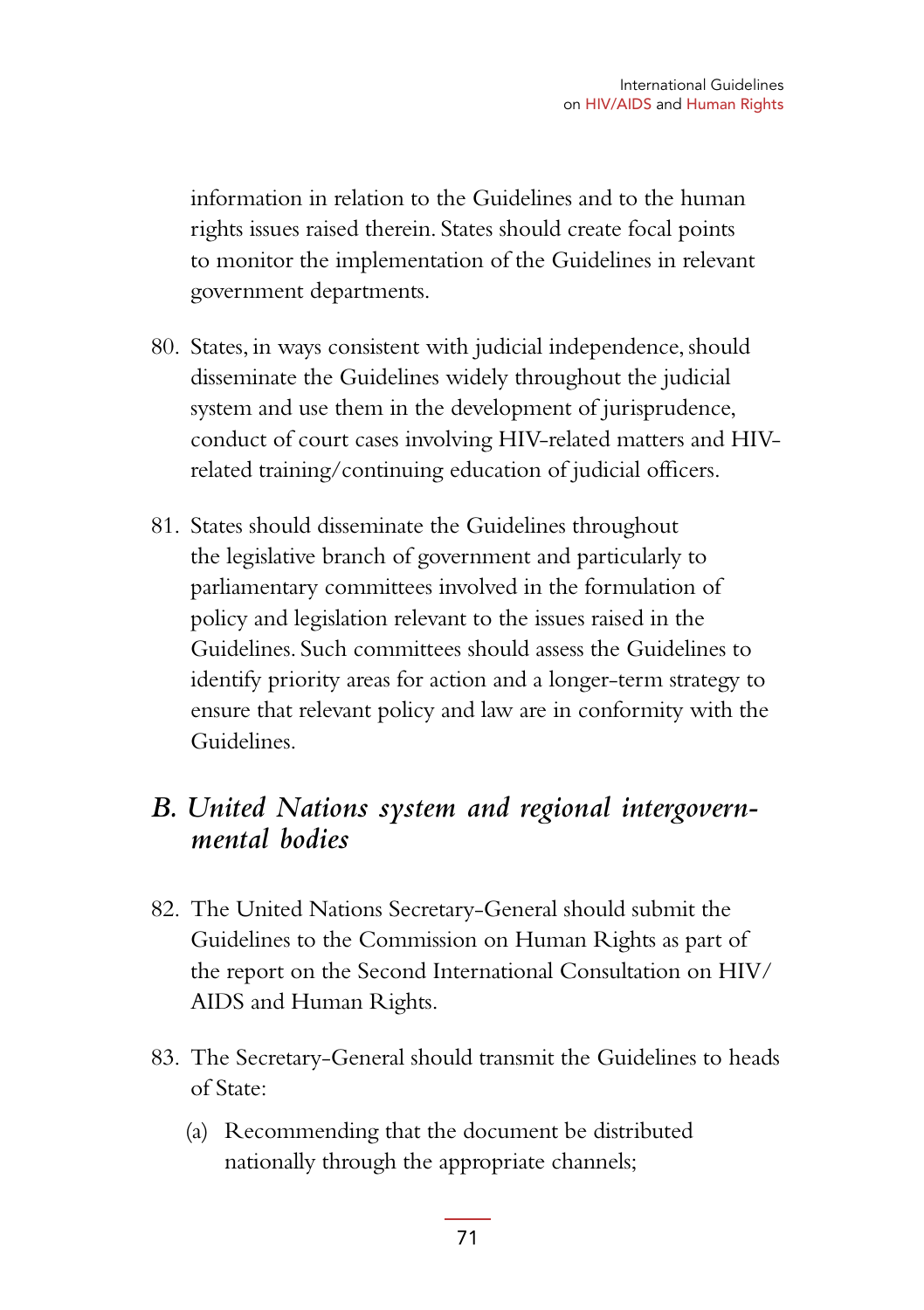- (b) Offering, within the mandates of UNAIDS and the Office of the United Nations High Commissioner for Human Rights, technical cooperation in facilitating the implementation of the Guidelines;
- (c) Requesting that compliance with the Guidelines be included in national reports to existing human rights treaty bodies;
- (d) Reminding Governments of the responsibility to uphold international human rights standards in promoting compliance with the Guidelines.
- 84. The Secretary-General should transmit the Guidelines to the heads of all relevant United Nations bodies and agencies, requesting that they be widely disseminated throughout the relevant programmes and activities of the bodies and agencies. The Secretary-General should request that all relevant United Nations bodies and agencies consider their activities and programmes on HIV in the light of the provisions of the Guidelines and support the implementation of the Guidelines at national level.
- 85. The Commission on Human Rights and the Sub-Commission on Prevention of Discrimination and Protection of Minorities, as well as all human rights treaty bodies, should consider and discuss the Guidelines with a view to incorporating relevant aspects of the Guidelines into their respective mandates. Human rights treaty bodies, in particular, should integrate the Guidelines, as relevant, in their respective reporting guidelines, questions to States and when developing recommendations and general comments on related subjects.
- 86. The Commission on Human Rights should appoint a special rapporteur on human rights and HIV with the mandate,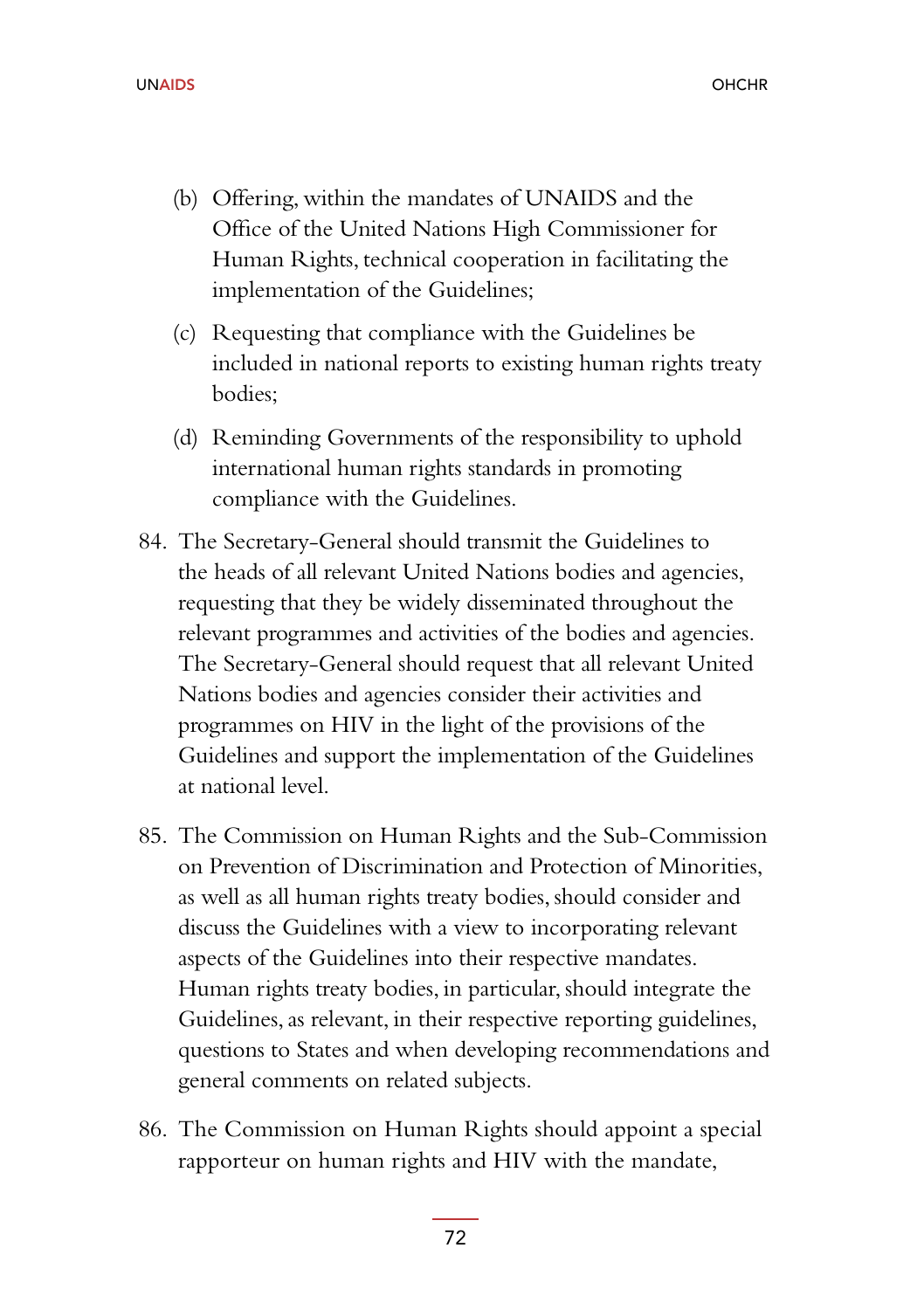*inter alia*, to encourage and monitor implementation of the Guidelines by States, as well as their promotion by the United Nations system, including human rights bodies, where applicable.

- 87. The Office of the United Nations High Commissioner for Human Rights should ensure that the Guidelines are disseminated throughout that Office and incorporated into its activities and programmes, particularly those involving support for the United Nations human rights bodies, technical assistance and monitoring. This should be coordinated by a staff member with exclusive responsibility for the Guidelines. Similarly, the United Nations Division for the Advancement of Women should ensure the full integration of the Guidelines into the work of the Committee on the Elimination of Discrimination against Women.
- 88. UNAIDS should transmit the Guidelines throughout the system – to co-sponsors of the UNAIDS Programme Coordinating Board, United Nations Theme Groups on HIV/ AIDS, UNAIDS staff, including country programme advisers and focal points – and should ensure that the Guidelines become a framework for action for the work of the United Nations Theme Groups on HIV/AIDS and UNAIDS staff; Theme Groups should use the Guidelines to assess the HIVrelated human rights, legal and ethical situation at country level and to elaborate the best means for supporting implementation of the Guidelines at that level.
- 89. Regional bodies (such as the Inter-American Commission on Human Rights, the Organization of American States, the African Commission on Human and Peoples' Rights, the Organization of African Unity, the European Commission on Human Rights, the European Commission, the Council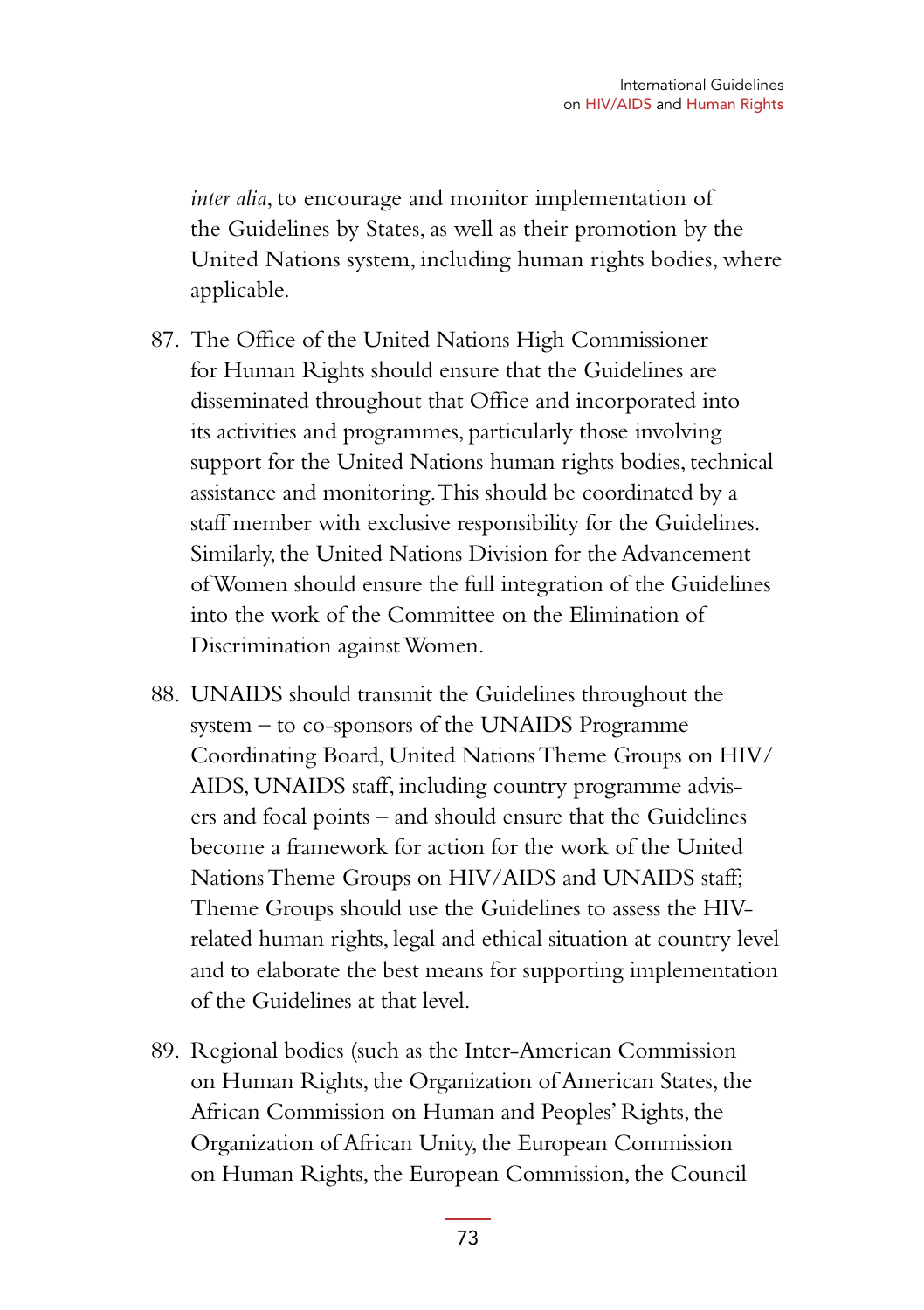of Europe, the Association of South-East Asian Nations, etc.) should receive the Guidelines and make them available to the largest possible number of members and relevant divisions with a view to assessing how their activities might be made consistent with the Guidelines and promote their implementation.

90. Specialized agencies and other concerned bodies (such as the International Labour Organization, the International Organization for Migration, the Office of the United Nations High Commissioner for Refugees, the United Nations Research Institute for Social Development and the World Trade Organization) should receive the Guidelines and transmit them widely among members and throughout their programmes with a view to assessing how their activities can be made consistent with the Guidelines and promote their implementation.

# *C. Non-governmental organizations<sup>34</sup>*

- 91. NGOs should implement the Guidelines within a broad framework of communication in terms of HIV and human rights, including the establishment of ongoing communication between the HIV community and the human rights community by:
	- (a) Establishing contacts at the international, regional and local levels between networks of ASOs, human rights NGOs, and people living with HIV.

<sup>&</sup>lt;sup>34</sup> Including AIDS service organizations, community-based organizations, regional and national networks on ethics, law, human rights and HIV and networks of people living with HIV. These networks comprise not only non-governmental and AIDS service organizations but also professionals (e.g. lawyers, health-care workers, social workers), people living with HIV, academics, research institutions and other concerned citizens. The networks are important voices for mobilizing change and protecting human rights.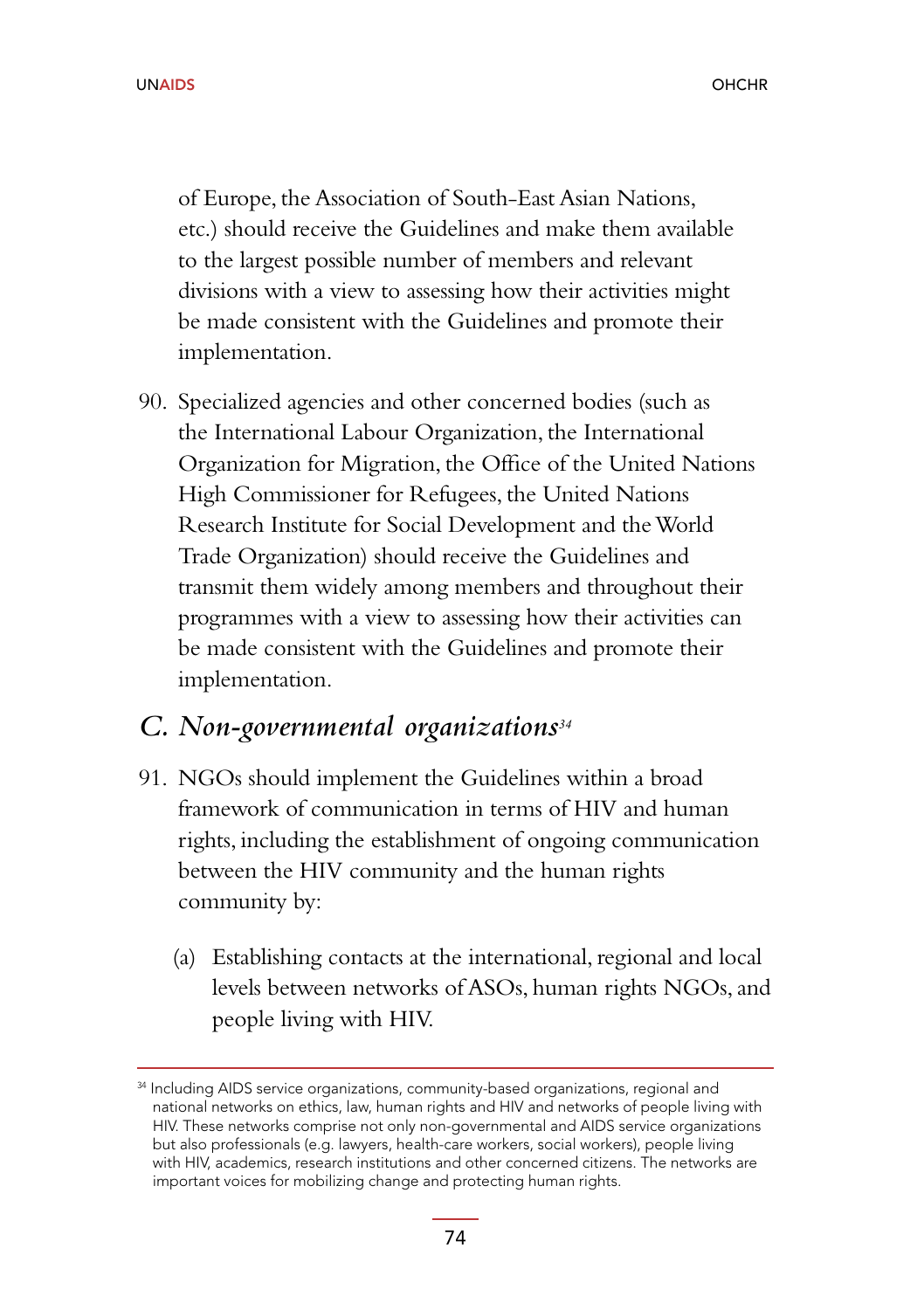- (b) Developing mechanism(s) for ongoing communication and dissemination and implementation of the Guidelines, such as a bulletin board and/or home page on the Internet allowing for input and exchange of information on human rights and HIV and database linkages between groups working on human rights and HIV;
- (c) Networking with human rights NGOs at meetings of United Nations human rights bodies;
- (d) Promoting discussion of the Guidelines in their newsletters and other publications, as well as through other media;
- (e) Developing an action-oriented and accessible version(s) of the Guidelines;
- (f) Developing a strategy and process for the dissemination of the Guidelines and seeking funding and technical cooperation in that regard.
- 92. Non-governmental organizations at the regional level should:
	- (a) Establish or use existing focal points to disseminate the Guidelines, with popularization and/or training;
	- (b) Establish a regional "technical group" to introduce the Guidelines to the region;
	- (c) Use the Guidelines as a tool for advocacy, interpretation, monitoring abuse and establishing best practices;
	- (d) Prepare regular reports on the implementation of the Guidelines to human rights bodies (human rights treaty bodies and United Nations extra-conventional factfinding mechanisms, such as special rapporteurs and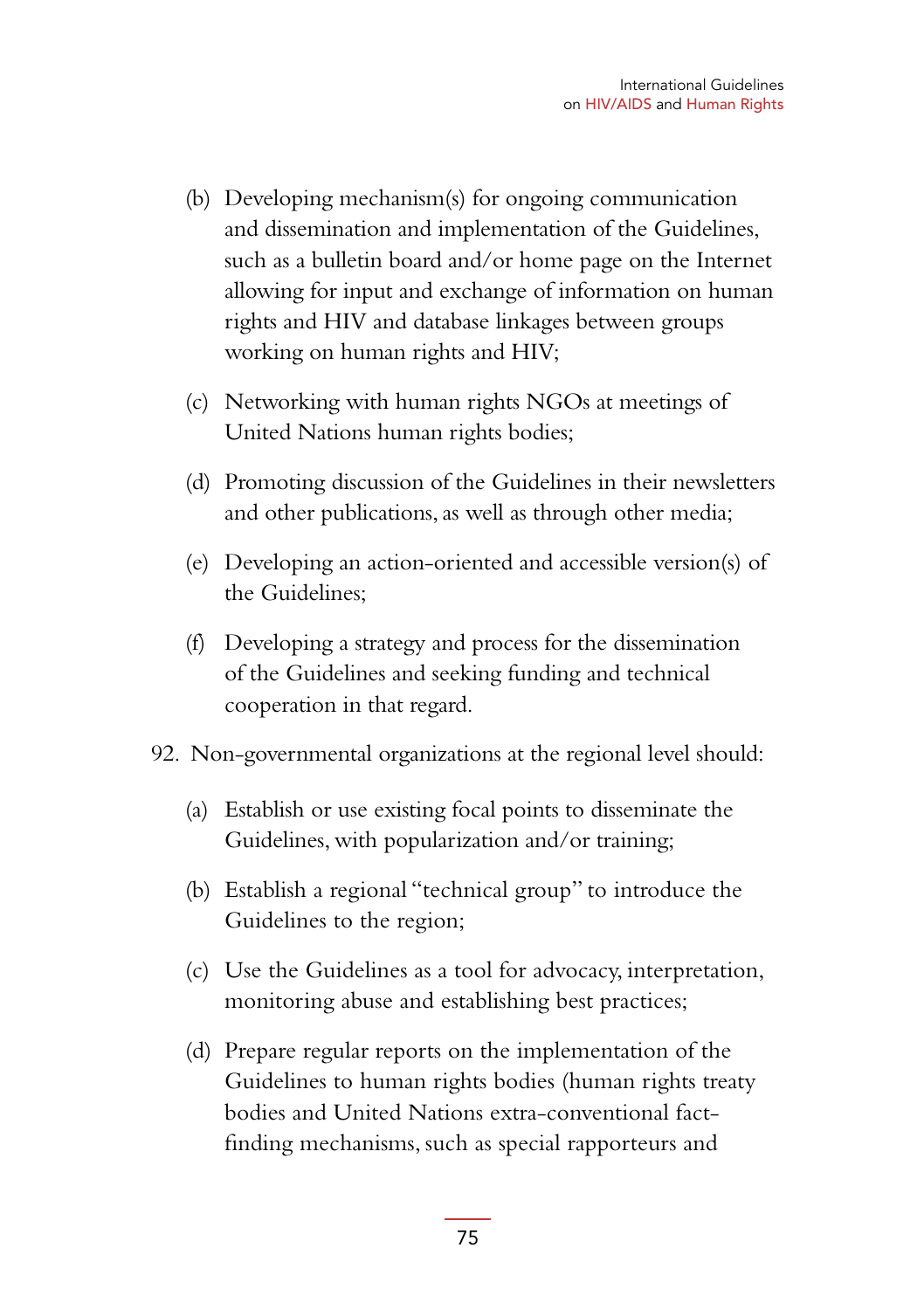representatives, as well as regional commissions) and other relevant international agencies;

- (e) Bring cases of HIV-related discrimination and other violations of human rights in the context of HIV to regional human rights judicial and quasi-judicial mechanisms.
- 93. In order to advocate the Guidelines, NGOs at the national level should obtain consensus on their acceptance and establish a joint strategy with governmental and nongovernmental partners as a baseline for monitoring the Guidelines, through the following actions:
	- (a) hold national NGO strategy meetings on the Guidelines that include human rights NGOs (including women's organizations and prisoners' rights organization), ASOs, community-based organizations, networks on ethics, law, human rights and HIV and networks of people living with HIV;
	- (b) Hold meetings with national governmental human rights bodies;
	- (c) Hold meetings with national Government (relevant ministries), legislative and the judiciary;
	- (d) Establish or use existing national focal points to gather information and develop systems of information exchange on HIV and human rights, including the Guidelines.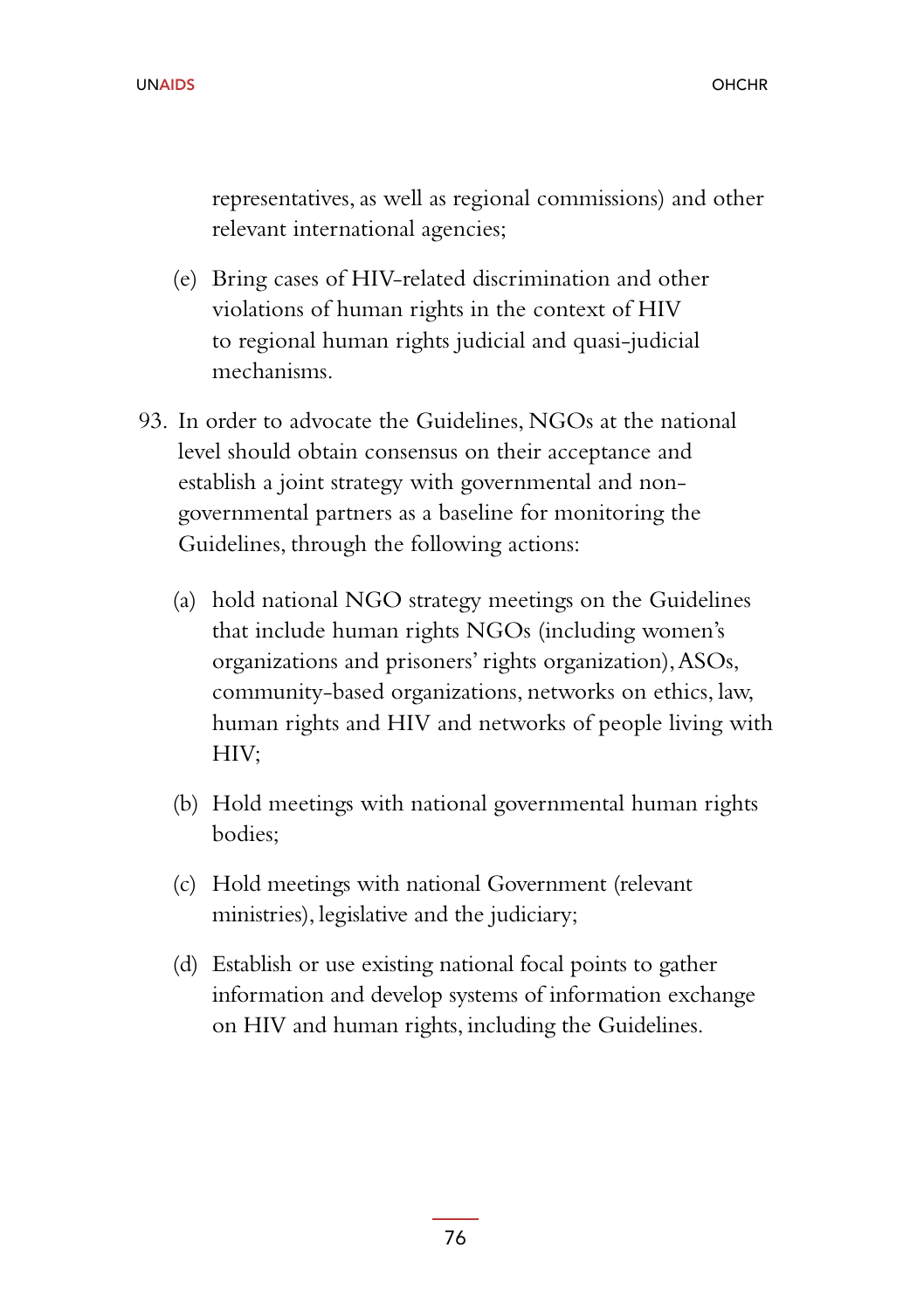# III. International human rights obligations and HIV

# *Introduction: HIV, human rights and public health*

- 94. Several years of experience in addressing the HIV epidemic have confirmed that the promotion and protection of human rights constitute an essential component in preventing transmission of HIV and reducing the impact of HIV and AIDS. The protection and promotion of human rights are necessary both to the protection of the inherent dignity of persons affected by HIV and to the achievement of the public health goals of reducing vulnerability to HIV infection, lessening the adverse impact of HIV and AIDS on those affected and empowering individuals and communities to respond to HIV.
- 95. In general, human rights and public health share the common objective to promote and to protect the rights and well-being of all individuals. From the human rights perspective, this can best be accomplished by promoting and protecting the rights and dignity of everyone, with special emphasis on those who are discriminated against or whose rights are otherwise interfered with. Similarly, public health objectives can best be accomplished by promoting health for all, with special emphasis on those who are vulnerable to threats to their physical, mental or social well-being. Thus, health and human rights complement and mutually reinforce each other in any context. They also complement and mutually reinforce each other in the context of HIV.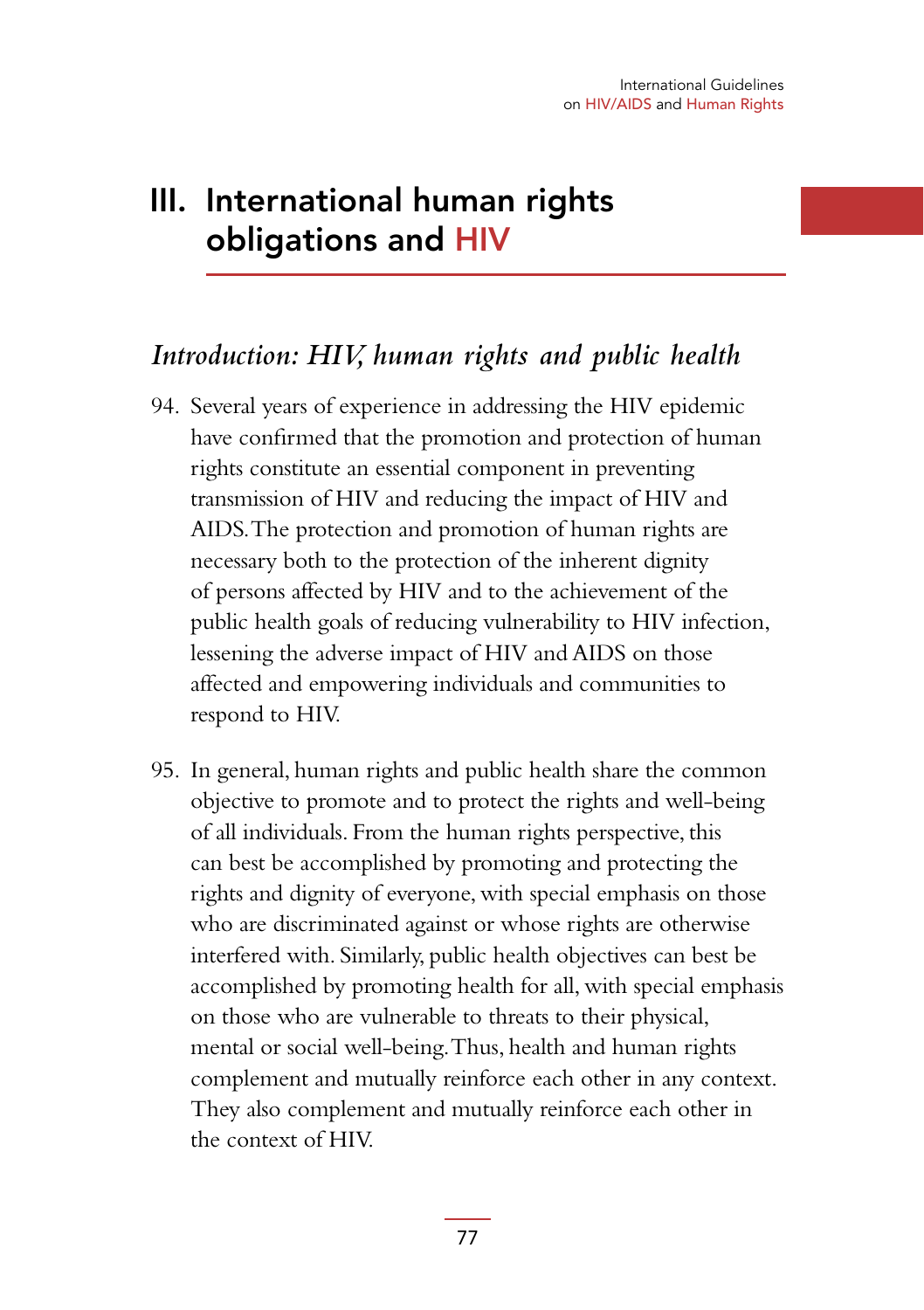- 96. One aspect of the interdependence of human rights and public health is demonstrated by studies showing that HIV prevention and care programmes with coercive or punitive features result in reduced participation and increased alienation of those at risk of infection.35 In particular, people will not seek HIV-related counselling, testing, treatment and support if this would mean facing discrimination, lack of confidentiality and other negative consequences. Therefore, it is evident that coercive public health measures drive away the people most in need of such services and fail to achieve their public health goals of prevention through behavioural change, care and health support.
- 97. Another aspect of the linkage between the protection of human rights and effective HIV programmes is apparent in the fact that the incidence or spread of HIV is disproportionately high among some populations. Depending on the nature of the epidemic and the legal, social and economic conditions in each country, groups that may be disproportionately affected include women, children, those living in poverty, minorities, indigenous people, migrants, refugees and internally displaced persons, people with disabilities, prisoners, sex workers, men having sex with men and injecting drug users-that is to say groups who already suffer from a lack of human rights protection and from discrimination and/or are marginalized by their legal status. Lack of human rights protection disempowers these groups to avoid infection and to cope with HIV, if affected by it.<sup>36</sup>
- 98. Furthermore, there is growing international consensus that a broadly based, inclusive response, involving people living

<sup>35</sup> J. Dwyer, "Legislating AIDS Away: The Limited Role of Legal Persuasion in Minimizing the Spread of HIV", in 9 Journal of Contemporary Health Law and Policy 167 (1993).

<sup>&</sup>lt;sup>36</sup> For the purposes of these Guidelines, these groups will be referred to as "vulnerable" groups although it is recognized that the degree and source of vulnerability of these groups vary widely within countries and across regions.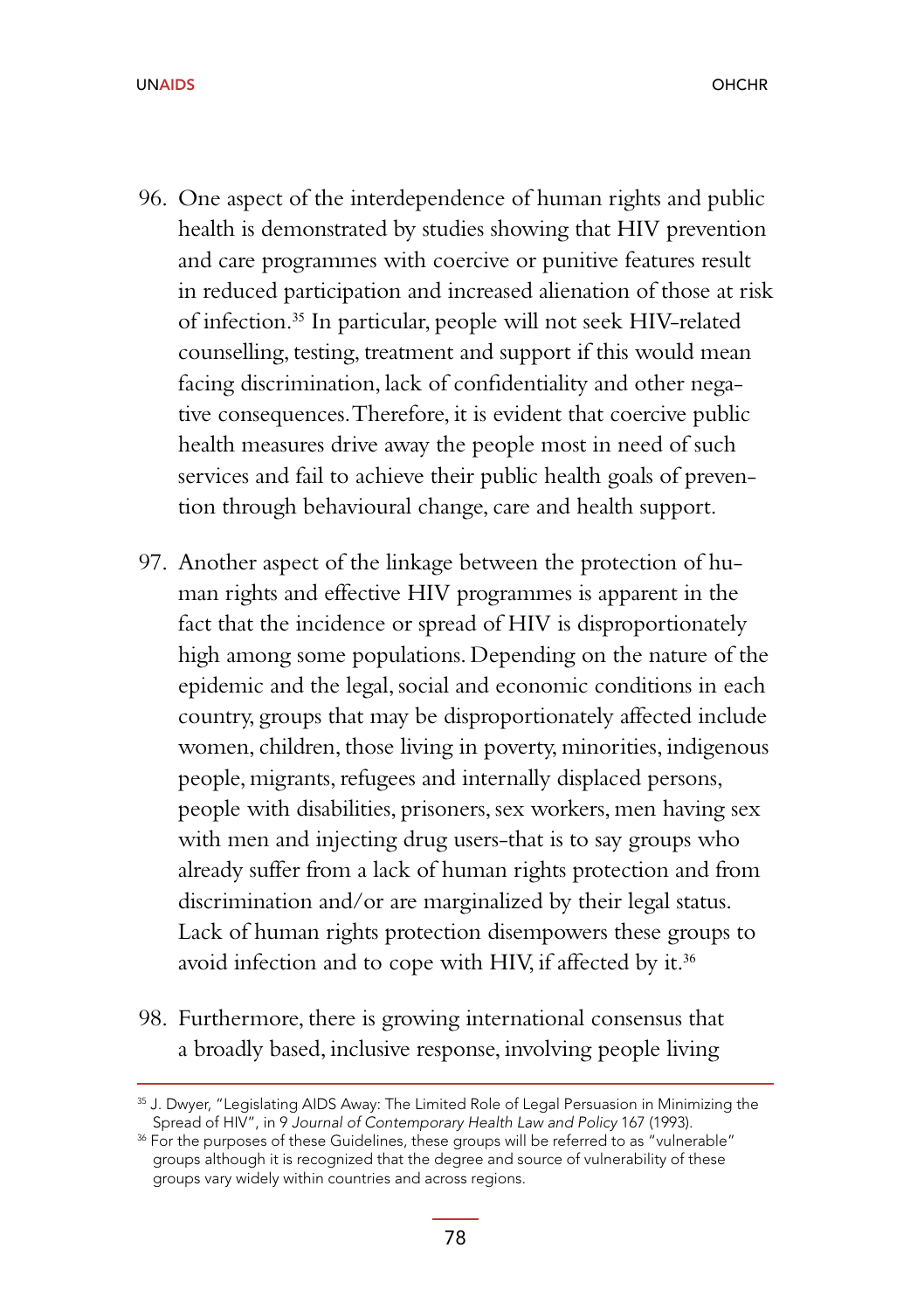with HIV in all its aspects, is a main feature of successful HIV programmes. Another essential component of comprehensive response is the facilitation and creation of a supportive legal and ethical environment which is protective of human rights. This requires measures to ensure that Governments, communities and individuals respect human rights and human dignity and act in a spirit of tolerance, compassion and solidarity.

99. One essential lesson learned from the HIV epidemic is that universally recognized human rights standards should guide policymakers in formulating the direction and content of HIVrelated policy and form an integral part of all aspects of national and local responses to HIV.

# *A. Human rights standards and the nature of State obligations*

- 100. The Vienna Declaration and Programme of Action, adopted at the World Conference on Human Rights in June 1993,<sup>37</sup> affirmed that all human rights are universal, indivisible, interdependent and interrelated. While the significance of national and regional particularities and various historical, cultural and religious backgrounds must be borne in mind, States have the duty, regardless of their political, economic and cultural systems, to promote and protect universal human rights standards and fundamental freedoms.
- 101. A human rights approach to HIV is, therefore, based on these State obligations with regard to human rights protection. HIV demonstrates the indivisibility of human rights since the realization of economic, social and cultural rights, as well as

<sup>37</sup> A/CONF.157/24 (Part I), chap. III.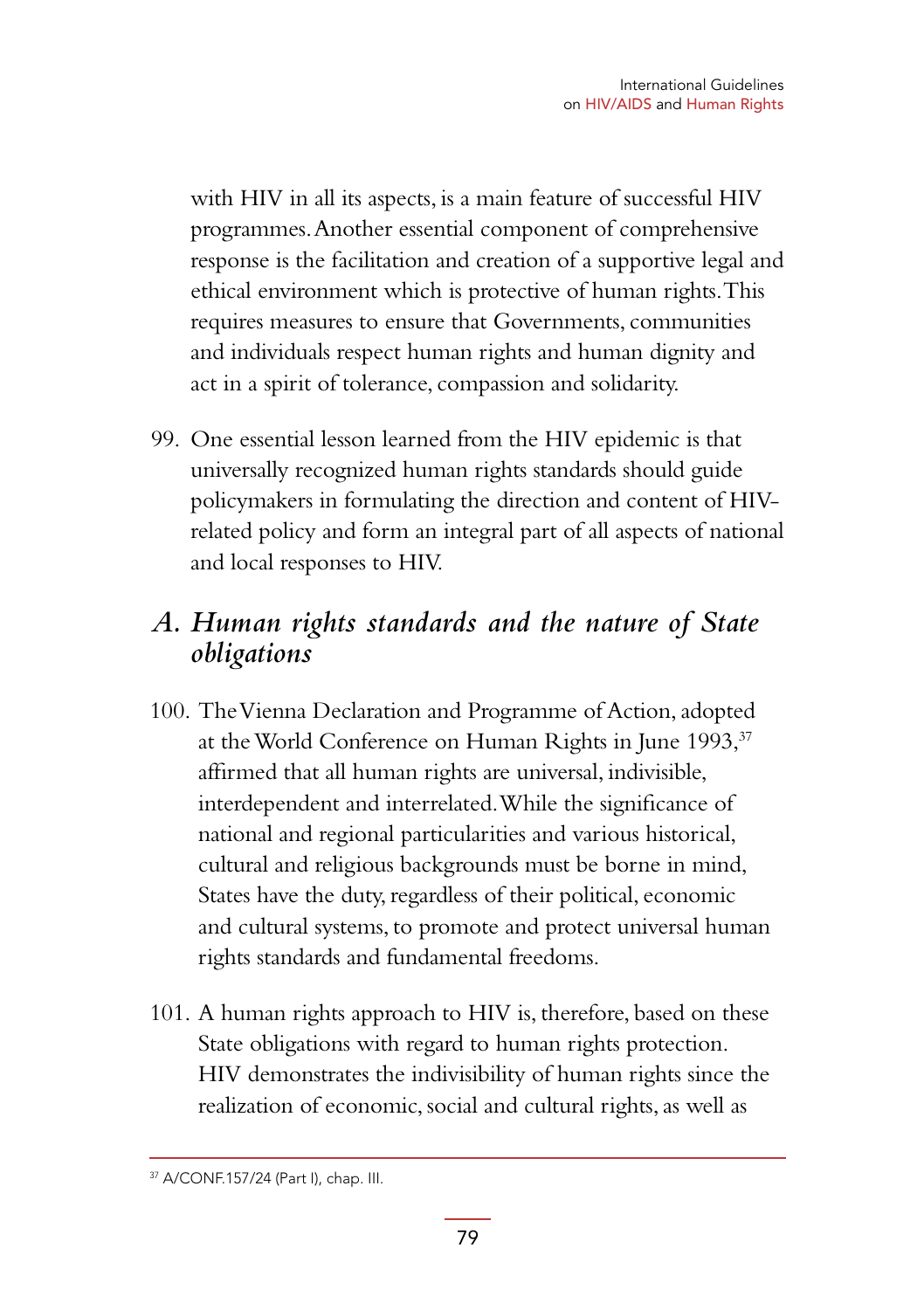civil and political rights, is essential to an effective response. Furthermore, a rights-based approach to HIV is grounded in concepts of human dignity and equality which can be found in all cultures and traditions.

- 102. The key human rights principles which are essential to effective State responses to HIV are to be found in existing international instruments, such as the Universal Declaration of Human Rights, the International Covenants on Economic, Social and Cultural Rights and on Civil and Political Rights, the International Convention on the Elimination of All Forms of Racial Discrimination, the Convention on the Elimination of All Forms of Discrimination against Women, the Convention against Torture and Other Cruel, Inhuman or Degrading Treatment or Punishment and the Convention on the Rights of the Child. Regional instruments, namely the American Convention on Human Rights, the European Convention for the Protection of Human Rights and Fundamental Freedoms and the African Charter on Human and Peoples' Rights also enshrine State obligations applicable to HIV. In addition, a number of conventions and recommendations of the International Labour Organization are particularly relevant to the problem of HIV, such as ILO instruments concerning discrimination in employment and occupation, termination of employment, protection of workers' privacy, and safety and health at work. Among the human rights principles relevant to HIV/AIDS are, *inter alia*:
	- The right to non-discrimination, equal protection and equality before the law;
	- $\blacksquare$  The right to life;
	- **The right to the highest attainable standard of physical and** mental health;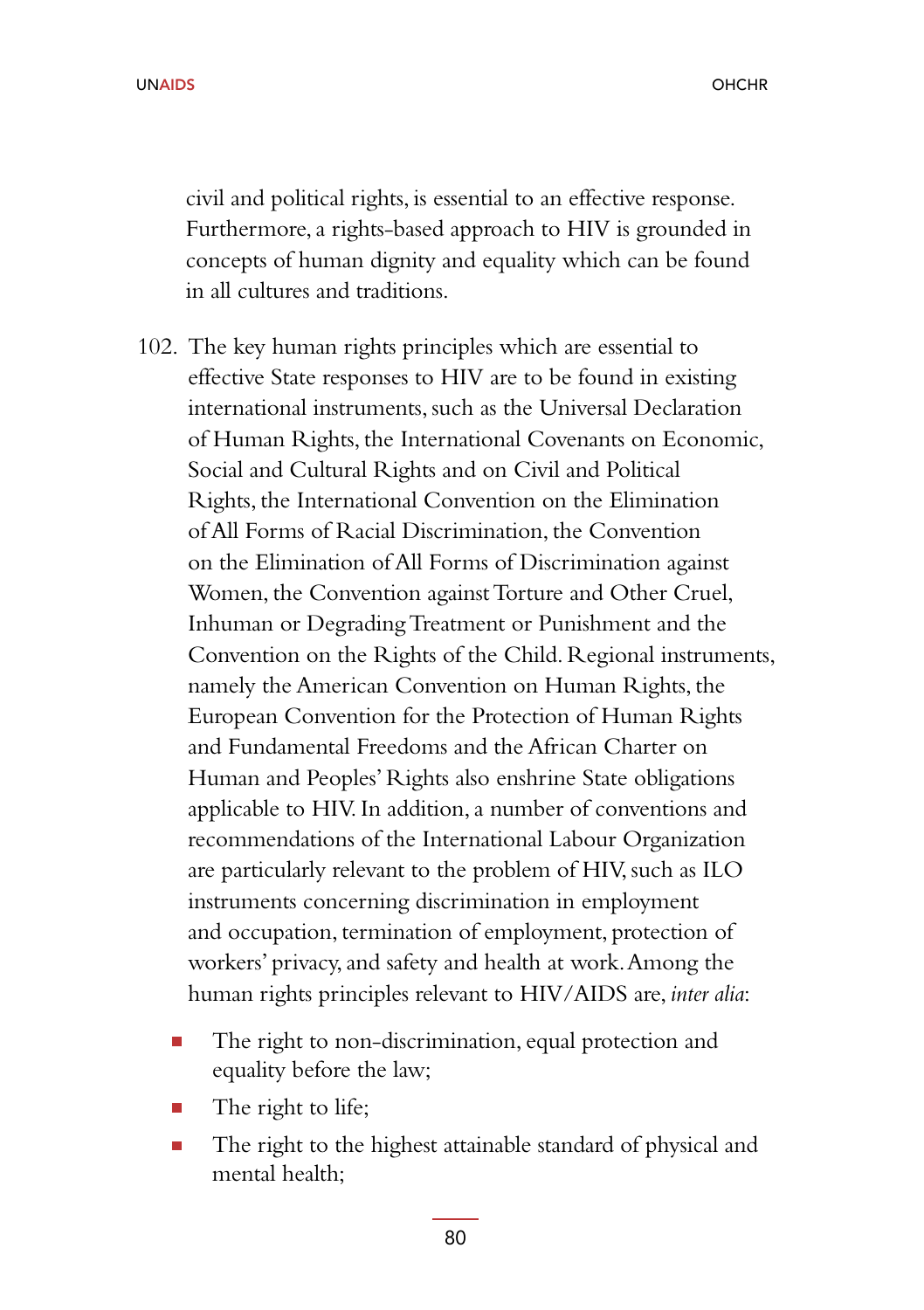- The right to liberty and security of person;
- The right to freedom of movement;
- The right to seek and enjoy asylum;
- $\blacksquare$  The right to privacy;
- The right to freedom of opinion and expression and the right to freely receive and impart information;
- The right to freedom of association;
- $\blacksquare$  The right to work;
- The right to marry and to found a family;
- The right to equal access to education;
- The right to an adequate standard of living;
- The right to social security, assistance and welfare;
- The right to share in scientific advancement and its benefits;
- The right to participate in public and cultural life;
- The right to be free from torture and cruel, inhuman or degrading treatment or punishment.
- 103. Particular attention should be paid to human rights of children and women.

### *B. Restrictions and limitations*

104. Under international human rights law, States may impose restrictions on some rights, in narrowly defined circumstances, if such restrictions are necessary to achieve overriding goals, such as public health, the rights of others, morality, public order, the general welfare in a democratic society and national security. Some rights are non-derogable and cannot be restricted under any circumstances.38 In order for restrictions

<sup>38</sup> These include the right to life, freedom from torture, freedom from enslavement or servitude, protection from imprisonment for debt, freedom from retroactive penal laws, the right to recognition as a person before the law and the right to freedom of thought, conscience and religion.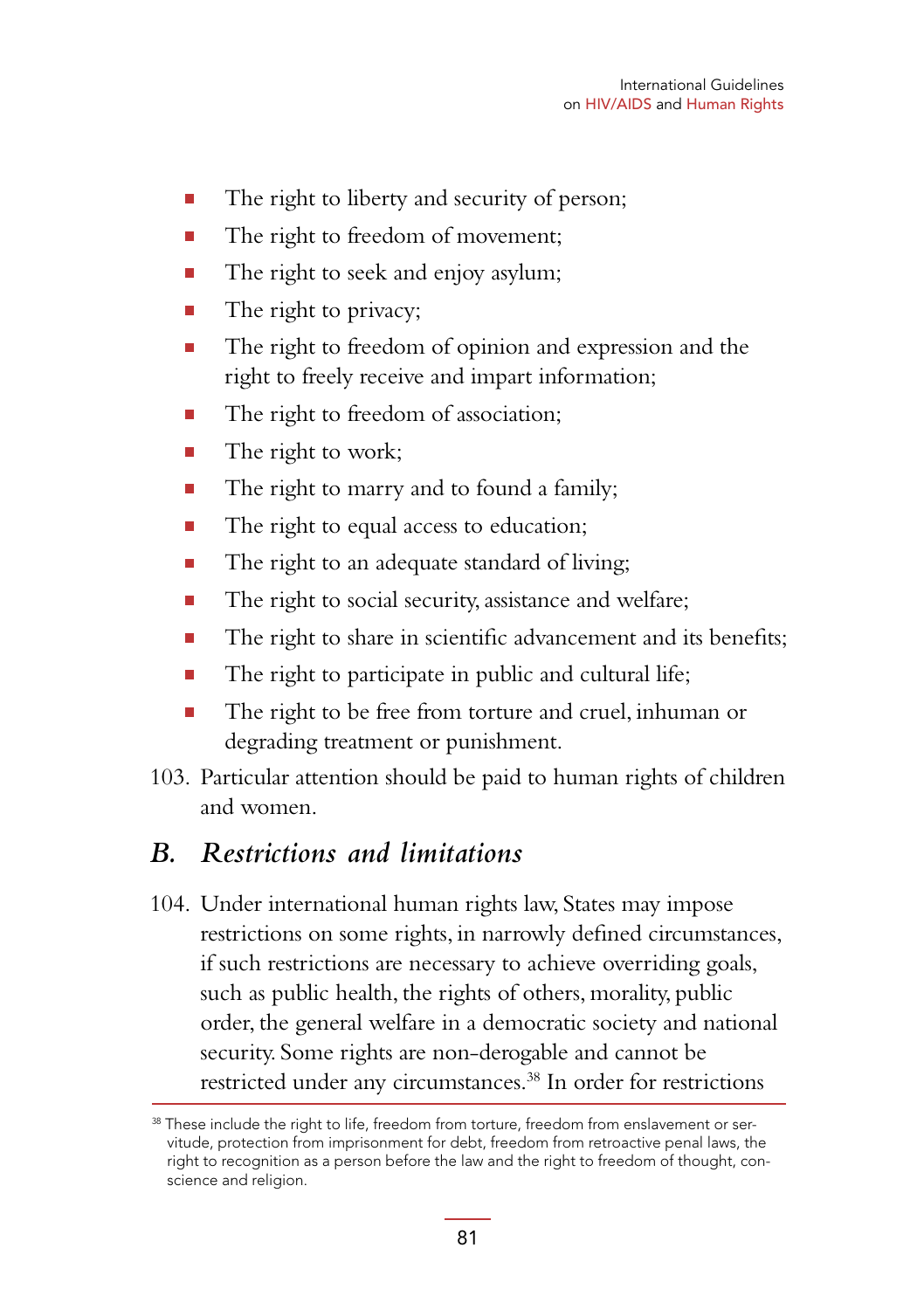on human rights to be legitimate, the State must establish that the restriction is:

- (a) Provided for and carried out in accordance with the law, i.e. according to specific legislation which is accessible, clear and precise, so that it is reasonably foreseeable that individuals will regulate their conduct accordingly;
- (b) Based on a legitimate interest, as defined in the provisions guaranteeing the rights;
- (c) Proportional to that interest and constituting the least intrusive and least restrictive measure available and actually achieving that interest in a democratic society, i.e. established in a decision-making process consistent with the rule of law.<sup>39</sup>
- 105. Public health is most often cited by States as a basis for restricting human rights in the context of HIV. Many such restrictions, however, infringe on the principle of nondiscrimination, for example when HIV status is used as the basis for differential treatment with regard to access to education, employment, health care, travel, social security, housing and asylum. The right to privacy is known to have been restricted through mandatory testing and the publication of HIV status and the right to liberty of person is violated when HIV is used to justify deprivation of liberty or segregation. Although such measures may be effective in the case of diseases which are contagious by casual contact and susceptible to cure, they are ineffective with regard to HIV since HIV is not casually transmitted. In addition, such coercive measures are not the least restrictive measures possible and

<sup>39</sup> P. Sieghart, AIDS and Human Rights: A UK Perspective, British Medical Association Foundation for AIDS, London, 1989, pp. 12-25.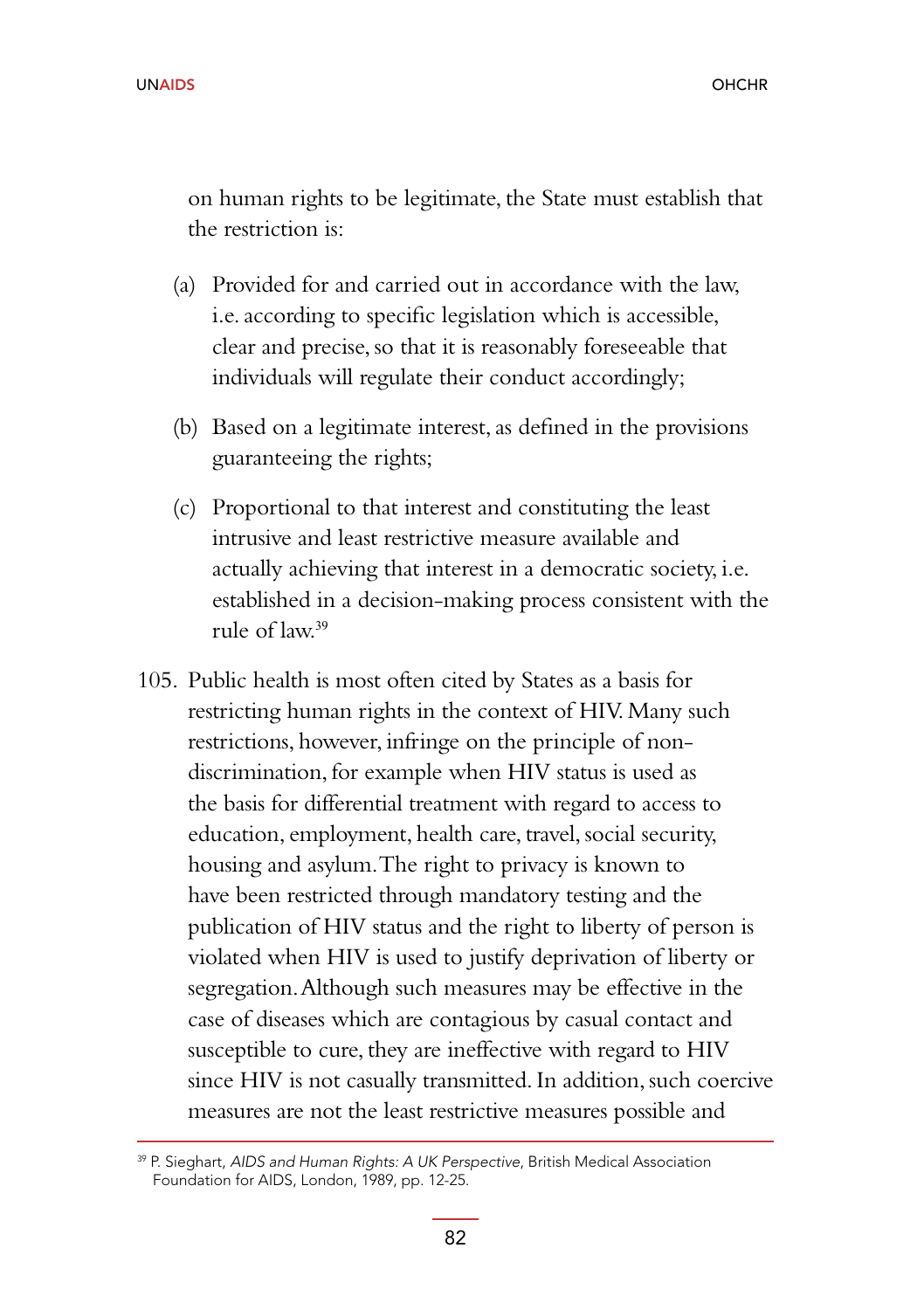are often imposed discriminatorily against already vulnerable groups. Finally, and as stated above, these coercive measures drive people away from prevention and care programmes, thereby limiting the effectiveness of public health outreach. A public health exception is, therefore, seldom a legitimate basis for restrictions on human rights in the context of HIV.

# *C. The application of specific human rights in the context of the HIV epidemic*

106. Examples of the application of specific human rights to HIV are illustrated below. These rights should not be considered in isolation but as interdependent rights supporting the Guidelines elaborated in this document. In the application of these rights, the significance of national and regional particularities and various historical, cultural and religious backgrounds must be taken into consideration. It remains the duty of States, however, to promote and protect all human rights within their cultural contexts.

### 1. NON-DISCRIMINATION AND EQUALITY BEFORE THE LAW

107. International human rights law guarantees the right to equal protection before the law and freedom from discrimination on any ground such as race, colour, sex, language, religion, political or other opinion, national or social origin, property, birth or other status. Discrimination on any of these grounds is not only wrong in itself but also creates and sustains conditions leading to societal vulnerability to infection by HIV, including lack of access to an enabling environment that will promote behavioural change and enable people to cope with HIV. Groups suffering from discrimination, which also disables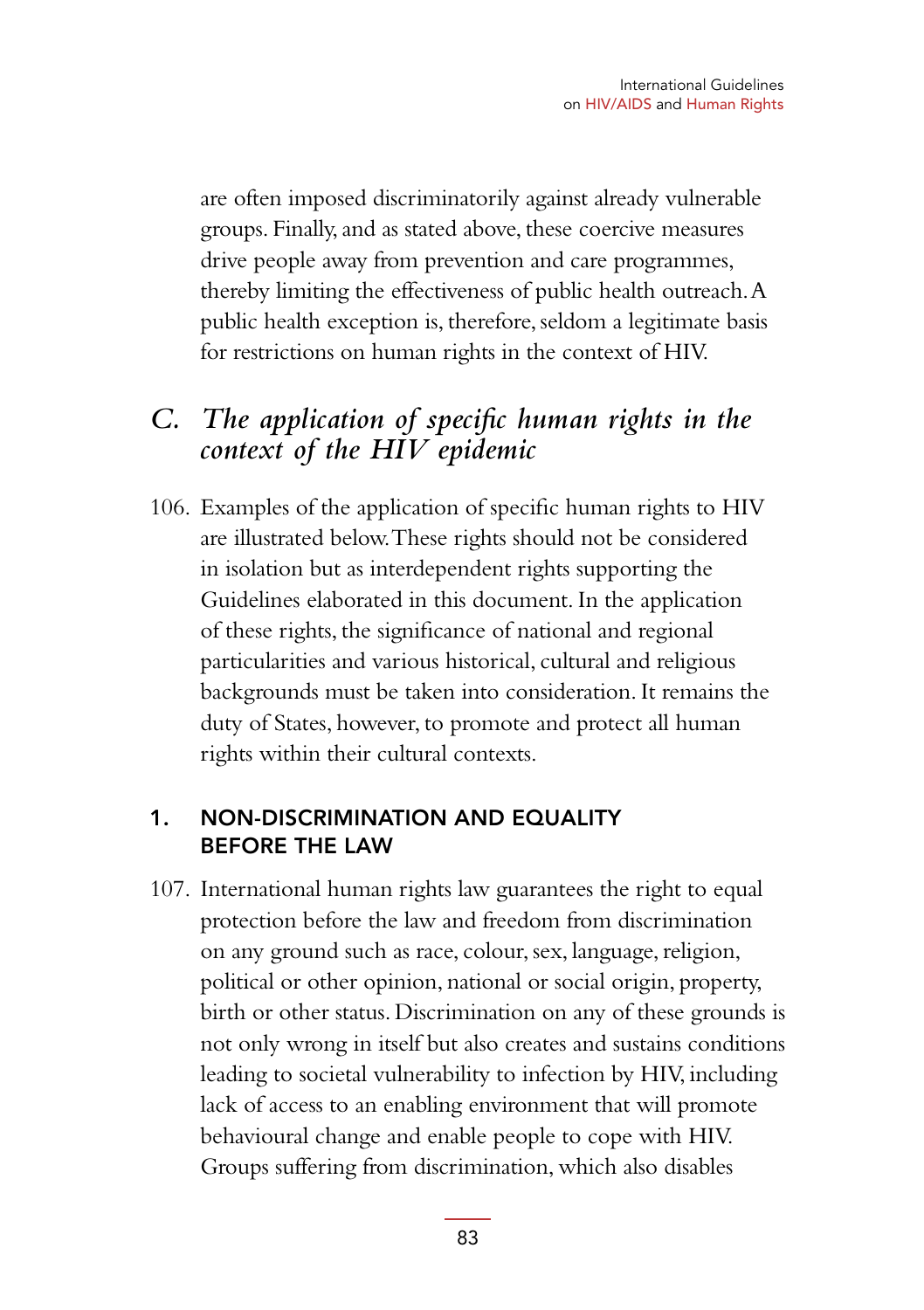them in the context of HIV, are women, children, those living in poverty, minorities, indigenous people, migrants, refugees and internally displaced persons, people with disabilities, prisoners, sex workers, men having sex with men and injecting drug users. Responses by States to the epidemic should include the implementation of laws and policies to eliminate systemic discrimination, including where it occurs against these groups.

- 108. The Commission on Human Rights has confirmed that "other status" in non-discrimination provisions is to be interpreted to include health status, including HIV/AIDS.<sup>40</sup> This means that States should not discriminate against people living with HIV or members of groups perceived to be at risk of infection on the basis of their actual or presumed HIV status.<sup>41</sup>
- 109. The Human Rights Committee has confirmed that the right to equal protection of the law prohibits discrimination in law or in practice in any fields regulated and protected by public authorities and that a difference in treatment is not necessarily discriminatory if it is based on reasonable and objective criteria. The prohibition against discrimination thus requires States to review and, if necessary, repeal or amend their laws, policies and practices to proscribe differential treatment which is based on arbitrary HIV-related criteria.<sup>42</sup>

<sup>40</sup> See, inter alia, Commission on Human Rights resolutions 1995/44 of 3 March 1995 and 1996/43 of 19 April 1996.<br><sup>41</sup> Other groups singled out for discriminatory measures in the context of HIV, such as

mandatory screening, are the military, the police, peacekeeping forces, pregnant women, hospital patients, tourists, performers, people with haemophilia, tuberculosis or sexually transmitted diseases (STDs), truck drivers and scholarship-holders. Their partners, families, friends and care providers may also be subject to discrimination based on presumed HIV status.

<sup>42</sup> Human Rights Committee, General Comment No. 18 (37). Official Records of the General Assembly, Forty-fifth Session, Supplement No. 40 (A/45/40), vol. I, annex VI A.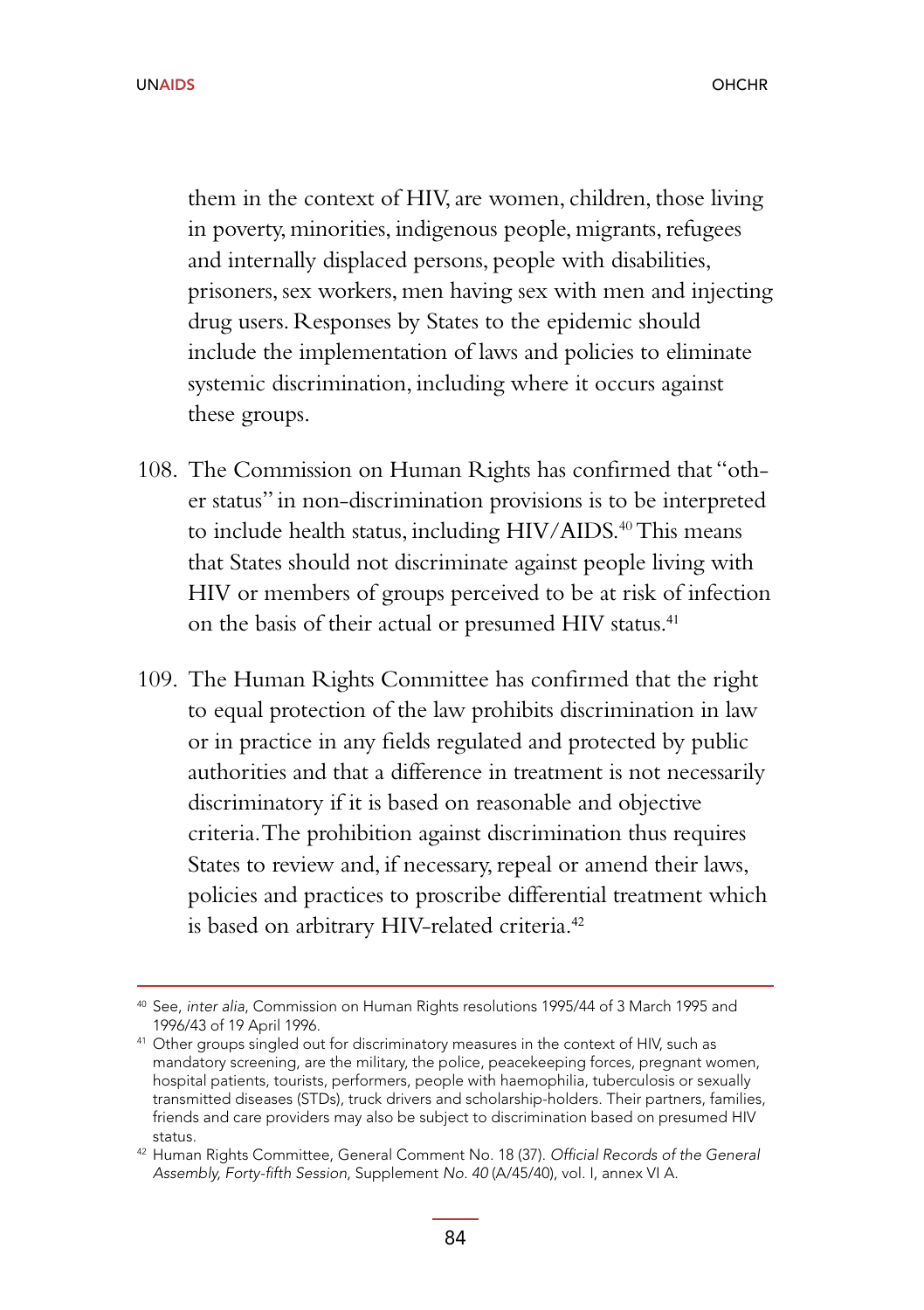### 2. HUMAN RIGHTS OF WOMEN

- 110. Discrimination against women, de facto and de jure, renders them disproportionately vulnerable to HIV and AIDS. Women's subordination in the family and in public life is one of the root causes of the rapidly increasing rate of infection among women. Systematic discrimination based on gender also impairs women's ability to deal with the consequences of their own infection and/or infection in the family, in social, economic and personal terms.<sup>43</sup>
- 111. With regard to prevention of infection, the rights of women and girls to the highest attainable standard of physical and mental health, to education, to freedom of expression, to freely receive and impart information, should be applied to include equal access to HIV-related information, education, means of prevention and health services. However, even when such information and services are available, women and girls are often unable to negotiate safer sex or to avoid HIVrelated consequences of the sexual practices of their husbands or partners as a result of social and sexual subordination, economic dependence on a relationship and cultural attitudes. The protection of the sexual and reproductive rights of women and girls is, therefore, critical. This includes the rights of women to have control over and to decide freely and responsibly, free of coercion, discrimination and violence, on matters related to their sexuality, including sexual and reproductive health.<sup>44</sup> Measures for the elimination of sexual

<sup>43</sup> See report of the Expert Group Meeting on Women and HIV/AIDS and the Role of National Machinery for the Advancement of Women, convened by the Division for the Advancement of Women, Vienna, 24-28 September 1990 (EGM/AIDS/1990/1).

<sup>44</sup> Beijing Declaration and Platform for Action, Fourth World Conference on Women, Beijing, 4/5 September 1995 (A/CONF.177/20).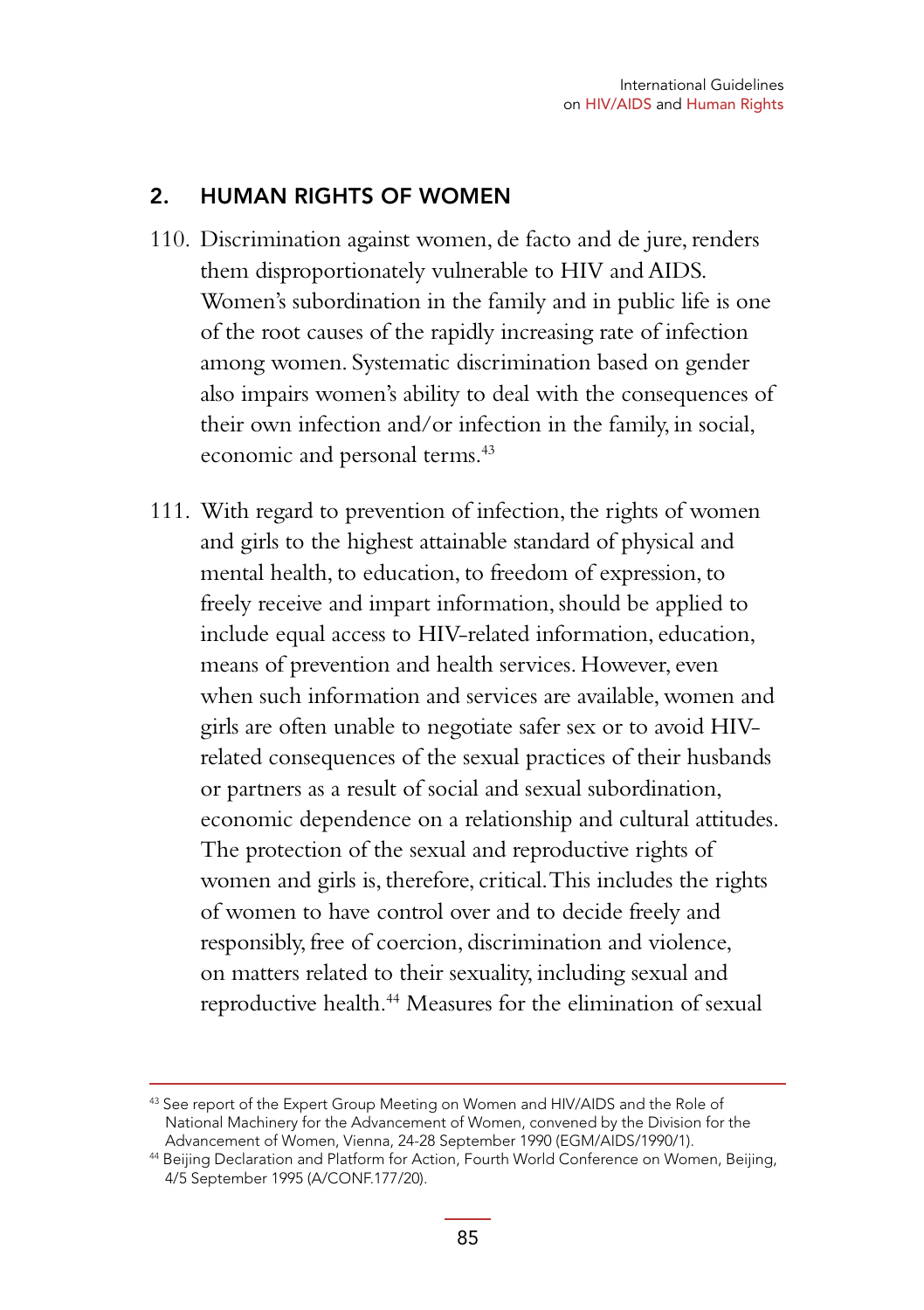violence and coercion against women in the family and in public life not only protect women from human rights violations but also from HIV infection that may result from such violations.

- 112. Violence against women in all its forms during peacetime and in conflict situations increases their vulnerability to HIV infection. Such violence includes, *inter alia*, sexual violence, rape (marital and other) and other forms of coerced sex, as well as traditional practices affecting the health of women and children. States have an obligation to protect women from sexual violence in both public and private life.
- 113. Furthermore, in order to empower women to leave relationships or employment which threaten them with HIV infection and to cope if they or their family members are infected with HIV, States should ensure women's rights to, *inter alia*, legal capacity and equality within the family, in matters such as divorce, inheritance, child custody, property and employment rights, in particular, equal remuneration of men and women for work of equal value, equal access to responsible positions, measures to reduce conflicts between professional and family responsibilities and protection against sexual harassment at the workplace. Women should also be enabled to enjoy equal access to economic resources, including credit, an adequate standard of living, participation in public and political life and to benefits of scientific and technological progress so as to minimize risk of HIV infection.
- 114. HIV prevention and care for women are often undermined by pervasive misconceptions about HIV transmission and epidemiology. There is a tendency to stigmatize women as "vectors of disease", irrespective of the source of infection. As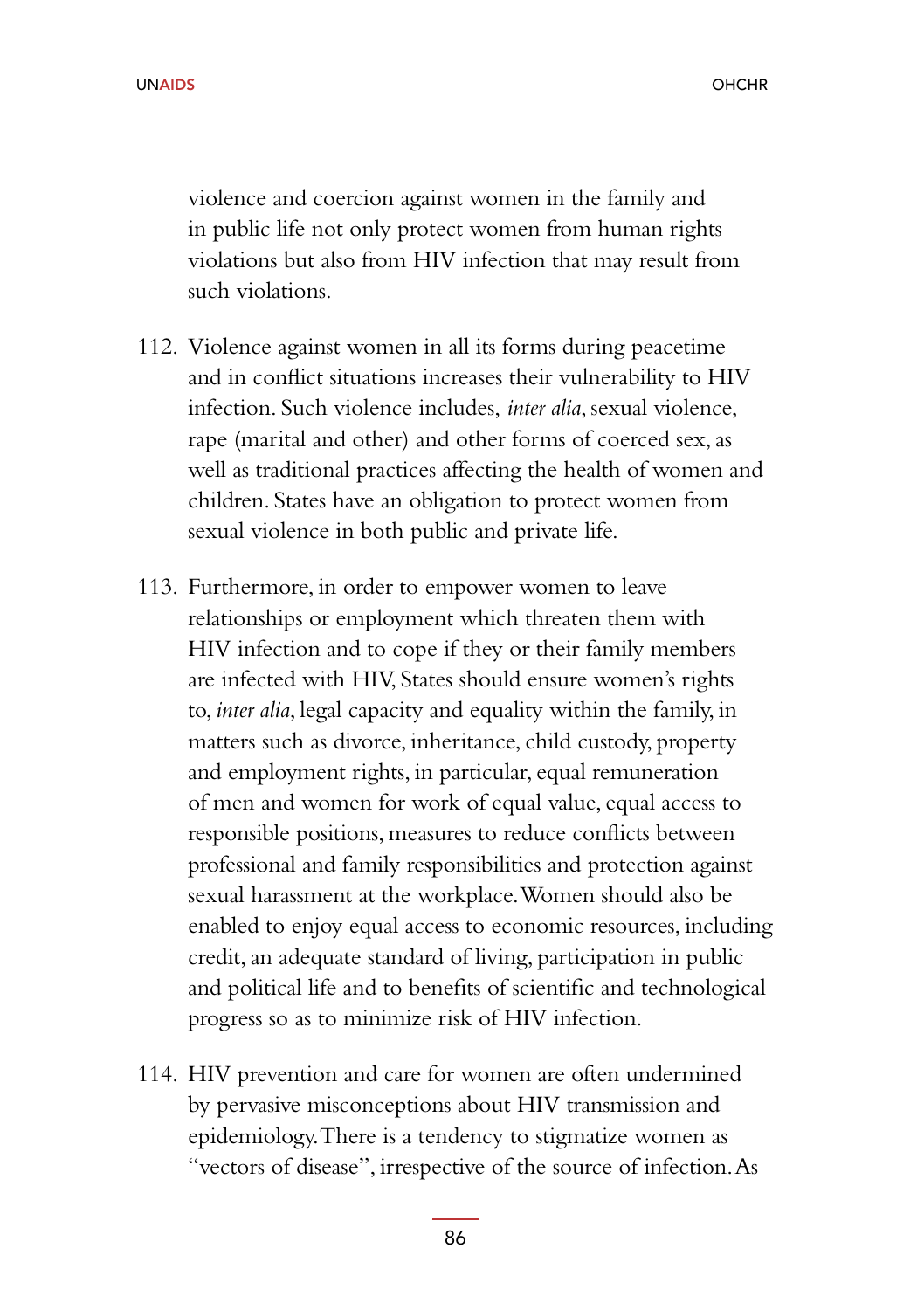a consequence, women who are or are perceived to be HIVpositive face violence and discrimination in both public and in private life. Sex workers often face mandatory testing with no support for prevention activities to encourage or require their clients to wear condoms and with little or no access to health-care services. Many HIV programmes targeting women are focused on pregnant women but these programmes often emphasize coercive measures directed towards the risk of transmitting HIV to the foetus, such as mandatory pre- and post-natal testing followed by coerced abortion or sterilization. Such programmes seldom empower women to prevent perinatal transmission by prenatal prevention education and an available choice of health services and overlook the care needs of women.

115. The Convention on the Elimination of All Forms of Discrimination against Women obliges States parties to address all aspects of gender-based discrimination in law, policy and practice. States are also required to take appropriate measures to modify social and cultural patterns which are based on ideas of superiority/inferiority and stereotyped roles for men and women. The Committee on the Elimination of Discrimination against Women (CEDAW), which monitors the Convention has underscored the link between women's reproductive role, their subordinate social position and their increased vulnerability to HIV infection.<sup>45</sup>

<sup>45</sup> CEDAW, general recommendation No. 15 (ninth session, 1990). Official Records of the General Assembly, Forty-fifth Session, Supplement No. 38 (A/45/38), chap. IV.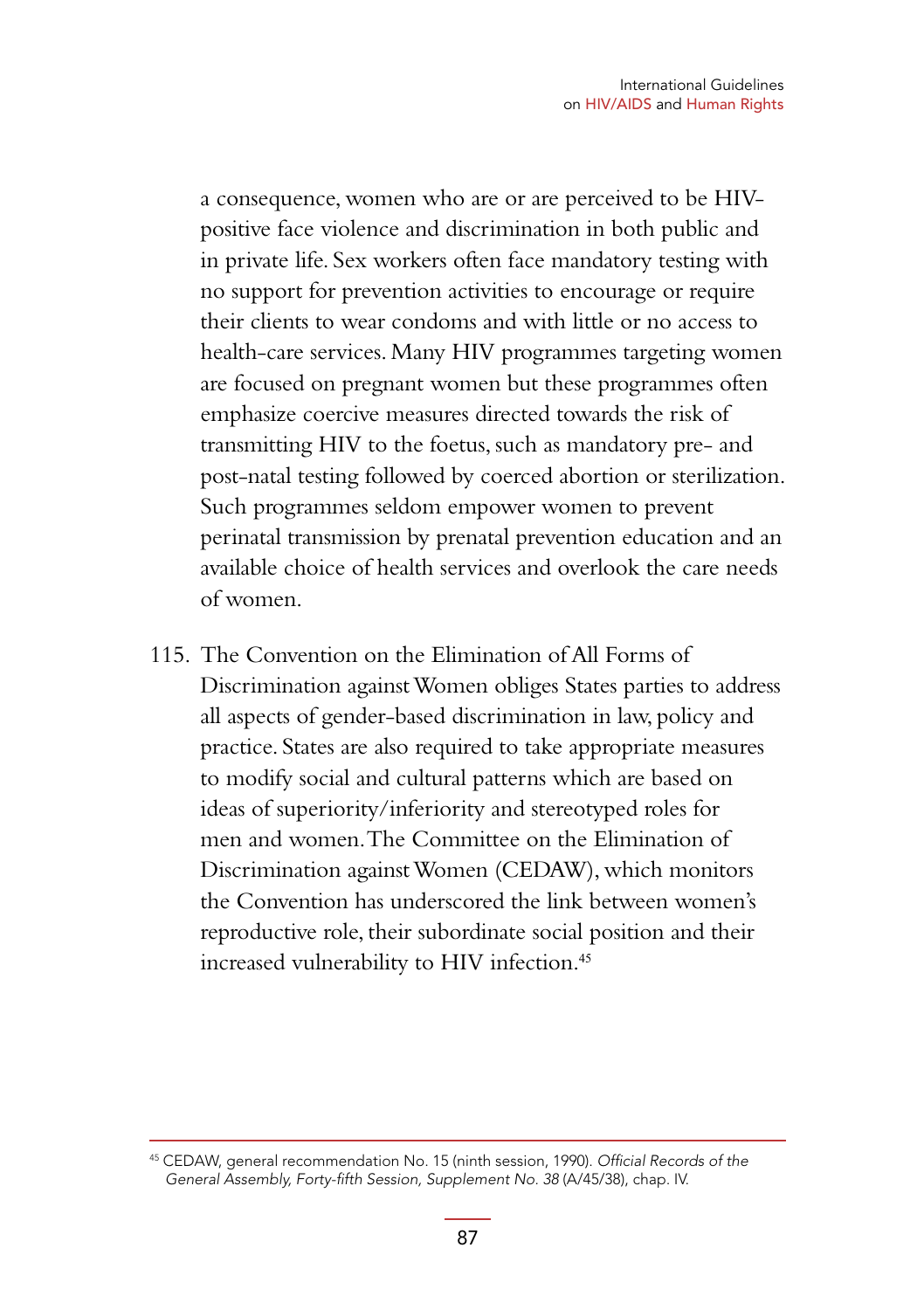#### 3. HUMAN RIGHTS OF CHILDREN

- 116. The rights of children are protected by all international human rights instruments and, in particular, under the Convention on the Rights of the Child, which establishes an international definition of the child as "every human being below the age of eighteen years unless under the law applicable to the child, majority is attained earlier" (art. 1). The Convention reaffirms that children are entitled to many of the rights that protect adults (e.g. the rights to life, non-discrimination, integrity of the person, liberty and security, privacy, asylum, expression, association and assembly, education and health), in addition to particular rights for children established by the Convention.
- 117. Many of these rights are relevant to HIV prevention, care and support for children, such as freedom from trafficking, prostitution, sexual exploitation and sexual abuse since sexual violence against children, among other things, increases their vulnerability to HIV. The freedom to seek, receive and impart information and ideas of all kinds and the right to education provide children with the right to give and receive all HIVrelated information needed to avoid infection and to cope with their status, if infected. The right to special protection and assistance if deprived of his or her family environment, including alternative care and protection in adoption, in particular protects children if they are orphaned by HIV. The right of disabled children to a full and decent life and to special care and the rights to abolition of traditional practices which are prejudicial to the health of children, such as early marriage, female genital mutilation, denial of equal sustenance and inheritance for girls are also highly relevant in the context of HIV. Under the Convention, the right to non-discrimination and privacy for children living with HIV and finally the rights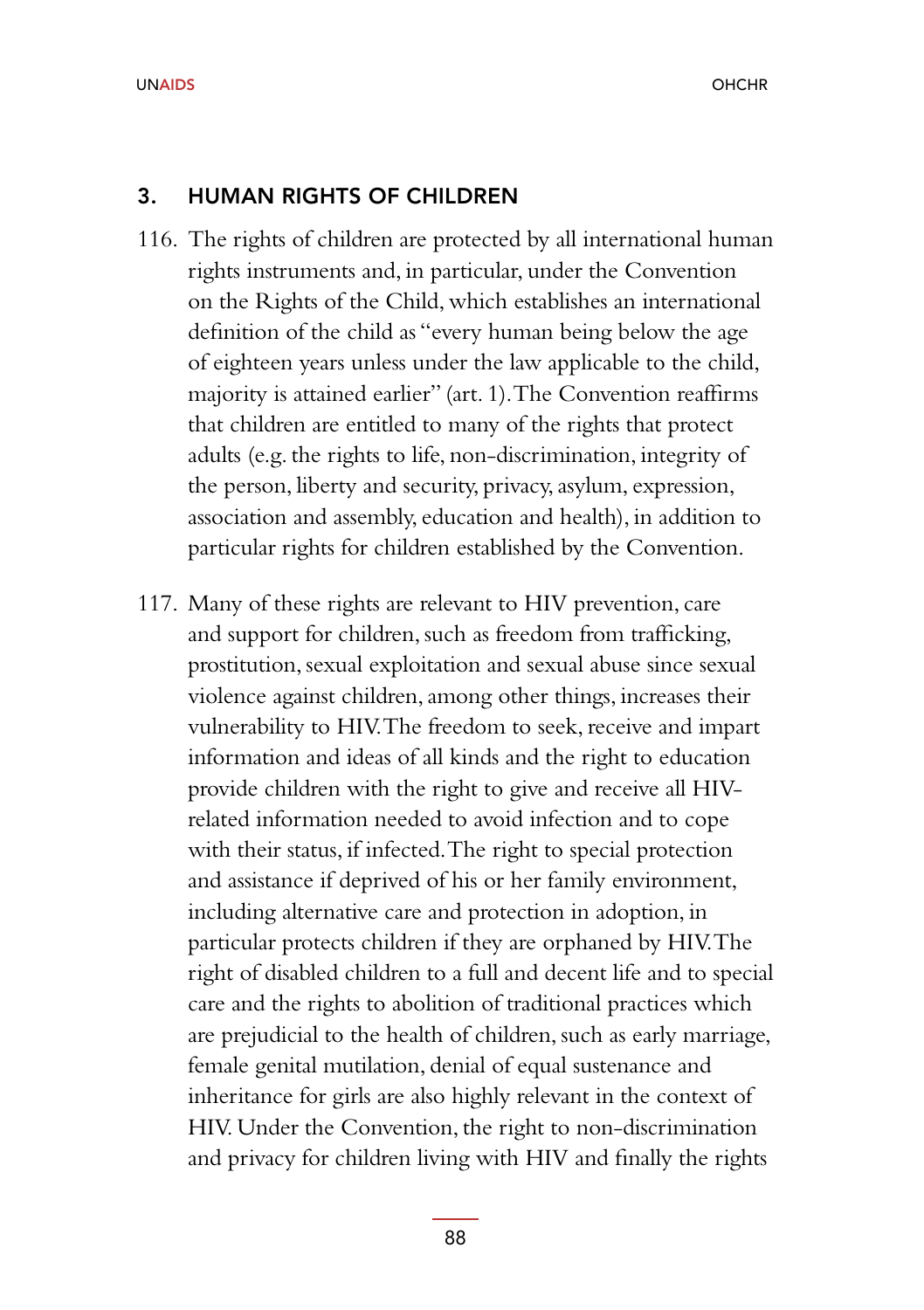of children to be actors in their own development and to express opinions and have them taken into account in making decisions about their lives should empower children to be involved in the design and implementation of HIV-related programmes for children.

### 4. RIGHT TO MARRY AND TO FOUND A FAMILY AND PROTECTION OF THE FAMILY

118. The right to marry and to found a family encompasses the right of "men and women of full age, without any limitation due to race, nationality or religion,…to marry and to found a family", to be "entitled to equal rights as to marriage, during marriage and at its dissolution" and to protection by society and the State of the family as "the natural and fundamental group unit of society".46 Therefore, it is clear that the right of people living with HIV is infringed by mandatory pre-marital testing and/or the requirement of "AIDS-free certificates" as a precondition for the grant of marriage licences under State laws.47 Secondly, forced abortions or sterilization of HIVinfected women violates the human right to found a family, as well as the right to liberty and integrity of the person. Women should be provided with accurate information about the risk of perinatal transmission to support them in making voluntary, informed choices about reproduction.<sup>48</sup> Thirdly, measures to ensure the equal rights of women within the family are

<sup>46</sup> Article 16 of the Universal Declaration of Human Rights.

<sup>&</sup>lt;sup>47</sup> People living with HIV should be able to marry and engage in sexual relations whose nature does not impose a risk of infection on their partners. People living with HIV, like all people who know or suspect that they are HIV-positive, have a responsibility to practise abstinence or safer sex in order not to expose others to infection.

<sup>48</sup> The chances of an HIV-infected woman giving birth to an HIV-positive baby is approximately 1 in 3. This rate may be significantly reduced if the woman is able to undergo pre-and post-natal treatment with antiretrovirals. Since extremely difficult and complex ethical and personal decisions are involved, the choice to have a child should be left to the woman, with input from her partner, if possible.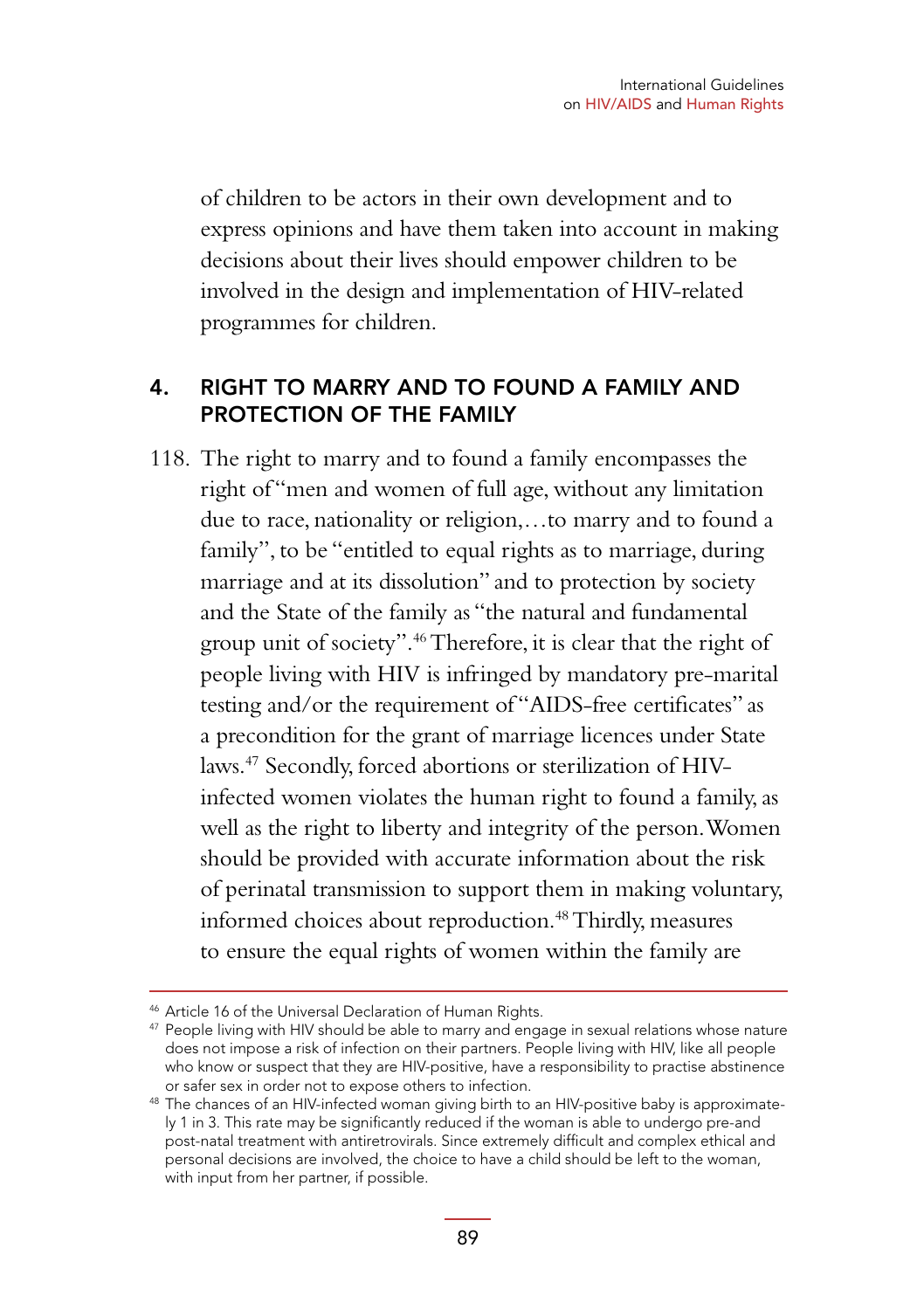necessary to enable women to negotiate safe sex with their husbands/ partners or be able to leave the relationship if they cannot assert their rights (see also "Human rights of women" above). Finally, recognition of the family as the fundamental unit of society is undermined by policies which have the effect of denying family unity. In the case of migrants, many States do not allow migrants to be accompanied by family members, and the resulting isolation can increase vulnerability to HIV infection. In the case of refugees, mandatory testing as a precondition of asylum can result in HIV-positive family members being denied asylum while the rest of the family is granted asylum.

### 5. RIGHT TO PRIVACY

- 119. Article 17 of the International Covenant on Civil and Political Rights provides that "No one shall be subjected to arbitrary or unlawful interference with his privacy, family, home or correspondence, nor to unlawful attacks on his honour and reputation. Everyone has the right to the protection of the law against such interference or attacks". The right to privacy encompasses obligations to respect physical privacy, including the obligation to seek informed consent to HIV testing and privacy of information, including the need to respect confidentiality of all information relating to a person's HIV status.
- 120. The individual's interest in his/her privacy is particularly compelling in the context of HIV, firstly, in view of the invasive character of a mandatory HIV test and, secondly, by reason of the stigma and discrimination attached to the loss of privacy and confidentiality if HIV status is disclosed. The community has an interest in maintaining privacy so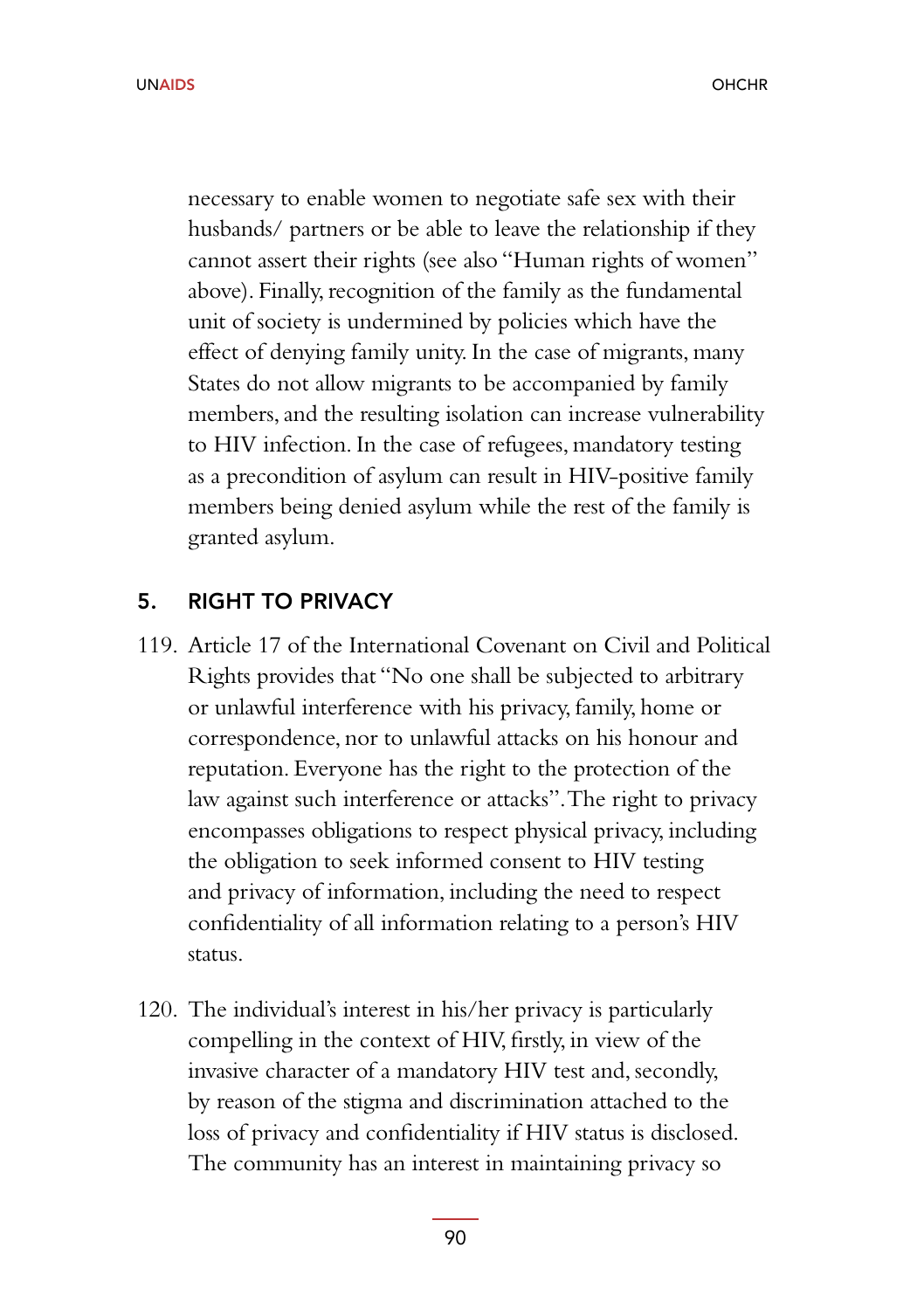that people will feel safe and comfortable in using public health measures, such as HIV prevention and care services. The interest in public health does not justify mandatory HIV testing or registration, except in cases of blood/organ/tissue donations where the human product, rather than the person, is tested before use on another person. All information on HIV sero-status obtained during the testing of donated blood or tissue must also be kept strictly confidential.

- 121. The duty of States to protect the right to privacy, therefore, includes the obligation to guarantee that adequate safeguards are in place to ensure that no testing occurs without informed consent, that confidentiality is protected, particularly in health and social welfare settings, and that information on HIV status is not disclosed to third parties without the consent of the individual. In this context, States must also ensure that HIVrelated personal information is protected in the reporting and compilation of epidemiological data and that individuals are protected from arbitrary interference with their privacy in the context of media investigation and reporting.
- 122. In societies and cultures where traditions place greater emphasis on the community, patients may more readily authorize the sharing of confidential information with their family or community. In such circumstances, disclosure to the family or community may be for the benefit of the person concerned and such shared confidentiality may not breach the duty to maintain confidentiality.
- 123. The Human Rights Committee has found that the right to privacy under article 17 of the International Covenant on Civil and Political Rights is violated by laws which criminalize private homosexual acts between consenting adults. The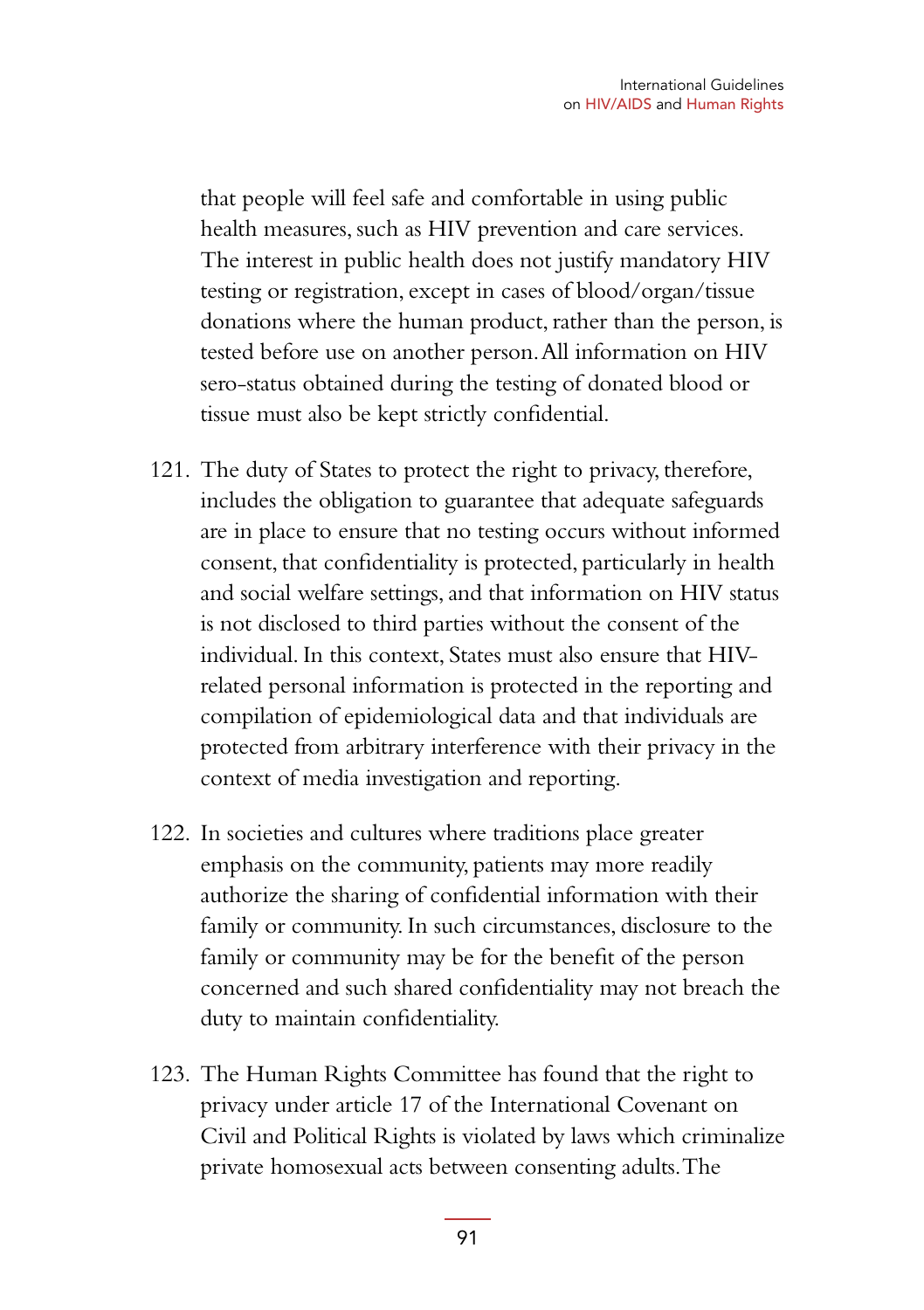Committee noted that "… the criminalization of homosexual practices cannot be considered a reasonable means or proportionate measure to achieve the aim of preventing the spread of HIV/AIDS…by driving underground many of the people at risk of infection…

[it] would appear to run counter to the implementation of effective education programmes in respect of the HIV/AIDS prevention".<sup>49</sup>

124. The Committee also noted that the term "sex" in article 26 of the Covenant which prohibits discrimination on various grounds includes "sexual orientation". In many countries, there exist laws which render criminal particular sexual relationships or acts between consenting adults, such as adultery, fornication, oral sex and sodomy. Such criminalization not only interferes with the right to privacy but it also impedes HIV/AIDS education and prevention work.

### 6. RIGHT TO ENJOY THE BENEFITS OF SCIENTIFIC PROGRESS AND ITS APPLICATIONS

125. The right to enjoy the benefits of scientific progress and its applications is important in the context of HIV in view of the rapid and continuing advances regarding testing, treatment therapies and the development of a vaccine. More basic scientific advances which are relevant to HIV concern the safety of the blood supply from HIV infection and the use of universal precautions which prevent the transmission of HIV in various settings, including that of health care. In this connection, however, developing countries experience severe resource constraints which limit not only the availability of

<sup>49</sup> Human Rights Committee, Communication No. 488/1991, Nicholas Toonan v. Australia (views adopted on 31 March 1994, fiftieth session). Official Records of the General Assembly, Fortyninth Session, Supplement No. 40 (A/49/40), vol. II, annex IX EE, para. 8.5.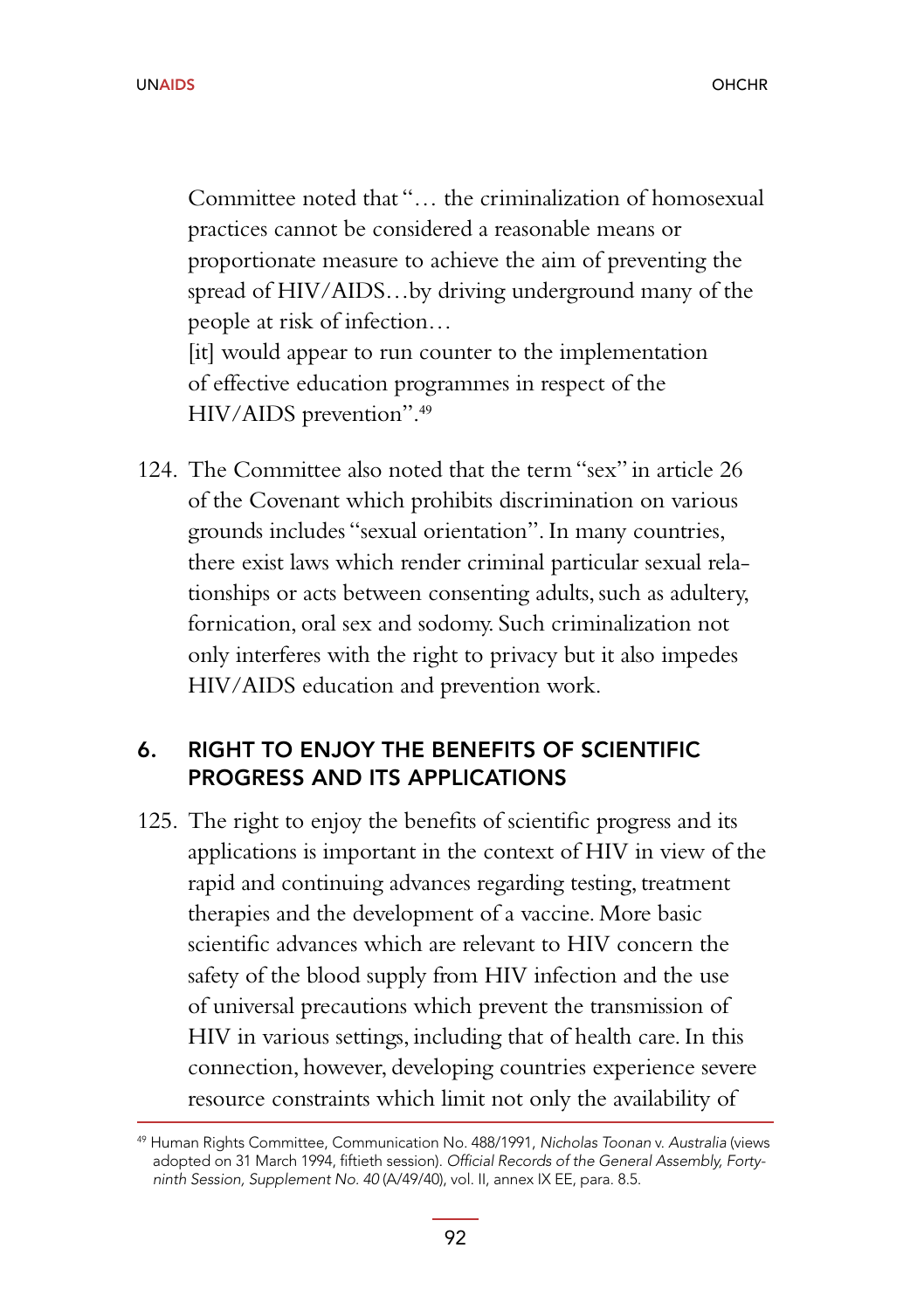such scientific benefits but also the availability of basic pain prophylaxis and antibiotics for the treatment of HIV-related conditions. Furthermore, disadvantaged and/or marginalized groups within societies may have no or limited access to available HIV-related treatments or to participation in clinical and vaccine development trials. Of deep concern is the need to share equitably among States and among all groups within States basic drugs and treatment, as well as the more expensive and complicated treatment therapies, where possible.

### 7. RIGHT TO LIBERTY OF MOVEMENT

- 126. The right to liberty of movement encompasses the rights of everyone lawfully within a territory of a State to liberty of movement within that State and the freedom to choose his/ her residence, as well as the rights of nationals to enter and leave their own country. Similarly, an alien lawfully within a State can only be expelled by a legal decision with due process protection.
- 127. There is no public health rationale for restricting liberty of movement or choice of residence on the grounds of HIV status. According to current international health regulations, the only disease which requires a certificate for international travel is yellow fever.<sup>50</sup> Therefore, any restrictions on these rights based on suspected or real HIV status alone, including HIV screening of international travellers, are discriminatory and cannot be justified by public health concerns.
- 128. Where States prohibit people living with HIV from longerterm residency due to concerns about economic costs, States should not single out HIV/AIDS, as opposed to comparable

<sup>50</sup> WHO International Health Regulations (1969).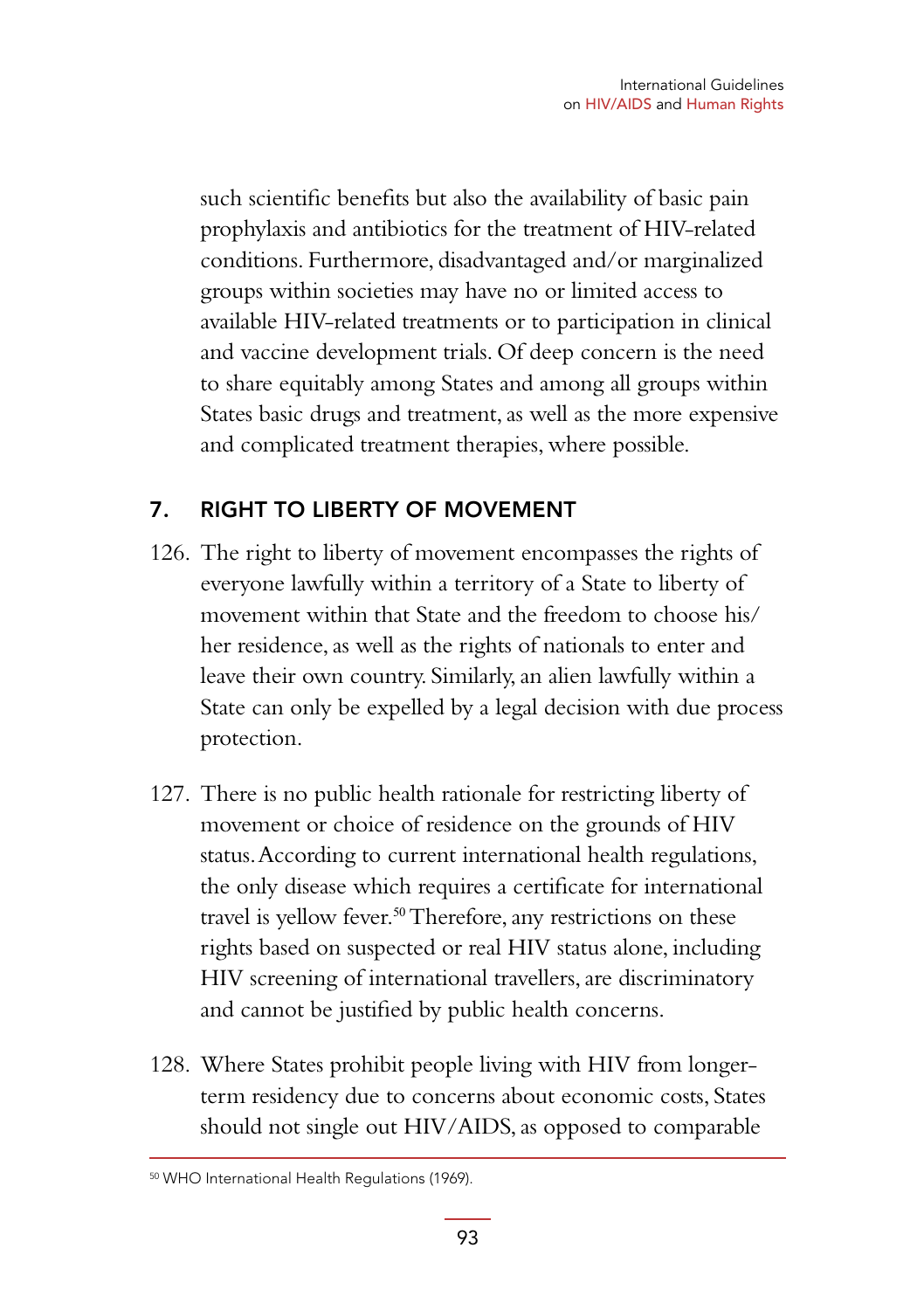conditions, for such treatment and should establish that such costs would indeed be incurred in the case of the individual alien seeking residency. In considering entry applications, humanitarian concerns, such as family reunification and the need for asylum, should outweigh economic considerations.

### 8. RIGHT TO SEEK AND ENJOY ASYLUM

- 129. Everyone has the right to seek and enjoy asylum from persecution in other countries. Under the 1951 Convention relating to the Status of Refugees and under customary international law, States cannot, in accordance with the principle of non-refoulement, return a refugee to a country where she or he faces persecution. Thus, States may not return a refugee to persecution on the basis of his or her HIV status. Furthermore, where the treatment of people living with HIV can be said to amount to persecution, it can provide a basis for qualifying for refugee status.
- 130. The United Nations High Commissioner for Refugees issued policy guidelines in March 1988 which state that refugees and asylum seekers should not be targeted for special measures regarding HIV infection and that there is no justification for screening being used to exclude HIV-positive individuals from being granted asylum.<sup>51</sup>
- 131. The Human Rights Committee has confirmed that the right to equal protection of the law prohibits discrimination in law or in practice in any fields regulated and protected by public authorities.52 These would include travel regulations, entry requirements, immigration and asylum procedures. Therefore,

<sup>51</sup> UNHCR Health Policy on AIDS, 15 February 1988 (UNHCR/IDM).

<sup>52</sup> Human Rights Committee, general comment No. 18 (37), op. cit.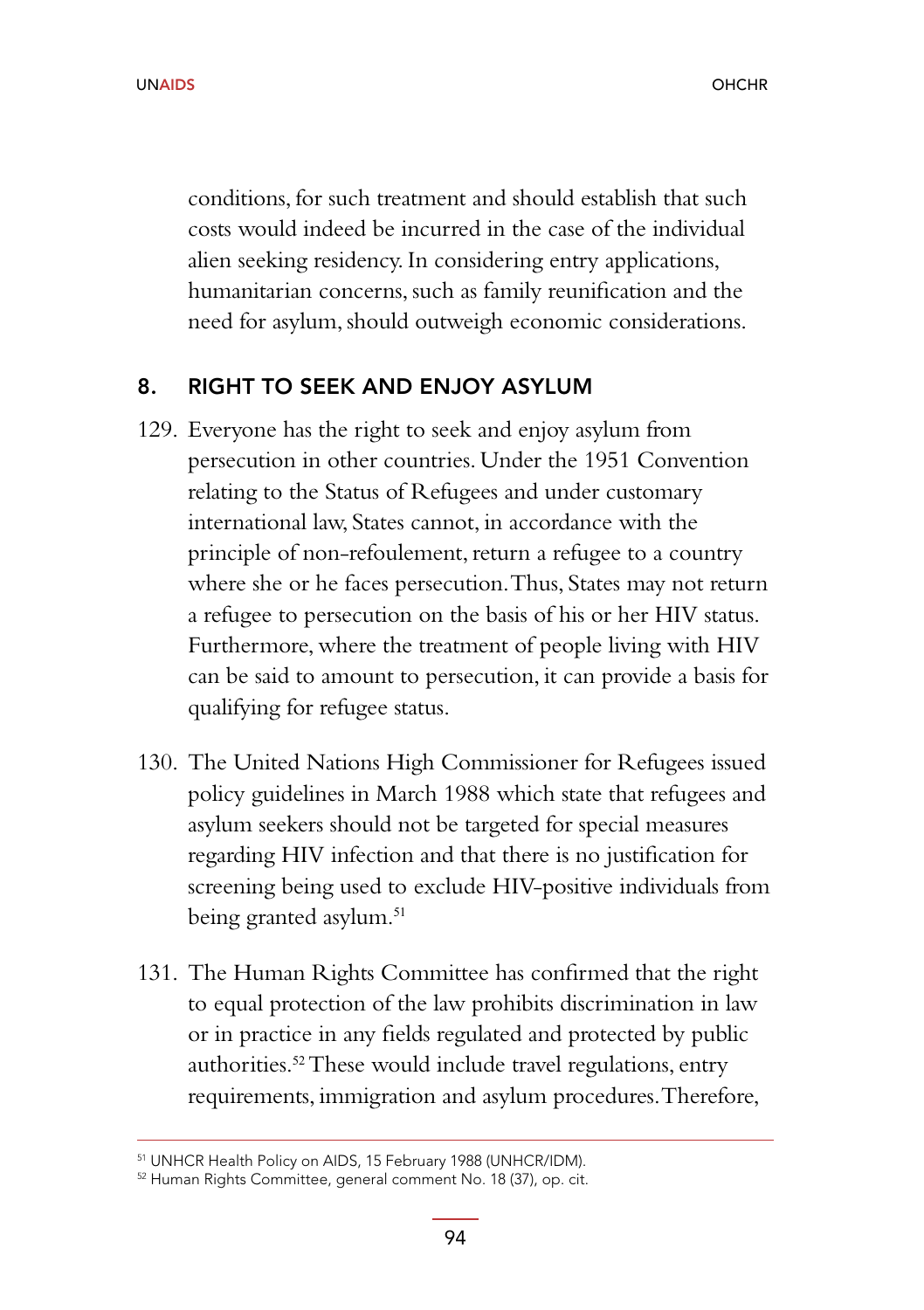although there is no right of aliens to enter a foreign country or to be granted asylum in any particular country, discrimination on the grounds of HIV status in the context of travel regulations, entry requirements, immigration and asylum procedures would violate the right to equality before the law.

### 9. RIGHT TO LIBERTY AND SECURITY OF PERSON

- 132. Article 9 of the International Covenant on Civil and Political Rights provides that "Everyone has the right to liberty and security of person. No one shall be subjected to arbitrary arrest or detention. No one shall be deprived of his liberty except on such grounds and in accordance with such procedures as are established by law".
- 133. The right to liberty and security of person should, therefore, never be arbitrarily interfered with, based merely on HIV status by using measures such as quarantine, detention in special colonies, or isolation. There is no public health justification for such deprivation of liberty. Indeed, it has been shown that public health interests are served by integrating people living with HIV within communities and benefiting from their participation in economic and public life.
- 134. In exceptional cases involving objective judgments concerning deliberate and dangerous behaviour, restrictions on liberty may be imposed. Such exceptional cases should be handled under ordinary provisions of public health, or criminal laws, with appropriate due process protection.
- 135. Compulsory HIV testing can constitute a deprivation of liberty and a violation of the right to security of person. This coercive measure is often utilized with regard to groups least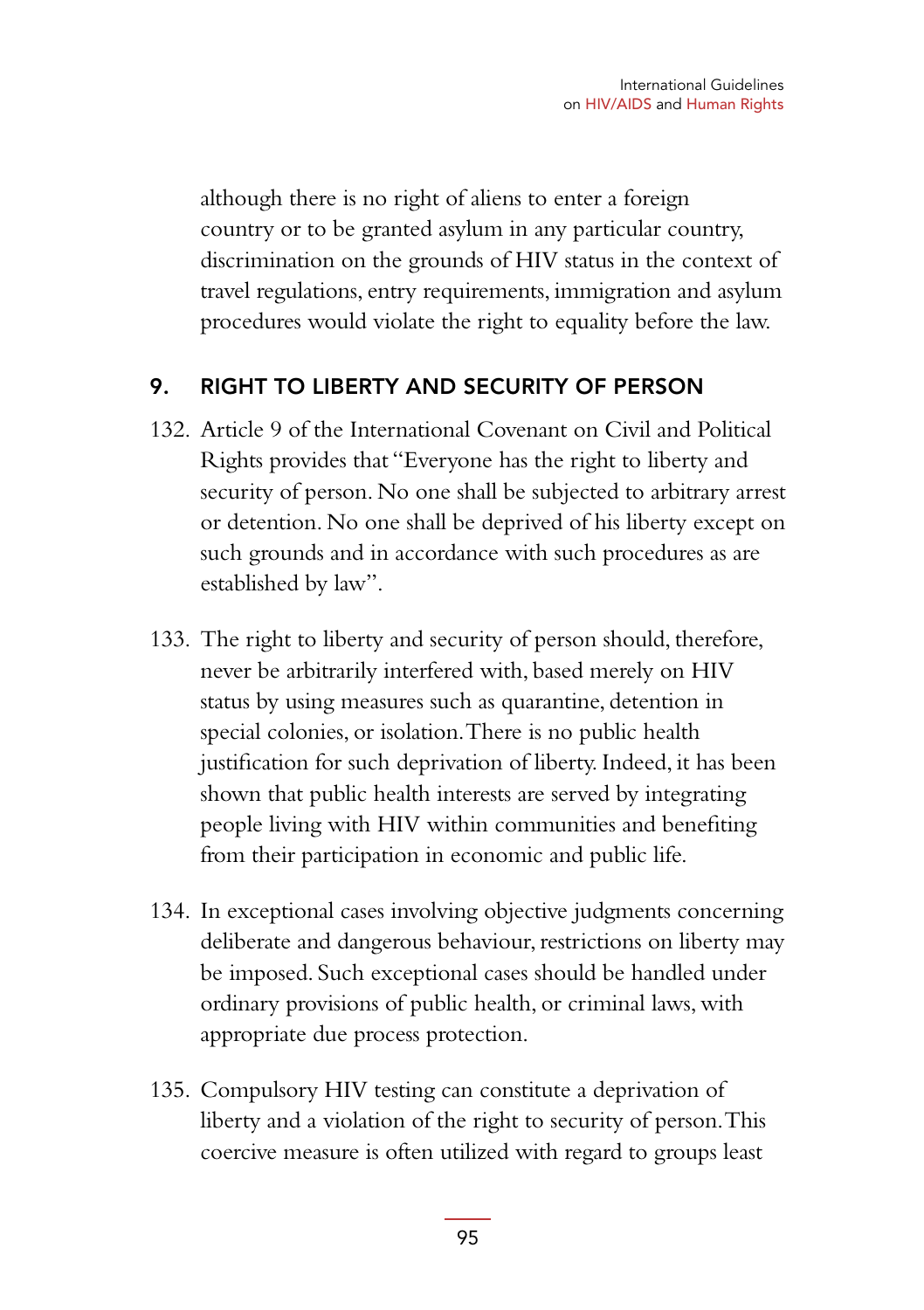able to protect themselves because they are within the ambit of Government institutions or the criminal law, e.g. soldiers, prisoners, sex workers, injecting drug users and men who have sex with men. There is no public health justification for such compulsory HIV testing. Respect for the right to physical integrity requires that testing be voluntary and that no testing be carried out without informed consent

#### 10. RIGHT TO EDUCATION

- 136. Article 26 of the Universal Declaration of Human Rights states in part that "Everyone has the right to education. …Education shall be directed to the full development of the human personality and to the strengthening of respect for human rights and fundamental freedoms. It shall promote understanding, tolerance and friendship…". This right includes three broad components which apply in the context of HIV/AIDS. Firstly, both children and adults have the right to receive HIV-related education, particularly regarding prevention and care. Access to education concerning HIV is an essential life-saving component of effective prevention and care programmes. It is the State's obligation to ensure, in every cultural and religious tradition, that appropriate means are found so that effective HIV information is included in educational programmes inside and outside schools. The provision of education and information to children should not be considered as promoting early sexual experimentation; rather, as studies indicate, it delays sexual activity.<sup>53</sup>
- 137. Secondly, States should ensure that both children and adults living with HIV are not discriminatorily denied access to

<sup>53</sup> M. Alexander, "Information and Education Laws", in Dr. Jayasuriya (ed.) HIV, Law, Ethics and Human Rights, UNDP, New Delhi, 1995, p. 54. Impact of HIV and sexual health education on the sexual behaviour of young people: a review update, UNAIDS, 1997.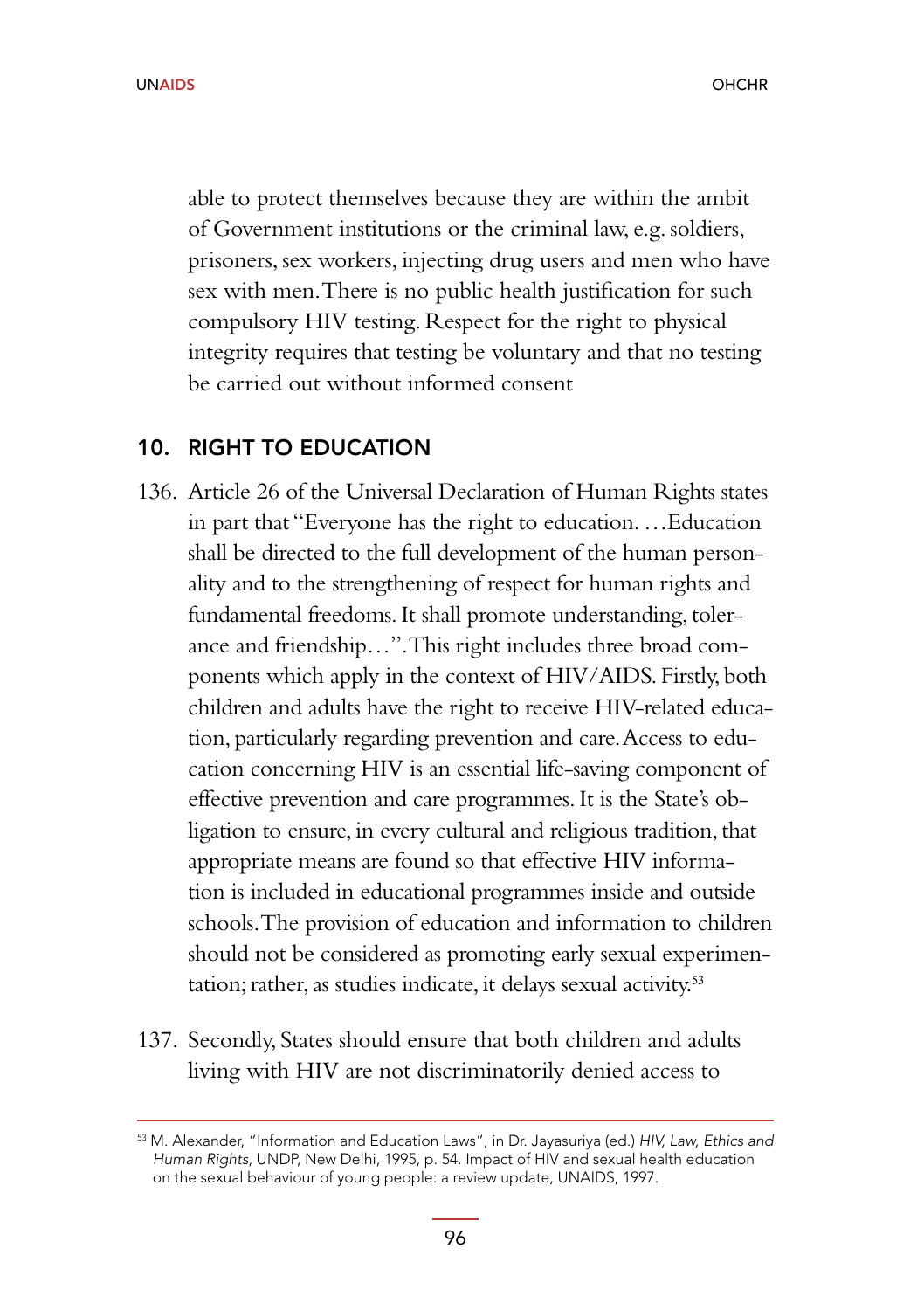education, including access to schools, universities, scholarships and international education or subject to restrictions because of their HIV status. There is no public health rationale for such measures since there is no risk of transmitting HIV casually in educational settings. Thirdly, States should, through education, promote understanding, respect, tolerance and nondiscrimination in relation to persons living with HIV.

### 11. FREEDOM OF EXPRESSION AND INFORMATION

138. Article 19 of the International Covenant on Civil and Political Rights states in part that "Everyone shall have the right to hold opinions without interference. …Everyone shall have the right to freedom of expression; this right shall include the freedom to seek, receive and impart information and ideas of all kinds…". This right, therefore, includes the right to seek, receive and impart HIV-related prevention and care information. Educational material which may necessarily involve detailed information about transmission risks and may target groups engaged in illegal behaviour, such as injecting drug use and sexual activity between the same sexes, where applicable, should not be wrongfully subject to censorship or obscenity laws or laws making those imparting the information liable for "aiding and abetting" criminal offences. States are obliged to ensure that appropriate and effective information on methods to prevent HIV transmission is developed and disseminated for use in different multicultural contexts and religious traditions. The media should be respectful of human rights and dignity, specifically the right to privacy, and use appropriate language when reporting on HIV. Media reporting on HIV should be accurate, factual, sensitive and avoid stereotyping and stigmatization.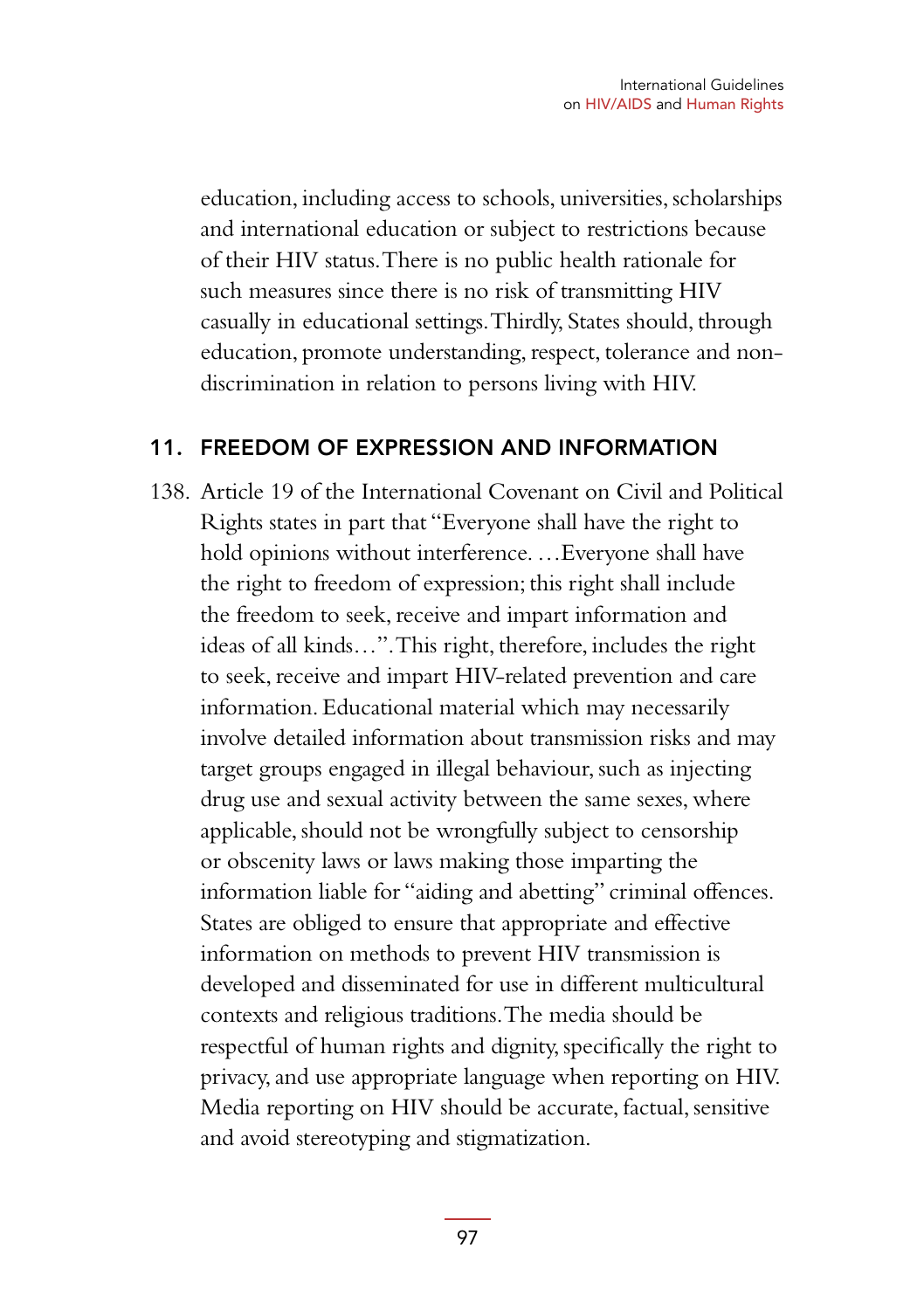#### 12. FREEDOM OF ASSEMBLY AND ASSOCIATION

- 139. Article 20 of the Universal Declaration of Human Rights provides that "Everyone has the right to freedom of peaceful assembly and association". This right has been frequently denied to non-governmental organizations working in the field of human rights, AIDS service organizations (ASOs) and community-based organizations (CBOs), with applications for registration being refused as a result of their perceived criticism of Governments or of the focus of some of their activities, e.g. sex work. In general, non-governmental organizations and their members involved in the field of human rights should enjoy the rights and freedoms recognized in human rights instruments and the protection of national law. In the context of HIV/AIDS, the freedom of assembly and association with others is essential to the formation of HIV-related advocacy, lobby and self-help groups to represent interests and meet the needs of various groups affected by HIV, including people living with HIV. Public health and an effective response to HIV are undermined by obstructing interaction and dialogue with and among such groups, other social actors, civil society and Government.
- 140. Furthermore, persons living with HIV should be protected against direct or indirect discrimination based on HIV status in their admission to organizations of employers or trade unions, continuation as members and participation in their activities, in conformity with ILO instruments on freedom of association and collective bargaining. At the same time, workers' and employers' organizations can be important factors in raising awareness on issues connected with HIV and in dealing with its consequences in the workplace.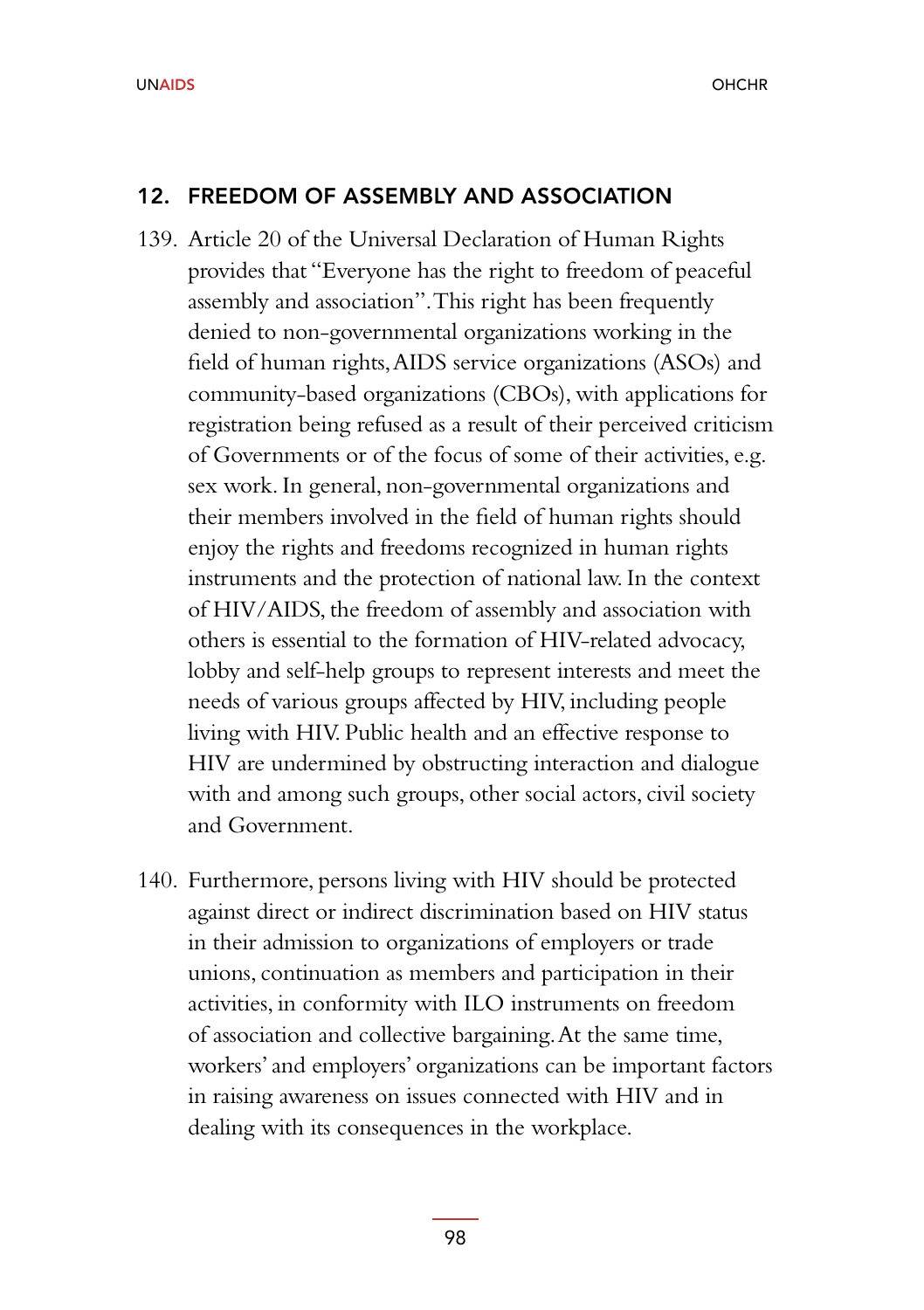### 13. RIGHT TO PARTICIPATION IN POLITICAL AND CULTURAL LIFE

- 141. Realization of the right to take part in the conduct of public affairs,<sup>54</sup> as well as in cultural life,<sup>55</sup> is essential to guaranteeing participation by those most affected by HIV in the development and implementation of HIV-related policies and programmes. These human rights are reinforced by the principles of participatory democracy; this assumes the involvement of people living with HIV and their families, women, children and groups vulnerable to HIV in designing and implementing programmes that will be most effective by being tailored to the specific needs of these groups. It is essential that people living with HIV remain fully integrated in the political, economic, social and cultural aspects of community life.
- 142. People living with HIV have the right to their cultural identity and to various forms of creativity, both as a means of artistic expression and as a therapeutic activity. Increasing recognition has been given to the expression of creativity as a popular medium for imparting HIV information, combating intolerance, and as a therapeutic form of solidarity.

### 14. RIGHT TO THE HIGHEST ATTAINABLE STANDARD OF PHYSICAL AND MENTAL HEALTH

143. The right to the highest attainable standard of physical and mental health comprises, *inter alia*, "the prevention, treatment and control of epidemic…diseases" and "the creation of conditions which would assure to all medical service and medical attention in the event of sickness".<sup>56</sup>

<sup>54</sup> Article 25 of the International Covenant on Civil and Political Rights.

<sup>55</sup> Article 15 of the International Covenant on Economic, Social and Cultural Rights.

<sup>&</sup>lt;sup>56</sup> Article 12 of the International Covenant on Economic, Social and Cultural Rights.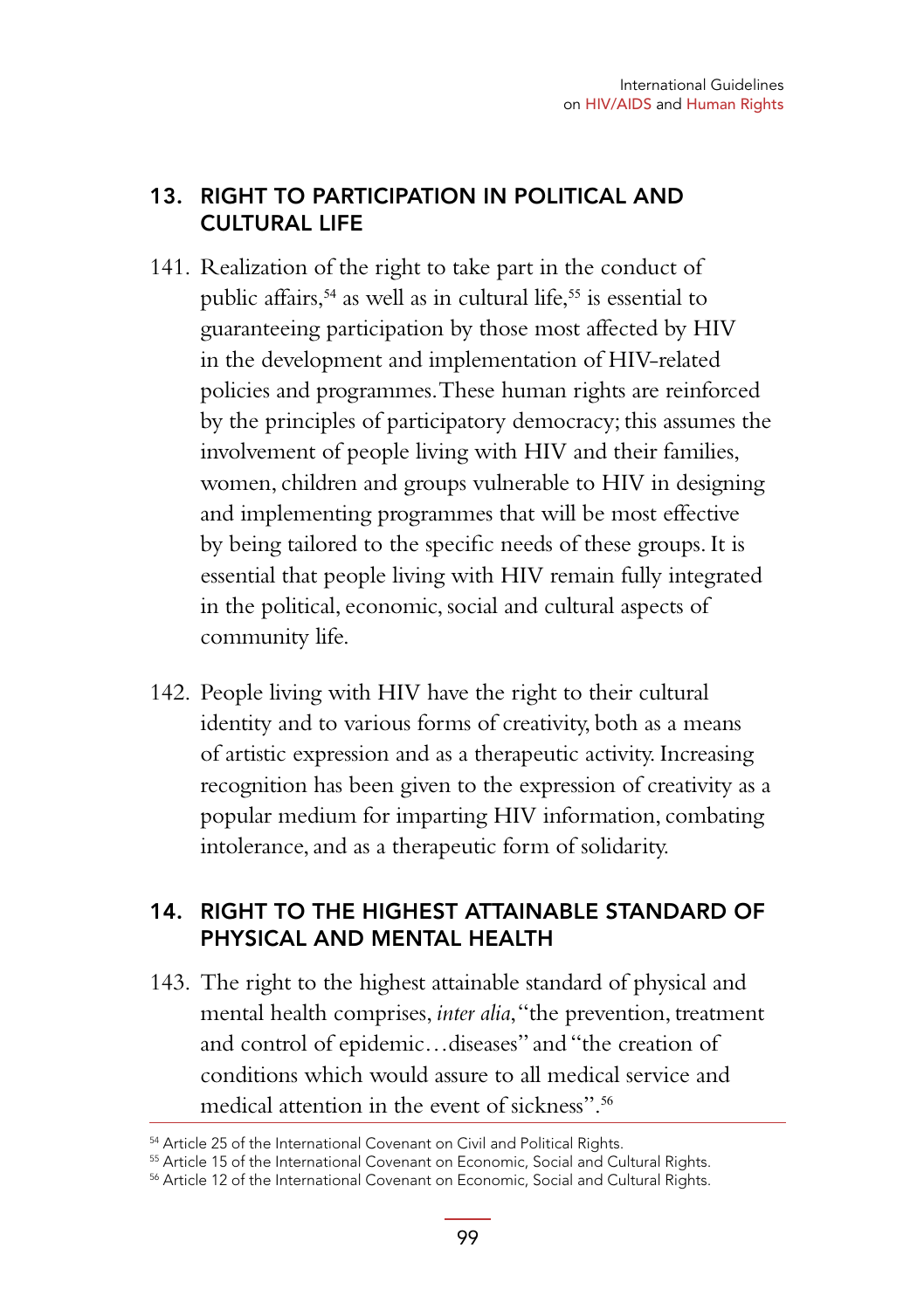- 144. In order to meet these obligations in the context of HIV, States should ensure the provision of appropriate HIVrelated information, education and support, including access to services for sexually transmitted diseases, to the means of prevention (such as condoms and clean injection equipment) and to voluntary and confidential testing with pre-and posttest counselling, in order to enable individuals to protect themselves and others from infection. States should also ensure a safe blood supply and implementation of "universal precautions" to prevent transmission in settings such as hospitals, doctors' offices, dental practices and acupuncture clinics, as well as informal settings, such as during home births.
- 145.States should also ensure access to adequate treatment and drugs, within the overall context of their public health policies, so that people living with HIV can live as long and as successfully as possible. People living with HIV should also have access to clinical trials and should be free to choose amongst all available drugs and therapies, including alternative therapies. International support is essential from both the public and private sectors, for developing countries for increased access to health care and treatment, drugs and equipment. In this context, States should ensure that neither expired drugs nor other invalid materials are supplied.
- 146. States may have to take special measures to ensure that all groups in society, particularly marginalized groups, have equal access to HIV-related prevention, care and treatment services. The human rights obligations of States to prevent discrimination and to assure medical service and medical attention for everyone in the event of sickness require States to ensure that no one is discriminated against in the health-care setting on the basis of their HIV status.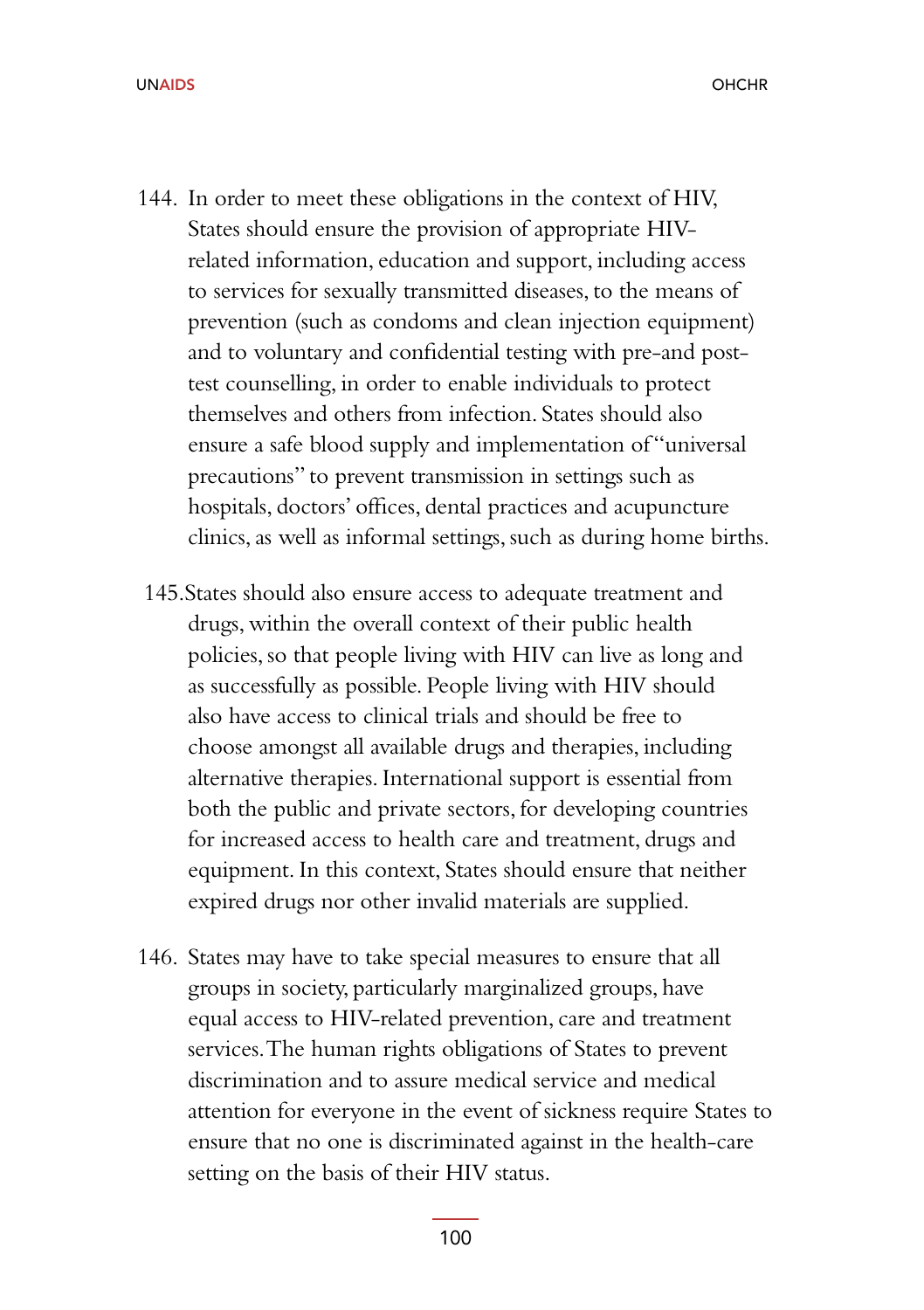### 15. RIGHT TO AN ADEQUATE STANDARD OF LIVING AND SOCIAL SECURITY SERVICES

- 147. Article 25 of the Universal Declaration of Human Rights states that "Everyone has the right to a standard of living adequate for the health and well-being of himself and his family, including food, clothing, housing and medical care and necessary social services, and the right to security in the event of unemployment, sickness, disability, widowhood, old age or other lack of livelihood in circumstances beyond his control". Enjoyment of the right to an adequate standard of living is essential to reduce vulnerability to the risk and consequences of HIV infection. It is particularly relevant to meeting the needs of people living with HIV/AIDS, and/or their families, who have become impoverished by HIV/AIDS as a result of increased morbidity due to AIDS and/or discrimination which can result in unemployment, homelessness and poverty. If States introduce priority ranking for such services for resource allocation purposes, then PLHAs and persons with comparable conditions and disabilities should qualify for preferential treatment due to their dire circumstances.
- 148. States should take steps to ensure that people living with HIV are not discriminatorily denied an adequate standard of living and/or social security and support services on the basis of their health status.

### 16. RIGHT TO WORK

149. "Everyone has the right to work…[and] to just and favourable conditions of work".57 The right to work entails the right of every person to access to employment without any

<sup>57</sup> Article 23, of the Universal Declaration of Human Rights.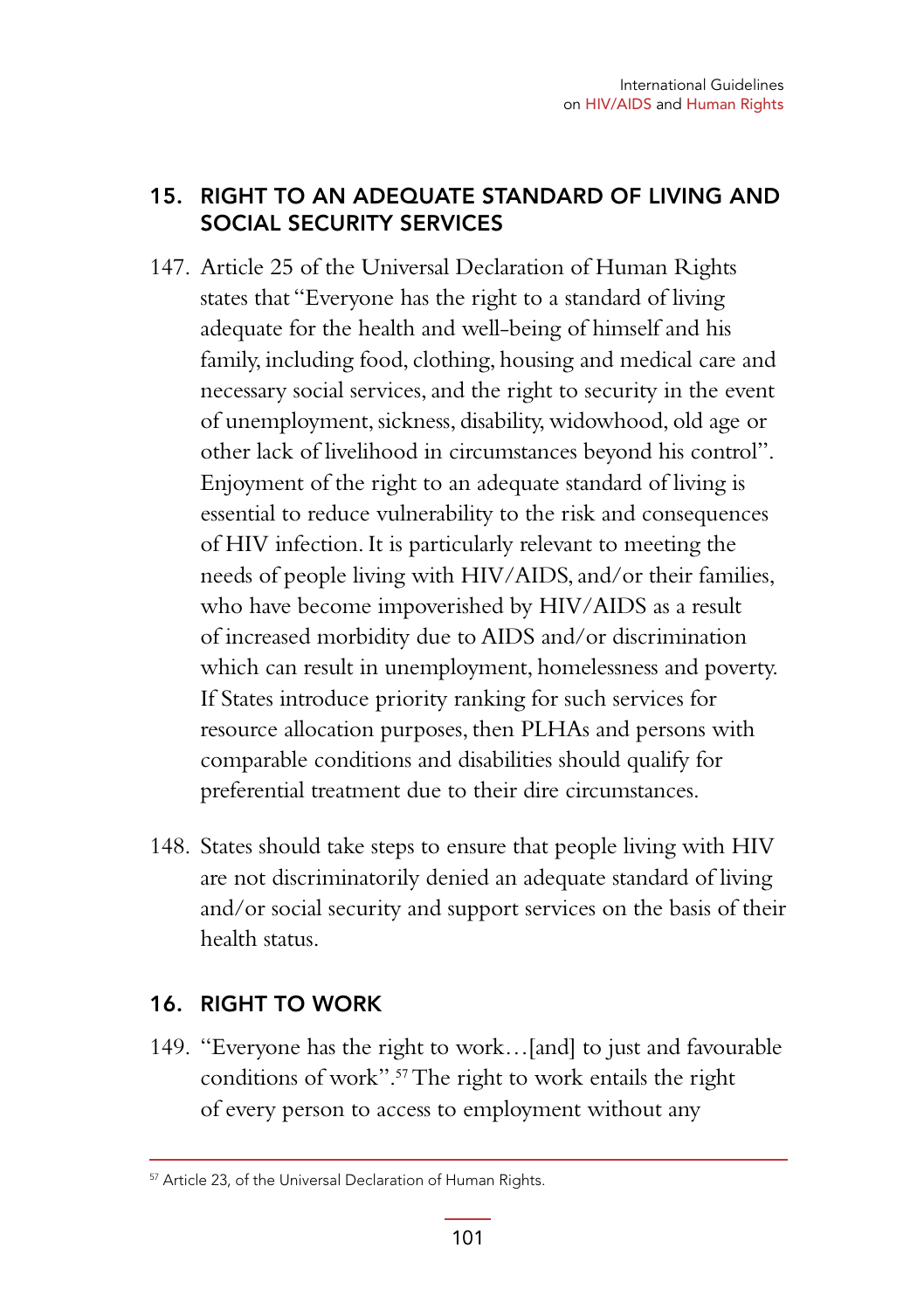precondition except the necessary occupational qualifications. This right is violated when an applicant or employee is required to undergo mandatory testing for HIV and is refused employment or dismissed or refused access to employee benefits on the grounds of a positive result. States should ensure that persons with living with HIV are allowed to work as long as they can carry out the functions of the job. Thereafter, as with any other illness, people living with HIV should be provided with reasonable accommodation to be able to continue working as long as possible and, when no longer able to work, be given equal access to existing sickness and disability schemes. The applicant or employee should not be required to disclose his or her HIV status to the employer nor in connection with his or her access to workers' compensation, pension benefits and health insurance schemes. States' obligations to prevent all forms of discrimination in the workplace, including on the grounds of HIV, should extend to the private sector.

150. As part of favourable conditions of work, all employees have the right to safe and healthy working conditions. "In the vast majority of occupations and occupational settings, work does not involve a risk of acquiring or transmitting HIV between workers, from worker to client, or from client to worker."58 However, where a possibility of transmission does exist in the workplace, such as in health-care settings, States should take measures to minimize the risk of transmission. In particular, workers in the health sector must be properly trained in universal precautions for the avoidance of transmission of infection and be supplied with the means to implement such procedures.

<sup>58</sup> Consultation on AIDS and the Workplace (World Health Organization, in association with the International Labour Organization), Geneva, 1988, sect. II, "Introduction".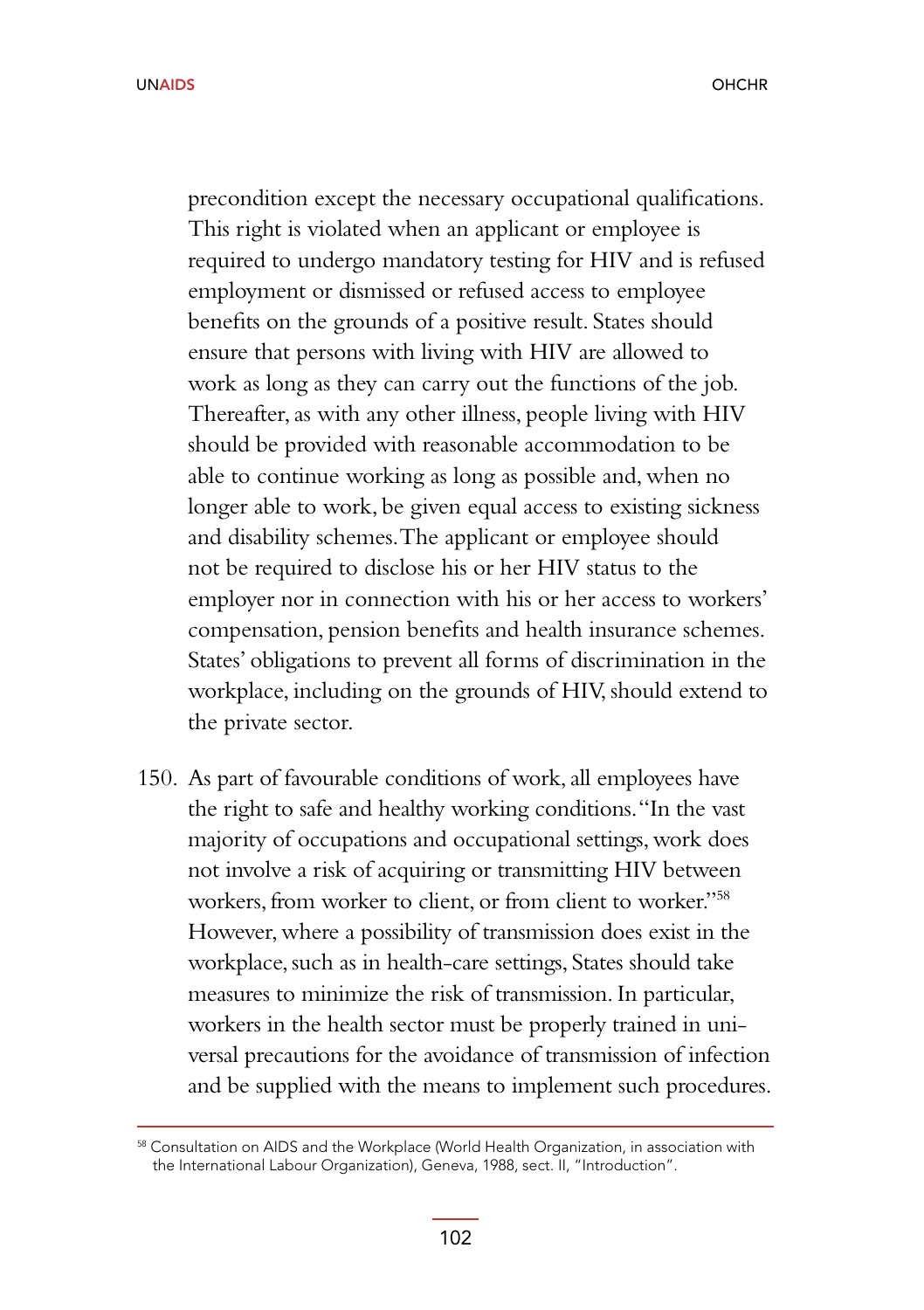### 17. FREEDOM FROM CRUEL, INHUMAN OR DEGRADING TREATMENT OR PUNISHMENT

- 151. The right to freedom from cruel, inhuman or degrading treatment or punishment can arise in a variety of ways in the context of HIV, for example in the treatment of prisoners.
- 152. Imprisonment is punishment by deprivation of liberty but should not result in the loss of human rights or dignity. In particular, the State, through prison authorities, owes a duty of care to prisoners, including the duty to protect the rights to life and to health of all persons in custody. Denial to prisoners of access to HIV-related information, education and means of prevention (bleach, condoms, clean injection equipment), voluntary testing and counselling, confidentiality and HIVrelated health care and access to and voluntary participation in treatment trials, could constitute cruel, inhuman or degrading treatment or punishment. The duty of care also comprises a duty to combat prison rape and other forms of sexual victimization that may result, *inter alia*, in HIV transmission.
- 153. Thus, all prisoners engaging in dangerous behaviour, including rape and sexual coercion, should be subject to discipline based on their behaviour, without reference to their HIV status. There is no public health or security justification for mandatory HIV testing of prisoners, nor for denying inmates living with HIV access to all activities available to the rest of the prison population. Furthermore, the only justification for segregation of people living with HIV from the prison population would be for the health of themselves. Prisoners with terminal diseases, including AIDS, should be considered for early release and given proper treatment outside prison.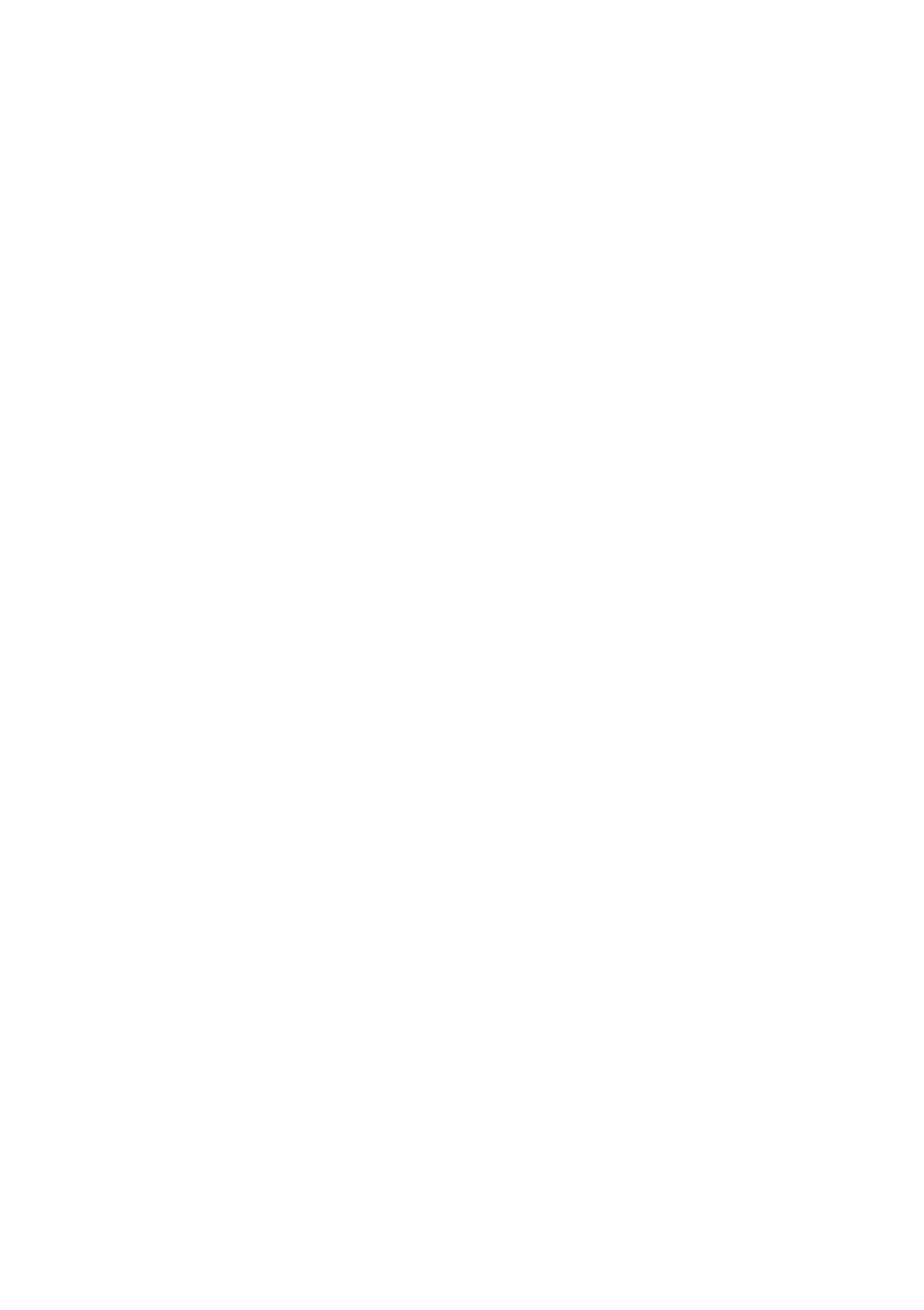### **History of the recognition of the importance of human rights in the context of HIV**

1. The World Health Organization (WHO) held an International Consultation on Health Legislation and Ethics in the Fields of HIV/AIDS in April 1988 at Oslo. It advocated bringing down barriers between people who were infected and those who were not infected and placing actual barriers (e.g. condoms) between individuals and the virus. On 13 May 1988, the World Health Assembly passed resolution WHA41.24 entitled "Avoidance of discrimination in relation to HIV-infected people and people with AIDS", which underlined how vital respect for human rights was for the success of national AIDS prevention and control programmes and urged member States to avoid discriminatory action in the provision of services, employment and travel. In July 1989, the first international consultation on AIDS and human rights was organized by the then United Nations Centre for Human Rights, in cooperation with the World Health Organization/GPA. The report of the consultation highlighted the human rights issues raised in the context of HIV/AIDS and proposed the elaboration of guidelines. Resolution WHA45.35 of 14 May 1992 recognized that there is no public health rationale for measures which arbitrarily limit individual rights, such as mandatory screening. In 1990, the World Health Organization conducted regional workshops on the legal and ethical aspects of HIV/AIDS at Seoul, Brazzaville and New Delhi. The first of these workshops developed guidelines to evaluate current and elaborate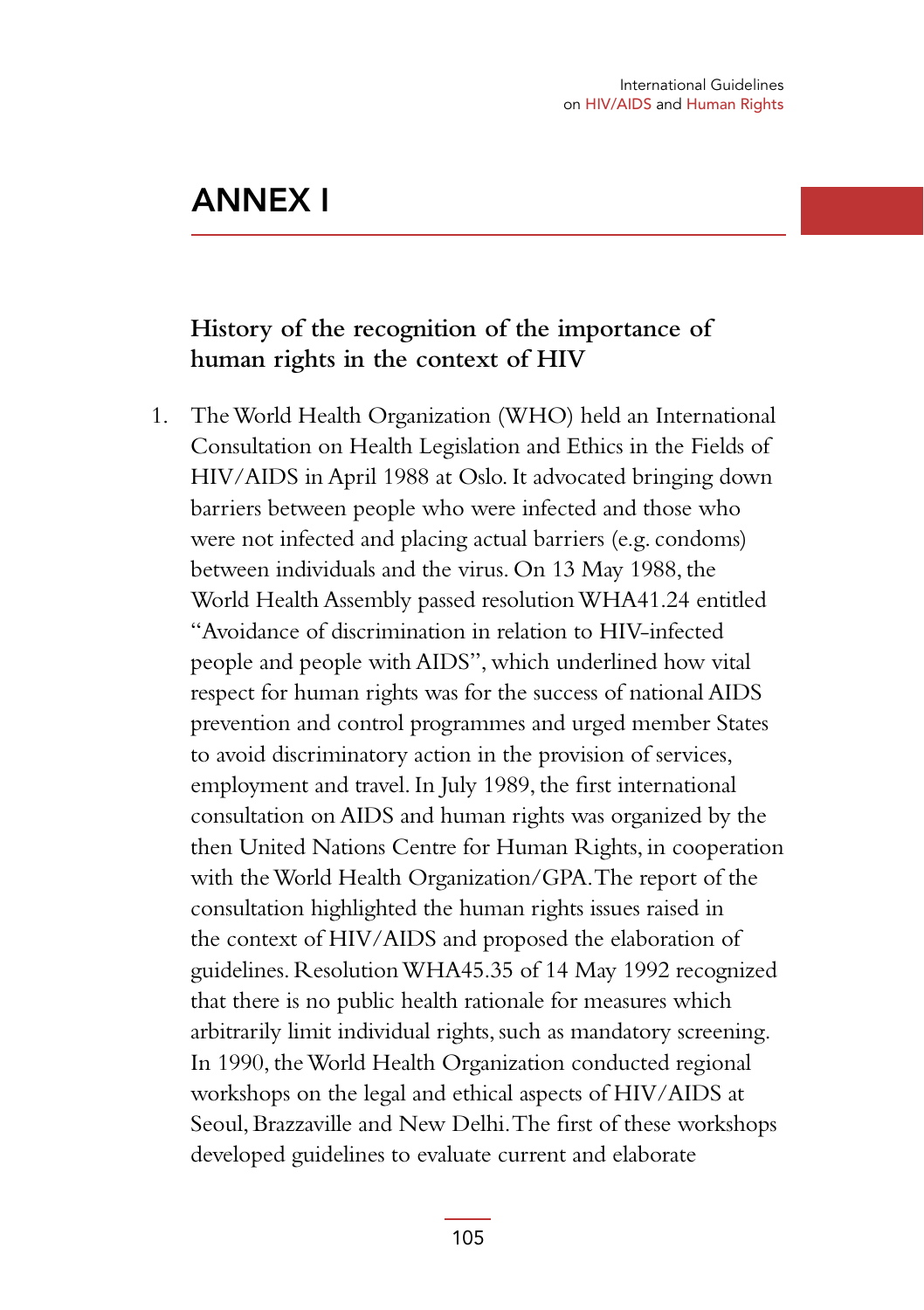future legal measures for the control of HIV to be used as a check-list by countries considering legal policy issues.59 In November 1991, the WHO Regional Office for Europe and the International Association of Rights and Humanity held a Pan-European Consultation on HIV/AIDS in the Context of Public Health and Human Rights in Prague, which considered the Rights and Humanity Declaration and Charter and developed a consensus statement (the Prague Statement). Three further consultations on HIV, law and law reform were convened during 1995 by the WHO Regional Office for Europe, for countries in Eastern Europe and Central Asia.

- 2. The United Nations Development Programme held Inter-Country Consultations on Ethics, Law and HIV in Cebu (Philippines) in May 1993 and in Dakar, in June 1994.<sup>60</sup> Both of these consultations produced consensus documents reaffirming a commitment to voluntarism, ethics and the human rights of those affected (the Cebu Statement of Belief and the Dakar Declaration). UNDP also held Regional Training Workshops on HIV Law and Law Reform in Asia and the Pacific at Colombo, Beijing and Nadi (Fiji) in 1995.
- 3. Law reform programmes focusing on human rights have been ongoing in countries such as Australia, Canada, the United States, South Africa and in the Latin American region, together with networks of legal advocates, practitioners and activists at governmental and community levels. One concrete achievement of such groups has been the successful lobbying for general anti-discrimination legislation at national and local levels which defines disability broadly and sensitively enough to

<sup>59</sup> See WHO document RS/90/GE/11(KOR).

<sup>60</sup> R. Glick (ed.), Inter-Country Consultation on Ethics, Law and HIV (Cebu), New Delhi, India, 1995; UNDP, Inter-Country Consultation on Ethics, Law and HIV, Dakar, Senegal, 1995.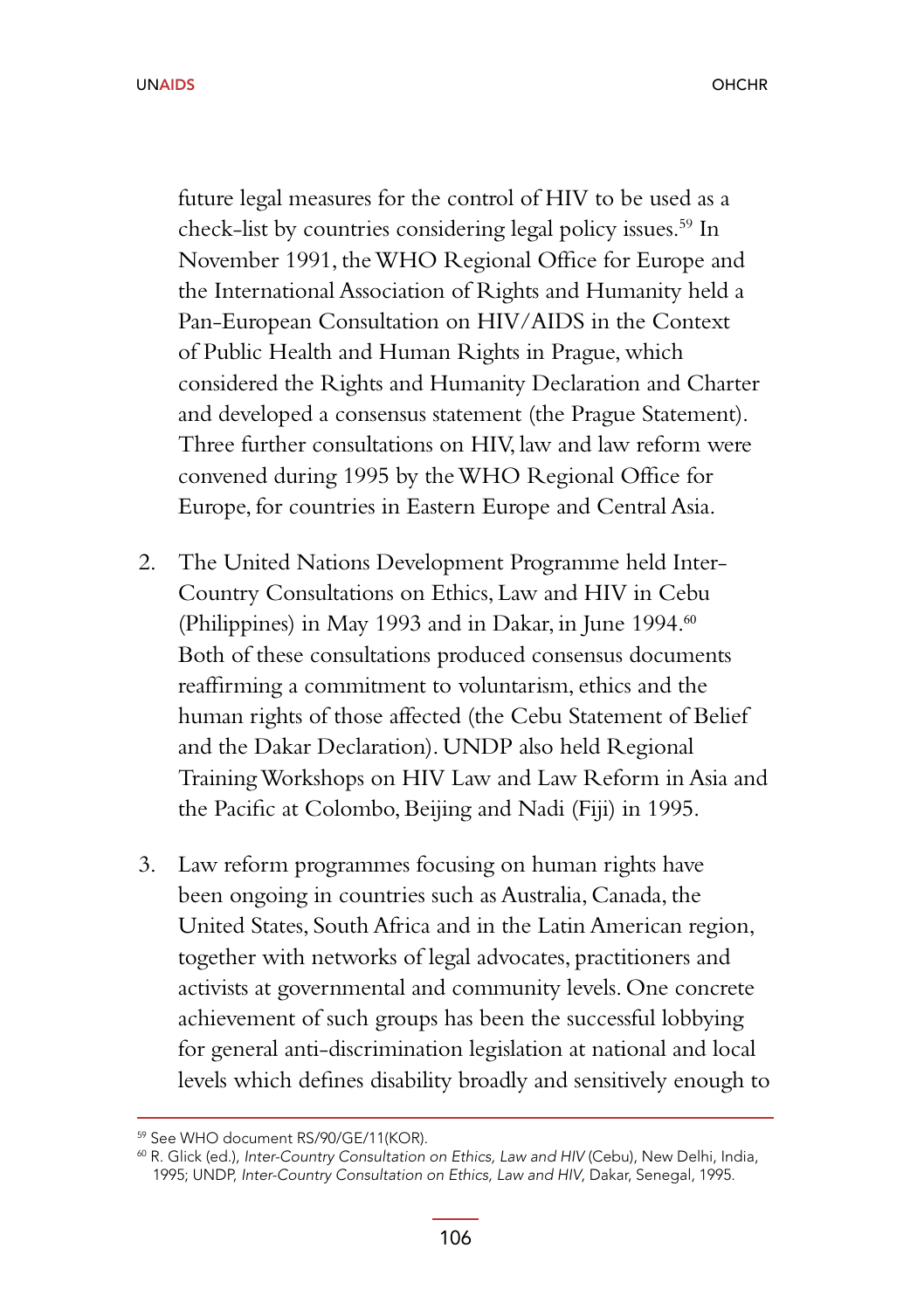explicitly include HIV/AIDS. Such civil legislation exists in the United States, the United Kingdom, Australia, New Zealand and Hong Kong. In France, such a definition is contained in the Penal Code. Some countries have constitutional guarantees of human rights with practical enforcement mechanisms, such as the Canadian Charter of Rights.

4. The United Nations General Assembly, in its resolutions 45/187 of 21 December 1990 and 46/203 of 20 December 1991, emphasized the need to counter discrimination and to respect human rights and recognized that discriminatory measures drove HIV/AIDS underground, making it more difficult to combat, rather than stopping its spread. The Special Rapporteur of the United Nations Sub-Commission on Prevention of Discrimination and Protection of Minorities on discrimination against HIV-infected people and people living with AIDS presented a series of reports to the Sub-Commission between 1990 and 1993.<sup>61</sup> The Special Rapporteur's reports highlighted the need for education programmes to create a genuine climate of respect for human rights in order to eradicate discriminatory practices which are contrary to international law. The right to health can only be implemented by advising people of the means of prevention and the Special Rapporteur made specific reference to the vulnerable situation of women and children in the spread of HIV. Since 1989, the Sub-Commission, at its annual sessions, has adopted resolutions on discrimination against people living with HIV.62

<sup>61</sup> E/CN.4/Sub.2/1990/9, E/CN.4/Sub.2/1991/10, E/CN.4/Sub.2/1992/10 and E/CN.4/

 $62$  Sub-Commission resolutions and decisions 1989/17, 1990/118, 1991/109, 1992/108, 1993/31, 1994/29, 1995/21, 1996/33, 1997/40.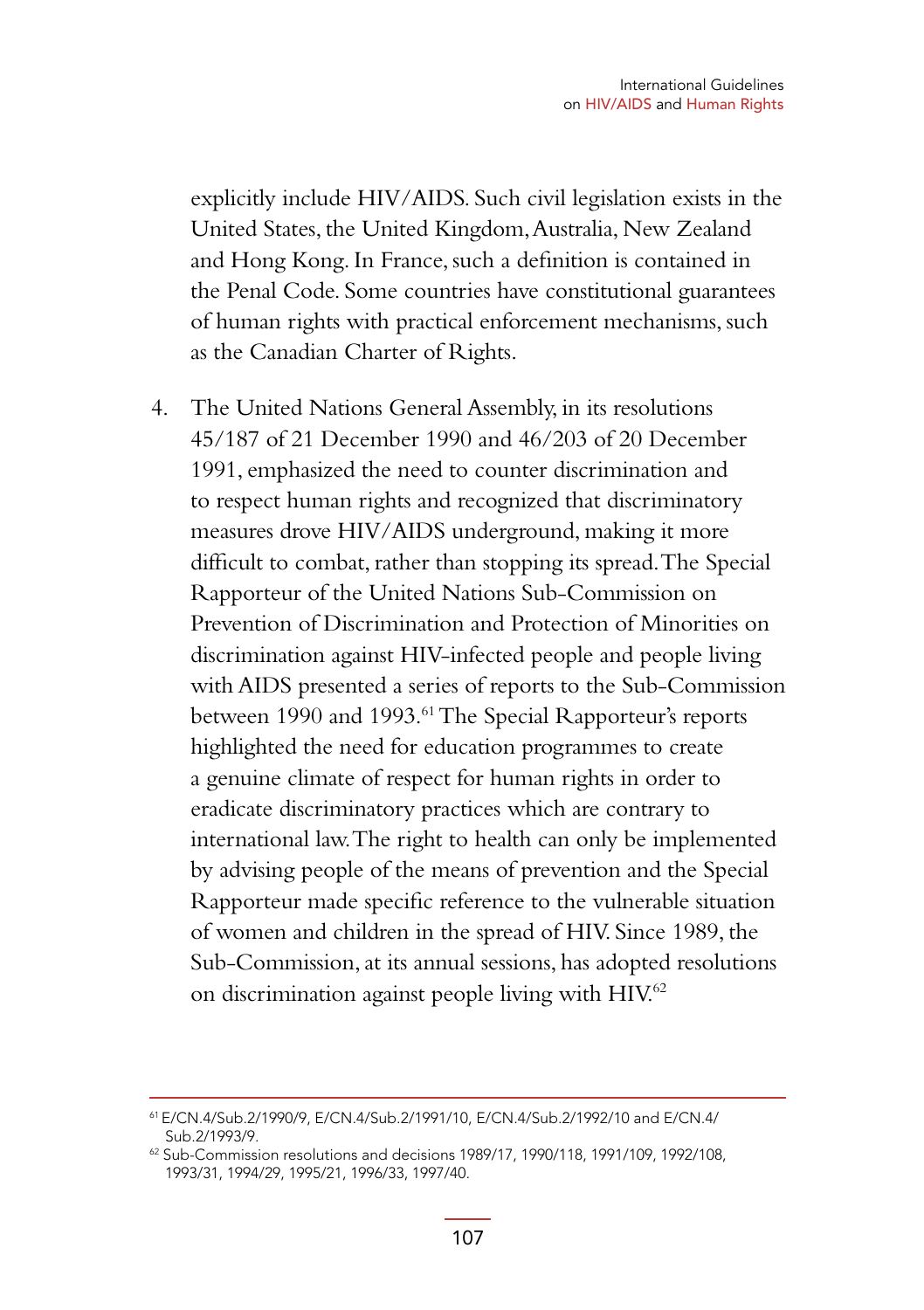- 5. The United Nations Commission on Human Rights, at its annual sessions since 1990, has also adopted numerous resolutions on human rights and HIV which, *inter alia*, confirm that discrimination on the basis of HIV/AIDS status, actual or presumed, is prohibited by existing international human rights standards and clarify that the term "or other status" used in the non-discrimination clauses of such texts "should be interpreted to include health status, such as HIV/AIDS".<sup>63</sup>
- 6. There have also been prestigious academic international studies of HIV and human rights: these include the work of the late Paul Sieghart for the British Medical Association Foundation for AIDS;<sup>64</sup> the François-Xavier Bagnoud Center for Health and Human Rights, Harvard School of Public Health;<sup>65</sup> the International Federation of Red Cross and Red Crescent Societies; the National Advisory Committee on AIDS in Canada;<sup>66</sup> the Pan-American Health Organization (PAHO);<sup>67</sup> the Swiss Institute of Comparative Law;<sup>68</sup> by the Danish Centre on Human Rights 69and by the Georgetown/Johns Hopkins University Program in Law and Public Health.<sup>70</sup>

<sup>63</sup> Commission on Human Rights resolutions 1990/65, 1992/56, 1993/53, 1994/49, 1995/44 and 1996/43. Relevant reports of the Secretary-General submitted to the Commission on Human Rights are E/CN.4/1995/45 and E/CN.4/1996/44 and E/CN.4/1997/37.

<sup>64</sup> P. Sieghart, op. cit.

<sup>&</sup>lt;sup>65</sup> International Federation of the Red Cross and Red Crescent Societies, AIDS, Health and Human Rights: An Explanatory Manual, Geneva, 1995. See, in particular, p. 43 on the Four-Step Impact Assessment of Public Health and Human Rights.

<sup>66</sup> HIV and Human Rights in Canada, submitted to the Minister of National Health and Welfare, January 1992.

<sup>&</sup>lt;sup>67</sup> PAHO, Ethics and Law in the Study of AIDS, Scientific Publication No. 530, Washington, D.C., 1992.<br><sup>68</sup> Swiss Institute of Comparative Law (Lausanne), Comparative Study on Discrimination of

Persons Infected with HIV or Suffering from AIDS, Council of Europe, Steering Committee for Human Rights, CDDH (92) 14 Rev. Bil., Strasbourg, September 1992.

<sup>69</sup> Danish Centre on Human Rights, AIDS and Human Rights, Akademisk Forlag, Copenhagen, 1988.

<sup>70</sup> L. Gostin and Z. Lazzarini, Public Health and Human Rights in the HIV Pandemic, Oxford University Press, 1997.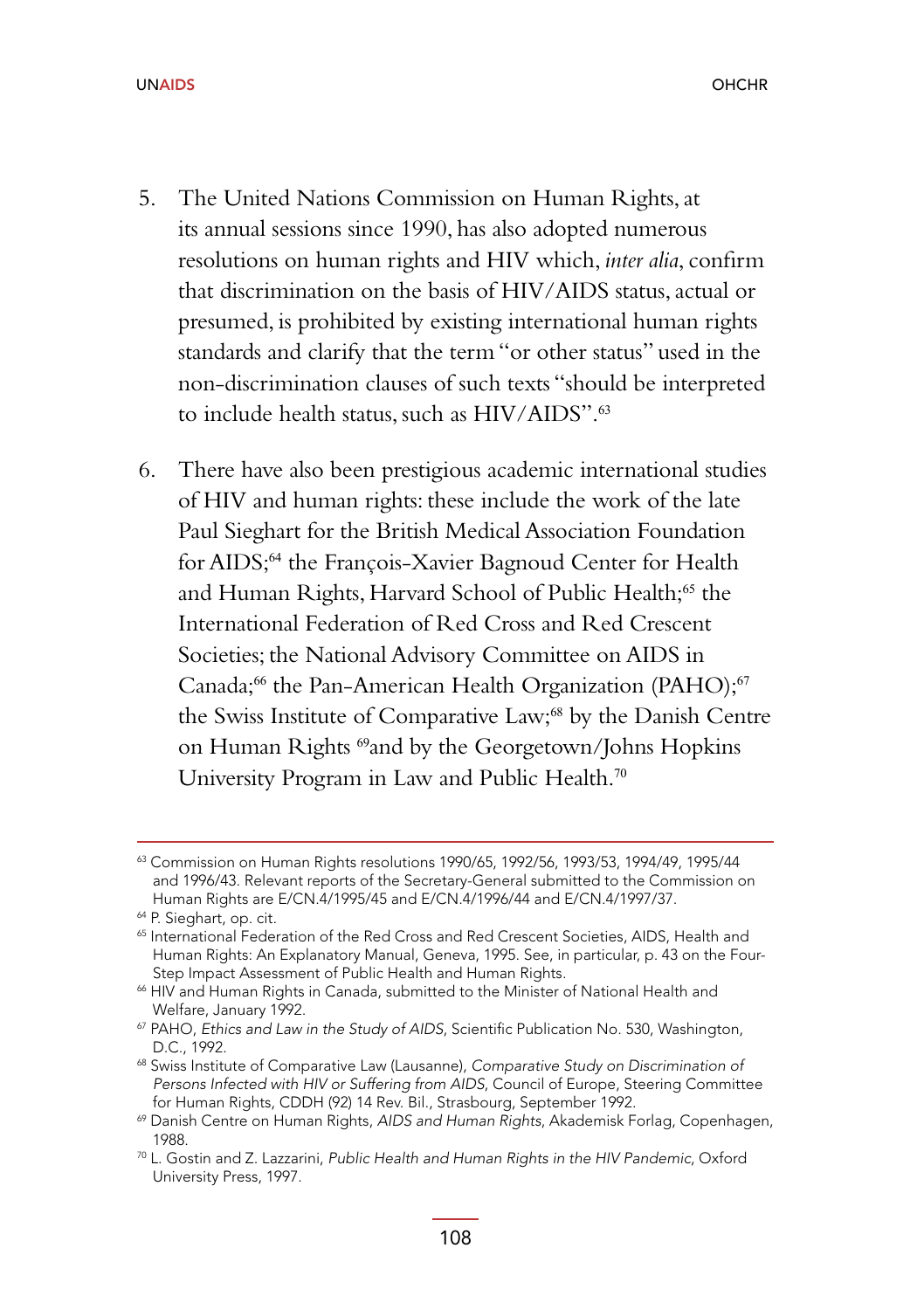- 7. Numerous charters and declarations which specifically or generally recognize the human rights of people living with HIV have been adopted at national and international conferences and meetings, including the following:
	- London Declaration on AIDS Prevention, World Summit of Ministers of Health, 28 January 1988;
	- Paris Declaration on Women, Children and AIDS, 30 March 1989;
	- Recommendation on the Ethical Issues of HIV Infection in the Health Care and Social Settings, Committee of Ministers of the Council of Europe, Strasbourg, October 1989 (Rec. 89/14);
	- Council of Europe, Committee of Ministers, Recommendation R(87) 25 to member States concerning a common European public health policy to fight AIDS, Strasbourg, 1987;
	- European Union, European Parliament and Council Decisions on "Europe Against AIDS" programme (including dec. 91/317/EEC and dec. 1279/95/EC);
	- Declaration of Basic Rights of Persons with HIV/AIDS, Organizing Committee of the Latin American Network of Community-Based Non-Governmental Organizations Fighting AIDS, November 1989;
	- Declaration of the Rights of the People with HIV and AIDS, United Kingdom, 1991;
	- Australian Declaration of the Rights of People with HIV/ AIDS, National Association of People Living with HIV/ AIDS, 1991;
	- **Prague Statement, Pan-European Consultation on HIV/** AIDS in the Context of Public Health and Human Rights, November 1991;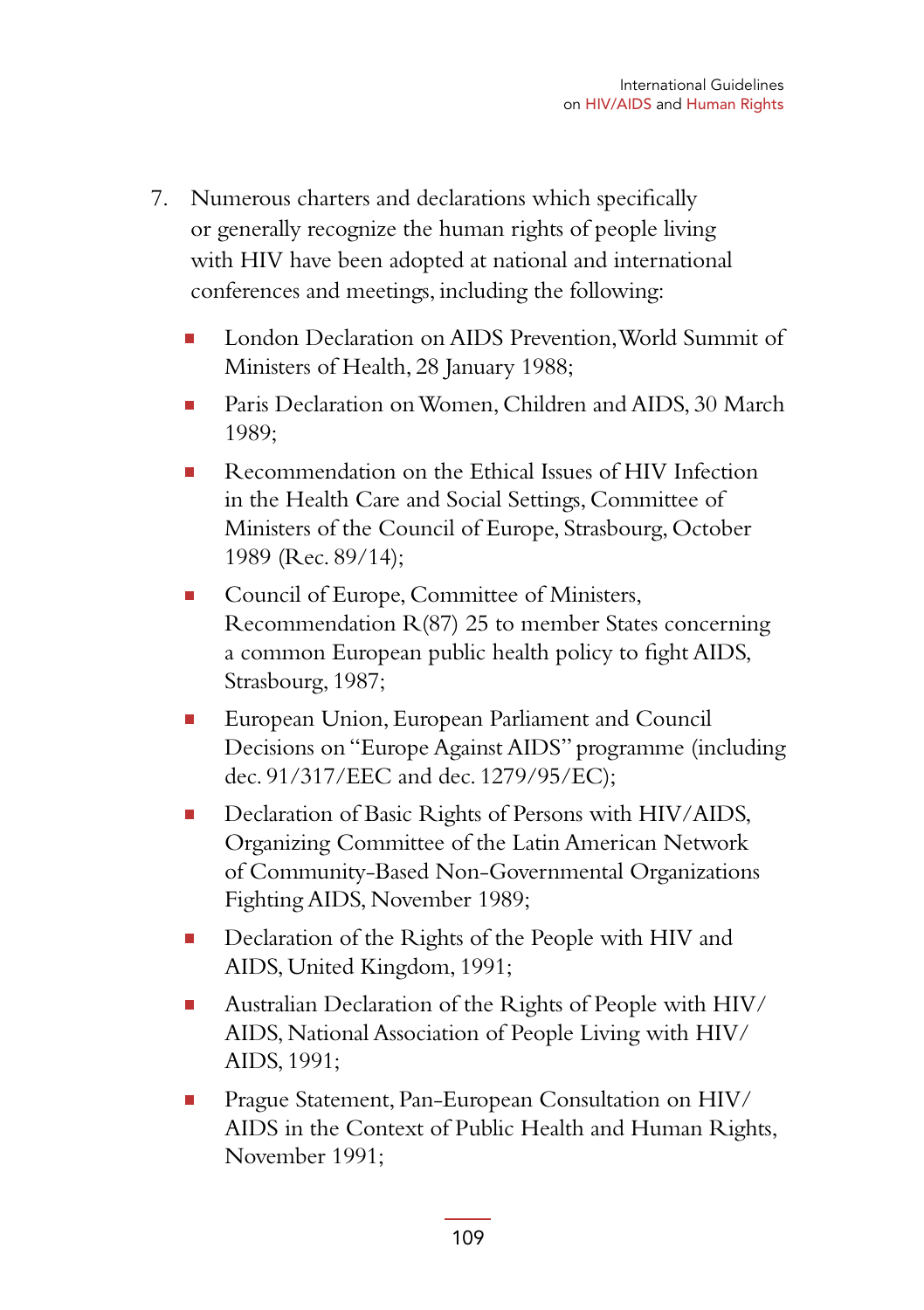- **Rights and Humanity Declaration and Charter on HIV** and AIDS, United Nations Commission on Human Rights, 1992;71 South African AIDS Consortium Charter of Rights on AIDS and HIV, 1 December 1992;
- Cebu Statement of Belief, UNDP Inter-Country Consultations on Ethics, Law and HIV, the Philippines, May 1993;
- Dakar Declaration, UNDP Inter-Country Consultations on Ethics, Law and HIV, Senegal, July 1994;
- **Phnom Penh Declaration on Women and Human Rights** and the Challenge of HIV/AIDS, Cambodia, November 1994;
- **Paris Declaration, World AIDS Summit, Paris, 1 December** 1994;
- **Malaysian AIDS Charter: Shared Rights, Shared** Responsibilities, 1995;
- Chiang Mai Proposal on Human Rights and Policy for People with HIV/AIDS, submitted to the Royal Thai Government, September 1995;
- Asia-Pacific Council of AIDS Service Organization's Compact on Human Rights, September 1995;
- **Montréal Manifesto of the Universal Rights and Needs of** People Living with HIV Disease;
- **Copenhagen Declaration on Social Development and** Programme of Action of the World Summit for Social Development, March 1995;
- New Delhi Declaration and Action Plan on HIV/AIDS, Interdisciplinary International Conference: AIDS, Law and Humanity, December 1995.

<sup>71</sup> E/CN.4/1992/82, annex.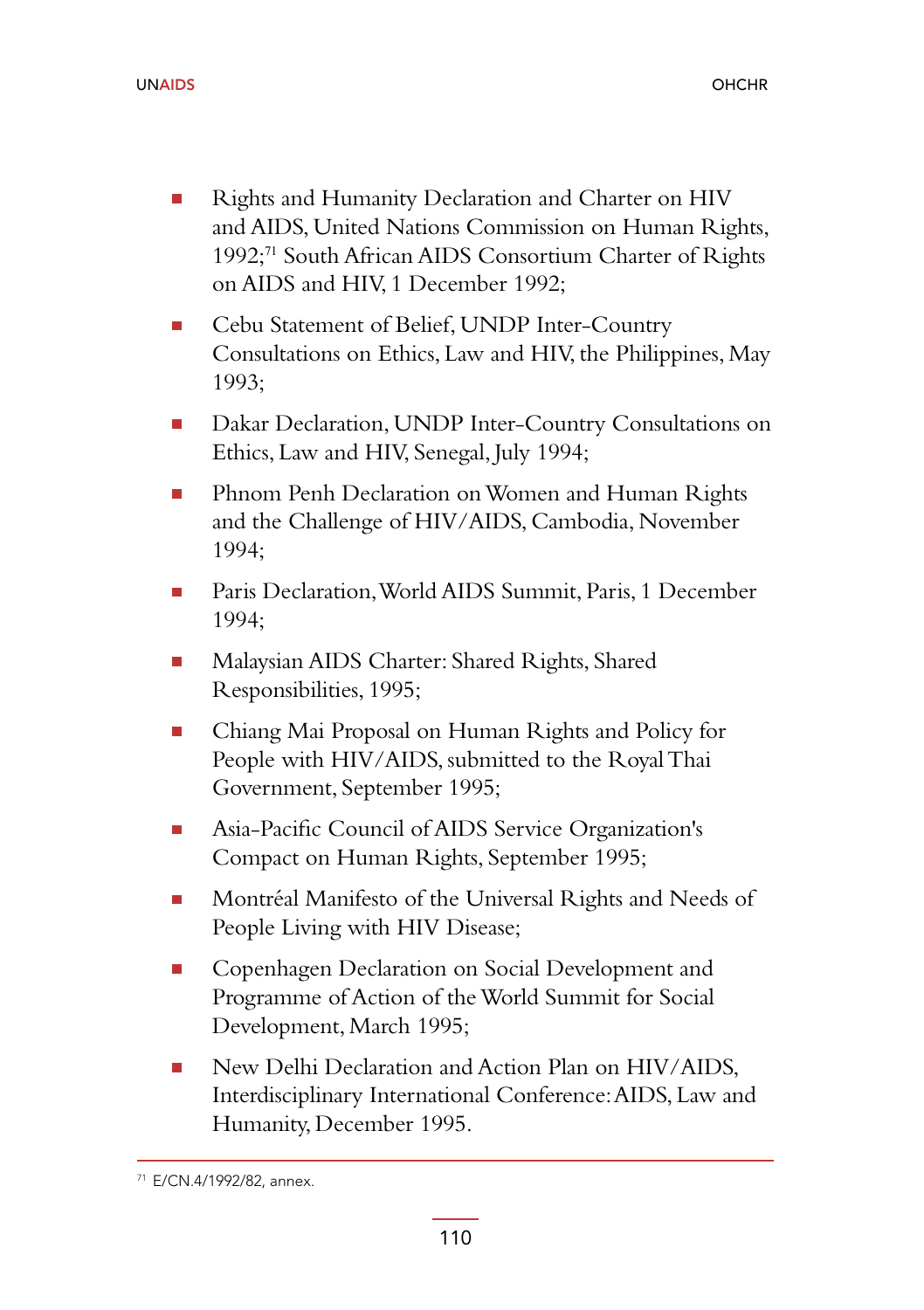8. The formulation of the present Guidelines is a culmination of these international, regional and national activities and an attempt to draw on the best features of the documents described above, whilst also focusing on strategic action plans to implement them. It has been noted that, although some positive measures at the national level to promote and protect human rights in the context of HIV/AIDS are in place, a dramatic gap exists between professed policy and implementation on the ground.72 It is hoped that these Guidelines, as a practical tool for States in designing, coordinating and implementing their national HIV policies and strategies, will assist in closing the gap between principles and practice and be instrumental in creating a rights-based and effective response to HIV.

<sup>72</sup> See E/CN.4/1995/45 and E/CN.4/1996/44.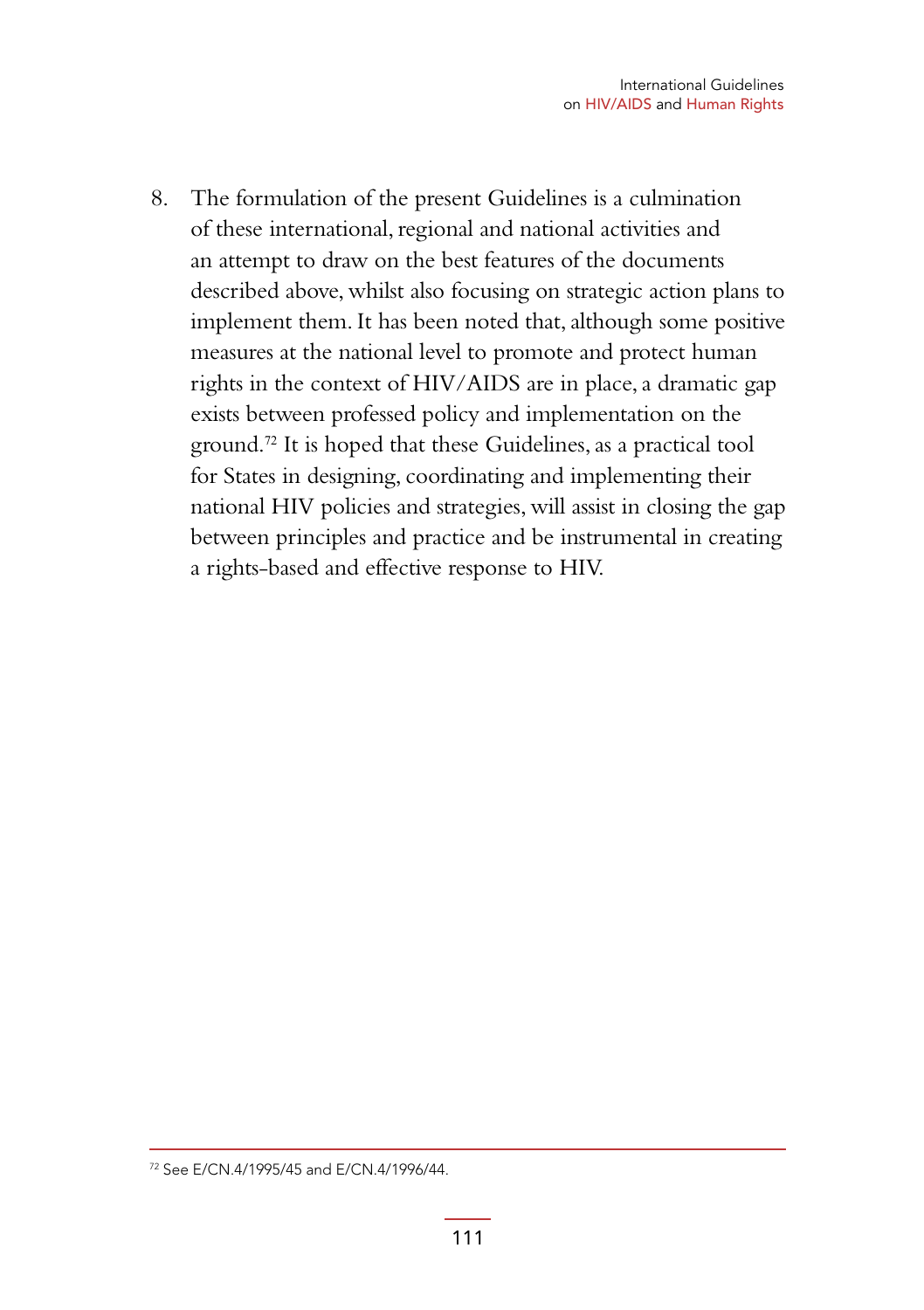# ANNEX II

## **List of participants of the Second International Consultation on HIV/AIDS and Human Rights**

Geneva, 23-25 September 1996

### *Chair*

#### **Michael Kirby**

Judge of the High Court of Australia, Canberra

#### *Participants*

**Aisha Bhatti** [Rights and Humanity, London] ■ **Edgar Carrasco** [Acción Ciudadana contra el SIDA (ACCSI), Caracas] ■ **David Chipanta** [Network of African People living with HIV/AIDS (NAP+), Lusaka] ■ **Isabelle Defeu** [International Community of Women Living with HIV/AIDS (ICW+), London] ■ Lawrence Gostin [Georgetown University, Law Center, Washington] ■ **Anand Grover** [Lawyers Collective, Bombay] ■ **Meskerem Grunitzki-Bekele** [National AIDS Programme, Lomé] ■ **Julia Hausermann** [Rights and Humanity, London] ■ Mark Heywood [AIDS Law Project, Centre for Applied Legal Studies, University of Witwatersrand, Witwatersrand] ■ **Babes Igancio** [ALTERLAW, Manila] ■ **Ralph Jurgens** [Canadian HIV/AIDS Legal Network, Montréal] ■ **Yuri Kobyshcha** [National Anti-AIDS Committee, Kiev] ■ **Joanne Mariner** [Human Rights Watch, New York] ■ **Shaun Mellors** [Global Network of People Living with HIV/AIDS (GNP+), Amsterdam] ■ **Ken Morrison** [International Council of AIDS Service Organisations (ICASO), Vancouver] ■ **Galina Musat** [Asociatia Romana Anti-SIDA (ARAS), Bucharest] ■ **Sylvia Panebianco** [Consejo Nacional de Prevención y Control del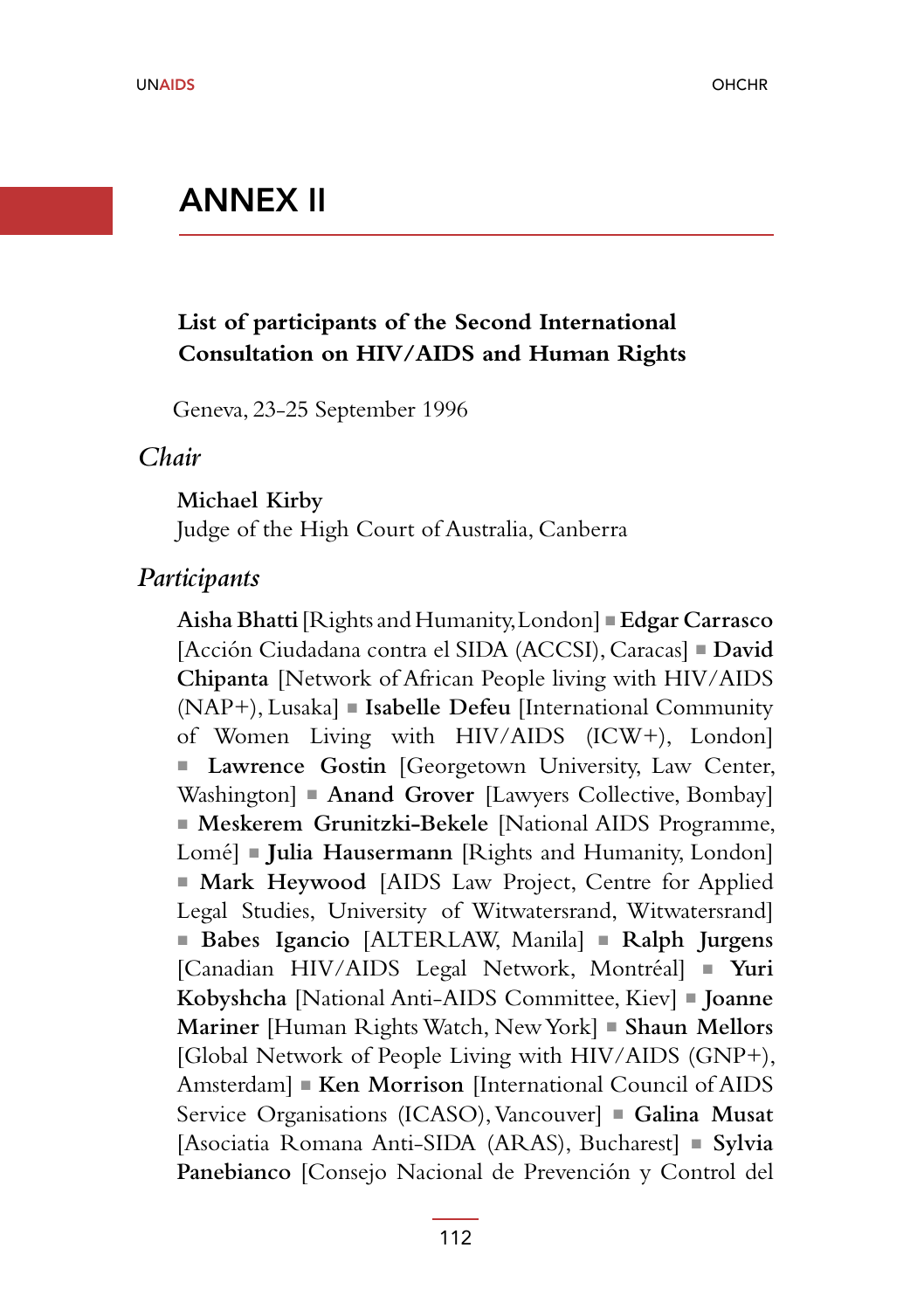SIDA (CONASIDA), Mexico City] ■ **Alissar Rady** [National AIDS Programme, Beirut] ■ **Eric Sawyer** [HIV/AIDS Human Rights Project, New York] ■ **Aurea Celeste Silva Abbade** [Grupo de Apoio a Prevencao a AIDS, Sao Paolo] ■ **Donna Sullivan** [François-Xavier Bagnoud Center for Health and Human Rights, Boston/New York] ■ **El Hadj (As) Sy** [AFRICASO, Dakar] ■ **Helen Watchirs** [Australian Attorney-General's Department, Barton] ■ **Martin Vazquez Acuña** [RED-LAC, Buenos Aires]

### *Observers*

**Jane Connors** [Division for the Advancement of Women, United Nations Headquarters] ■ **Sev Fluss** [World Health Organization, Geneva] ■ **Angela Krehbiel** [NGO Liaison Office, United Nations Office at Geneva] ■ **Lesley Miller** [United Nations Children's Fund (UNICEF), Geneva] ■ **David Patterson** [United Nations Development Programme (UNDP), New York] ■ **Mari Sasaki** [United Nations Population Fund (UNFPA), Geneva] ■ **Frank Steketee** [Council of Europe, Strasbourg] ■ **Janusz Symonides** [United Nations Scientific, Cultural and Educational Organization (UNESCO), Paris] ■ **Benjamin Weil** [United Nations Development Programme (UNDP), Dakar]

### *Others*

**Geneviève Jourdan** [Women's International League for Peace and Freedom, Geneva] ■ **James Sloan** [International Service for Human Rights, Geneva] ■ **Jacek Tyszko** [Permanent Mission of Poland to the United Nations Office at Geneva]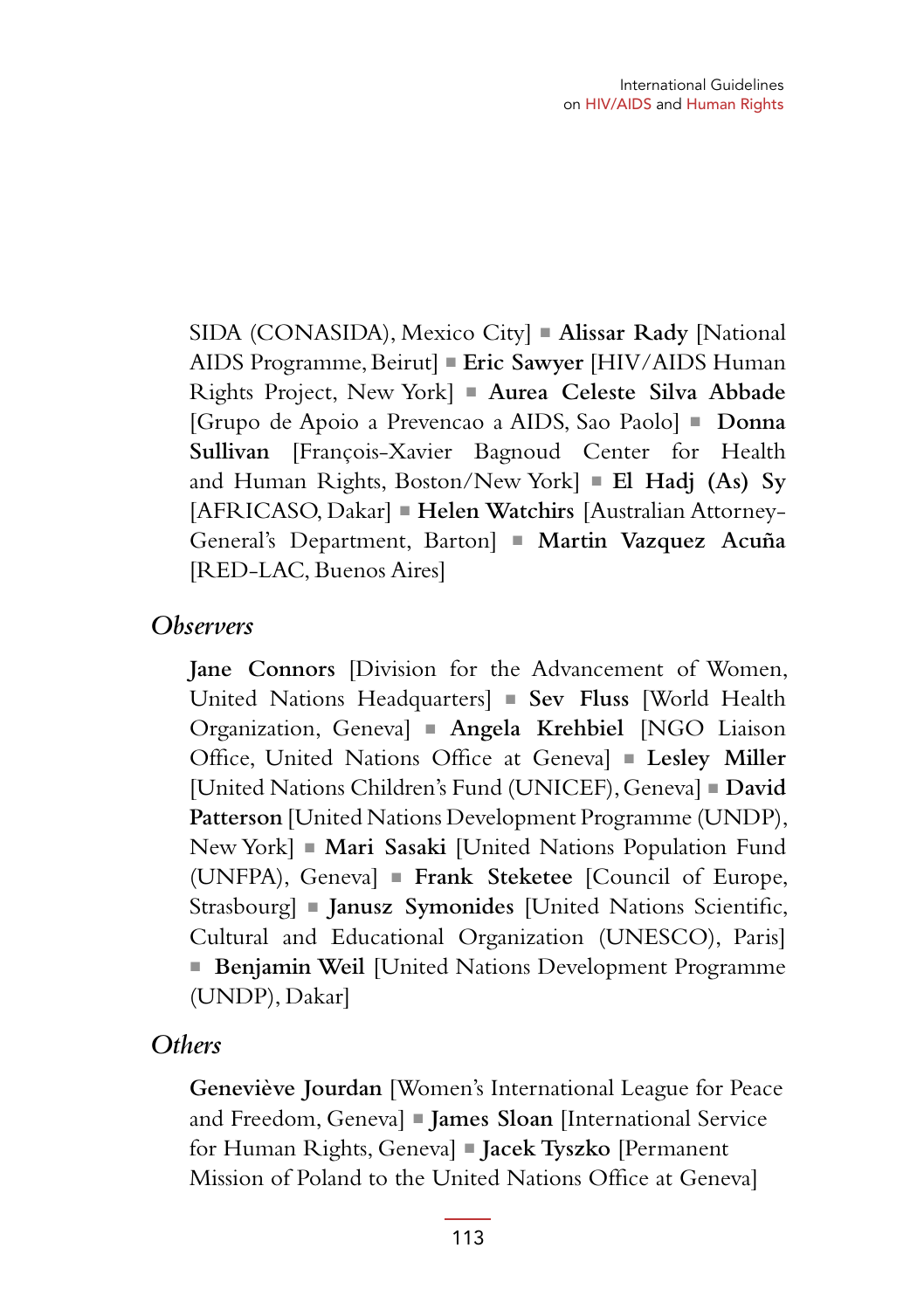# ANNEX III

## **List of participants of the Third International Consultation on HIV/AIDS and Human Rights**

Geneva, 25-26 July 2002

*Chair*

#### **Michael Kirby**

Judge of the High Court of Australia, Canberra

#### *Participants*

**Javier Luis Hourcade Bellocq** [Red Latinoamericana de Personas Viviendo con el VIH/SIDA RED LA+, Buenos Aires] ■ **Pascale Boulet** [Médecins Sans Frontières, Paris] ■ **Richard Burzynski**[International Council of AIDS Service Organization, Toronto] ■ **Edwin Cameron** [Judge of the Supreme Court of Appeal, Bloemfontein] ■ **Edgar Carrasco** [Acción Ciudadana Contra el SIDA (ACCSI) and Latin America and the Caribbean AIDS Service Organization, Caracas] ■ **Joanne Csete** [Human Rights Watch, New York] ■ **Mandeep Dhaliwal** [International HIV/AIDS Alliance, London] ■ **Vivek Divan** [Lawyers Collective, New Delhi] ■ **Richard Elliott** [Canadian HIV/ AIDS Legal Network, Montréal] ■ **Michaela Figueira** [AIDS Law Unit, Legal Assistance Centre, Windhoek] ■ **Charles Gilks** [World Health Organization, Geneva] ■ **Sofia Gruskin** [François-Xavier Bagnoud Center for Health and Human Rights, Harvard School for Public Health, Boston] ■ **Mark Heywood** [Treatment Action Campaign (TAC), Centre for Applied Legal Studies, University of the Witwatersrand, Witwatersrand] ■ **Ralf Jürgens** [Canadian HIV/AIDS Legal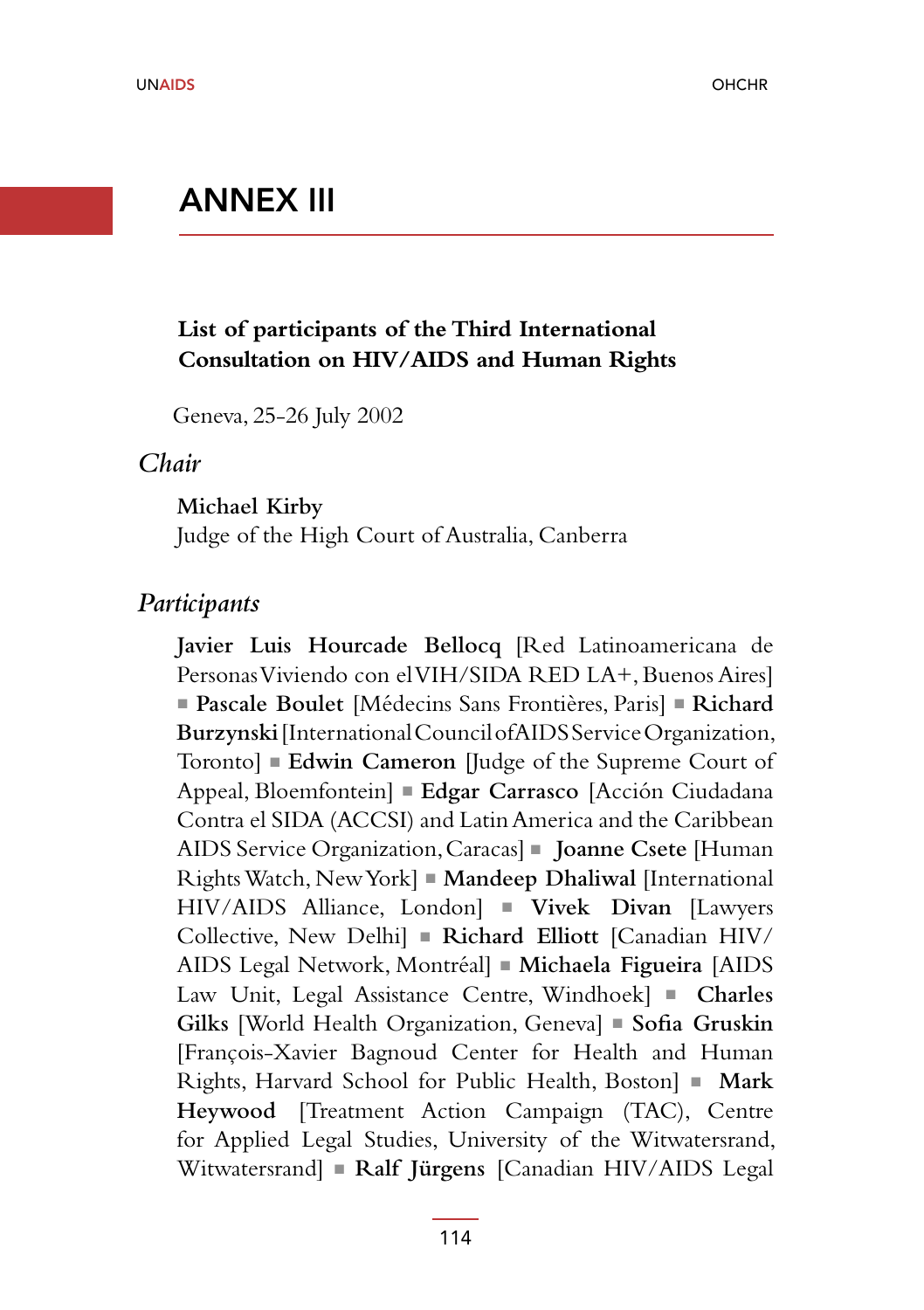Network, Montréal] ■ **Esther Mayambala Kisaakye** [Uganda Network on Human Rights, Ethics and Law, Kampala] ■ **Felix Morka** [Social and Economic Rights Action Centre, Lagos] ■ **Helen Watchirs** [Research School of Social Sciences, Australian National University, Canberra] ■ **Bretton Wong** [Asia Pacific Network of People Living with HIV/AIDS (APN+), Singapore]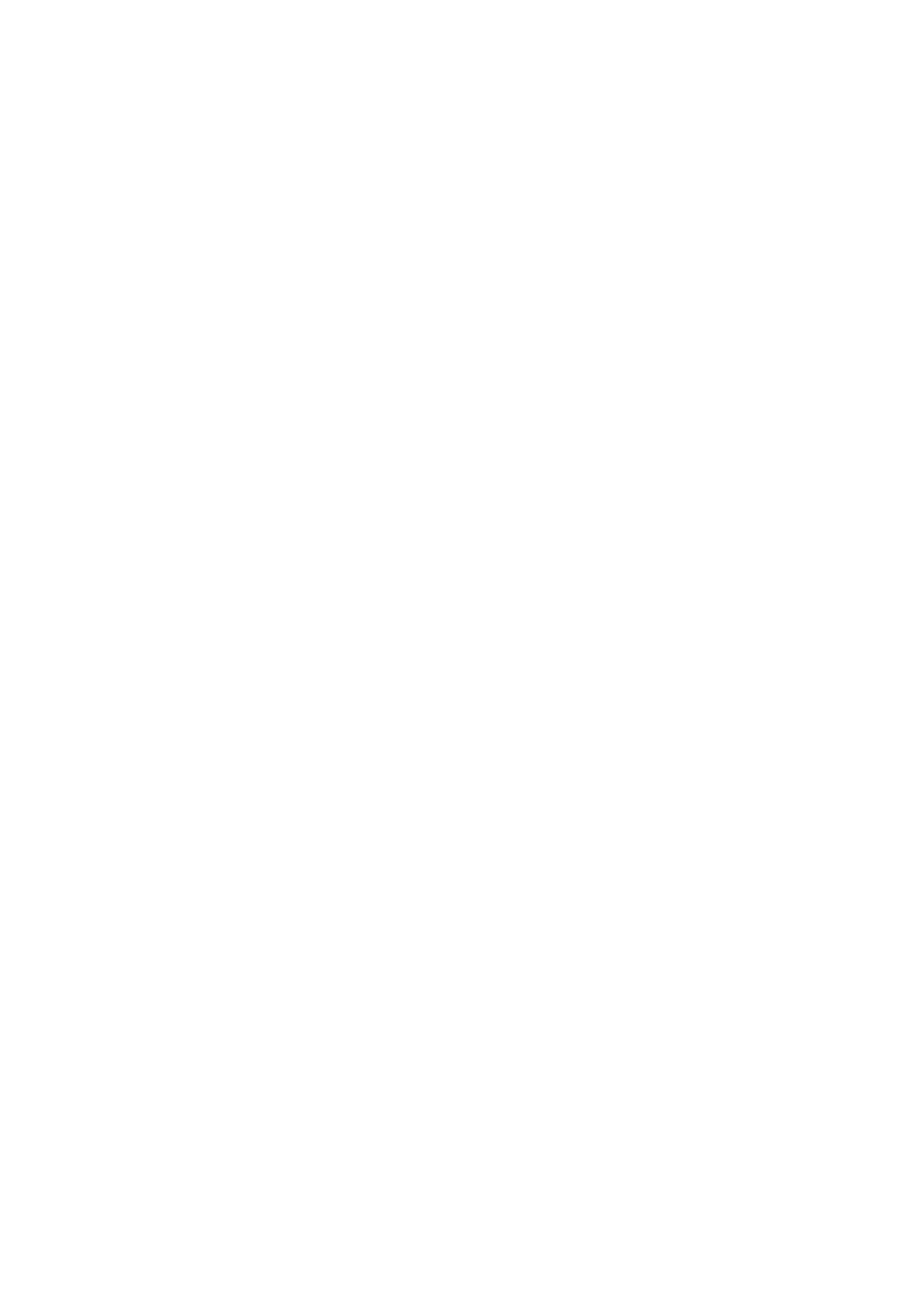The Office of the High Commissioner for Human Rights (OHCHR), a department of the United Nations Secretariat, is guided in its work by the mandate provided by the General Assembly in resolution 48/141, the Charter of the United Nations, the Universal Declaration of Human Rights and subsequent human rights instruments, the 1993 Vienna Declaration and Programme of Action, and the 2005 World Summit Outcome Document. Operationally, OHCHR works with governments, legislatures, courts, national institutions, civil society, regional and international organizations, and the United Nations system to develop and strengthen capacity, particularly at the national level, for the protection of human rights in accordance with international norms. Institutionally, OHCHR is committed to strengthening the United Nations human rights programme and to providing it with the highest quality support. OHCHR is committed to working closely with its United Nations partners to ensure that human rights form the bedrock of the work of the United Nations.

The Joint United Nations Programme on HIV/AIDS (UNAIDS) brings together ten UN agencies in a common effort to fight the epidemic: the Office of the United Nations High Commissioner for Refugees (UNHCR), the United Nations Children's Fund (UNICEF), the World Food Programme (WFP), the United Nations Development Programme (UNDP), the United Nations Population Fund (UNFPA), the United Nations Office on Drugs and Crime (UNODC), the International Labour Organization (ILO), the United Nations Educational, Scientific and Cultural Organization (UNESCO), the World Health Organization (WHO), and the World Bank.

UNAIDS, as a cosponsored programme, unites the responses to the epidemic of its ten cosponsoring organizations and supplements these efforts with special initiatives. Its purpose is to lead and assist an expansion of the international response to HIV/AIDS on all fronts. UNAIDS works with a broad range of partners – governmental and nongovernmental, business, scientific and lay – to share knowledge, skills and best practices across boundaries.

Produced with environment-friendly materials